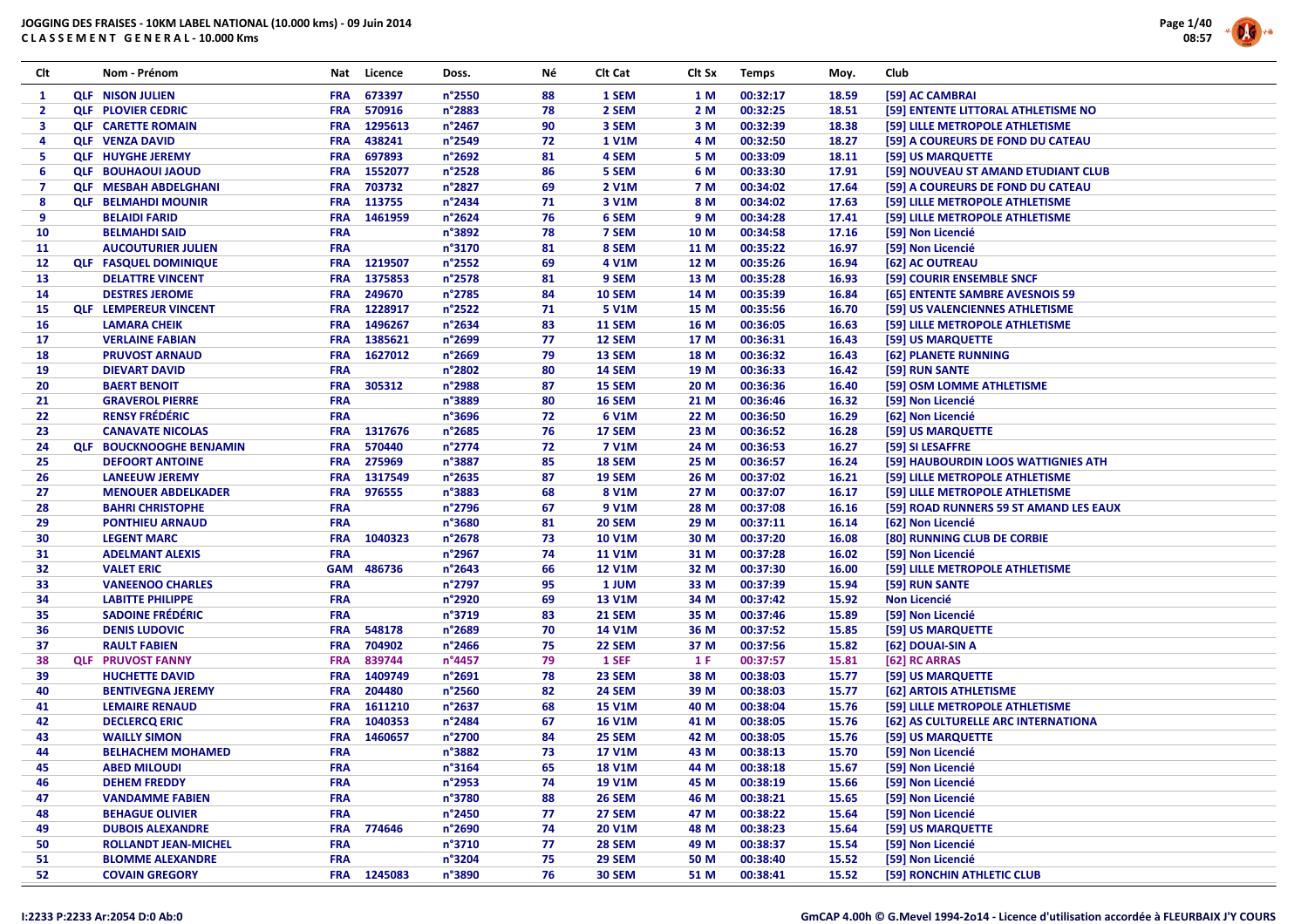

| Clt | Nom - Prénom                  | Nat        | Licence     | Doss.            | Νé | Clt Cat       | Clt Sx | <b>Temps</b> | Moy.  | Club                                   |
|-----|-------------------------------|------------|-------------|------------------|----|---------------|--------|--------------|-------|----------------------------------------|
| 53  | <b>CATOIRE BASTIEN</b>        | <b>FRA</b> | 407295      | $n^{\circ}$ 2416 | 89 | <b>31 SEM</b> | 52 M   | 00:38:48     | 15.47 | [59] Non Licencié                      |
| 54  | <b>QLF</b> GILLODTS ISABELLE  | <b>FRA</b> | 1172182     | n°4191           | 74 | <b>1 V1F</b>  | 2F     | 00:38:49     | 15.46 | [59] ENTENTE LITTORAL ATHLETISME NO    |
| 55  | <b>TOP STEPHANE</b>           | <b>FRA</b> |             | n°2620           | 70 | 21 V1M        | 53 M   | 00:38:50     | 15.45 | [59] JOGGING DES FRAISES-VERLINGHEM    |
| 56  | <b>COSSET RAPHAEL</b>         | <b>FRA</b> | 792850      | $n^{\circ}$ 2569 | 79 | 32 SEM        | 54 M   | 00:38:57     | 15.41 | [59] CA MONTREUIL 93                   |
| 57  | <b>DUBOUCLEZ OLIVIER</b>      | <b>FRA</b> |             | n°2968           | 78 | 33 SEM        | 55 M   | 00:38:58     | 15.40 | [59] Non Licencié                      |
| 58  | <b>BURIE LAURENT</b>          | <b>FRA</b> | 1050488     | n°2487           | 71 | <b>22 V1M</b> | 56 M   | 00:39:01     | 15.38 | [59] OSM LOMME ATHLETISME              |
| 59  | <b>THIERY SYLVAIN</b>         | <b>FRA</b> |             | n°1852           | 78 | <b>34 SEM</b> | 57 M   | 00:39:03     | 15.37 | [59] Non Licencié                      |
| 60  | <b>POCHEZ PATRICK</b>         | <b>FRA</b> | 609753      | $n^{\circ}2673$  | 67 | 23 V1M        | 58 M   | 00:39:05     | 15.35 | [62] RC ARRAS                          |
| 61  | <b>FOURNIER OLIVIER</b>       | <b>FRA</b> |             | n°2449           | 72 | 24 V1M        | 59 M   | 00:39:12     | 15.31 | [59] Non Licencié                      |
| 62  | <b>LECIGNE SYLVAIN</b>        | <b>FRA</b> | 1535855     | n°2436           | 72 | <b>25 V1M</b> | 60 M   | 00:39:13     | 15.30 | [59] EA DECHY GUESNAIN                 |
| 63  | <b>QLF BRANSWYCK AUDREY</b>   | <b>FRA</b> | 180467      | $n^{\circ}4214$  | 78 | 2 SEF         | 3 F    | 00:39:14     | 15.30 | [59] OSM LOMME ATHLETISME              |
| 64  | <b>DUJARDIN GREGORY</b>       | <b>FRA</b> |             | $n^{\circ}3162$  | 77 | 35 SEM        | 61 M   | 00:39:17     | 15.27 | [59] COURIR A COMINES                  |
| 65  | <b>DETAILLEUR CHRISTOPHE</b>  | <b>FRA</b> |             | n°2979           | 70 | <b>26 V1M</b> | 62 M   | 00:39:22     | 15.25 | [62] Non Licencié                      |
| 66  | <b>RAUX THIBAULT</b>          | <b>FRA</b> |             | n°3690           | 84 | <b>36 SEM</b> | 63 M   | 00:39:24     | 15.23 | [59] Non Licencié                      |
| 67  | <b>GHESTEM SEBASTIEN</b>      | <b>FRA</b> | T187227     | $n^{\circ}$ 2471 | 73 | <b>27 V1M</b> | 64 M   | 00:39:25     | 15.23 | [59] PASS'RUNNING                      |
| 68  | <b>LOIRE FREDERIC</b>         | <b>FRA</b> |             | n°3584           | 79 | 37 SEM        | 65 M   | 00:39:25     | 15.22 | [59] Non Licencié                      |
| 69  | <b>HANNIER GILLES</b>         | <b>FRA</b> |             | $n^{\circ}$ 2526 | 65 | <b>28 V1M</b> | 66 M   | 00:39:26     | 15.22 | [59] CG HAUBOURDIN                     |
| 70  | <b>SUEL SAMUEL</b>            | <b>FRA</b> | 1569231     | n°2551           | 76 | <b>38 SEM</b> | 67 M   | 00:39:27     | 15.21 | [59] AC CAMBRAI                        |
| 71  | <b>ALLART LUDOVIC</b>         | <b>FRA</b> | 658523      | n°2671           | 78 | <b>39 SEM</b> | 68 M   | 00:39:29     | 15.20 | [62] RC ARRAS                          |
| 72  | <b>TILLIE SIMON</b>           | <b>FRA</b> | 1220632     | n°2430           | 91 | <b>40 SEM</b> | 69 M   | 00:39:32     | 15.18 | [59] OSM LOMME ATHLETISME              |
| 73  | <b>PALFART DAVID</b>          | <b>FRA</b> | 695059      | n°2419           | 68 | 29 V1M        | 70 M   | 00:39:34     | 15.17 | [62] ES ARQUES                         |
| 74  | <b>ALLENTIN GEOFFREY</b>      | <b>FRA</b> | 1641812     | $n^{\circ}$ 2555 | 89 | <b>41 SEM</b> | 71 M   | 00:39:37     | 15.15 | [59] AC VILLERS COTTERETS              |
| 75  | <b>MARTIN JEAN-BAPTISTE</b>   | <b>FRA</b> |             | $n^{\circ}$ 2425 | 84 | 42 SEM        | 72 M   | 00:39:39     | 15.14 | [59] Non Licencié                      |
| 76  | <b>DESASY THOMAS</b>          | <b>FRA</b> |             | n°3007           | 83 | 43 SEM        | 73 M   | 00:39:40     | 15.13 | [59] Non Licencié                      |
| 77  | <b>VANWYNKT XAVIER</b>        | <b>FRA</b> |             | n°3793           | 90 | 44 SEM        | 74 M   | 00:39:45     | 15.10 | [59] Non Licencié                      |
| 78  | <b>PIETIN LAURENT</b>         | <b>FRA</b> | 460260      | n°2429           | 65 | 30 V1M        | 75 M   | 00:39:46     | 15.09 | [76] R2MA                              |
| 79  | <b>LETERME ERIC</b>           | <b>FRA</b> | 1585281     | $n^{\circ}$ 2597 | 79 | 45 SEM        | 76 M   | 00:39:47     | 15.08 | [59] HEM ATHLETIC CLUB                 |
| 80  | <b>WISSOCQUE LUDIVINE</b>     | <b>FRA</b> |             | n°4596           | 81 | 3 SEF         | 4 F    | 00:39:50     | 15.07 | [59] Non Licencié                      |
| 81  | <b>QLF ALLOU JEAN-JACQUES</b> | <b>FRA</b> | 1523569     | n°2567           | 63 | 1 V2M         | 77 M   | 00:39:51     | 15.06 | [59] ATHLETISME CLUB FLINES-LEZ-RACHES |
| 82  | <b>QLF PRUVOST DIDIER</b>     | <b>FRA</b> | 279549      | n°2456           | 63 | 2 V2M         | 78 M   | 00:39:52     | 15.06 | [59] ES ARQUES                         |
| 83  | <b>ANDRE VINCENT</b>          | <b>FRA</b> | 1368504     | $n^{\circ}2674$  | 80 | <b>46 SEM</b> | 79 M   | 00:40:01     | 15.00 | [59] RONCHIN ATHLETIC CLUB             |
| 84  | <b>EL FATOUHI HAMID</b>       | <b>FRA</b> | 1501221     | n°2590           | 70 | 31 V1M        | 80 M   | 00:40:02     | 14.99 | [59] HAUBOURDIN LOOS WATTIGNIES ATH    |
| 85  | <b>DELHAYE THOMAS</b>         | <b>FRA</b> |             | n°3340           | 93 | 1 ESM         | 81 M   | 00:40:07     | 14.96 | [59] Non Licencié                      |
| 86  | <b>DJEMMAL KARIM</b>          | <b>FRA</b> |             | $n^{\circ}3523$  | 69 | 32 V1M        | 82 M   | 00:40:08     | 14.95 | [59] Non Licencié                      |
| 87  | <b>POIRET GEORGES</b>         | <b>FRA</b> |             | n°3676           | 74 | 33 V1M        | 83 M   | 00:40:10     | 14.94 | [62] Non Licencié                      |
| 88  | <b>HENNEBUTTE LUDOVIC</b>     | <b>FRA</b> |             | $n^{\circ}2613$  | 76 | 47 SEM        | 84 M   | 00:40:12     | 14.93 | [59] JOGGING DES FRAISES-VERLINGHEM    |
| 89  | <b>VASSEUR LOIC</b>           | <b>FRA</b> | 846150      | n°2420           | 72 | 34 V1M        | 85 M   | 00:40:13     | 14.92 | [62] ES ARQUES                         |
| 90  | <b>PICOT ANDRE</b>            | <b>FRA</b> |             | $n^{\circ}$ 2943 | 85 | 48 SEM        | 86 M   | 00:40:15     | 14.91 | [62] Non Licencié                      |
| 91  | <b>LECLERCQ CHRISTOPHE</b>    | <b>BEL</b> | 1120022     | n°2527           | 72 | 35 V1M        | 87 M   | 00:40:15     | 14.91 | [B0] NOUVEAU ST AMAND ETUDIANT CLUB    |
| 92  | <b>SAELENS AURELIEN</b>       | <b>FRA</b> |             | n°3720           | 81 | <b>49 SEM</b> | 88 M   | 00:40:19     | 14.89 | [59] Non Licencié                      |
| 93  | <b>DELESTREZ LUDOVIC</b>      | <b>FRA</b> |             | n°3339           | 73 | 36 V1M        | 89 M   | 00:40:20     | 14.88 | [59] Non Licencié                      |
| 94  | <b>NORTIER THIERRY</b>        | <b>FRA</b> | 1547844     | n°2777           | 69 | 37 V1M        | 90 M   | 00:40:21     | 14.88 | [59] SI LESAFFRE                       |
| 95  | <b>PAREIN BENOIT</b>          | <b>FRA</b> |             | n°2959           | 64 | 3 V2M         | 91 M   | 00:40:25     | 14.85 | [59] Non Licencié                      |
| 96  | <b>DUMEZ STEPHANE</b>         | <b>FRA</b> |             | n°2539           | 80 | <b>50 SEM</b> | 92 M   | 00:40:29     | 14.83 | [59] CE TRANSPOLE                      |
| 97  | <b>TEIXERA CEDRIC</b>         | <b>FRA</b> |             | $n^{\circ}$ 2541 | 79 | <b>51 SEM</b> | 93 M   | 00:40:29     | 14.82 | [62] CE TRANSPOLE                      |
| 98  | <b>BENORADJ ABDELKADER</b>    | <b>FRA</b> | 992415      | n°3884           | 69 | 38 V1M        | 94 M   | 00:40:30     | 14.82 | [59] LILLE METROPOLE ATHLETISME        |
| 99  | <b>CHABANE KARIM</b>          | <b>FRA</b> |             | n°3881           | 73 | 39 V1M        | 95 M   | 00:40:31     | 14.81 | [59] Non Licencié                      |
| 100 | <b>MADRE GUILLAUME</b>        | <b>FRA</b> |             | n°3591           | 76 | 52 SEM        | 96 M   | 00:40:32     | 14.80 | [75] Non Licencié                      |
| 101 | <b>MONFILLIETTE GEOFFREY</b>  | <b>FRA</b> |             | n°3633           | 83 | 53 SEM        | 97 M   | 00:40:34     | 14.80 | [59] Non Licencié                      |
| 102 | <b>DEPIERRE JEAN MICHEL</b>   | <b>FRA</b> |             | n°2540           | 67 | 40 V1M        | 98 M   | 00:40:35     | 14.79 | [59] CE TRANSPOLE                      |
| 103 | <b>GARBONI CALIN</b>          |            | ROU 1536678 | $n^{\circ}$ 2633 | 80 | <b>54 SEM</b> | 99 M   | 00:40:37     | 14.77 | [59] LILLE METROPOLE ATHLETISME        |
| 104 | <b>GHESTEM FRANCOIS</b>       |            | FRA 1295441 | n°2515           | 66 | 41 V1M        | 100 M  | 00:40:37     | 14.77 | [59] OSM LOMME ATHLETISME              |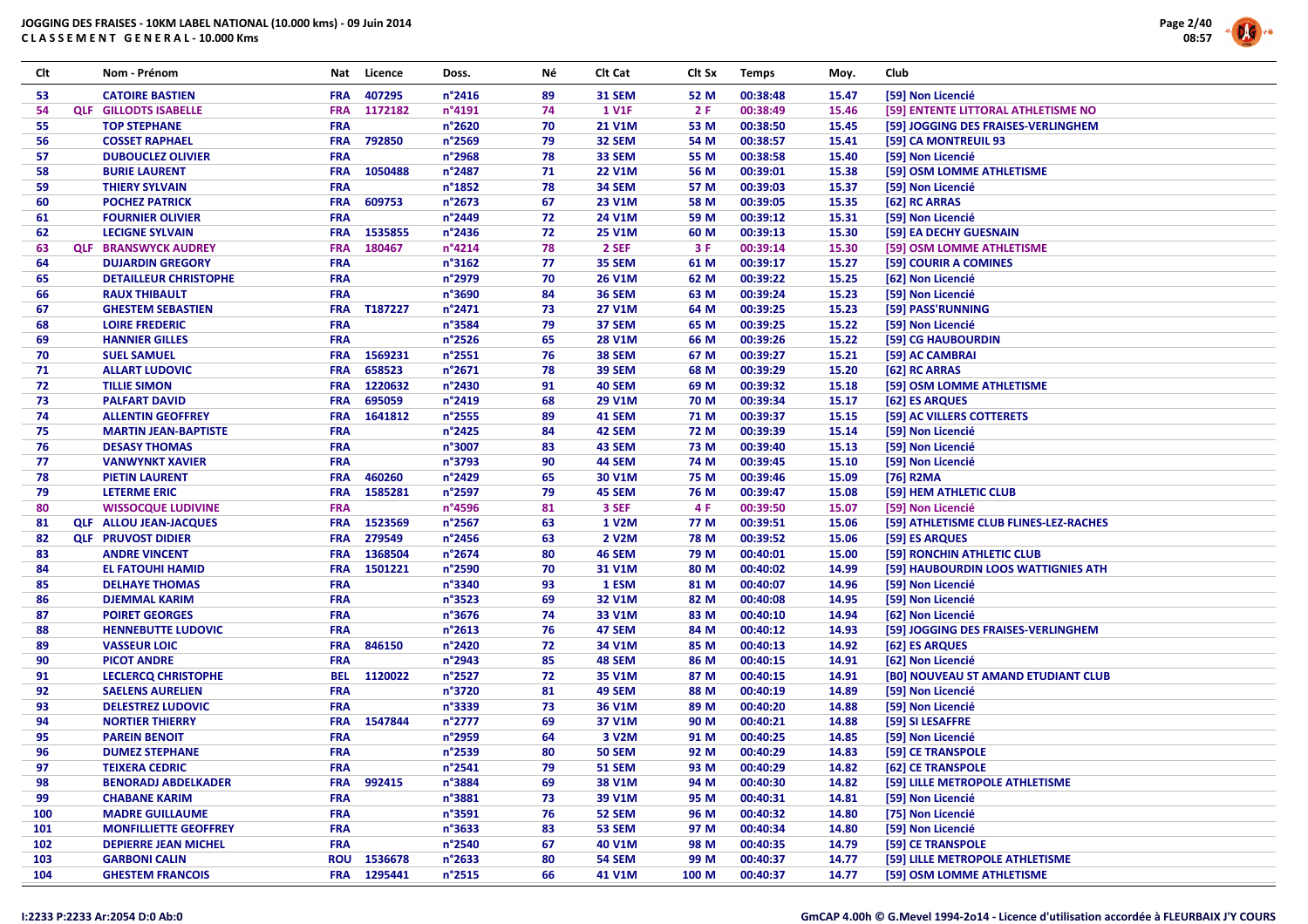

| Clt        | Nom - Prénom                                   | Nat                      | Licence     | Doss.            | Νé       | Clt Cat                 | Clt Sx         | <b>Temps</b>         | Moy.           | Club                                   |
|------------|------------------------------------------------|--------------------------|-------------|------------------|----------|-------------------------|----------------|----------------------|----------------|----------------------------------------|
| 105        | <b>STEEN FREDERIC</b>                          | <b>FRA</b>               | 1374338     | n°2486           | 72       | 42 V1M                  | 101 M          | 00:40:37             | 14.77          | [62] AS CULTURELLE ARC INTERNATIONA    |
| 106        | <b>COULLIEIT ALDO</b>                          | <b>FRA</b>               |             | n°2382           | 68       | 43 V1M                  | 102 M          | 00:40:38             | 14.77          | [77] courir a comines                  |
| 107        | <b>ROGERE STEPHANE</b>                         | <b>FRA</b>               | 544714      | n°2553           | 65       | 44 V1M                  | 103 M          | 00:40:38             | 14.77          | [62] AC OUTREAU                        |
| 108        | <b>QLF BERIA CATHY</b>                         | <b>FRA</b>               | 1316223     | n°4190           | 70       | 2 V1F                   | 5 F            | 00:40:38             | 14.77          | [62] DOUAI-SIN A                       |
| 109        | <b>HIROUX SYLVAIN</b>                          | FRA                      |             | n°2423           | 78       | <b>55 SEM</b>           | 104 M          | 00:40:38             | 14.77          | [59] IT-CE                             |
| 110        | <b>DECROIX LIONEL</b>                          | <b>FRA</b>               |             | n°3160           | 73       | 45 V1M                  | 105 M          | 00:40:42             | 14.74          | [59] Non Licencié                      |
| 111        | <b>MAMECHE JAMEL</b>                           | <b>FRA</b>               |             | n°3600           | 68       | 46 V1M                  | 106 M          | 00:40:43             | 14.74          | [59] Non Licencié                      |
| 112        | <b>CORNACCHIO GERARD</b>                       | <b>FRA</b>               |             | n°3274           | 66       | 47 V1M                  | 107 M          | 00:40:44             | 14.73          | [59] Non Licencié                      |
| 113        | <b>VERSCHAEVE EMMANUEL</b>                     | <b>BEL</b>               |             | n°2575           | 70       | 48 V1M                  | 108 M          | 00:40:44             | 14.73          | [77] Courir à Comines                  |
| 114        | <b>BENILLAN XAVIER</b>                         | <b>FRA</b>               |             | n°3187           | 74       | 49 V1M                  | 109 M          | 00:40:47             | 14.71          | [59] Non Licencié                      |
| 115        | <b>MORIVAL JIMMY</b>                           | <b>FRA</b>               | 1376562     | n°2873           | 74       | 50 V1M                  | 110 M          | 00:40:48             | 14.71          | [59] HEM ATHLETIC CLUB                 |
| 116        | <b>FLOUQUET CEDRIC</b>                         | <b>FRA</b>               | 1543928     | n°2422           | 73       | 51 V1M                  | 111 M          | 00:40:53             | 14.68          | [62] HAUBOURDIN LOOS WATTIGNIES ATH    |
| 117        | <b>BEGHIN JULIEN</b>                           | <b>FRA</b>               |             | n°2871           | 82       | <b>56 SEM</b>           | 112 M          | 00:40:56             | 14.66          | [75] HEM ATHLETIC CLUB                 |
| 118        | <b>BOUTOUT TONY</b>                            | <b>FRA</b>               | 389074      | n°2625           | 70       | 52 V1M                  | 113 M          | 00:40:57             | 14.65          | [59] LILLE METROPOLE ATHLETISME        |
| 119        | <b>COURTI PIERRE</b>                           | <b>FRA</b>               |             | n°2905           | 85       | 57 SEM                  | 114 M          | 00:40:58             | 14.65          | [59] Non Licencié                      |
| 120        | <b>LEIGNEL LAURENT</b>                         | <b>FRA</b>               |             | n°3549           | 78       | <b>58 SEM</b>           | 115 M          | 00:40:58             | 14.65          | [59] Non Licencié                      |
| 121        | <b>DELAMARRE BENOIT</b>                        | <b>FRA</b>               | 1645627     | n°2570           | 77       | <b>59 SEM</b>           | 116 M          | 00:40:59             | 14.64          | [62] CLLL ARMENTIERES                  |
| 122        | LETURCQ MICHEL                                 | <b>FRA</b>               | 359712      | n°2525           | 73       | 53 V1M                  | 117 M          | 00:41:01             | 14.63          | [59] DENAIN AC                         |
| 123        | <b>TORREZ JONATHAN</b>                         | <b>FRA</b>               |             | n°3761           | 89       | <b>60 SEM</b>           | 118 M          | 00:41:01             | 14.63          | [59] Non Licencié                      |
| 124        | <b>ALLALOU DOMINIQUE</b>                       | <b>FRA</b>               | 1531574     | n°2917           | 70       | 54 V1M                  | 119 M          | 00:41:02             | 14.62          | [59] LILLE METROPOLE ATHLETISME        |
| 125        | <b>COCHEZ CLEMENT</b>                          | <b>FRA</b>               |             | n°2845           | 87       | 61 SEM                  | 120 M          | 00:41:03             | 14.62          | [59] Non Licencié                      |
| 126        | <b>KUSEN REYNALD</b>                           | <b>FRA</b>               | 1450244     | n°2877           | 72       | 55 V1M                  | 121 M          | 00:41:07             | 14.60          | [62] US BIACHE-SAINT-VAAST             |
| 127        | <b>MOROY JEROME</b>                            | <b>FRA</b>               | 1607282     | n°2639           | 80       | 62 SEM                  | 122 M          | 00:41:07             | 14.60          | [59] LILLE METROPOLE ATHLETISME        |
| 128        | <b>MERCHIE HUGO</b>                            | <b>FRA</b>               |             | n°3147           | 80       | 63 SEM                  | 123 M          | 00:41:09             | 14.58          | [59] Non Licencié                      |
| 129        | <b>DEPATURE BRUNO</b>                          | <b>FRA</b>               |             | n°3356           | 60       | 4 V2M                   | 124 M          | 00:41:11             | 14.57          | [59] Non Licencié                      |
| 130        | <b>LESPINE MATHIEU</b>                         | <b>FRA</b>               |             | n°3568           | 78       | 64 SEM                  | 125 M          | 00:41:14             | 14.56          | [59] Non Licencié                      |
| 131        | <b>BAVEYE REMY</b>                             | FRA                      |             | n°2944           | 90       | 65 SEM                  | 126 M          | 00:41:14             | 14.56          | [59] Non Licencié                      |
| 132        | <b>MARTIN YANNICK</b>                          | <b>FRA</b>               |             | n°2752           | 91       | 66 SEM                  | 127 M          | 00:41:14             | 14.55          | [62] Non Licencié                      |
| 133        | <b>VANDEWIELE DAVID</b>                        | <b>FRA</b>               |             | n°3845           | 77       | 67 SEM                  | 128 M          | 00:41:17             | 14.53          | [59] Non Licencié                      |
| 134        | <b>VIN MATTHIEU</b>                            | <b>FRA</b>               |             | n°3815           | 90       | <b>68 SEM</b>           | 129 M          | 00:41:18             | 14.53          | [59] Non Licencié                      |
| 135        | <b>FLOTIN GREGORY</b>                          | <b>FRA</b>               |             | n°2502           | 74       | 56 V1M                  | 130 M          | 00:41:19             | 14.52          | [59] LILLE UC                          |
| 136        | <b>BAFCOP NICOLAS</b>                          | <b>FRA</b>               |             | n°2500           | 67       | 57 V1M                  | 131 M          | 00:41:21             | 14.52          | [59] BECK-CRESPEL                      |
| 137        | <b>COCHETEUX EMMANUEL</b>                      | <b>FRA</b>               |             | n°3266           | 72       | <b>58 V1M</b>           | 132 M          | 00:41:23             | 14.50          | [59] Non Licencié                      |
| 138        | <b>BORDET SEBASTIEN</b>                        | <b>FRA</b>               | 1055786     | n°2682           | 72       | 59 V1M                  | 133 M          | 00:41:23             | 14.50          | [59] US MARQUETTE                      |
| 139        | <b>BAX THIERRY</b>                             | <b>FRA</b>               | 478742      | n°2805           | 66       | 60 V1M                  | 134 M          | 00:41:23             | 14.50          | [59] CS IBM NORD NORMANDIE             |
| 140        | <b>MORAUD JEAN-YVES</b>                        | <b>FRA</b>               |             | n°3635           | 56       | 5 V2M                   | 135 M          | 00:41:25             | 14.49          | [59] Non Licencié                      |
| 141        | <b>FOURNIER VINCENT</b>                        | <b>FRA</b>               |             | n°2659           | 81       | 69 SEM                  | 136 M          | 00:41:26             | 14.48          | [59] OSML                              |
| 142        | <b>ANDRE MAXIMILIEN</b>                        | <b>FRA</b>               | 1594590     | n°2925           | 98       | 1 CAM                   | 137 M          | 00:41:27             | 14.48          | [59] US MARQUETTE                      |
| 143        | <b>LECLERCQ LUDOVIC</b>                        | <b>FRA</b>               | 1643724     | n°2676           | 79       | <b>70 SEM</b>           | 138 M          | 00:41:32             | 14.45          | [59] RONCHIN ATHLETIC CLUB             |
| 144        | <b>LESAFFRE ERIC</b>                           | <b>FRA</b>               |             | n°3081           | 67       | 61 V1M                  | 139 M          | 00:41:33             | 14.45          | [59] QUESNOY POUR TOUS LES TEMPS       |
| 145        | <b>HIRSCH RUDY</b>                             | <b>FRA</b>               |             | n°1860           | 76       | <b>71 SEM</b>           | 140 M          | 00:41:35             | 14.43          | [59] Non Licencié                      |
| 146        | <b>QLF CASTEL SABRINA</b>                      | <b>FRA</b>               | 1307352     | n°3982           | 79       | 4 SEF                   | 6 F            | 00:41:35             | 14.43          | [59] US MARQUETTE                      |
| 147        | <b>SEDDAOUI AISSA</b>                          | <b>FRA</b>               | 1468222     | n°2670           | 66       | 62 V1M                  | 141 M          | 00:41:36             | 14.43          | [62] PLANETE RUNNING                   |
| 148        | <b>DELBAERE CHRISTIAN</b>                      |                          | FRA 1623910 | n°2783           | 67       | 63 V1M                  | 142 M          | 00:41:38             | 14.42          | [59] AC WAMBRECHIES                    |
|            |                                                |                          |             |                  |          |                         |                |                      |                |                                        |
| 149<br>150 | <b>GUILLOUF GAEL</b><br><b>ZARYOUH YOUSSEF</b> | <b>FRA</b><br><b>FRA</b> |             | n°3467<br>n°3603 | 72<br>98 | 64 V1M<br>2 CAM         | 143 M<br>144 M | 00:41:40<br>00:41:40 | 14.40<br>14.40 | [59] Non Licencié<br>[59] Non Licencié |
|            | <b>MARTIN FRANCOIS</b>                         |                          |             |                  |          |                         |                |                      |                |                                        |
| 151<br>152 | <b>DAHO BENHAMEL</b>                           | <b>FRA</b><br><b>FRA</b> |             | n°2857<br>n°2720 | 89<br>68 | <b>72 SEM</b><br>65 V1M | 145 M<br>146 M | 00:41:42<br>00:41:42 | 14.39<br>14.39 | [59] Non Licencié<br>[59] Non Licencié |
|            | <b>BAUDE THOMAS</b>                            | <b>FRA</b>               |             | n°3179           |          | <b>73 SEM</b>           | 147 M          | 00:41:46             | 14.37          | [59] Non Licencié                      |
| 153        | <b>DUCRON CHRISTOPHE</b>                       |                          |             | $n^{\circ}$ 2513 | 87<br>69 | 66 V1M                  |                |                      |                | [59] COURIR A COMINES                  |
| 154        |                                                | <b>FRA</b>               |             | n°3306           |          |                         | 148 M          | 00:41:46             | 14.37          |                                        |
| 155        | <b>DEBOUDT VINCENT</b>                         | <b>FRA</b><br><b>FRA</b> |             |                  | 79<br>87 | <b>74 SEM</b>           | 149 M          | 00:41:48             | 14.36<br>14.35 | [59] Non Licencié                      |
| 156        | <b>LAMBLIN Thibaut</b>                         |                          |             | n°1881           |          | <b>75 SEM</b>           | 150 M          | 00:41:49             |                | [59] Non Licencié                      |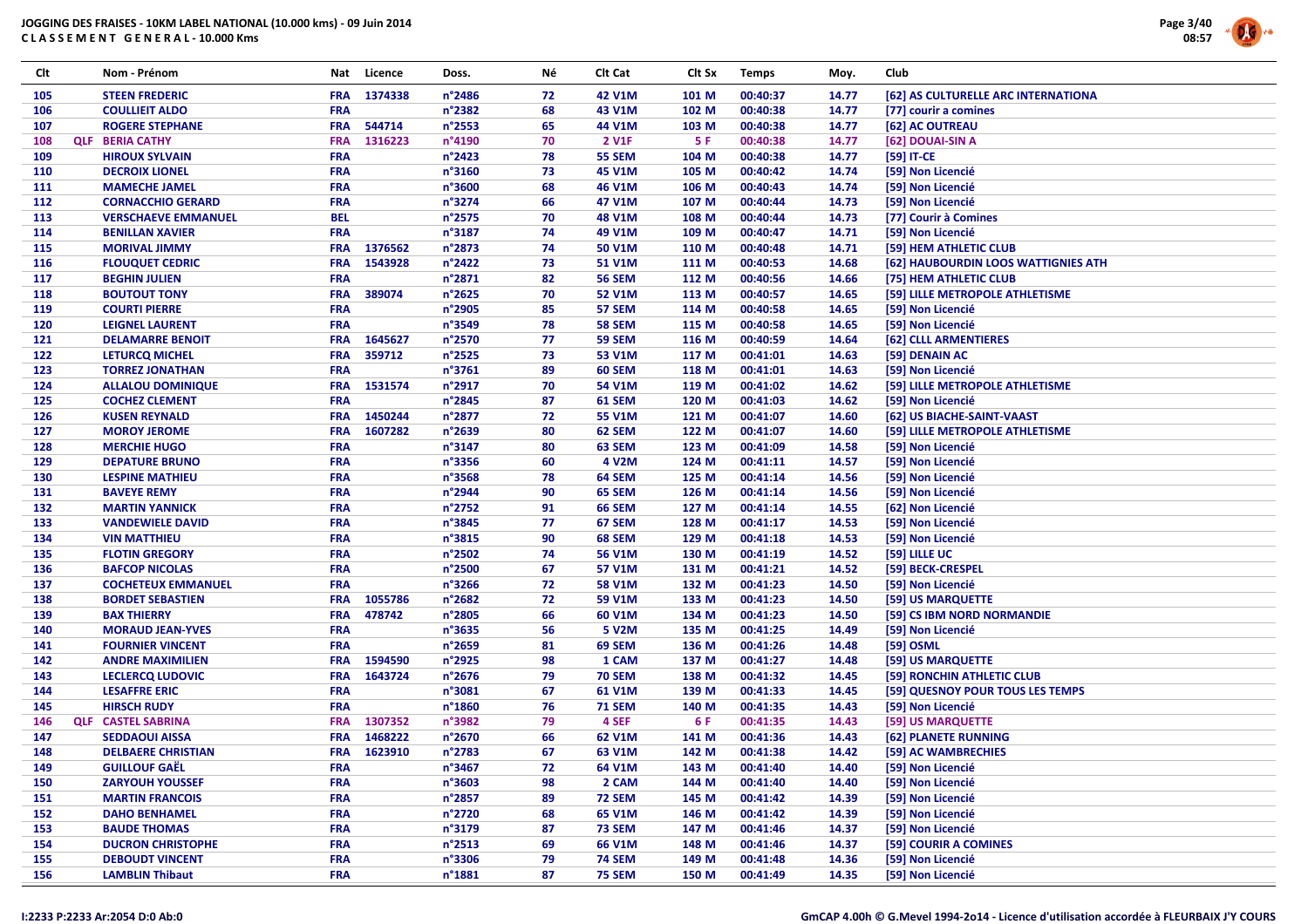

| Clt | Nom - Prénom                 |            | Nat Licence | Doss.            | Νé | Clt Cat            | Clt Sx    | <b>Temps</b> | Moy.  | Club                                |
|-----|------------------------------|------------|-------------|------------------|----|--------------------|-----------|--------------|-------|-------------------------------------|
| 157 | <b>CHRETIEN FRANCOIS</b>     | <b>FRA</b> | 509270      | n°2521           | 89 | <b>76 SEM</b>      | 151 M     | 00:41:49     | 14.35 | [59] US VALENCIENNES ATHLETISME     |
| 158 | <b>NUNES PIERRE</b>          | <b>FRA</b> | 1591396     | n°2523           | 88 | <b>77 SEM</b>      | 152 M     | 00:41:53     | 14.33 | [59] US VALENCIENNES ATHLETISME     |
| 159 | <b>DAEL MICHEL</b>           | <b>FRA</b> | 1543724     | $n^{\circ}$ 2686 | 65 | 67 V1M             | 153 M     | 00:41:53     | 14.33 | [59] US MARQUETTE                   |
| 160 | <b>LEVEQUE DAMIEN</b>        | <b>FRA</b> |             | n°3577           | 79 | <b>78 SEM</b>      | 154 M     | 00:41:54     | 14.32 | [59] Non Licencié                   |
| 161 | <b>LETIERS CHARLES</b>       | <b>FRA</b> |             | n°3574           | 87 | <b>79 SEM</b>      | 155 M     | 00:41:54     | 14.32 | [59] Non Licencié                   |
| 162 | <b>DEREVIERE BENOIT</b>      | <b>FRA</b> |             | n°2722           | 82 | <b>80 SEM</b>      | 156 M     | 00:41:56     | 14.31 | [59] Non Licencié                   |
| 163 | <b>QLF FOLCKEN GUY</b>       | <b>FRA</b> | 515304      | n°2702           | 54 | 1 V3M              | 157 M     | 00:41:56     | 14.31 | [59] VILLENEUVE D ASCQ FRETIN ATHLE |
| 164 | <b>PAUL JEAN-FRANCOIS</b>    | <b>FRA</b> | 894935      | n°2969           | 67 | 68 V1M             | 158 M     | 00:41:59     | 14.29 | [59] RONCHIN ATHLETIC CLUB          |
| 165 | <b>LIPKA XAVIER</b>          | <b>FRA</b> | 1539997     | n°2695           | 78 | <b>81 SEM</b>      | 159 M     | 00:41:59     | 14.29 | [59] US MARQUETTE                   |
| 166 | <b>LEFEBVRE ANTOINE</b>      | <b>FRA</b> |             | n°3539           | 75 | 82 SEM             | 160 M     | 00:41:59     | 14.29 | [59] Non Licencié                   |
| 167 | <b>SAGOT PHILIPPE</b>        | <b>FRA</b> | 566734      | $n^{\circ}$ 2548 | 65 | 69 V1M             | 161 M     | 00:42:00     | 14.29 | [62] AS CULTURELLE ARC INTERNATIONA |
| 168 | <b>CRUCHET DANY</b>          | <b>FRA</b> | 1643104     | $n^{\circ}$ 2558 | 73 | 70 V1M             | 162 M     | 00:42:01     | 14.28 | [62] ARTOIS ATHLETISME              |
| 169 | <b>GALLO SÉBASTIEN</b>       | <b>FRA</b> |             | n°3436           | 86 | 83 SEM             | 163 M     | 00:42:01     | 14.28 | [92] Non Licencié                   |
| 170 | <b>DUBAR EDOUARD-NICOLAS</b> | <b>FRA</b> | 1255166     | $n^{\circ}2631$  | 60 | 6 V2M              | 164 M     | 00:42:02     | 14.27 | [59] LILLE METROPOLE ATHLETISME     |
| 171 | <b>CRESCENCE JEAN HUGUES</b> | <b>FRA</b> |             | n°2946           | 57 | <b>7 V2M</b>       | 165 M     | 00:42:07     | 14.25 | [59] Non Licencié                   |
| 172 | <b>MARCUZ PHILIPPE</b>       | <b>FRA</b> |             | n°3605           | 53 | 2 V3M              | 166 M     | 00:42:08     | 14.24 | [59] Non Licencié                   |
| 173 | <b>BOULNOIS PASCAL</b>       | <b>FRA</b> |             | $n^{\circ}$ 2413 | 61 | 8 V2M              | 167 M     | 00:42:09     | 14.24 | [59] Non Licencié                   |
| 174 | <b>HARDY ANTOINE</b>         | <b>FRA</b> |             | n°3474           | 87 | 84 SEM             | 168 M     | 00:42:09     | 14.24 | [62] Non Licencié                   |
| 175 | <b>HOBAK STEPHANE</b>        | <b>FRA</b> |             | $n^{\circ}$ 2504 | 69 | <b>71 V1M</b>      | 169 M     | 00:42:10     | 14.23 | [59] ALUMINIUM DUNKERQUE            |
| 176 | <b>DORLENCOURT HUGUES</b>    | <b>FRA</b> |             | n°3388           | 66 | <b>72 V1M</b>      | 170 M     | 00:42:10     | 14.23 | [59] Non Licencié                   |
| 177 | <b>BALCAEN EMMANUEL</b>      | <b>FRA</b> |             | n°3176           | 81 | 85 SEM             | 171 M     | 00:42:11     | 14.23 | [62] Non Licencié                   |
| 178 | <b>BERTHIER CHRISTOPHE</b>   | <b>FRA</b> |             | n°3196           | 74 | <b>73 V1M</b>      | 172 M     | 00:42:12     | 14.22 | [44] Non Licencié                   |
| 179 | <b>DELHAYE THIERRY</b>       | <b>FRA</b> | 430363      | n°2579           | 66 | <b>74 V1M</b>      | 173 M     | 00:42:12     | 14.22 | [59] COURIR ENSEMBLE SNCF           |
| 180 | <b>DERYM FRANCK</b>          | <b>FRA</b> |             | n°2989           | 77 | <b>86 SEM</b>      | 174 M     | 00:42:18     | 14.19 | [59] Non Licencié                   |
| 181 | <b>ONCLE DYLAN</b>           | <b>FRA</b> |             | $n^{\circ}3651$  | 94 | 2 ESM              | 175 M     | 00:42:20     | 14.17 | [59] Non Licencié                   |
| 182 | <b>LELLOU RUDY</b>           | <b>FRA</b> |             | $n^{\circ}2615$  | 78 | 87 SEM             | 176 M     | 00:42:22     | 14.17 | [59] JOGGING DES FRAISES-VERLINGHEM |
| 183 | <b>DEWAELLE MICHEL</b>       | <b>BEL</b> |             | n°3373           | 69 | <b>75 V1M</b>      | 177 M     | 00:42:23     | 14.16 | [77] Non Licencié                   |
| 184 | <b>DEVOS FLORIAN</b>         | <b>FRA</b> | 1053539     | $n^{\circ}$ 2417 | 98 | 3 CAM              | 178 M     | 00:42:23     | 14.16 | [62] ES ARQUES                      |
| 185 | <b>DELECOURT ALAIN</b>       | <b>FRA</b> |             | n°3333           | 67 | <b>76 V1M</b>      | 179 M     | 00:42:24     | 14.16 | [59] Non Licencié                   |
| 186 | <b>PROVO VICTOR</b>          | <b>FRA</b> |             | n°3687           | 85 | <b>88 SEM</b>      | 180 M     | 00:42:26     | 14.14 | [59] Non Licencié                   |
| 187 | <b>MONNIER RONALD</b>        | <b>FRA</b> |             | n°3044           | 74 | <b>77 V1M</b>      | 181 M     | 00:42:27     | 14.14 | [59] Non Licencié                   |
| 188 | <b>DEWASMES CHRISTOPHE</b>   | <b>FRA</b> |             | n°3375           | 72 | <b>78 V1M</b>      | 182 M     | 00:42:28     | 14.13 | [59] Non Licencié                   |
| 189 | <b>LEBON CHRISTIAN</b>       | <b>FRA</b> | 976443      | n°2780           | 62 | 9 V <sub>2</sub> M | 183 M     | 00:42:29     | 14.13 | [59] SI LESAFFRE                    |
| 190 | <b>VERHAEGHE PATRICK</b>     | <b>BEL</b> |             | $n^{\circ}3163$  | 59 | <b>10 V2M</b>      | 184 M     | 00:42:31     | 14.12 | [77] COURIR A COMINES               |
| 191 | <b>MONVILLE CHRISTOPHE</b>   | <b>FRA</b> |             | n°2918           | 86 | 89 SEM             | 185 M     | 00:42:32     | 14.11 | [59] Non Licencié                   |
| 192 | <b>BECLIN JEROME</b>         | <b>FRA</b> | 1370484     | n°2507           | 73 | <b>79 V1M</b>      | 186 M     | 00:42:33     | 14.11 | [59] OA HAZEBROUCK                  |
| 193 | <b>HUCHETTE DANIEL</b>       | <b>FRA</b> | 632927      | n°2485           | 62 | <b>11 V2M</b>      | 187 M     | 00:42:34     | 14.10 | [62] AS CULTURELLE ARC INTERNATIONA |
| 194 | <b>QLF BAUDOUX GUY</b>       | <b>FRA</b> | 202476      | n°2585           | 51 | 3 V3M              | 188 M     | 00:42:36     | 14.09 | [59] ENTENTE SAMBRE AVESNOIS 59     |
| 195 | <b>DOUCET GAEL</b>           | <b>FRA</b> |             | n°3851           | 89 | <b>90 SEM</b>      | 189 M     | 00:42:37     | 14.08 | [59] Non Licencié                   |
| 196 | <b>JAUQUET EMERIC</b>        | <b>FRA</b> |             | n°3498           | 75 | <b>91 SEM</b>      | 190 M     | 00:42:37     | 14.08 | [59] Non Licencié                   |
| 197 | <b>LANGLET PASCAL</b>        | <b>FRA</b> | 1426472     | n°2424           | 57 | <b>12 V2M</b>      | 191 M     | 00:42:39     | 14.07 | [59] HAUBOURDIN LOOS WATTIGNIES ATH |
| 198 | <b>RIVET STÉPHANE</b>        | <b>FRA</b> | 1117226     | $n^{\circ}2618$  | 61 | <b>13 V2M</b>      | 192 M     | 00:42:40     | 14.07 | [59] JOGGING DES FRAISES-VERLINGHEM |
| 199 | <b>DELESALLE ARNAUD</b>      | <b>FRA</b> |             | n°3849           | 82 | <b>92 SEM</b>      | 193 M     | 00:42:41     | 14.06 | [59] Non Licencié                   |
| 200 | <b>FABRE BERTRAND</b>        | <b>FRA</b> |             | $n^{\circ}$ 2453 | 60 | <b>14 V2M</b>      | 194 M     | 00:42:43     | 14.05 | [59] ALUMINIUM DUNKERQUE            |
| 201 | <b>BELE DOMINIQUE</b>        | <b>FRA</b> |             | n°2927           | 70 | 80 V1M             | 195 M     | 00:42:44     | 14.05 | [59] Non Licencié                   |
| 202 | <b>MATTON GUILLAUME</b>      | <b>FRA</b> |             | $n^{\circ}3862$  | 92 | 3 ESM              | 196 M     | 00:42:45     | 14.04 | [62] Non Licencié                   |
| 203 | <b>STERCKEMAN BRUNO</b>      | <b>FRA</b> |             | n°2534           | 73 | 81 V1M             | 197 M     | 00:42:47     | 14.02 | [59] COURIR A GRAVELINES            |
| 204 | <b>CATOIRE JEAN-MARC</b>     | <b>FRA</b> | 424400      | n°2771           | 56 | <b>15 V2M</b>      | 198 M     | 00:42:49     | 14.02 | [59] AC WAMBRECHIES                 |
| 205 | <b>BIAUSQUE FREDERIC</b>     | <b>FRA</b> | 1545913     | $n^{\circ}$ 2587 | 75 | <b>93 SEM</b>      | 199 M     | 00:42:51     | 14.01 | [59] HAUBOURDIN LOOS WATTIGNIES ATH |
| 206 | <b>DUTERTRE BERTRAND</b>     | <b>FRA</b> |             | n°3410           | 78 | <b>94 SEM</b>      | 200 M     | 00:42:52     | 14.00 | [59] Non Licencié                   |
| 207 | <b>QLF COULON PATRICIA</b>   | <b>FRA</b> | 1050367     | n°3984           | 65 | 3 V1F              | <b>7F</b> | 00:42:53     | 14.00 | [59] OSM LOMME ATHLETISME           |
| 208 | <b>MALVACHE NICOLAS</b>      | <b>FRA</b> |             | n°2900           | 80 | <b>95 SEM</b>      | 201 M     | 00:42:53     | 14.00 | [59] Non Licencié                   |
|     |                              |            |             |                  |    |                    |           |              |       |                                     |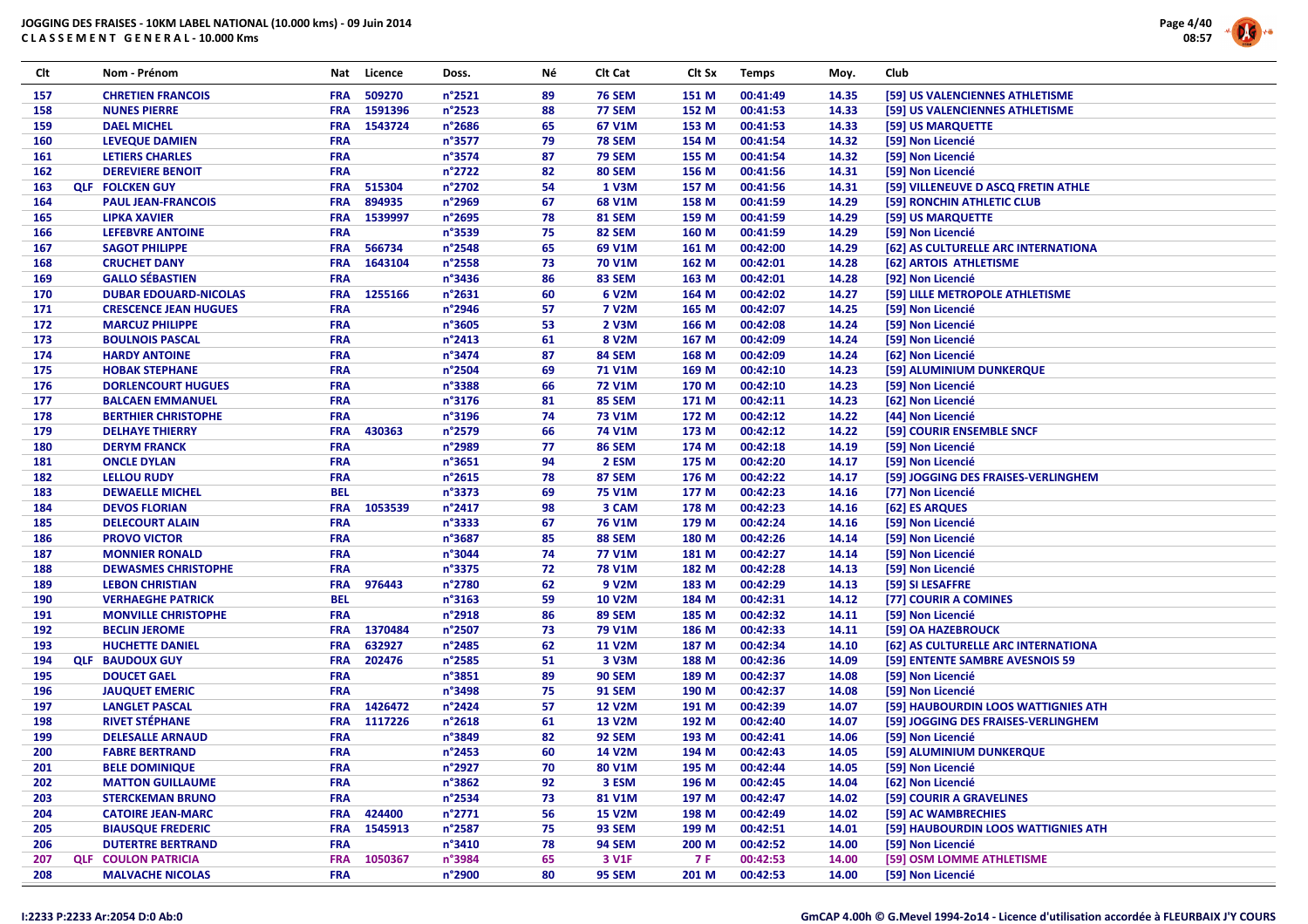

| Clt | Nom - Prénom                      | Nat        | Licence     | Doss.            | Νé       | Clt Cat        | Clt Sx | <b>Temps</b>         | Moy.  | Club                                 |
|-----|-----------------------------------|------------|-------------|------------------|----------|----------------|--------|----------------------|-------|--------------------------------------|
| 209 | <b>QLF LEON CONCEPCION REBECA</b> | <b>CUB</b> | 1214478     | $n^{\circ}4164$  | 68       | 4 V1F          | 8 F    | 00:42:53             | 14.00 | [59] OLYMPIQUE AIRE-SUR-LA-LYS       |
| 210 | <b>VERRIELE BENOIT</b>            | <b>FRA</b> | 1178599     | n°2562           | 67       | 82 V1M         | 202 M  | 00:42:53             | 13.99 | [59] AS CULTURELLE ARC INTERNATIONAL |
| 211 | <b>MARTIN ERWAN</b>               | <b>FRA</b> | 1631648     | n°2667           | 78       | <b>96 SEM</b>  | 203 M  | 00:42:53             | 13.99 | [59] PLANETE RUNNING                 |
| 212 | <b>DUMORTIER DAVID</b>            | <b>FRA</b> |             | n°3398           | 79       | <b>97 SEM</b>  | 204 M  | 00:42:54             | 13.99 | [59] Non Licencié                    |
| 213 | <b>LEGROUX FREDERIC</b>           | <b>FRA</b> |             | n°2962           | 63       | <b>16 V2M</b>  | 205 M  | 00:42:55             | 13.98 | [59] Non Licencié                    |
| 214 | <b>FRELIEZ JEREMIE</b>            | <b>FRA</b> |             | n°3135           | 81       | <b>98 SEM</b>  | 206 M  | 00:42:56             | 13.98 | [59] FIVES DMS                       |
| 215 | <b>DEL PINO JONATHAN</b>          | <b>FRA</b> |             | n°3314           | 77       | <b>99 SEM</b>  | 207 M  | 00:42:58             | 13.97 | [59] Non Licencié                    |
| 216 | <b>CHEVALIER LAURENT</b>          | <b>FRA</b> | 1485176     | n°2627           | 59       | <b>17 V2M</b>  | 208 M  | 00:42:58             | 13.97 | [59] LILLE METROPOLE ATHLETISME      |
| 217 | <b>ITIN FLORENT</b>               | <b>FRA</b> | 712477      | n°2592           | 82       | <b>100 SEM</b> | 209 M  | 00:43:01             | 13.95 | [59] HAUBOURDIN LOOS WATTIGNIES ATH  |
| 218 | <b>VITTU VINCENT</b>              | <b>FRA</b> |             | n°3817           | 78       | <b>101 SEM</b> | 210 M  | 00:43:02             | 13.95 | [59] Non Licencié                    |
| 219 | <b>NOURRY FELIX</b>               | <b>FRA</b> | 1521144     | n°2559           | 91       | <b>102 SEM</b> | 211 M  | 00:43:05             | 13.93 | [62] ARTOIS ATHLETISME               |
| 220 | <b>DELAHAYE YANNICK</b>           | <b>FRA</b> |             | n°2888           | 76       | <b>103 SEM</b> | 212 M  | 00:43:05             | 13.93 | [77] COURIR A COMINES                |
| 221 | <b>MELCHIOR CYRILLE</b>           | <b>FRA</b> |             | n°3000           | 82       | <b>104 SEM</b> | 213 M  | 00:43:08             | 13.91 | [28] Non Licencié                    |
| 222 | <b>PORCHET CHRISTOPHE</b>         | <b>FRA</b> |             | n°2756           | 84       | <b>105 SEM</b> | 214 M  | 00:43:09             | 13.91 | [59] Non Licencié                    |
| 223 | <b>GHISKIER JONATHAN</b>          | <b>FRA</b> |             | n°2740           | 80       | <b>106 SEM</b> | 215 M  | 00:43:12             | 13.89 | [59] Non Licencié                    |
| 224 | <b>DUYCK CHARLES</b>              | <b>FRA</b> |             | n°2388           | 91       | <b>107 SEM</b> | 216 M  | 00:43:12             | 13.89 | [59] Non Licencié                    |
| 225 | <b>POHIN PRIMO</b>                | <b>FRA</b> | 1637575     | n°2524           | 78       | <b>108 SEM</b> | 217 M  | 00:43:12             | 13.89 | [59] US VALENCIENNES ATHLETISME      |
| 226 | <b>DUDANT WILLIAM</b>             | <b>FRA</b> |             | $n^{\circ}$ 1858 | 98       | 4 CAM          | 218 M  | 00:43:14             | 13.88 | [59] Non Licencié                    |
| 227 | <b>LELEU PHILIPPE</b>             | <b>FRA</b> |             | n°3125           | 66       | 83 V1M         | 219 M  | 00:43:15             | 13.87 | [59] Non Licencié                    |
| 228 | <b>LAMBRECHTS PATRICE</b>         | <b>FRA</b> |             | n°3522           | 82       | <b>109 SEM</b> | 220 M  | 00:43:16             | 13.87 | [59] Non Licencié                    |
| 229 | <b>CARDINAEL HUGO</b>             | <b>FRA</b> |             | n°3831           | 86       | <b>110 SEM</b> | 221 M  | 00:43:16             | 13.87 | [62] Non Licencié                    |
| 230 | <b>PICOT PHILIPPE</b>             | <b>FRA</b> | 854616      | n°2679           | 71       | 84 V1M         | 222 M  | 00:43:16             | 13.87 | [76] S/L ASPTT ROUEN                 |
| 231 | <b>LEKIEFFRE MATTHIEU</b>         | <b>FRA</b> |             | n°3550           | 81       | <b>111 SEM</b> | 223 M  | 00:43:17             | 13.86 | [59] Non Licencié                    |
| 232 | <b>BERNET VIANNEY</b>             | <b>FRA</b> |             | n°3193           | 88       | <b>112 SEM</b> | 224 M  | 00:43:19             | 13.86 | [59] Non Licencié                    |
| 233 | <b>HEMERY PHILIPPE</b>            | <b>FRA</b> |             | n°2741           | 72       | 85 V1M         | 225 M  | 00:43:19             | 13.85 | [59] Non Licencié                    |
| 234 | <b>SLOMOWICZ BRUNO</b>            | <b>FRA</b> | 1062268     | n°2583           | 67       | 86 V1M         | 226 M  | 00:43:19             | 13.85 | [59] COURIR ENSEMBLE SNCF            |
| 235 | <b>THIBEAU ARNAUD</b>             | <b>FRA</b> |             | n°3752           | 74       | 87 V1M         | 227 M  | 00:43:20             | 13.85 | [59] Non Licencié                    |
|     |                                   | FRA        |             |                  |          |                |        |                      |       |                                      |
| 236 | <b>BAERT BENOIT</b>               |            |             | n°3171           | 76       | <b>113 SEM</b> | 228 M  | 00:43:20             | 13.85 | [59] Non Licencié                    |
| 237 | <b>CAUDERLIER PASCAL</b>          | <b>FRA</b> |             | n°3249           | 81       | <b>114 SEM</b> | 229 M  | 00:43:21<br>00:43:22 | 13.85 | [59] Non Licencié                    |
| 238 | <b>FRULEUX CHARLES</b>            | <b>FRA</b> |             | n°3435<br>n°2851 | 87<br>75 | <b>115 SEM</b> | 230 M  |                      | 13.84 | [59] Non Licencié                    |
| 239 | <b>LESCHAEVE FREDERIC</b>         | <b>FRA</b> |             |                  |          | <b>116 SEM</b> | 231 M  | 00:43:22             | 13.84 | [62] JOGGING DES FRAISES-VERLINGHEM  |
| 240 | <b>SAINGIER MAXIME</b>            | <b>FRA</b> |             | n°2790           | 95       | 2 JUM          | 232 M  | 00:43:23             | 13.83 | [59] Non Licencié                    |
| 241 | <b>LABIS HERVE</b>                | <b>FRA</b> |             | n°3641           | 71       | 88 V1M         | 233 M  | 00:43:24             | 13.83 | [59] Non Licencié                    |
| 242 | <b>BOLLENGIER CHRISTIAN</b>       | <b>FRA</b> | 1369019     | n°2435           | 64       | <b>18 V2M</b>  | 234 M  | 00:43:24             | 13.83 | [59] OA HAZEBROUCK                   |
| 243 | <b>DELAVAL DOMINIQUE</b>          | <b>FRA</b> |             | n°3326           | 76       | <b>117 SEM</b> | 235 M  | 00:43:24             | 13.83 | [59] Non Licencié                    |
| 244 | <b>DEBOUVER THIBAUT</b>           | <b>FRA</b> |             | n°3307           | 86       | <b>118 SEM</b> | 236 M  | 00:43:25             | 13.82 | [59] Non Licencié                    |
| 245 | <b>NIAGANDOU SOYA</b>             | <b>FRA</b> |             | n°2942           |          | <b>119 SEM</b> | 237 M  | 00:43:25             | 13.82 | [59] JOGGING DES FRAISES-VERLINGHEM  |
| 246 | <b>DESMIS ANTOINE</b>             | <b>FRA</b> |             | n°3362           | 69       | 89 V1M         | 238 M  | 00:43:28             | 13.81 | [59] Non Licencié                    |
| 247 | <b>FERNANDES JOAQUIM</b>          | <b>FRA</b> |             | n°3420           | 62       | <b>19 V2M</b>  | 239 M  | 00:43:29             | 13.80 | [59] Non Licencié                    |
| 248 | <b>COPPIN JEROME</b>              | <b>FRA</b> |             | n°2902           | 75       | <b>120 SEM</b> | 240 M  | 00:43:29             | 13.80 | [59] Non Licencié                    |
| 249 | <b>TISON FREDERIC</b>             | <b>FRA</b> |             | n°2814           | 75       | <b>121 SEM</b> | 241 M  | 00:43:30             | 13.79 | [59] Non Licencié                    |
| 250 | <b>MALEM MOHAMED</b>              | <b>FRA</b> |             | n°2837           | 83       | <b>122 SEM</b> | 242 M  | 00:43:30             | 13.79 | [59] Non Licencié                    |
| 251 | <b>LIAGRE CHRISTOPHE</b>          | <b>FRA</b> |             | n°3854           | 69       | 90 V1M         | 243 M  | 00:43:31             | 13.79 | [59] Non Licencié                    |
| 252 | <b>LECLERCQ FRANCK</b>            | <b>FRA</b> | 1465049     | n°2464           | 82       | <b>123 SEM</b> | 244 M  | 00:43:31             | 13.79 | [59] LILLE METROPOLE ATHLETISME      |
| 253 | <b>TURPYN STÉPHANE</b>            | <b>BEL</b> |             | n°3770           | 74       | 91 V1M         | 245 M  | 00:43:32             | 13.79 | [77] Non Licencié                    |
| 254 | <b>MOENECLAEY CYRIL</b>           | <b>FRA</b> |             | n°3627           | 73       | 92 V1M         | 246 M  | 00:43:32             | 13.78 | [59] Non Licencié                    |
| 255 | <b>LECOEUCHE ARNAUD</b>           | <b>BEL</b> | 801615      | n°2782           | 73       | 93 V1M         | 247 M  | 00:43:33             | 13.78 | [59] AC WAMBRECHIES                  |
| 256 | <b>HEZIL MOHAMED</b>              |            | MAR 1578703 | n°3896           | 76       | <b>124 SEM</b> | 248 M  | 00:43:34             | 13.78 | [59] LILLE METROPOLE ATHLETISME      |
| 257 | <b>COSTENOBLE KILLIAN</b>         | <b>FRA</b> |             | n°3091           | 95       | 3 JUM          | 249 M  | 00:43:35             | 13.77 | [59] Non Licencié                    |
| 258 | <b>CARTENET JEROME</b>            | <b>FRA</b> | 1204759     | $n^{\circ}$ 2647 | 73       | 94 V1M         | 250 M  | 00:43:36             | 13.76 | [59] OSM LOMME ATHLETISME            |
| 259 | <b>TERRIER THIERRY</b>            | <b>FRA</b> | 1080521     | n°2656           | 69       | 95 V1M         | 251 M  | 00:43:36             | 13.76 | [59] OSM LOMME ATHLETISME            |
| 260 | <b>TURGOT VINCENT</b>             | <b>FRA</b> |             | n°3842           | 59       | <b>20 V2M</b>  | 252 M  | 00:43:37             | 13.76 | [59] Non Licencié                    |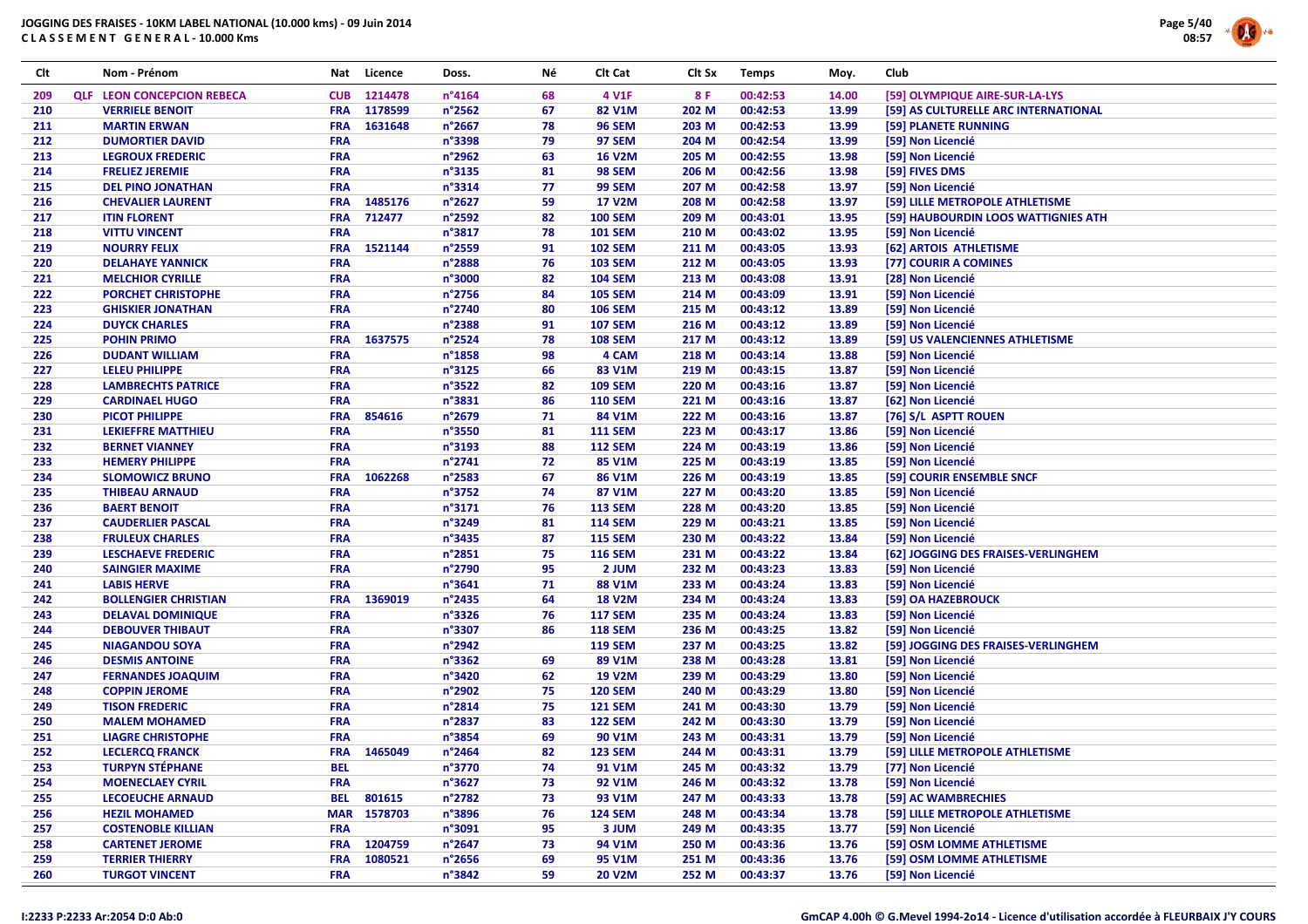

|     |                                 | Nat        | Licence | Doss.  | Νé | Clt Cat        | Clt Sx | <b>Temps</b> | Moy.  | Club                                |
|-----|---------------------------------|------------|---------|--------|----|----------------|--------|--------------|-------|-------------------------------------|
| 261 | <b>LECLERCQ CHRISTOPHE</b>      | <b>FRA</b> |         | n°3532 | 74 | 96 V1M         | 253 M  | 00:43:39     | 13.75 | [59] Non Licencié                   |
| 262 | <b>MOROSINI BERNARD</b>         | <b>FRA</b> |         | n°3638 | 56 | <b>21 V2M</b>  | 254 M  | 00:43:41     | 13.74 | [59] Non Licencié                   |
| 263 | <b>VERLOOVE GAUTIER</b>         | <b>FRA</b> | 1381700 | n°2431 | 77 | <b>125 SEM</b> | 255 M  | 00:43:41     | 13.74 | [62] US BIACHE-SAINT-VAAST          |
| 264 | <b>BULTE CLÉMENT</b>            | FRA        |         | n°3236 | 81 | <b>126 SEM</b> | 256 M  | 00:43:41     | 13.74 | [59] Non Licencié                   |
| 265 | <b>VANDRISSE GUILLAUME</b>      | <b>FRA</b> |         | n°3788 | 78 | <b>127 SEM</b> | 257 M  | 00:43:42     | 13.73 | [59] Non Licencié                   |
| 266 | <b>DEBACKER NATHALIE</b>        | <b>FRA</b> | 673520  | n°3942 | 79 | 5 SEF          | 9 F    | 00:43:42     | 13.73 | [59] LILLE METROPOLE ATHLETISME     |
| 267 | PETIBERGHIEN JEAN LUC           | <b>FRA</b> |         | n°3667 | 71 | 97 V1M         | 258 M  | 00:43:43     | 13.73 | [59] Non Licencié                   |
| 268 | <b>ROUSSE FLAVIE</b>            | <b>FRA</b> |         | n°4538 | 85 | 6 SEF          | 10F    | 00:43:45     | 13.72 | [59] Non Licencié                   |
| 269 | <b>PANI STEPHANE</b>            | <b>FRA</b> |         | n°3656 | 76 | <b>128 SEM</b> | 259 M  | 00:43:46     | 13.71 | [62] Non Licencié                   |
| 270 | <b>LAMOOT ALEXIS</b>            | <b>FRA</b> |         | n°2459 | 79 | <b>129 SEM</b> | 260 M  | 00:43:53     | 13.67 | [59] CGL                            |
| 271 | <b>DELPLANQUE THIBAULT</b>      | <b>FRA</b> |         | n°3347 | 77 | <b>130 SEM</b> | 261 M  | 00:43:54     | 13.67 | [59] Non Licencié                   |
| 272 | <b>DESCAMPS XAVIER</b>          | <b>FRA</b> |         | n°3096 | 73 | 98 V1M         | 262 M  | 00:43:56     | 13.66 | [59] Non Licencié                   |
| 273 | <b>COUSIN CHRISTOPHE</b>        | <b>FRA</b> | 522734  | n°2520 | 68 | 99 V1M         | 263 M  | 00:43:56     | 13.66 | [59] HAUBOURDIN LOOS WATTIGNIES ATH |
| 274 | <b>HENNEBICQ MAXIME</b>         | <b>FRA</b> |         | n°3480 | 81 | <b>131 SEM</b> | 264 M  | 00:43:56     | 13.66 | [59] Non Licencié                   |
| 275 | <b>QLF RAOUL MARIE-LAURENCE</b> | <b>FRA</b> | 1170251 | n°2846 | 71 | 5 V1F          | 11 F   | 00:43:56     | 13.66 | [62] GOHELLE ATHLETISME             |
| 276 | <b>BERAL CHRISTOPHE</b>         | <b>FRA</b> |         | n°2707 | 79 | <b>132 SEM</b> | 265 M  | 00:43:57     | 13.65 | [59] Non Licencié                   |
| 277 | <b>WAEGHE THIERRY</b>           | <b>FRA</b> |         | n°2826 | 62 | <b>22 V2M</b>  | 266 M  | 00:43:58     | 13.65 | [62] Non Licencié                   |
| 278 | <b>LEROY LAURENCE</b>           | <b>FRA</b> |         | n°4464 | 72 | 6 V1F          | 12F    | 00:43:59     | 13.64 | [59] Non Licencié                   |
| 279 | <b>QLF DESMEDT NICOLE</b>       | <b>FRA</b> | 270929  | n°4138 | 60 | <b>1 V2F</b>   | 13 F   | 00:44:00     | 13.64 | [59] US VALENCIENNES ATHLETISME     |
| 280 | <b>SAURY CYRIL</b>              | <b>FRA</b> |         | n°3727 | 83 | <b>133 SEM</b> | 267 M  | 00:44:00     | 13.64 | [59] Non Licencié                   |
| 281 | <b>HERNIE JEAN-LUC</b>          | <b>FRA</b> | 179209  | n°2773 | 62 | <b>23 V2M</b>  | 268 M  | 00:44:00     | 13.64 | [59] SI LESAFFRE                    |
| 282 | <b>LAACHOURI ABDEL</b>          | <b>FRA</b> | 1472577 | n°2596 | 69 | 100 V1M        | 269 M  | 00:44:01     | 13.63 | [59] HEM ATHLETIC CLUB              |
| 283 | <b>QLF BOBEE NATHALIE</b>       | <b>FRA</b> | 1482131 | n°4182 | 69 | <b>7 V1F</b>   | 14 F   | 00:44:02     | 13.63 | [62] AC OUTREAU                     |
| 284 | <b>DJEDA ERIC</b>               | <b>FRA</b> |         | n°2816 | 65 | 101 V1M        | 270 M  | 00:44:02     | 13.63 | [59] COUREURS DE FOND DU NPDC       |
| 285 | <b>LAMBELIN JULIEN</b>          | <b>FRA</b> |         | n°3521 | 79 | <b>134 SEM</b> | 271 M  | 00:44:05     | 13.61 | [59] Non Licencié                   |
| 286 | <b>CHATELAIN NICOLAS</b>        | <b>FRA</b> |         | n°3258 | 76 | <b>135 SEM</b> | 272 M  | 00:44:05     | 13.61 | [59] Non Licencié                   |
| 287 | <b>DUBUS MELISSA</b>            | <b>FRA</b> | 1324970 | n°3996 | 82 | 7 SEF          | 15F    | 00:44:06     | 13.61 | [59] OSM LOMME ATHLETISME           |
| 288 | <b>DEPOILLY HERVE</b>           | <b>FRA</b> |         | n°2731 | 67 | 102 V1M        | 273 M  | 00:44:06     | 13.61 | [59] Non Licencié                   |
| 289 | <b>VASSAL NICOLAS</b>           | FRA        |         | n°2823 | 81 | <b>136 SEM</b> | 274 M  | 00:44:08     | 13.60 | [59] FOULEES SAINGHINOISES          |
| 290 | <b>PELCZAR PAUL</b>             | <b>FRA</b> |         | n°3664 | 98 | 5 CAM          | 275 M  | 00:44:09     | 13.59 | [59] Non Licencié                   |
| 291 | <b>THUILLIER GEORGES</b>        | <b>FRA</b> |         | n°3756 | 52 | 4 V3M          | 276 M  | 00:44:11     | 13.58 | [59] Non Licencié                   |
| 292 | <b>DUSSART MICKAEL</b>          | <b>FRA</b> |         | n°3409 | 90 | <b>137 SEM</b> | 277 M  | 00:44:12     | 13.58 | [59] Non Licencié                   |
| 293 | <b>VANNESTE LAURENT</b>         | <b>FRA</b> | 1603198 | n°2698 | 72 | 103 V1M        | 278 M  | 00:44:12     | 13.58 | [59] US MARQUETTE                   |
| 294 | <b>COCHEZ ANTOINE</b>           | <b>FRA</b> |         | n°2841 | 41 | 1 V4M          | 279 M  | 00:44:13     | 13.57 | [59] Non Licencié                   |
| 295 | <b>GARRIGUE PHILIPPE</b>        | <b>FRA</b> |         | n°2470 | 72 | 104 V1M        | 280 M  | 00:44:13     | 13.57 | [59] THALES                         |
| 296 | <b>QLF DESTOMBES VIRGINIE</b>   | <b>FRA</b> | 173139  | n°4096 | 66 | 8 V1F          | 16 F   | 00:44:14     | 13.57 | [59] JOGGING AVENTURE RONCQUOISE    |
| 297 | <b>DUJARDIN GREGORY</b>         | <b>FRA</b> |         | n°3872 |    | <b>138 SEM</b> | 281 M  | 00:44:14     | 13.57 | [59] Non Licencié                   |
| 298 | <b>JEANNEL JÉRÉMY</b>           | <b>FRA</b> |         | n°3500 | 82 | <b>139 SEM</b> | 282 M  | 00:44:15     | 13.56 | [59] Non Licencié                   |
| 299 | <b>VERSCHEURE ELODIE</b>        | <b>FRA</b> | 1465587 | n°4209 | 85 | 8 SEF          | 17 F   | 00:44:17     | 13.55 | [59] LILLE METROPOLE ATHLETISME     |
| 300 | <b>VILT OLIVIER</b>             | <b>FRA</b> |         | n°2622 | 73 | 105 V1M        | 283 M  | 00:44:17     | 13.55 | [59] JOGGING DES FRAISES-VERLINGHEM |
| 301 | <b>BAUDLOT FREDERIC</b>         | <b>FRA</b> |         | n°2706 | 81 | <b>140 SEM</b> | 284 M  | 00:44:17     | 13.55 | [59] Non Licencié                   |
| 302 | <b>PETITE NJCOLAS</b>           | <b>FRA</b> | 1376664 | n°2566 | 72 | 106 V1M        | 285 M  | 00:44:19     | 13.54 | [59] ATHLE HALLUIN-VAL-DE-LYS       |
| 303 | <b>MICHAUX RAPHAEL</b>          | <b>FRA</b> |         | n°2923 | 90 | <b>141 SEM</b> | 286 M  | 00:44:21     | 13.53 | [59] Non Licencié                   |
| 304 | <b>BERGHE LAURENT</b>           | <b>FRA</b> | 1553555 | n°2477 | 74 | 107 V1M        | 287 M  | 00:44:21     | 13.53 | [59] JOGGING AVENTURE RONCQUOISE    |
| 305 | <b>HENRION DAVID</b>            | <b>FRA</b> |         | n°2788 | 88 | <b>142 SEM</b> | 288 M  | 00:44:21     | 13.53 | [75] Non Licencié                   |
| 306 | <b>LAMBERT LOUIS</b>            | <b>FRA</b> |         | n°2926 | 98 | 6 CAM          | 289 M  | 00:44:21     | 13.53 | [59] Non Licencié                   |
| 307 | <b>VERSCHAEVE XAVIER</b>        | <b>BEL</b> |         | n°3807 | 74 | 108 V1M        | 290 M  | 00:44:21     | 13.53 | [77] Non Licencié                   |
| 308 | <b>BOSSUT CYPRIEN</b>           | <b>FRA</b> |         | n°3215 | 98 | 7 CAM          | 291 M  | 00:44:24     | 13.52 | [77] Non Licencié                   |
| 309 | <b>VANLERBERGHE MATHIEU</b>     | <b>FRA</b> |         | n°2621 | 73 | 109 V1M        | 292 M  | 00:44:24     | 13.52 | [59] JOGGING DES FRAISES-VERLINGHEM |
| 310 | <b>ROUSSEAU JULIEN</b>          | <b>FRA</b> |         | n°3032 | 78 | <b>143 SEM</b> | 293 M  | 00:44:29     | 13.49 | [59] Non Licencié                   |
| 311 | <b>BABIN PHILIPPE</b>           | <b>FRA</b> |         | n°2705 | 68 | <b>110 V1M</b> | 294 M  | 00:44:29     | 13.49 | [59] Non Licencié                   |
| 312 | <b>GHARNITI OMAR</b>            | <b>MAR</b> |         | n°2739 | 86 | <b>144 SEM</b> | 295 M  | 00:44:31     | 13.48 | [59] Non Licencié                   |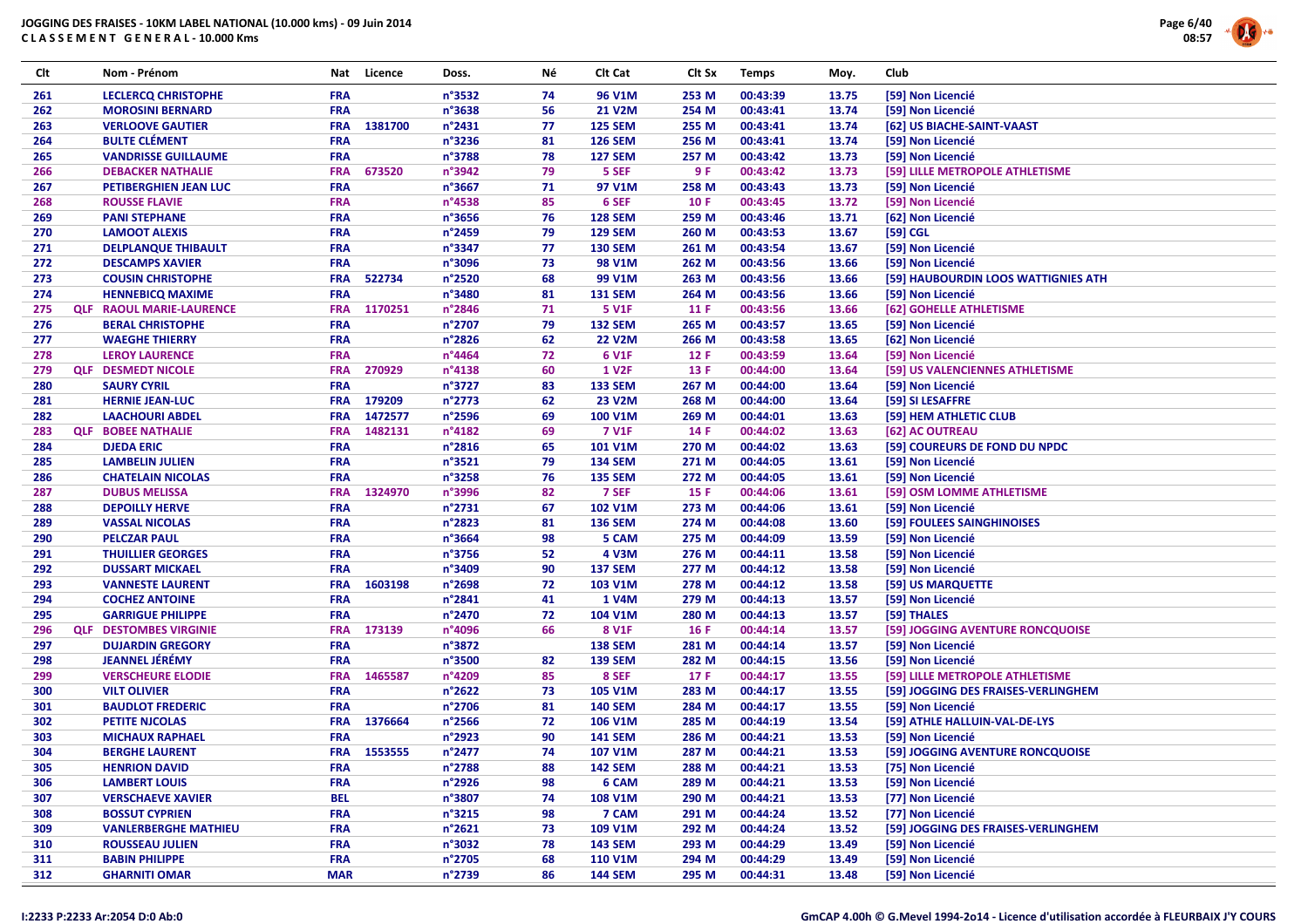

| Clt        | Nom - Prénom                                             | Nat                      | Licence | Doss.            | Νé | Clt Cat            | Clt Sx | <b>Temps</b> | Moy.  | Club                                |
|------------|----------------------------------------------------------|--------------------------|---------|------------------|----|--------------------|--------|--------------|-------|-------------------------------------|
| 313        | <b>REMY SYLVAIN</b>                                      | <b>FRA</b>               |         | n°3693           | 57 | 24 V2M             | 296 M  | 00:44:31     | 13.48 | [59] Non Licencié                   |
| 314        | <b>MARTEEL PASCAL</b>                                    | <b>FRA</b>               |         | n°3612           | 60 | <b>25 V2M</b>      | 297 M  | 00:44:32     | 13.48 | [59] Non Licencié                   |
| 315        | <b>TEMMERMAN HERVE</b>                                   | <b>FRA</b>               |         | n°3748           | 64 | <b>26 V2M</b>      | 298 M  | 00:44:33     | 13.47 | [59] Non Licencié                   |
| 316        | <b>DUJARDIN BERTAND</b>                                  | <b>FRA</b>               |         | n°2736           | 65 | <b>111 V1M</b>     | 299 M  | 00:44:34     | 13.47 | [59] Non Licencié                   |
| 317        | <b>BOURREAU EMMANUEL</b>                                 | <b>FRA</b>               |         | n°3228           | 73 | <b>112 V1M</b>     | 300 M  | 00:44:34     | 13.47 | [59] Non Licencié                   |
| 318        | <b>VANPOUCKE LILIAN</b>                                  | <b>FRA</b>               |         | n°3050           | 80 | <b>145 SEM</b>     | 301 M  | 00:44:34     | 13.46 | [59] Non Licencié                   |
| 319        | <b>VANDENBROUCKE GRÉGORY</b>                             | <b>FRA</b>               |         | n°3782           | 74 | 113 V1M            | 302 M  | 00:44:35     | 13.46 | [59] Non Licencié                   |
| 320        | <b>LOLETTO BAPTISTE</b>                                  | <b>FRA</b>               |         | n°3585           | 92 | 4 ESM              | 303 M  | 00:44:37     | 13.45 | [59] Non Licencié                   |
| 321        | <b>LEGRAND SÉBASTIEN</b>                                 | <b>FRA</b>               |         | n°3548           | 77 | <b>146 SEM</b>     | 304 M  | 00:44:39     | 13.44 | [59] Non Licencié                   |
| 322        | <b>DILLIES BRUNO</b>                                     | <b>FRA</b>               |         | n°3381           | 73 | 114 V1M            | 305 M  | 00:44:40     | 13.44 | [59] Non Licencié                   |
| 323        | <b>CREPEL BERTRAND</b>                                   | <b>FRA</b>               |         | n°2718           | 65 | 115 V1M            | 306 M  | 00:44:40     | 13.44 | [59] Non Licencié                   |
| 324        | <b>GOUDIER PHILIPPE</b>                                  | <b>FRA</b>               |         | n°2867           | 76 | <b>147 SEM</b>     | 307 M  | 00:44:40     | 13.43 | <b>Non Licencié</b>                 |
| 325        | <b>QLF FAJARDY ISABELLE</b>                              | <b>FRA</b>               | 611809  | n°4242           | 61 | 2 V <sub>2</sub> F | 18F    | 00:44:41     | 13.43 | [59] US MARQUETTE                   |
| 326        | <b>FABIEN PINCEEL</b>                                    | <b>FRA</b>               |         | n°3417           | 80 | <b>148 SEM</b>     | 308 M  | 00:44:42     | 13.43 | [59] Non Licencié                   |
| 327        | <b>HAUTECOEUR STEPHANE</b>                               | <b>FRA</b>               | 1601253 | n°2591           | 72 | 116 V1M            | 309 M  | 00:44:42     | 13.43 | [59] HAUBOURDIN LOOS WATTIGNIES ATH |
| 328        | <b>LENGLET NICOLAS</b>                                   | <b>FRA</b>               |         | n°3556           | 77 | <b>149 SEM</b>     | 310 M  | 00:44:42     | 13.43 | [59] Non Licencié                   |
| 329        | <b>MOREL CEDRIC</b>                                      | <b>FRA</b>               |         | n°2889           | 72 | <b>117 V1M</b>     | 311 M  | 00:44:43     | 13.42 | [59] Non Licencié                   |
| 330        | <b>CHRISTOFFEL LUC</b>                                   | <b>FRA</b>               | 1432592 | n°2557           | 69 | <b>118 V1M</b>     | 312 M  | 00:44:43     | 13.42 | [62] ARTOIS ATHLETISME              |
| 331        | <b>ROUTIER FABIEN</b>                                    | <b>FRA</b>               |         | n°2891           | 77 | <b>150 SEM</b>     | 313 M  | 00:44:45     | 13.41 | [59] Non Licencié                   |
| 332        | <b>DESOINDRE ERIC</b>                                    | <b>FRA</b>               |         | n°2939           | 73 | 119 V1M            | 314 M  | 00:44:45     | 13.41 | [59] Non Licencié                   |
|            |                                                          |                          | 1445149 |                  | 81 | 9 SEF              |        | 00:44:47     | 13.40 |                                     |
| 333<br>334 | <b>LORGEOU JULIE</b><br><b>VANDENMESSYNCK CHRISTOPHE</b> | <b>FRA</b><br><b>FRA</b> |         | n°4185           | 75 |                    | 19 F   | 00:44:47     | 13.40 | [49] ATHLE BOCAGE VENDEE            |
|            | <b>MELIN JÉRÔME</b>                                      | <b>FRA</b>               |         | n°3037           | 80 | <b>151 SEM</b>     | 315 M  |              | 13.39 | [59] Non Licencié                   |
| 335        |                                                          |                          |         | $n^{\circ}3621$  |    | <b>152 SEM</b>     | 316 M  | 00:44:50     |       | [62] Non Licencié                   |
| 336        | <b>CATRY ADRIEN</b>                                      | <b>FRA</b>               |         | n°3246           | 95 | 4 JUM              | 317 M  | 00:44:52     | 13.38 | [59] Non Licencié                   |
| 337        | <b>PROUVOST LIONEL</b>                                   | <b>FRA</b>               |         | n°3686           | 76 | <b>153 SEM</b>     | 318 M  | 00:44:52     | 13.38 | [59] Non Licencié                   |
| 338        | <b>DEJONGHE XAVIER</b>                                   | <b>FRA</b>               |         | n°3311           | 72 | <b>120 V1M</b>     | 319 M  | 00:44:53     | 13.37 | [59] Non Licencié                   |
| 339        | <b>LAURENT STEPHANE</b>                                  | <b>FRA</b>               |         | n°2940           | 74 | <b>121 V1M</b>     | 320 M  | 00:44:53     | 13.37 | [59] Non Licencié                   |
| 340        | <b>HEUCLIN HADRIEN</b>                                   | FRA                      |         | n°3490           | 87 | <b>154 SEM</b>     | 321 M  | 00:44:54     | 13.37 | [75] Non Licencié                   |
| 341        | <b>THOREZ BRUNO</b>                                      | <b>FRA</b>               |         | n°3754           | 67 | <b>122 V1M</b>     | 322 M  | 00:44:54     | 13.36 | [59] Non Licencié                   |
| 342        | <b>GRUYEZ ETIENNE</b>                                    | <b>FRA</b>               |         | n°3459           | 76 | <b>155 SEM</b>     | 323 M  | 00:44:54     | 13.36 | <b>Non Licencié</b>                 |
| 343        | <b>TOULOTTE LOÏC</b>                                     | <b>FRA</b>               |         | n°3762           | 89 | <b>156 SEM</b>     | 324 M  | 00:44:55     | 13.36 | [59] Non Licencié                   |
| 344        | <b>SIMON JEAN LUC</b>                                    | <b>FRA</b>               |         | $n^{\circ}$ 2761 | 63 | <b>27 V2M</b>      | 325 M  | 00:44:56     | 13.36 | [59] Non Licencié                   |
| 345        | <b>DELAHOCHE ARNAUD</b>                                  | <b>FRA</b>               |         | n°3317           | 73 | 123 V1M            | 326 M  | 00:44:56     | 13.35 | [59] Non Licencié                   |
| 346        | <b>TIBERGHIEN MATTHIEU</b>                               | <b>FRA</b>               |         | n°3100           | 78 | <b>157 SEM</b>     | 327 M  | 00:44:57     | 13.35 | [59] Non Licencié                   |
| 347        | <b>CARDINAEL GUILLAUME</b>                               | <b>FRA</b>               |         | n°3852           | 85 | <b>158 SEM</b>     | 328 M  | 00:44:57     | 13.35 | [59] Non Licencié                   |
| 348        | <b>DUHAMEL DAVID</b>                                     | <b>FRA</b>               | 1590956 | n°2985           | 68 | 124 V1M            | 329 M  | 00:44:58     | 13.34 | [59] LILLE METROPOLE ATHLETISME     |
| 349        | <b>ROUSSEL SAMUEL</b>                                    | <b>FRA</b>               |         | n°3159           | 75 | <b>159 SEM</b>     | 330 M  | 00:45:01     | 13.33 | [59] Non Licencié                   |
| 350        | <b>DELAVAL DIDIER</b>                                    | <b>FRA</b>               |         | n°3325           | 76 | <b>160 SEM</b>     | 331 M  | 00:45:02     | 13.33 | [59] Non Licencié                   |
| 351        | <b>DEWEERDT PASCAL</b>                                   | <b>FRA</b>               | 1645480 | n°2571           | 74 | 125 V1M            | 332 M  | 00:45:04     | 13.32 | [62] CLLL ARMENTIERES               |
| 352        | <b>AISSA BENHADDAD HAFID</b>                             | <b>FRA</b>               | 1631624 | $n^{\circ}2661$  | 69 | 126 V1M            | 333 M  | 00:45:04     | 13.32 | [59] PLANETE RUNNING                |
| 353        | <b>DUQUESNOY XAVIER</b>                                  | <b>FRA</b>               |         | n°2474           | 63 | <b>28 V2M</b>      | 334 M  | 00:45:05     | 13.31 | [59] AJC FRELINGHIEN                |
| 354        | <b>VANCOILLIE NICOLAS</b>                                | <b>FRA</b>               | 449931  | n°2938           | 82 | <b>161 SEM</b>     | 335 M  | 00:45:06     | 13.31 | [59] LILLE METROPOLE ATHLETISME     |
| 355        | <b>LALUNA SILVIO</b>                                     | <b>FRA</b>               |         | n°3512           | 74 | 127 V1M            | 336 M  | 00:45:07     | 13.30 | [59] Non Licencié                   |
| 356        | <b>PREVOT JEROME</b>                                     | <b>FRA</b>               |         | n°2792           | 82 | <b>162 SEM</b>     | 337 M  | 00:45:08     | 13.30 | [59] Non Licencié                   |
| 357        | <b>DAIMLAINCOURT RENAUD</b>                              | <b>FRA</b>               |         | n°2911           | 72 | <b>128 V1M</b>     | 338 M  | 00:45:08     | 13.30 | [59] Non Licencié                   |
| 358        | <b>DUBOIS STEPHANIE</b>                                  | <b>FRA</b>               | 1464969 | n°4004           | 75 | <b>10 SEF</b>      | 20F    | 00:45:10     | 13.29 | [59] LILLE METROPOLE ATHLETISME     |
| 359        | <b>LOBOZIAK CHRISTOPHE</b>                               | <b>FRA</b>               |         | n°3582           | 71 | 129 V1M            | 339 M  | 00:45:11     | 13.28 | [59] Non Licencié                   |
| 360        | <b>BROUSSIER XAVIER</b>                                  | <b>FRA</b>               | 1465079 | n°2626           | 78 | <b>163 SEM</b>     | 340 M  | 00:45:12     | 13.28 | [59] LILLE METROPOLE ATHLETISME     |
| 361        | <b>PELC PASCAL</b>                                       | <b>FRA</b>               |         | n°3138           | 66 | 130 V1M            | 341 M  | 00:45:13     | 13.27 | [59] Non Licencié                   |
| 362        | <b>CHOMI HERVE</b>                                       | <b>FRA</b>               | 428776  | $n^{\circ}$ 2662 | 69 | 131 V1M            | 342 M  | 00:45:13     | 13.27 | [59] PLANETE RUNNING                |
| 363        | <b>DEGARDIN CEDRIC</b>                                   | <b>FRA</b>               |         | n°3309           | 76 | <b>164 SEM</b>     | 343 M  | 00:45:13     | 13.27 | [59] Non Licencié                   |
| 364        | <b>WATTRY FRANCOIS</b>                                   | <b>FRA</b>               |         | n°3106           | 72 | 132 V1M            | 344 M  | 00:45:15     | 13.26 | [62] Non Licencié                   |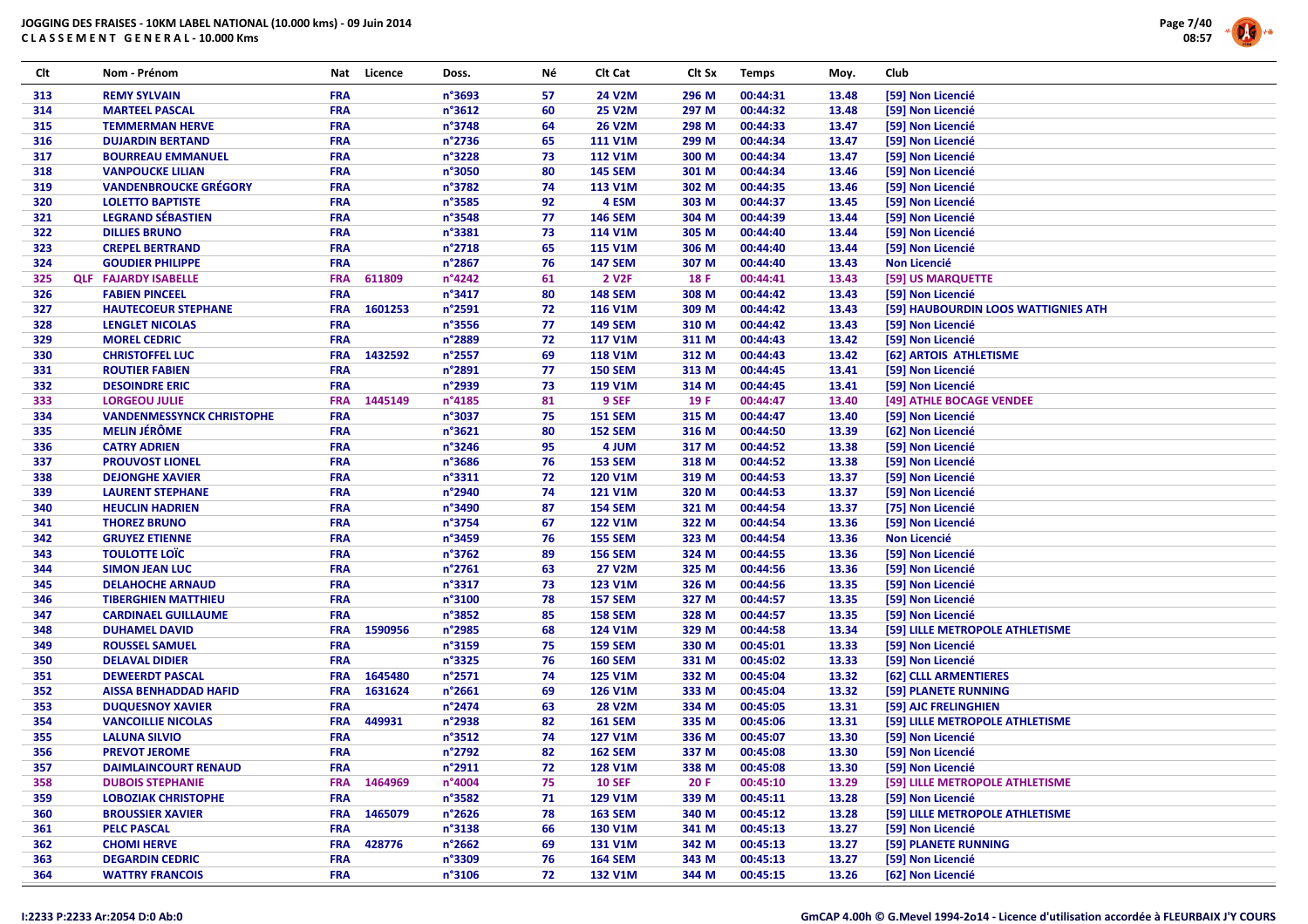

| Clt | Nom - Prénom                   |            | Nat Licence | Doss.            | Νé | Clt Cat        | Clt Sx | <b>Temps</b> | Moy.  | Club     |                                     |
|-----|--------------------------------|------------|-------------|------------------|----|----------------|--------|--------------|-------|----------|-------------------------------------|
| 365 | <b>VANEEGHEM PASCAL</b>        | <b>FRA</b> |             | n°3789           | 76 | <b>165 SEM</b> | 345 M  | 00:45:15     | 13.26 |          | [59] Non Licencié                   |
| 366 | <b>DAMERY MATTHIEU</b>         | <b>FRA</b> |             | n°3293           | 84 | <b>166 SEM</b> | 346 M  | 00:45:16     | 13.26 |          | [59] Non Licencié                   |
| 367 | <b>GAZAGNES YANN</b>           | <b>FRA</b> |             | $n^{\circ}$ 3442 | 85 | <b>167 SEM</b> | 347 M  | 00:45:16     | 13.26 |          | [59] Non Licencié                   |
| 368 | <b>DESPRET JEAN-MICHEL</b>     | <b>FRA</b> |             | $n^{\circ}$ 3364 | 64 | 29 V2M         | 348 M  | 00:45:16     | 13.26 |          | [59] Non Licencié                   |
| 369 | <b>CHARLEY SIMON</b>           | <b>FRA</b> |             | n°3067           | 90 | <b>168 SEM</b> | 349 M  | 00:45:17     | 13.25 |          | [59] Non Licencié                   |
| 370 | <b>DACOSTA ANTOINE</b>         | <b>FRA</b> |             | $n^{\circ}$ 2530 | 65 | 133 V1M        | 350 M  | 00:45:17     | 13.25 |          | [59] FIVES DMS                      |
| 371 | <b>DEMARET PHILIPPE</b>        | <b>FRA</b> |             | $n^{\circ}3146$  | 58 | 30 V2M         | 351 M  | 00:45:18     | 13.25 |          | [59] Non Licencié                   |
| 372 | <b>CALLENS NICOLAS</b>         | <b>FRA</b> | 1603245     | n°2683           | 83 | <b>169 SEM</b> | 352 M  | 00:45:21     | 13.23 |          | [59] US MARQUETTE                   |
| 373 | <b>ZAVODSZKI ERIC</b>          | <b>FRA</b> | 1421081     | n°2595           | 69 | 134 V1M        | 353 M  | 00:45:22     | 13.23 |          | [59] HAUBOURDIN LOOS WATTIGNIES ATH |
| 374 | <b>COCQUEEL MARC-ANTOINE</b>   | <b>FRA</b> |             | $n^{\circ}3269$  | 78 | <b>170 SEM</b> | 354 M  | 00:45:24     | 13.22 |          | [59] Non Licencié                   |
| 375 | <b>HASBROUCQ ERIC</b>          | <b>FRA</b> |             | n°2390           | 68 | 135 V1M        | 355 M  | 00:45:24     | 13.22 |          | [59] Non Licencié                   |
| 376 | <b>BUYSSE CHRISTOPHE</b>       | <b>FRA</b> |             | $n^{\circ}$ 2848 | 77 | <b>171 SEM</b> | 356 M  | 00:45:24     | 13.22 |          | [59] Non Licencié                   |
| 377 | <b>NAJIH RAHAL</b>             | <b>FRA</b> |             | n°3841           | 63 | 31 V2M         | 357 M  | 00:45:26     | 13.21 |          | [59] Non Licencié                   |
| 378 | <b>DEBACKER ALEXANDER</b>      | <b>FRA</b> |             | n°2956           | 80 | <b>172 SEM</b> | 358 M  | 00:45:26     | 13.21 |          | [59] Non Licencié                   |
| 379 | <b>COPPIN HERVE</b>            | <b>FRA</b> |             | $n^{\circ}3272$  | 67 | 136 V1M        | 359 M  | 00:45:27     | 13.20 |          | [59] Non Licencié                   |
| 380 | <b>BLONDEL DAVID</b>           | <b>FRA</b> |             | n°3151           | 74 | 137 V1M        | 360 M  | 00:45:28     | 13.20 |          | [59] Non Licencié                   |
| 381 | <b>HEYMAN Elsa</b>             | <b>FRA</b> |             | n°3922           | 79 | <b>11 SEF</b>  | 21 F   | 00:45:28     | 13.20 |          | [59] Non Licencié                   |
| 382 | <b>BAILLEUL RÉGIS</b>          | <b>FRA</b> |             | n°3173           | 79 | <b>173 SEM</b> | 361 M  | 00:45:29     | 13.19 |          | [59] Non Licencié                   |
| 383 | <b>HEDIN FRANCOIS</b>          | <b>FRA</b> | 1377561     | $n^{\circ}$ 2666 | 78 | <b>174 SEM</b> | 362 M  | 00:45:30     | 13.19 |          | [59] PLANETE RUNNING                |
| 384 | <b>BAUDE CAROLINE</b>          | <b>FRA</b> |             | n°4281           | 90 | <b>12 SEF</b>  | 22 F   | 00:45:31     | 13.18 |          | [59] Non Licencié                   |
| 385 | <b>BOUALLI BADR EDDINE</b>     | <b>MAR</b> |             | n°3217           | 86 | <b>175 SEM</b> | 363 M  | 00:45:31     | 13.18 |          | [59] Non Licencié                   |
| 386 | <b>VANBAELINGHEM CLÉMENT</b>   | <b>FRA</b> |             | n°3775           | 81 | <b>176 SEM</b> | 364 M  | 00:45:32     | 13.18 |          | [59] Non Licencié                   |
| 387 | <b>IMOULOUDENE HASSAN</b>      | <b>FRA</b> |             | $n^{\circ}$ 2538 | 72 | <b>138 V1M</b> | 365 M  | 00:45:34     | 13.17 |          | [59] CE TRANSPOLE                   |
| 388 | <b>DELETTREZ TONY</b>          | <b>FRA</b> |             | n°2890           | 77 | <b>177 SEM</b> | 366 M  | 00:45:36     | 13.16 |          | [59] COURIR A COMINES               |
| 389 | <b>BRINKHUYSEN CHRISTOPHER</b> | <b>FRA</b> |             | n°2836           | 88 | <b>178 SEM</b> | 367 M  | 00:45:38     | 13.15 |          | [59] Non Licencié                   |
| 390 | <b>MARTIN JEAN FRANCOIS</b>    | <b>FRA</b> |             | $n^{\circ}2517$  | 65 | 139 V1M        | 368 M  | 00:45:38     | 13.15 | [59] LFB |                                     |
| 391 | <b>FORTRY GEORGES</b>          | <b>FRA</b> |             | n°3428           | 80 | <b>179 SEM</b> | 369 M  | 00:45:39     | 13.15 |          | [59] Non Licencié                   |
| 392 | <b>LEGER SEBASTIEN</b>         | <b>FRA</b> | 1169530     | n°2693           | 77 | <b>180 SEM</b> | 370 M  | 00:45:39     | 13.14 |          | [59] US MARQUETTE                   |
| 393 | <b>DUBOIS OLIVIER</b>          | <b>FRA</b> |             | $n^{\circ}$ 3393 | 69 | 140 V1M        | 371 M  | 00:45:40     | 13.14 |          | [59] Non Licencié                   |
| 394 | <b>TRICOT FABRICE</b>          | <b>FRA</b> |             | n°3765           | 69 | 141 V1M        | 372 M  | 00:45:40     | 13.14 |          | [77] COURIR A COMINES               |
| 395 | <b>THOMAS JEROME</b>           | <b>FRA</b> |             | n°3753           | 71 | 142 V1M        | 373 M  | 00:45:42     | 13.13 |          | [59] Non Licencié                   |
| 396 | <b>COULLEIT KEVIN</b>          | <b>FRA</b> |             | n°2383           | 93 | 5 ESM          | 374 M  | 00:45:42     | 13.13 |          | [77] Courir a Comines               |
| 397 | <b>LEROY EMMANUEL</b>          | <b>FRA</b> |             | n°3561           | 84 | <b>181 SEM</b> | 375 M  | 00:45:43     | 13.13 |          | [62] Non Licencié                   |
| 398 | <b>MULLET CHRISTOPHE</b>       | <b>FRA</b> |             | $n^{\circ}$ 1862 | 73 | 143 V1M        | 376 M  | 00:45:45     | 13.12 |          | [62] Non Licencié                   |
| 399 | <b>MERKHOUS ANTHONY</b>        | <b>FRA</b> |             | n°3623           | 81 | <b>182 SEM</b> | 377 M  | 00:45:45     | 13.12 |          | [59] Non Licencié                   |
| 400 | <b>OCZACHOWSKI MICKAEL</b>     | <b>FRA</b> |             | n°3648           | 77 | <b>183 SEM</b> | 378 M  | 00:45:47     | 13.11 |          | [62] Non Licencié                   |
| 401 | <b>REGENT ANNE</b>             | <b>FRA</b> |             | $n^{\circ}4105$  | 66 | 9 V1F          | 23 F   | 00:45:48     | 13.10 |          | [59] Non Licencié                   |
| 402 | <b>HERRENG MICHAEL</b>         | <b>FRA</b> |             | n°3487           | 77 | <b>184 SEM</b> | 379 M  | 00:45:48     | 13.10 |          | [59] Non Licencié                   |
| 403 | <b>DAVID GUIOT</b>             | <b>FRA</b> |             | n°3298           | 77 | <b>185 SEM</b> | 380 M  | 00:45:49     | 13.10 |          | [59] Non Licencié                   |
| 404 | <b>DERVEAUX YANNICK</b>        | <b>FRA</b> |             | n°2733           | 72 | 144 V1M        | 381 M  | 00:45:49     | 13.10 |          | [59] Non Licencié                   |
| 405 | LEFEBVRE RÉMI                  | <b>FRA</b> |             | n°3543           | 87 | <b>186 SEM</b> | 382 M  | 00:45:49     | 13.10 |          | [59] Non Licencié                   |
| 406 | <b>GERMEAUX EMMANUEL</b>       | <b>FRA</b> |             | n°2831           | 78 | <b>187 SEM</b> | 383 M  | 00:45:50     | 13.09 |          | [59] Non Licencié                   |
| 407 | <b>MELANDRI OPHELIE</b>        | <b>FRA</b> | 1286511     | $n^{\circ}$ 4246 | 86 | <b>13 SEF</b>  | 24 F   | 00:45:50     | 13.09 |          | [59] US MARQUETTE                   |
| 408 | <b>WOLFCARIUS LOIC</b>         | <b>FRA</b> |             | n°3823           | 72 | 145 V1M        | 384 M  | 00:45:51     | 13.09 |          | [59] Non Licencié                   |
| 409 | <b>BLONDEAU MARC</b>           | <b>FRA</b> |             | $n^{\circ}$ 2958 | 58 | 2 V4M          | 385 M  | 00:45:53     | 13.08 |          | [59] Non Licencié                   |
| 410 | <b>PARISOT ROGER</b>           | <b>FRA</b> |             | $n^{\circ}3660$  | 61 | 32 V2M         | 386 M  | 00:45:53     | 13.08 |          | [59] Non Licencié                   |
| 411 | <b>DELORY JULIEN</b>           | <b>FRA</b> |             | n°3345           | 91 | <b>188 SEM</b> | 387 M  | 00:45:54     | 13.08 |          | [59] Non Licencié                   |
| 412 | <b>JOUAS SANDRINE</b>          | <b>FRA</b> | 1047004     | $n^{\circ}$ 4243 | 77 | <b>14 SEF</b>  | 25 F   | 00:45:55     | 13.07 |          | [59] US MARQUETTE                   |
| 413 | <b>CATOIRE FABRICE</b>         | <b>FRA</b> |             | $n^{\circ}$ 2960 | 60 | 33 V2M         | 388 M  | 00:45:55     | 13.07 |          | [59] Non Licencié                   |
| 414 | <b>LESNE PATRICK</b>           | <b>FRA</b> |             | n°3567           | 61 | 34 V2M         | 389 M  | 00:45:56     | 13.06 |          | [59] Non Licencié                   |
| 415 | <b>PREVOST XAVIER</b>          | <b>FRA</b> |             | $n^{\circ}3685$  | 80 | <b>189 SEM</b> | 390 M  | 00:45:57     | 13.06 |          | [59] Non Licencié                   |
| 416 | <b>RIAUD DAVID</b>             | <b>FRA</b> |             | n°3107           | 74 | 146 V1M        | 391 M  | 00:45:57     | 13.06 |          | [59] ASSO DU RAVENSBERG             |
|     |                                |            |             |                  |    |                |        |              |       |          |                                     |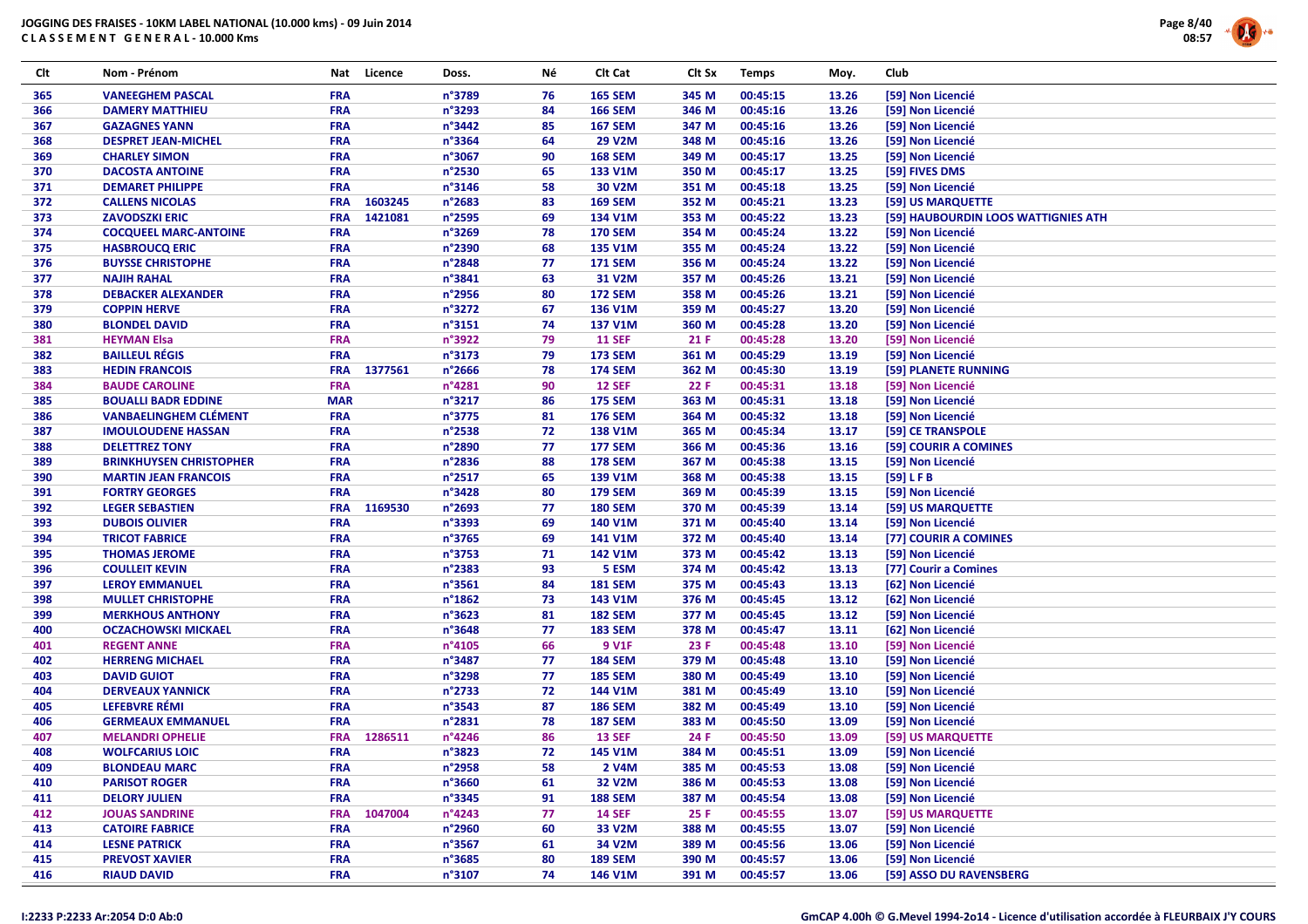# JOGGING DES FRAISES - 10KM LABEL NATIONAL (10.000 kms) - 09 Juin 2014





| Clt | Nom - Prénom                      | Nat        | Licence | Doss.           | Νé | Clt Cat        | Clt Sx | <b>Temps</b> | Moy.  | Club                                |
|-----|-----------------------------------|------------|---------|-----------------|----|----------------|--------|--------------|-------|-------------------------------------|
| 417 | <b>DUPLAIX RÉMY</b>               | <b>FRA</b> |         | n°3402          | 81 | <b>190 SEM</b> | 392 M  | 00:46:00     | 13.05 | <b>Non Licencié</b>                 |
| 418 | <b>DEWASTE ALEXANDRE</b>          | <b>FRA</b> | 1461457 | n°2580          | 88 | <b>191 SEM</b> | 393 M  | 00:46:00     | 13.04 | [59] COURIR ENSEMBLE SNCF           |
| 419 | YELLES CHAOUCHE REDA              | <b>FRA</b> |         | n°3861          | 79 | <b>192 SEM</b> | 394 M  | 00:46:01     | 13.04 | [59] Non Licencié                   |
| 420 | <b>VANDERMEERSCH SIMON</b>        | <b>FRA</b> |         | n°3901          | 86 | <b>193 SEM</b> | 395 M  | 00:46:03     | 13.03 | [59] Non Licencié                   |
| 421 | <b>GOUBET LIONEL</b>              | <b>FRA</b> |         | n°3900          | 86 | <b>194 SEM</b> | 396 M  | 00:46:03     | 13.03 | [59] Non Licencié                   |
| 422 | <b>VANDERHAEGHE JUSTIN</b>        | <b>FRA</b> |         | n°1883          | 87 | <b>195 SEM</b> | 397 M  | 00:46:03     | 13.03 | [59] Non Licencié                   |
| 423 | <b>COURCIER GABRIEL</b>           | <b>FRA</b> |         | n°2497          | 85 | <b>196 SEM</b> | 398 M  | 00:46:04     | 13.03 | [59] BECK-CRESPEL                   |
| 424 | <b>BUISINE FRANÇOIS-GUILLAUME</b> | <b>FRA</b> |         | n°3235          | 75 | <b>197 SEM</b> | 399 M  | 00:46:04     | 13.03 | [59] Non Licencié                   |
| 425 | <b>MICHOT MATTHIEU</b>            | <b>FRA</b> |         | n°2617          | 85 | <b>198 SEM</b> | 400 M  | 00:46:06     | 13.02 | [59] JOGGING DES FRAISES-VERLINGHEM |
| 426 | <b>VERHAEGHE MADJID</b>           | FRA        |         | n°3799          | 91 | <b>199 SEM</b> | 401 M  | 00:46:07     | 13.01 | [59] Non Licencié                   |
| 427 | <b>VERVAECKE SÉBASTIEN</b>        | <b>FRA</b> |         | n°3809          | 72 | 147 V1M        | 402 M  | 00:46:08     | 13.01 | [59] Non Licencié                   |
| 428 | <b>BLONDEL JOELLE</b>             | FRA        |         | n°4140          | 54 | <b>1 V3F</b>   | 26 F   | 00:46:09     | 13.01 | [59] ASSO CPAM FLANDRES             |
| 429 | <b>DEBAQUE DIMITRI</b>            | FRA        |         | n°3302          | 75 | <b>200 SEM</b> | 403 M  | 00:46:09     | 13.01 | [59] Non Licencié                   |
| 430 | <b>HIAULT NICOLAS</b>             | <b>FRA</b> |         | n°3491          | 84 | <b>201 SEM</b> | 404 M  | 00:46:10     | 13.00 | [59] Non Licencié                   |
| 431 | <b>BOUQUILLON JONATHAN</b>        | <b>FRA</b> |         | n°2861          | 84 | <b>202 SEM</b> | 405 M  | 00:46:11     | 13.00 | [59] Non Licencié                   |
| 432 | <b>CORNUEL OLIVIER</b>            | <b>FRA</b> |         | n°3275          | 72 | 148 V1M        | 406 M  | 00:46:12     | 12.99 | [59] Non Licencié                   |
| 433 | <b>DEVASEYNE THIERRY</b>          | <b>FRA</b> |         | n°1856          | 67 | 149 V1M        | 407 M  | 00:46:14     | 12.98 | [59] Non Licencié                   |
| 434 | <b>LEGENDRE ROMAIN</b>            | <b>FRA</b> |         | n°3527          | 86 | <b>203 SEM</b> | 408 M  | 00:46:14     | 12.98 | [59] Non Licencié                   |
| 435 | <b>VACHER HERVE</b>               | <b>FRA</b> | 1454676 | n°2786          | 73 | <b>150 V1M</b> | 409 M  | 00:46:15     | 12.98 | [59] PLANETE RUNNING                |
|     |                                   | <b>FRA</b> |         |                 |    |                |        |              |       |                                     |
| 436 | <b>GRILL LEO</b>                  | <b>FRA</b> |         | n°3455          | 96 | 5 JUM          | 410 M  | 00:46:15     | 12.97 | [59] Non Licencié                   |
| 437 | <b>HENRION JULIEN</b>             |            |         | n°2787          | 86 | <b>204 SEM</b> | 411 M  | 00:46:15     | 12.97 | [59] Non Licencié                   |
| 438 | <b>DAUTHIEU MARC-ANTOINE</b>      | <b>FRA</b> |         | n°3297          | 77 | <b>205 SEM</b> | 412 M  | 00:46:16     | 12.97 | [62] Non Licencié                   |
| 439 | <b>MALGORN FRANCK</b>             | <b>FRA</b> |         | n°2408          |    | <b>206 SEM</b> | 413 M  | 00:46:16     | 12.97 | <b>Non Licencié</b>                 |
| 440 | <b>ANDOUCHE JEAN-NOEL</b>         | <b>FRA</b> | 577022  | n°2594          | 60 | 35 V2M         | 414 M  | 00:46:17     | 12.97 | [62] RC ARRAS                       |
| 441 | <b>FIEVEZ NICOLAS</b>             | <b>FRA</b> |         | n°3423          | 60 | 36 V2M         | 415 M  | 00:46:17     | 12.97 | [62] Non Licencié                   |
| 442 | <b>DUFOUR OLIVIER</b>             | <b>FRA</b> |         | n°3161          | 74 | <b>151 V1M</b> | 416 M  | 00:46:17     | 12.96 | [62] Non Licencié                   |
| 443 | <b>ROBIN NICOLAS</b>              | <b>FRA</b> |         | n°3707          | 78 | <b>207 SEM</b> | 417 M  | 00:46:17     | 12.96 | [59] Non Licencié                   |
| 444 | <b>DELEBECQ KÉVIN</b>             | <b>FRA</b> |         | n°3332          | 77 | <b>208 SEM</b> | 418 M  | 00:46:19     | 12.96 | [59] Non Licencié                   |
| 445 | <b>MALO JACKY</b>                 | <b>FRA</b> | 1638420 | n°2426          | 63 | 37 V2M         | 419 M  | 00:46:20     | 12.95 | [59] PLANETE RUNNING                |
| 446 | <b>DESMARECAUX FABRICE</b>        | <b>FRA</b> |         | n°3361          | 65 | <b>152 V1M</b> | 420 M  | 00:46:21     | 12.95 | [59] Non Licencié                   |
| 447 | <b>RIGAUD OLIVIER</b>             | <b>FRA</b> |         | n°3701          | 64 | 38 V2M         | 421 M  | 00:46:21     | 12.95 | [59] Non Licencié                   |
| 448 | <b>PUMA JOSE</b>                  | <b>FRA</b> |         | n°2407          | 72 | 153 V1M        | 422 M  | 00:46:22     | 12.94 | [59] Non Licencié                   |
| 449 | <b>PIETIN CARL STEFAN</b>         | <b>FRA</b> |         | n°2866          | 75 | <b>209 SEM</b> | 423 M  | 00:46:22     | 12.94 | [59] Non Licencié                   |
| 450 | <b>CARTON JEAN-MICHEL</b>         | <b>FRA</b> | 1288392 | $n^{\circ}2512$ | 57 | 39 V2M         | 424 M  | 00:46:23     | 12.94 | [59] OA HAZEBROUCK                  |
| 451 | <b>KHELOUI STEVE</b>              | <b>FRA</b> |         | n°3510          | 78 | <b>210 SEM</b> | 425 M  | 00:46:24     | 12.93 | [59] Non Licencié                   |
| 452 | <b>LOUCHEUR OLIVIER</b>           | <b>FRA</b> |         | n°3588          | 89 | <b>211 SEM</b> | 426 M  | 00:46:25     | 12.93 | [59] Non Licencié                   |
| 453 | <b>POISSONNIER VINCENT</b>        | <b>FRA</b> |         | n°3679          | 84 | <b>212 SEM</b> | 427 M  | 00:46:25     | 12.93 | [59] Non Licencié                   |
| 454 | <b>MASI SERGE</b>                 | FRA        |         | n°4483          | 57 | 40 V2M         | 428 M  | 00:46:25     | 12.93 | [77] Non Licencié                   |
| 455 | <b>NAVET PHILIPPE</b>             | <b>FRA</b> |         | n°2754          | 65 | 154 V1M        | 429 M  | 00:46:26     | 12.92 | [59] Non Licencié                   |
| 456 | <b>LEROY THIBAUT</b>              | <b>FRA</b> |         | n°2616          | 89 | <b>213 SEM</b> | 430 M  | 00:46:26     | 12.92 | [59] JOGGING DES FRAISES-VERLINGHEM |
| 457 | <b>MILLECAMPS MICHAEL</b>         | FRA        |         | n°3625          | 83 | <b>214 SEM</b> | 431 M  | 00:46:28     | 12.92 | [59] Non Licencié                   |
| 458 | <b>LEFEBVRE RONAN</b>             | <b>FRA</b> |         | n°2546          | 74 | <b>155 V1M</b> | 432 M  | 00:46:31     | 12.90 | [59] AC CHAPELLOIS                  |
| 459 | <b>DUBRAY BRUNO</b>               | <b>FRA</b> |         | n°3041          | 68 | 156 V1M        | 433 M  | 00:46:31     | 12.90 | [59] Non Licencié                   |
| 460 | <b>DELOBEL DAVID</b>              | <b>FRA</b> |         | n°2729          | 70 | <b>157 V1M</b> | 434 M  | 00:46:32     | 12.90 | [59] Non Licencié                   |
| 461 | <b>MASSCHELEIN EDOUARD</b>        | <b>FRA</b> |         | n°3616          | 81 | <b>215 SEM</b> | 435 M  | 00:46:32     | 12.90 | [59] Non Licencié                   |
| 462 | <b>DELVART VINCENT</b>            | <b>FRA</b> |         | n°3349          | 82 | <b>216 SEM</b> | 436 M  | 00:46:33     | 12.89 | [59] Non Licencié                   |
| 463 | <b>TIGROUDJA RABAH</b>            | <b>FRA</b> |         | n°2850          |    | <b>217 SEM</b> | 437 M  | 00:46:34     | 12.88 | [59] Non Licencié                   |
| 464 | <b>VIEREN FRANCK</b>              | <b>FRA</b> |         | n°3127          | 72 | <b>158 V1M</b> | 438 M  | 00:46:36     | 12.88 | [59] LES ATREBATES DE VERLINGHEM    |
| 465 | <b>DEWAELE JULIEN</b>             | <b>FRA</b> |         | n°3372          | 82 | <b>218 SEM</b> | 439 M  | 00:46:36     | 12.88 | [59] Non Licencié                   |
| 466 | <b>JORDANA CHRISTOPHE</b>         | <b>FRA</b> |         | n°3507          | 82 | <b>219 SEM</b> | 440 M  | 00:46:37     | 12.87 | [59] Non Licencié                   |
| 467 | <b>LEROY JACQUES</b>              | <b>FRA</b> |         | n°3895          | 62 | 41 V2M         | 441 M  | 00:46:37     | 12.87 | [59] Non Licencié                   |
| 468 | <b>DELANNOY PAUL-BERNARD</b>      | <b>FRA</b> |         | n°3319          | 80 | <b>220 SEM</b> | 442 M  | 00:46:39     | 12.86 | [59] Non Licencié                   |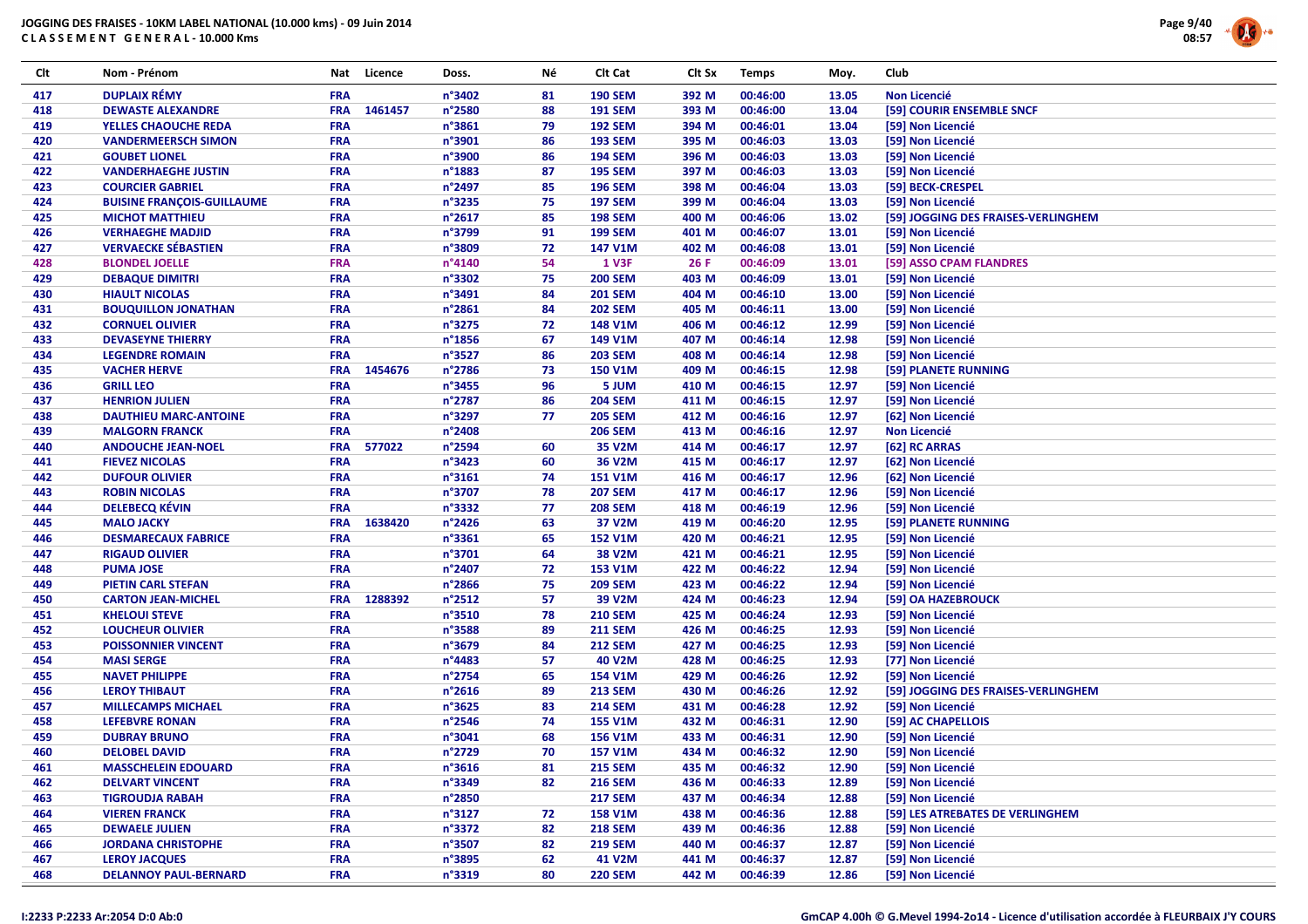

| Clt | Nom - Prénom                  | Nat        | Licence     | Doss.            | Νé | Clt Cat           | Clt Sx | <b>Temps</b> | Moy.  | Club                                    |
|-----|-------------------------------|------------|-------------|------------------|----|-------------------|--------|--------------|-------|-----------------------------------------|
| 469 | <b>ODENT STÉPHANE</b>         | <b>BEL</b> |             | n°3649           | 69 | 159 V1M           | 443 M  | 00:46:41     | 12.86 | [75] Non Licencié                       |
| 470 | <b>VERMEERSCH DAVID</b>       | <b>FRA</b> |             | n°3038           | 76 | <b>221 SEM</b>    | 444 M  | 00:46:41     | 12.86 | [59] VERLINGHEM J Y COURS               |
| 471 | <b>VERMEERSCH CHRISTOPHE</b>  | <b>FRA</b> |             | $n^{\circ}$ 2375 | 67 | <b>160 V1M</b>    | 445 M  | 00:46:41     | 12.85 | [59] Non Licencié                       |
| 472 | <b>LONGCHAMP HERVE</b>        | <b>FRA</b> | 1581512     | $n^{\circ}$ 2653 | 72 | 161 V1M           | 446 M  | 00:46:42     | 12.85 | [59] OSM LOMME ATHLETISME               |
| 473 | <b>LEFEVRE VINCENT</b>        | <b>FRA</b> |             | n°2990           | 72 | <b>162 V1M</b>    | 447 M  | 00:46:43     | 12.84 | [59] Non Licencié                       |
| 474 | <b>DURIEL PIERRE YVES</b>     | <b>FRA</b> |             | n°3866           | 67 | 163 V1M           | 448 M  | 00:46:44     | 12.84 | [59] Non Licencié                       |
| 475 | <b>DUHAUT FREDERIC</b>        | <b>FRA</b> |             | n°3397           | 62 | 42 V2M            | 449 M  | 00:46:45     | 12.84 | [59] Non Licencié                       |
| 476 | <b>ARNALSTEEN THIBAUD</b>     | <b>FRA</b> | 1469949     | n°2681           | 97 | 8 CAM             | 450 M  | 00:46:46     | 12.83 | [59] US MARQUETTE                       |
| 477 | <b>QLF DEPREZ MARIE-AGNES</b> | <b>FRA</b> | 1479442     | n°4204           | 65 | <b>10 V1F</b>     | 27F    | 00:46:46     | 12.83 | [62] LILLE METROPOLE ATHLETISME         |
| 478 | <b>LEROY THEO</b>             | <b>FRA</b> |             | n°3565           | 96 | 6 JUM             | 451 M  | 00:46:46     | 12.83 | [59] Non Licencié                       |
| 479 | <b>ANDRE SYLVIE</b>           | <b>FRA</b> |             | n°4267           | 64 | 3 V <sub>2F</sub> | 28 F   | 00:46:47     | 12.83 | [59] Non Licencié                       |
| 480 | <b>NOTTE JEROME</b>           | <b>FRA</b> |             | n°2906           | 72 | 164 V1M           | 452 M  | 00:46:48     | 12.82 | [59] Non Licencié                       |
| 481 | <b>POIRIER HENRI</b>          | <b>FRA</b> | 1218787     | n°2600           | 65 | 165 V1M           | 453 M  | 00:46:48     | 12.82 | [59] JOGGING AVENTURE RONCQUOISE        |
| 482 | <b>VANDENBUSSCHE VINCENT</b>  | <b>FRA</b> |             | n°2957           | 80 | <b>222 SEM</b>    | 454 M  | 00:46:49     | 12.82 | [59] Non Licencié                       |
| 483 | <b>DONDAINE FREDDY</b>        | <b>FRA</b> |             | n°2815           | 81 | <b>223 SEM</b>    | 455 M  | 00:46:51     | 12.81 | [59] Non Licencié                       |
| 484 | <b>BONNART PIERRE</b>         | <b>FRA</b> |             | n°3082           | 79 | <b>224 SEM</b>    | 456 M  | 00:46:52     | 12.81 | [59] Non Licencié                       |
| 485 | <b>PINABIAUX ANNE SOPHIE</b>  | <b>FRA</b> |             | $n^{\circ}$ 4512 | 73 | <b>11 V1F</b>     | 29 F   | 00:46:52     | 12.81 | [59] Non Licencié                       |
| 486 | <b>VERVLOEDT MATHIEU</b>      | <b>FRA</b> |             | n°3810           | 77 | <b>225 SEM</b>    | 457 M  | 00:46:52     | 12.81 | [59] Non Licencié                       |
| 487 | <b>DEWAMES FRANCK</b>         | <b>FRA</b> |             | n°3374           | 71 | 166 V1M           | 458 M  | 00:46:52     | 12.80 | [59] Non Licencié                       |
| 488 | <b>VANDENBOSCH JULIEN</b>     | <b>FRA</b> |             | n°3772           | 79 | <b>226 SEM</b>    | 459 M  | 00:46:53     | 12.80 | [59] Non Licencié                       |
| 489 | <b>REGENT THIERRY</b>         | <b>FRA</b> |             | n°2491           | 62 | 43 V2M            | 460 M  | 00:46:54     | 12.80 | [59] Non Licencié                       |
| 490 | <b>CERIEZ MARC</b>            | <b>FRA</b> |             | n°2714           | 70 | 167 V1M           | 461 M  | 00:46:54     | 12.79 | [59] Non Licencié                       |
| 491 | <b>VALDES CHRISTOPHE</b>      | <b>FRA</b> |             | n°3054           | 68 | 168 V1M           | 462 M  | 00:46:55     | 12.79 | [59] Non Licencié                       |
| 492 | <b>CROIX PIERRE-EMMANUEL</b>  | <b>FRA</b> |             | n°3284           | 83 | <b>227 SEM</b>    | 463 M  | 00:46:55     | 12.79 | [59] Non Licencié                       |
| 493 | <b>POZZATO MICHELO</b>        | <b>FRA</b> |             | n°2931           | 79 | <b>228 SEM</b>    | 464 M  | 00:46:55     | 12.79 | [59] Non Licencié                       |
| 494 | <b>SABART ANTOINE</b>         | <b>FRA</b> |             | n°2901           | 86 | <b>229 SEM</b>    | 465 M  | 00:46:57     | 12.78 | [59] Non Licencié                       |
| 495 | <b>JASON OLIVIER</b>          | <b>FRA</b> |             | n°3121           | 76 | <b>230 SEM</b>    | 466 M  | 00:46:58     | 12.78 | [59] Non Licencié                       |
| 496 | <b>DEBACQ BENOIT</b>          | <b>FRA</b> |             | n°3301           | 76 | <b>231 SEM</b>    | 467 M  | 00:46:58     | 12.78 | [59] Non Licencié                       |
| 497 | <b>MOINSE DANY</b>            | <b>FRA</b> |             | n°3630           | 74 | 169 V1M           | 468 M  | 00:46:59     | 12.77 | [62] Non Licencié                       |
| 498 | <b>GASTRIN ALEXANDRE</b>      | <b>FRA</b> |             | n°3439           | 85 | <b>232 SEM</b>    | 469 M  | 00:47:00     | 12.77 | [59] Non Licencié                       |
| 499 | <b>DARTOIS ETIENNE</b>        | <b>FRA</b> |             | n°3295           | 88 | <b>233 SEM</b>    | 470 M  | 00:47:00     | 12.77 | [59] Non Licencié                       |
| 500 | <b>CHARLET PIERRE</b>         | <b>FRA</b> |             | n°2715           | 80 | <b>234 SEM</b>    | 471 M  | 00:47:01     | 12.76 | [59] Non Licencié                       |
| 501 | <b>BARROY CLAUDE</b>          | <b>FRA</b> |             | n°3178           | 77 | <b>235 SEM</b>    | 472 M  | 00:47:03     | 12.75 | [59] Non Licencié                       |
| 502 | <b>HAUTEKIET MARC-ANTOINE</b> | <b>FRA</b> |             | n°3475           | 97 | 9 CAM             | 473 M  | 00:47:03     | 12.75 | [59] Non Licencié                       |
| 503 | <b>ESNAULT GUILLAUME</b>      | <b>FRA</b> |             | n°2446           | 83 | <b>236 SEM</b>    | 474 M  | 00:47:03     | 12.75 | [59] UNITED BISCUITS INDUSTRIES DELACRE |
| 504 | <b>QLF JACOB ANNE</b>         | <b>FRA</b> | 1475417     | n°4009           | 70 | <b>12 V1F</b>     | 30 F   | 00:47:04     | 12.75 | [59] ENTENTE LITTORAL ATHLETISME NO     |
| 505 | <b>DHILLY ANTOINE</b>         | <b>FRA</b> |             | n°3378           | 79 | <b>237 SEM</b>    | 475 M  | 00:47:05     | 12.75 | [59] Non Licencié                       |
| 506 | <b>MONSOREZ JEAN PIERRE</b>   | <b>FRA</b> |             | n°3046           | 58 | 44 V2M            | 476 M  | 00:47:05     | 12.74 | [59] Non Licencié                       |
| 507 | <b>RAHMI ALI</b>              | <b>FRA</b> |             | n°3875           | 64 | 45 V2M            | 477 M  | 00:47:06     | 12.74 | [59] Non Licencié                       |
| 508 | <b>HAGE JEAN NOEL</b>         | <b>FRA</b> |             | $n^{\circ}3114$  | 76 | <b>238 SEM</b>    | 478 M  | 00:47:07     | 12.74 | [59] Non Licencié                       |
| 509 | <b>LEFEVRE XAVIER</b>         | <b>FRA</b> |             | n°2991           | 72 | 170 V1M           | 479 M  | 00:47:07     | 12.74 | [59] Non Licencié                       |
| 510 | <b>COLPAERT VINCENT</b>       | <b>FRA</b> |             | n°3270           | 79 | <b>239 SEM</b>    | 480 M  | 00:47:07     | 12.74 | [59] Non Licencié                       |
| 511 | <b>DELEBARRE THIBAUT</b>      | <b>FRA</b> | 1153837     | n°2688           | 96 | 7 JUM             | 481 M  | 00:47:07     | 12.73 | [59] US MARQUETTE                       |
| 512 | <b>BRUNET FABIEN</b>          | <b>FRA</b> |             | $n^{\circ}2712$  | 66 | 171 V1M           | 482 M  | 00:47:10     | 12.72 | [59] Non Licencié                       |
| 513 | <b>ARNALSTEEN LAURENT</b>     |            | FRA 1469947 | n°2680           | 71 | 172 V1M           | 483 M  | 00:47:10     | 12.72 | [59] US MARQUETTE                       |
| 514 | <b>MICHEAUX CLAIRE</b>        | <b>FRA</b> | 1361607     | n°4160           | 85 | <b>15 SEF</b>     | 31 F   | 00:47:12     | 12.72 | [59] SI LESAFFRE                        |
| 515 | <b>LEFEBVRE THIBAULT</b>      | <b>FRA</b> |             | n°3544           | 72 | 173 V1M           | 484 M  | 00:47:12     | 12.71 | [59] Non Licencié                       |
| 516 | <b>LIETARD MARC</b>           | <b>FRA</b> |             | n°3578           | 59 | 46 V2M            | 485 M  | 00:47:13     | 12.71 | [59] Non Licencié                       |
| 517 | <b>VIGREUX MATTHIEU</b>       | <b>FRA</b> |             | $n^{\circ}$ 2473 | 89 | <b>240 SEM</b>    | 486 M  | 00:47:13     | 12.71 | [59] THALES                             |
| 518 | <b>LHERMITTE JOEL</b>         | <b>FRA</b> |             | $n^{\circ}$ 2542 | 51 | 5 V3M             | 487 M  | 00:47:14     | 12.70 | [59] A C CHAPELLOIS                     |
| 519 | <b>CREPEL CHRISTOPHE</b>      | <b>FRA</b> |             | n°3105           | 71 | 174 V1M           | 488 M  | 00:47:18     | 12.69 | [59] Non Licencié                       |
| 520 | <b>BUCQUET PHILIPPE</b>       |            | FRA 1346776 | n°2437           | 64 | 47 V2M            | 489 M  | 00:47:20     | 12.68 | [59] HAUBOURDIN LOOS WATTIGNIES ATH     |
|     |                               |            |             |                  |    |                   |        |              |       |                                         |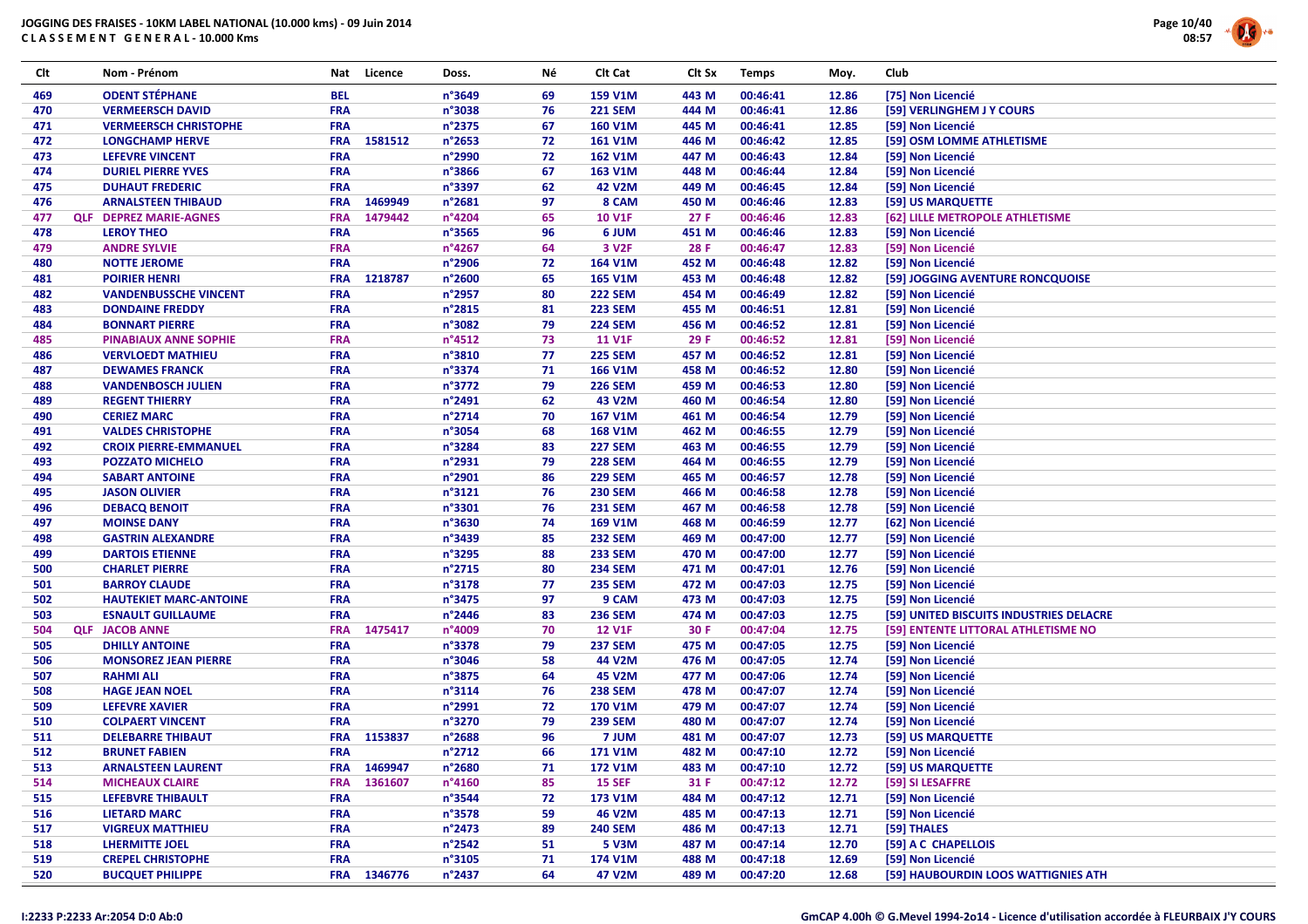

| Clt | Nom - Prénom                                         | Nat                      | Licence | Doss.            | Νé       | Clt Cat                  | Clt Sx | <b>Temps</b> | Moy.  | Club                                |
|-----|------------------------------------------------------|--------------------------|---------|------------------|----------|--------------------------|--------|--------------|-------|-------------------------------------|
| 521 | <b>VERSCHAVE ARNAUD</b>                              | <b>FRA</b>               |         | n°2516           | 80       | <b>241 SEM</b>           | 490 M  | 00:47:20     | 12.68 | [59] LFB                            |
| 522 | <b>AOUSALAH LARBI</b>                                | <b>FRA</b>               |         | n°3169           | 74       | 175 V1M                  | 491 M  | 00:47:21     | 12.67 | [59] Non Licencié                   |
| 523 | <b>RICQUEBOURG AXEL</b>                              | <b>FRA</b>               |         | n°3700           | 77       | <b>242 SEM</b>           | 492 M  | 00:47:21     | 12.67 | [59] Non Licencié                   |
| 524 | <b>OLLIVIER ERIC</b>                                 | <b>FRA</b>               | 1421182 | n°2640           | 71       | 176 V1M                  | 493 M  | 00:47:21     | 12.67 | [59] LILLE METROPOLE ATHLETISME     |
| 525 | <b>HURET XAVIER</b>                                  | FRA                      |         | n°3494           | 86       | <b>243 SEM</b>           | 494 M  | 00:47:22     | 12.67 | [59] Non Licencié                   |
| 526 | <b>ROLLANDT JESSIKA</b>                              | <b>FRA</b>               |         | n°4532           | 75       | <b>16 SEF</b>            | 32 F   | 00:47:23     | 12.67 | [59] Non Licencié                   |
| 527 | <b>DEBARGE VÉRONIQUE</b>                             | FRA                      |         | n°4345           | 71       | <b>13 V1F</b>            | 33 F   | 00:47:23     | 12.66 | [59] Non Licencié                   |
| 528 | <b>CRESPO REMY</b>                                   | <b>FRA</b>               |         | n°2881           | 45       | 6 V3M                    | 495 M  | 00:47:25     | 12.66 | [59] Non Licencié                   |
| 529 | <b>DEVENDEVILLE ERIC</b>                             | <b>FRA</b>               | ??????  | n°2469           | 65       | 177 V1M                  | 496 M  | 00:47:25     | 12.66 | [59] THALES                         |
| 530 | <b>COSAERT HUGUES</b>                                | <b>FRA</b>               |         | n°2966           | 57       | 48 V2M                   | 497 M  | 00:47:27     | 12.65 | <b>Non Licencié</b>                 |
| 531 | <b>FOLENS GREGORY</b>                                | FRA                      |         | n°3426           | 70       | 178 V1M                  | 498 M  | 00:47:28     | 12.64 | [59] Non Licencié                   |
| 532 | <b>GELLENS SAMUEL</b>                                | <b>FRA</b>               |         | n°3858           | 87       | <b>244 SEM</b>           | 499 M  | 00:47:29     | 12.64 | [59] Non Licencié                   |
| 533 | <b>BIZJAK ANTOINE</b>                                | <b>FRA</b>               |         | n°3137           | 60       | 49 V2M                   | 500 M  | 00:47:30     | 12.63 | [59] Non Licencié                   |
| 534 | <b>COUSIN JEAN FRANCOIS</b>                          | <b>FRA</b>               |         | n°3154           | 74       | 179 V1M                  | 501 M  | 00:47:30     | 12.63 | [59] Non Licencié                   |
| 535 | <b>DESPAS DAVID</b>                                  | <b>FRA</b>               |         | n°3363           | 79       | <b>245 SEM</b>           | 502 M  | 00:47:30     | 12.63 | [59] Non Licencié                   |
| 536 | <b>DUMOULIN BRIEUC</b>                               | <b>FRA</b>               |         | n°3399           | 79       | <b>246 SEM</b>           | 503 M  | 00:47:31     | 12.63 | [59] Non Licencié                   |
| 537 | <b>DUVAL MICHAEL</b>                                 | <b>FRA</b>               | 1198739 | n°4241           | 75       | <b>17 SEF</b>            | 34 F   | 00:47:32     | 12.63 | [92] US MARQUETTE                   |
| 538 | <b>PASTANT PIERRE</b>                                | <b>FRA</b>               | 1648415 | n°2481           | 96       | 8 JUM                    | 504 M  | 00:47:32     | 12.62 | [59] JOGGING AVENTURE RONCQUOISE    |
| 539 | <b>FAGHEL SYLVAIN</b>                                | <b>FRA</b>               |         | n°3418           | 79       | <b>247 SEM</b>           | 505 M  | 00:47:33     | 12.62 | [59] Non Licencié                   |
| 540 | <b>HENNION MATHIEU</b>                               | <b>FRA</b>               |         | n°3483           | 86       | <b>248 SEM</b>           | 506 M  | 00:47:33     | 12.62 | [59] Non Licencié                   |
| 541 | <b>HUBAUT ALEXANDRE</b>                              | <b>FRA</b>               |         | n°3863           | 85       | <b>249 SEM</b>           | 507 M  | 00:47:33     | 12.62 | [59] Non Licencié                   |
| 542 | <b>VINCENDEAU MIKAEL</b>                             | FRA                      |         | n°2531           | 75       | <b>250 SEM</b>           | 508 M  | 00:47:34     | 12.62 | [59] FIVES DMS                      |
| 543 | <b>DELPORTE ANTHONY</b>                              | <b>FRA</b>               |         | n°2730           | 77       | <b>251 SEM</b>           | 509 M  | 00:47:34     | 12.62 | [62] Non Licencié                   |
|     |                                                      |                          |         | n°2664           |          |                          |        |              |       |                                     |
| 544 | <b>DAFOSSE ALEXANDRE</b>                             | <b>FRA</b><br><b>FRA</b> | 1644808 | n°4423           | 87<br>74 | <b>252 SEM</b><br>14 V1F | 510 M  | 00:47:36     | 12.61 | [59] PLANETE RUNNING                |
| 545 | <b>GUILBERT CAROLINE</b>                             |                          |         |                  | 92       |                          | 35 F   | 00:47:36     | 12.61 | [59] Non Licencié                   |
| 546 | <b>DEKIMPE TEDDY</b><br><b>SAINT RAYMOND MICKAËL</b> | <b>FRA</b><br>FRA        |         | n°3313<br>n°2619 |          | 6 ESM                    | 511 M  | 00:47:38     | 12.60 | [59] Non Licencié                   |
| 547 |                                                      |                          |         |                  | 76       | <b>253 SEM</b>           | 512 M  | 00:47:38     | 12.60 | [59] JOGGING DES FRAISES-VERLINGHEM |
| 548 | <b>PARISOT CHARLES</b>                               | FRA                      |         | n°3659           | 91       | <b>254 SEM</b>           | 513 M  | 00:47:41     | 12.59 | [59] Non Licencié                   |
| 549 | <b>MAGNIER LUC</b>                                   | <b>FRA</b>               |         | n°2751           | 60       | 50 V2M                   | 514 M  | 00:47:41     | 12.59 | [59] Non Licencié                   |
| 550 | <b>DESVAUX JORIS</b>                                 | FRA                      |         | n°2574           | 79       | <b>255 SEM</b>           | 515 M  | 00:47:42     | 12.58 | [59] Courir à Comines               |
| 551 | <b>BOUCHERY LAETITIA</b>                             | <b>FRA</b>               | 409805  | n°2895           | 86       | <b>18 SEF</b>            | 36 F   | 00:47:43     | 12.58 | [59] HAUBOURDIN LOOS WATTIGNIES ATH |
| 552 | <b>BOUCHERY AURELIE</b>                              | FRA                      |         | n°4253           | 84       | <b>19 SEF</b>            | 37 F   | 00:47:43     | 12.58 | [59] Non Licencié                   |
| 553 | <b>TENAILLON NICOLAS</b>                             | FRA                      |         | n°2894           | 70       | <b>180 V1M</b>           | 516 M  | 00:47:43     | 12.58 | [59] Non Licencié                   |
| 554 | <b>LEROY PIERRE</b>                                  | <b>FRA</b>               |         | n°3564           | 62       | <b>51 V2M</b>            | 517 M  | 00:47:43     | 12.58 | [59] Non Licencié                   |
| 555 | <b>LEMOINE BRUNO</b>                                 | <b>FRA</b>               |         | n°3553           | 61       | <b>52 V2M</b>            | 518 M  | 00:47:44     | 12.57 | Non Licencié                        |
| 556 | <b>MARTIN PIERRE YVES</b>                            | FRA                      |         | n°3843           | 59       | <b>53 V2M</b>            | 519 M  | 00:47:44     | 12.57 | [59] Non Licencié                   |
| 557 | <b>BERSON ALEXIS</b>                                 | <b>BEL</b>               |         | n°3629           | 88       | <b>256 SEM</b>           | 520 M  | 00:47:45     | 12.57 | [59] Non Licencié                   |
| 558 | <b>RAMERY SEBASTIEN</b>                              | <b>FRA</b>               | 1454867 | n°2776           | 75       | <b>257 SEM</b>           | 521 M  | 00:47:45     | 12.57 | [59] SI LESAFFRE                    |
| 559 | <b>CANIVEZ YANN</b>                                  | <b>FRA</b>               |         | n°3241           | 77       | <b>258 SEM</b>           | 522 M  | 00:47:45     | 12.57 | [59] Non Licencié                   |
| 560 | <b>JESECK CHRISTOPHE</b>                             | FRA                      |         | n°3502           | 68       | <b>181 V1M</b>           | 523 M  | 00:47:45     | 12.57 | [62] Non Licencié                   |
| 561 | <b>PICOT LUC</b>                                     | <b>FRA</b>               | 1563305 | n°2641           | 72       | <b>182 V1M</b>           | 524 M  | 00:47:47     | 12.56 | [59] LILLE METROPOLE ATHLETISME     |
| 562 | <b>VANCOILLIE CÉDRIC</b>                             | <b>FRA</b>               |         | n°3777           | 78       | <b>259 SEM</b>           | 525 M  | 00:47:48     | 12.56 | [59] Non Licencié                   |
| 563 | <b>LEFEBVRE LUDIVINE</b>                             | FRA                      |         | n°4455           | 76       | <b>20 SEF</b>            | 38 F   | 00:47:48     | 12.56 | [59] Non Licencié                   |
| 564 | <b>MILLOT PATRICK</b>                                | <b>FRA</b>               |         | n°3142           | 57       | 54 V2M                   | 526 M  | 00:47:48     | 12.55 | [59] Non Licencié                   |
| 565 | <b>SAVARY VIANNEY</b>                                | <b>FRA</b>               | 698518  | n°2775           | 79       | <b>260 SEM</b>           | 527 M  | 00:47:50     | 12.55 | [59] SI LESAFFRE                    |
| 566 | <b>DEMAIN AURELIEN</b>                               | <b>FRA</b>               |         | n°2825           | 85       | <b>261 SEM</b>           | 528 M  | 00:47:51     | 12.54 | [59] JOGGING DES FRAISES-VERLINGHEM |
| 567 | <b>DEPOORTERE BRUNO</b>                              | <b>FRA</b>               |         | n°2732           | 66       | 183 V1M                  | 529 M  | 00:47:51     | 12.54 | [59] Non Licencié                   |
| 568 | <b>GRYSON RUDY</b>                                   | <b>FRA</b>               | 1514411 | n°3885           | 69       | 184 V1M                  | 530 M  | 00:47:52     | 12.54 | [59] ATHLE HALLUIN-VAL-DE-LYS       |
| 569 | <b>MARET RUDY</b>                                    | <b>FRA</b>               |         | n°3609           | 81       | <b>262 SEM</b>           | 531 M  | 00:47:53     | 12.53 | [59] Non Licencié                   |
| 570 | <b>PANI FABIEN</b>                                   | <b>FRA</b>               |         | n°3655           | 74       | <b>185 V1M</b>           | 532 M  | 00:47:53     | 12.53 | [59] Non Licencié                   |
| 571 | <b>BRABANT GREGORY</b>                               | <b>FRA</b>               |         | n°2488           | 77       | <b>263 SEM</b>           | 533 M  | 00:47:54     | 12.53 | [59] BANQUE ACCORD                  |
| 572 | <b>LOISEL FABIEN</b>                                 | <b>FRA</b>               |         | n°3051           | 71       | 186 V1M                  | 534 M  | 00:47:55     | 12.52 | [59] Non Licencié                   |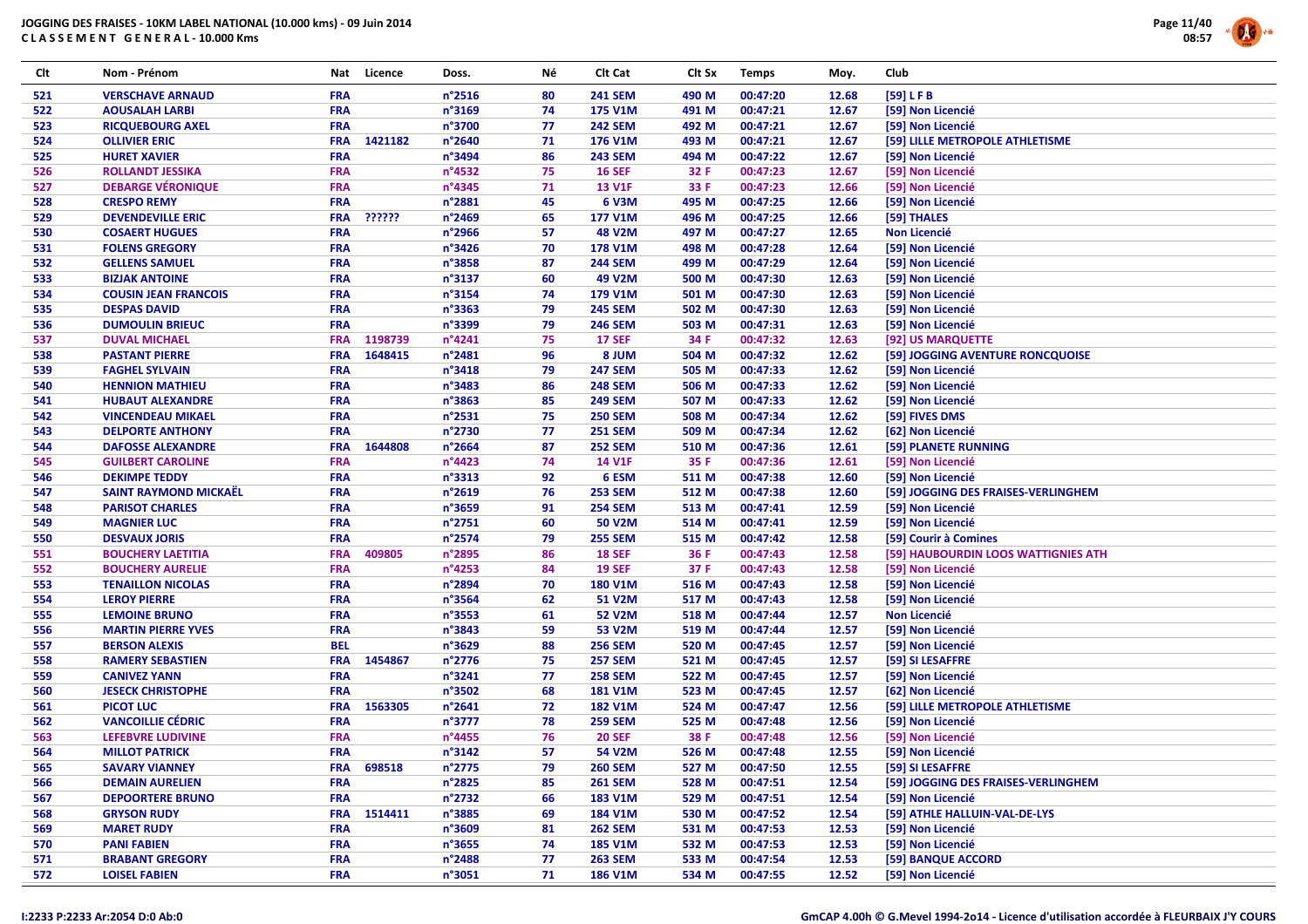

| Clt | Nom - Prénom                             | Nat        | Licence | Doss.           | Νé | Clt Cat        | Clt Sx | <b>Temps</b> | Moy.  | Club                               |
|-----|------------------------------------------|------------|---------|-----------------|----|----------------|--------|--------------|-------|------------------------------------|
| 573 | <b>GLACET EMMANUEL</b>                   | <b>FRA</b> | T185166 | n°2465          | 74 | <b>187 V1M</b> | 535 M  | 00:47:55     | 12.52 | [59] PASS'RUNNING                  |
| 574 | <b>DESCAMPS LAURENT</b>                  | <b>FRA</b> |         | n°3360          | 76 | <b>264 SEM</b> | 536 M  | 00:47:56     | 12.52 | [59] Non Licencié                  |
| 575 | <b>QLF VANDECASTEELE MARIE-CHRISTINE</b> | <b>FRA</b> | 758107  | n°4128          | 57 | 4 V2F          | 39 F   | 00:47:56     | 12.52 | [59] OLYMPIQUE GRANDE-SYNTHE ATHLE |
| 576 | <b>DUBOIS-BROUTIN AUDREY</b>             | <b>FRA</b> |         | n°4257          | 79 | <b>21 SEF</b>  | 40 F   | 00:47:57     | 12.51 | [59] Non Licencié                  |
| 577 | <b>NOEL ALAIN</b>                        | <b>FRA</b> |         | n°2973          | 72 | <b>188 V1M</b> | 537 M  | 00:47:59     | 12.51 | [59] Non Licencié                  |
| 578 | <b>HENNEBIQUE ERIC</b>                   | <b>FRA</b> |         | n°3481          | 78 | <b>265 SEM</b> | 538 M  | 00:48:00     | 12.50 | [59] Non Licencié                  |
| 579 | <b>DAIX CYRIL</b>                        | <b>FRA</b> |         | n°3291          | 73 | 189 V1M        | 539 M  | 00:48:01     | 12.50 | [59] Non Licencié                  |
| 580 | <b>BERTE VINCENT</b>                     | <b>FRA</b> |         | n°2858          | 78 | <b>266 SEM</b> | 540 M  | 00:48:02     | 12.49 | [59] Non Licencié                  |
| 581 | <b>DARRAS EMMANUEL</b>                   | <b>FRA</b> | 1617435 | n°2687          | 76 | <b>267 SEM</b> | 541 M  | 00:48:02     | 12.49 | [59] US MARQUETTE                  |
| 582 | <b>MARONNIER GILBERT</b>                 | <b>FRA</b> |         | n°2983          | 76 | <b>268 SEM</b> | 542 M  | 00:48:02     | 12.49 | [62] Non Licencié                  |
| 583 | <b>CALLEWAERT MICKAEL</b>                | <b>FRA</b> | 1222354 | n°2684          | 74 | 190 V1M        | 543 M  | 00:48:02     | 12.49 | [59] US MARQUETTE                  |
| 584 | <b>GABERT JEROME</b>                     | <b>FRA</b> |         | n°3123          | 73 | 191 V1M        | 544 M  | 00:48:03     | 12.49 | [59] Non Licencié                  |
| 585 | <b>TIRLEMONT BRUNO</b>                   | FRA        |         | n°3758          | 60 | 55 V2M         | 545 M  | 00:48:03     | 12.49 | [59] Non Licencié                  |
| 586 | <b>DEVIENNE PASCAL</b>                   | <b>FRA</b> |         | n°2735          | 63 | 56 V2M         | 546 M  | 00:48:04     | 12.48 | [62] Non Licencié                  |
| 587 | <b>HASBROUCQ ALAIN</b>                   | <b>FRA</b> |         | n°2385          | 62 | 57 V2M         | 547 M  | 00:48:05     | 12.48 | [59] Non Licencié                  |
| 588 | <b>LEURELE VINCENT</b>                   | <b>FRA</b> |         | n°2387          | 81 | <b>269 SEM</b> | 548 M  | 00:48:06     | 12.48 | [59] Non Licencié                  |
| 589 | <b>BOSQUART ELODIE</b>                   | <b>FRA</b> | 1211537 | n°4095          | 83 | <b>22 SEF</b>  | 41 F   | 00:48:06     | 12.48 | [59] JOGGING AVENTURE RONCQUOISE   |
| 590 | <b>BOUDENOOT JULIEN</b>                  | <b>FRA</b> |         | n°3221          | 76 | <b>270 SEM</b> | 549 M  | 00:48:07     | 12.47 | [59] Non Licencié                  |
| 591 | <b>LENEN OLIVIER</b>                     | <b>FRA</b> |         | n°3555          | 71 | 192 V1M        | 550 M  | 00:48:07     | 12.47 | [59] Non Licencié                  |
| 592 | <b>HAEYAERT JEROME</b>                   | <b>FRA</b> |         | n°3015          | 74 | 193 V1M        | 551 M  | 00:48:07     | 12.47 | [59] Non Licencié                  |
| 593 | <b>COUSTELLIER ERIC</b>                  | <b>FRA</b> |         | n°3278          | 69 | 194 V1M        | 552 M  | 00:48:08     | 12.47 | [59] Non Licencié                  |
| 594 | <b>SOUILLE GONZAGUE</b>                  | <b>FRA</b> |         | n°3035          | 73 | 195 V1M        | 553 M  | 00:48:08     | 12.47 | [59] Non Licencié                  |
| 595 | <b>GOURMEZ PIERRE</b>                    | <b>FRA</b> |         | n°3452          | 79 | <b>271 SEM</b> | 554 M  | 00:48:09     | 12.47 | [21] Non Licencié                  |
| 596 | <b>COLASANTE MICKAEL</b>                 | <b>FRA</b> |         | n°2878          | 77 | <b>272 SEM</b> | 555 M  | 00:48:09     | 12.46 | [62] Non Licencié                  |
| 597 | <b>DALLENNE STEPHANE</b>                 | <b>FRA</b> |         | n°2721          | 71 | 196 V1M        | 556 M  | 00:48:10     | 12.46 | [62] Non Licencié                  |
| 598 | <b>BOSSUT JEAN PHILIPPE</b>              | <b>FRA</b> |         | n°3216          | 72 | 197 V1M        | 557 M  | 00:48:12     | 12.45 | [77] Non Licencié                  |
| 599 | <b>LETENEUR OLIVIER</b>                  | <b>FRA</b> |         | n°3572          | 69 | 198 V1M        | 558 M  | 00:48:12     | 12.45 | [59] Non Licencié                  |
| 600 | <b>GRADOS LAURENT</b>                    | <b>FRA</b> |         | n°3453          | 78 | <b>273 SEM</b> | 559 M  | 00:48:13     | 12.45 | [59] Non Licencié                  |
| 601 | <b>PHILIPPE DIDIER</b>                   | <b>FRA</b> |         | n°3030          | 61 | <b>58 V2M</b>  | 560 M  | 00:48:13     | 12.45 | [59] QUESNOY POUR TOUS LES TEMPS   |
| 602 | <b>VILMOT JULIEN</b>                     | <b>FRA</b> |         | n°3814          | 85 | <b>274 SEM</b> | 561 M  | 00:48:14     | 12.44 | [59] Non Licencié                  |
| 603 | <b>LESCANNE YANNICK</b>                  | <b>FRA</b> |         | n°3566          | 66 | 199 V1M        | 562 M  | 00:48:14     | 12.44 | [59] Non Licencié                  |
| 604 | <b>SAINGIER ADRIEN</b>                   | <b>FRA</b> |         | n°3847          | 92 | 7 ESM          | 563 M  | 00:48:14     | 12.44 | [59] Non Licencié                  |
| 605 | <b>SERCY PHILIPPE</b>                    | <b>FRA</b> |         | n°3732          | 81 | <b>275 SEM</b> | 564 M  | 00:48:14     | 12.44 | [59] Non Licencié                  |
| 606 | <b>TENEZE VINCENT</b>                    | <b>FRA</b> |         | n°3749          | 85 | <b>276 SEM</b> | 565 M  | 00:48:15     | 12.44 | [93] Non Licencié                  |
| 607 | <b>LONCKE ALEXANDRE</b>                  | <b>FRA</b> |         | n°2800          | 66 | 200 V1M        | 566 M  | 00:48:16     | 12.43 | [59] RUN SANTE                     |
| 608 | <b>DALLE BENOIT</b>                      | <b>FRA</b> |         | n°3292          | 82 | <b>277 SEM</b> | 567 M  | 00:48:17     | 12.43 | [59] Non Licencié                  |
| 609 | <b>MAES MARC</b>                         | <b>FRA</b> |         | n°3592          | 80 | <b>278 SEM</b> | 568 M  | 00:48:18     | 12.42 | [59] Non Licencié                  |
| 610 | <b>BOULANGUE PIERRE</b>                  | <b>FRA</b> | 1581519 | $n^{\circ}2645$ | 66 | 201 V1M        | 569 M  | 00:48:20     | 12.42 | [59] OSM LOMME ATHLETISME          |
| 611 | <b>DAMART FRANCK</b>                     | <b>FRA</b> |         | n°3076          | 67 | 202 V1M        | 570 M  | 00:48:21     | 12.41 | [59] ACFNPC                        |
| 612 | <b>VANPOUCKE FRÉDÉRIC</b>                | <b>FRA</b> |         | n°3792          | 71 | 203 V1M        | 571 M  | 00:48:21     | 12.41 | [62] Non Licencié                  |
| 613 | <b>DELATTRE ANNE</b>                     | <b>FRA</b> |         | n°4352          | 71 | <b>15 V1F</b>  | 42 F   | 00:48:22     | 12.41 | [59] Non Licencié                  |
| 614 | <b>LEIGNEL JEAN FRANCOIS</b>             | <b>FRA</b> |         | n°2879          | 64 | 59 V2M         | 572 M  | 00:48:23     | 12.40 | [59] Non Licencié                  |
| 615 | <b>PRUVOT RENE</b>                       | <b>FRA</b> |         | n°2978          | 55 | 60 V2M         | 573 M  | 00:48:25     | 12.40 | [59] Non Licencié                  |
| 616 | <b>MALVACHE AURÉLIEN</b>                 | <b>FRA</b> |         | n°3599          | 83 | <b>279 SEM</b> | 574 M  | 00:48:26     | 12.39 | [62] Non Licencié                  |
| 617 | <b>MLADENOVIC MARKO</b>                  | SRB        |         | n°3626          | 87 | <b>280 SEM</b> | 575 M  | 00:48:27     | 12.39 | [59] Non Licencié                  |
| 618 | <b>ROEGIERS BRUNO</b>                    | <b>FRA</b> |         | n°3709          | 57 | 61 V2M         | 576 M  | 00:48:28     | 12.38 | [59] Non Licencié                  |
| 619 | <b>DUQUESNE GUILLAUME</b>                | <b>FRA</b> |         | n°3055          | 75 | <b>281 SEM</b> | 577 M  | 00:48:29     | 12.38 | [62] Non Licencié                  |
| 620 | <b>SIX SEBASTIEN</b>                     | <b>FRA</b> |         | n°3834          | 74 | 204 V1M        | 578 M  | 00:48:30     | 12.37 | [59] Non Licencié                  |
| 621 | <b>CAUET SÉBASTIEN</b>                   | <b>FRA</b> |         | n°3251          | 88 | <b>282 SEM</b> | 579 M  | 00:48:30     | 12.37 | [62] Non Licencié                  |
| 622 | <b>TONDELIER NICOLAS</b>                 | <b>FRA</b> |         | n°3760          | 80 | <b>283 SEM</b> | 580 M  | 00:48:31     | 12.37 | [59] Non Licencié                  |
| 623 | <b>FIOLET JEAN PASCAL</b>                | <b>FRA</b> |         | n°3424          | 74 | 205 V1M        | 581 M  | 00:48:32     | 12.37 | [59] Non Licencié                  |
| 624 | <b>COSAERT KEVIN</b>                     | <b>FRA</b> |         | n°2965          | 80 | <b>284 SEM</b> | 582 M  | 00:48:32     | 12.37 | <b>Non Licencié</b>                |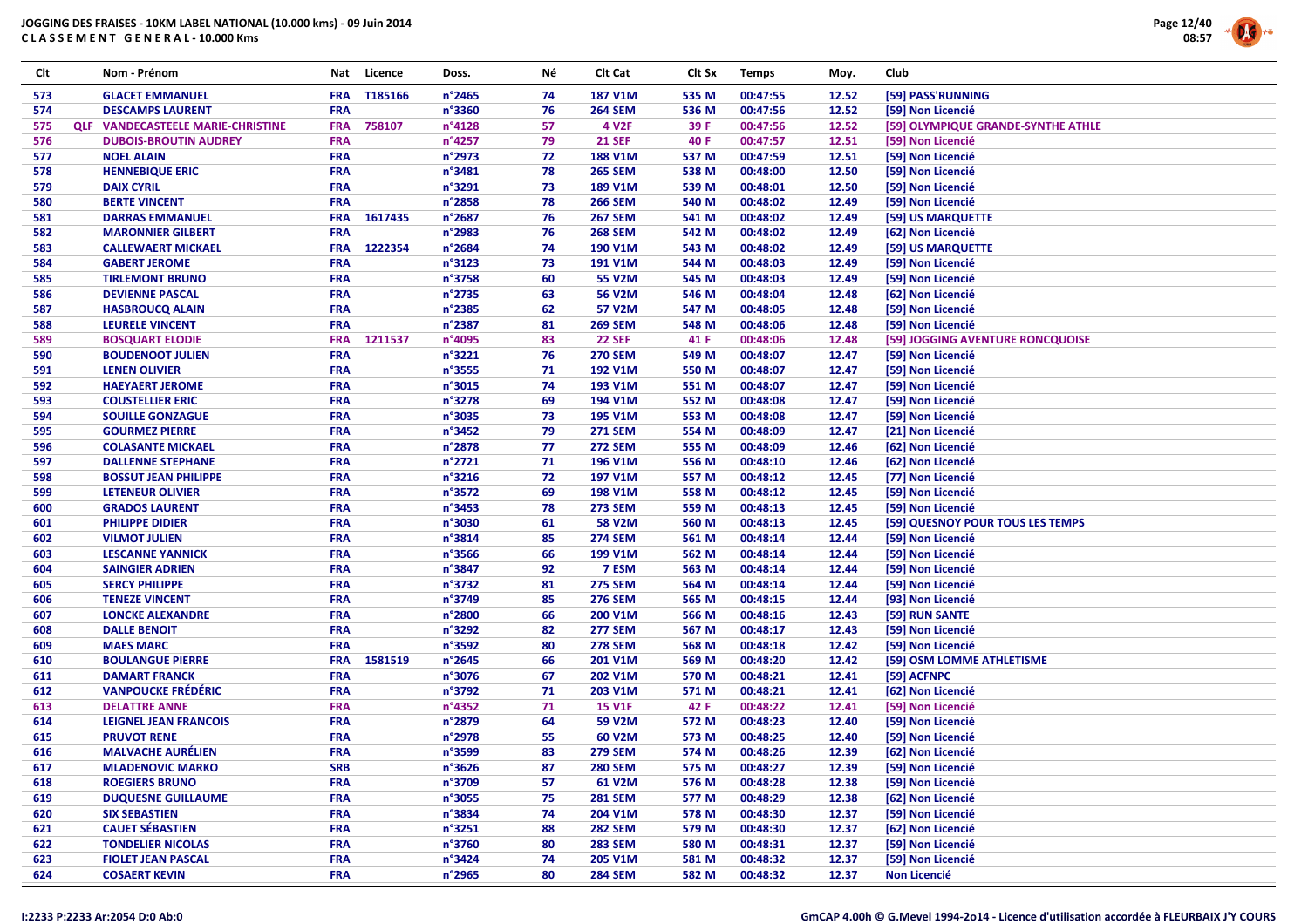

| Clt | Nom - Prénom                    | Nat        | Licence | Doss.            | Νé | Clt Cat        | Clt Sx | <b>Temps</b> | Moy.  | Club     |                                        |
|-----|---------------------------------|------------|---------|------------------|----|----------------|--------|--------------|-------|----------|----------------------------------------|
| 625 | <b>DEPERSIN DANIEL</b>          | <b>FRA</b> |         | n°2544           | 61 | 62 V2M         | 583 M  | 00:48:32     | 12.36 |          | [59] A C CHAPELLOIS                    |
| 626 | <b>BELE Sandrine</b>            | <b>FRA</b> |         | n°3973           | 70 | <b>16 V1F</b>  | 43 F   | 00:48:32     | 12.36 |          | [59] Non Licencié                      |
| 627 | <b>CHAMOIS JULIEN</b>           | <b>FRA</b> |         | $n^{\circ}$ 2410 | 85 | <b>285 SEM</b> | 584 M  | 00:48:33     | 12.36 |          | [59] Non Licencié                      |
| 628 | <b>GRIMONPONT JEROME</b>        | <b>FRA</b> |         | n°3662           | 67 | 206 V1M        | 585 M  | 00:48:33     | 12.36 |          | [59] Non Licencié                      |
| 629 | <b>POISSONNIER DAVID</b>        | <b>FRA</b> |         | n°3678           | 72 | 207 V1M        | 586 M  | 00:48:34     | 12.35 |          | [77] Non Licencié                      |
| 630 | <b>MARECHAL NICOLAS</b>         | <b>FRA</b> |         | $n^{\circ}3608$  | 77 | <b>286 SEM</b> | 587 M  | 00:48:35     | 12.35 |          | [59] Non Licencié                      |
| 631 | <b>SICART GUILLEM</b>           | <b>FRA</b> |         | $n^{\circ}3736$  | 74 | 208 V1M        | 588 M  | 00:48:36     | 12.35 |          | [59] Non Licencié                      |
| 632 | <b>TROLET LAURENT</b>           | <b>FRA</b> |         | n°3768           | 73 | 209 V1M        | 589 M  | 00:48:36     | 12.35 |          | [59] Non Licencié                      |
| 633 | <b>RUCQUOIS FABRICE</b>         | <b>FRA</b> |         | n°3717           | 71 | 210 V1M        | 590 M  | 00:48:37     | 12.34 |          | [59] Non Licencié                      |
| 634 | <b>CAVAGNON THOMAS</b>          | <b>FRA</b> |         | n°3252           | 86 | <b>287 SEM</b> | 591 M  | 00:48:37     | 12.34 |          | [62] Non Licencié                      |
| 635 | <b>BERTIER BENOIT</b>           | <b>FRA</b> | 1376607 | n°2501           | 66 | 211 V1M        | 592 M  | 00:48:37     | 12.34 |          | [59] AJC FRELINGHIEN                   |
| 636 | <b>LELONG ARNAUD</b>            | <b>FRA</b> |         | $n^{\circ}3551$  | 79 | <b>288 SEM</b> | 593 M  | 00:48:38     | 12.34 |          | [59] Non Licencié                      |
| 637 | <b>TOUSSAINT YOANN</b>          | <b>FRA</b> |         | n°3069           | 77 | <b>289 SEM</b> | 594 M  | 00:48:39     | 12.34 |          | [62] Non Licencié                      |
| 638 | <b>HOEDT NATACHA</b>            | <b>BEL</b> |         | n°4434           | 75 | <b>23 SEF</b>  | 44 F   | 00:48:39     | 12.33 |          | [77] Non Licencié                      |
| 639 | <b>BAUDET JULIEN</b>            | <b>FRA</b> |         | $n^{\circ}$ 2462 | 83 | <b>290 SEM</b> | 595 M  | 00:48:39     | 12.33 | [59] CGL |                                        |
| 640 | <b>PARENT PHILIPPE</b>          | <b>FRA</b> |         | n°3657           | 79 | <b>291 SEM</b> | 596 M  | 00:48:40     | 12.33 |          | [59] Non Licencié                      |
| 641 | <b>MAHIEU BERNARD</b>           | <b>FRA</b> |         | n°3097           | 68 | <b>212 V1M</b> | 597 M  | 00:48:40     | 12.33 |          | [59] Non Licencié                      |
| 642 | <b>VERCRUYSSE FABIEN</b>        | <b>FRA</b> |         | n°3798           | 78 | <b>292 SEM</b> | 598 M  | 00:48:41     | 12.33 |          | [59] Non Licencié                      |
| 643 | <b>BARBEL CHARLES</b>           | <b>FRA</b> |         | n°2924           | 88 | <b>293 SEM</b> | 599 M  | 00:48:41     | 12.33 |          | [59] Non Licencié                      |
| 644 | <b>FAUDET MATTHIEU</b>          | <b>FRA</b> |         | n°3419           | 74 | 213 V1M        | 600 M  | 00:48:41     | 12.32 |          | [59] Non Licencié                      |
| 645 | <b>MARTIN RAYMOND</b>           | <b>FRA</b> |         | n°2490           | 50 | <b>7 V3M</b>   | 601 M  | 00:48:42     | 12.32 |          | [59] AJC FRELINGHIEN                   |
| 646 | <b>ROMBY GILLES</b>             | <b>FRA</b> |         | n°3131           | 70 | 214 V1M        | 602 M  | 00:48:42     | 12.32 |          | [59] Non Licencié                      |
| 647 | <b>CUVELIER CLEMENT</b>         | <b>FRA</b> |         | n°3287           | 81 | <b>294 SEM</b> | 603 M  | 00:48:42     | 12.32 |          | [62] Non Licencié                      |
| 648 | <b>VASSEUR DAVID</b>            | <b>FRA</b> |         | n°3795           | 71 | 215 V1M        | 604 M  | 00:48:42     | 12.32 |          | [59] Non Licencié                      |
| 649 | <b>LEROY FABIEN</b>             | <b>FRA</b> |         | n°3562           | 87 | <b>295 SEM</b> | 605 M  | 00:48:43     | 12.32 |          | [59] Non Licencié                      |
| 650 | <b>MOREAU PHILIPPE</b>          | <b>FRA</b> |         | n°3027           | 75 | <b>296 SEM</b> | 606 M  | 00:48:43     | 12.32 |          | [59] Non Licencié                      |
| 651 | <b>DELEVALLEE JACQUES</b>       | <b>FRA</b> | 1396170 | n°2568           | 52 | 8 V3M          | 607 M  | 00:48:43     | 12.32 |          | [62] C BILLY MONTIGNY                  |
| 652 | <b>TEETEN OLIVIER</b>           | <b>FRA</b> |         | n°3747           | 72 | 216 V1M        | 608 M  | 00:48:43     | 12.32 |          | [62] Non Licencié                      |
| 653 | <b>CRUCHET OLIVIER</b>          | <b>FRA</b> |         | n°3285           | 71 | 217 V1M        | 609 M  | 00:48:45     | 12.31 |          | [59] Non Licencié                      |
| 654 | <b>DEMARET GAETAN</b>           | <b>FRA</b> |         | n°3351           | 92 | 8 ESM          | 610 M  | 00:48:45     | 12.31 |          | [59] Non Licencié                      |
| 655 | <b>MOREIRA ANTHONY</b>          | <b>FRA</b> |         | n°3028           | 92 | 9 ESM          | 611 M  | 00:48:46     | 12.30 |          | [59] Non Licencié                      |
| 656 | <b>CLAM SIMON</b>               | <b>FRA</b> |         | n°2884           |    | <b>297 SEM</b> | 612 M  | 00:48:47     | 12.30 |          | [78] Non Licencié                      |
| 657 | <b>DEJONGHE HENDRICE</b>        | <b>FRA</b> |         | $n^{\circ}$ 2913 | 86 | <b>298 SEM</b> | 613 M  | 00:48:47     | 12.30 |          | [77] Non Licencié                      |
| 658 | <b>BOUTRY ERIC</b>              | <b>FRA</b> |         | n°3897           | 62 | 63 V2M         | 614 M  | 00:48:48     | 12.30 |          | [59] LILLE METROPOLE ATHLETISME        |
| 659 | <b>VARET MAXIME</b>             | <b>FRA</b> |         | n°3794           | 86 | <b>299 SEM</b> | 615 M  | 00:48:49     | 12.29 |          | [59] Non Licencié                      |
| 660 | <b>SERGENT ELODIE</b>           | <b>FRA</b> |         | n°4135           | 72 | <b>17 V1F</b>  | 45 F   | 00:48:50     | 12.29 |          | [59] AS RUNNING LFB                    |
| 661 | <b>KOSZTUR MARYSE</b>           | <b>FRA</b> |         | n°4443           | 75 | <b>24 SEF</b>  | 46 F   | 00:48:50     | 12.29 |          | [59] Non Licencié                      |
| 662 | <b>BLAS MICKAËL</b>             | <b>FRA</b> |         | $n^{\circ}3203$  | 76 | <b>300 SEM</b> | 616 M  | 00:48:50     | 12.29 |          | [59] Non Licencié                      |
| 663 | <b>MOREAU BENOIT</b>            | <b>FRA</b> |         | n°2874           | 76 | <b>301 SEM</b> | 617 M  | 00:48:51     | 12.29 |          | [59] LES Z'AMIS COUREURS DE LAMBERSART |
| 664 | <b>VANLANGENDONCK MATHIEU</b>   | <b>FRA</b> |         | n°3098           | 84 | <b>302 SEM</b> | 618 M  | 00:48:51     | 12.29 |          | [B7] JOGGING CLUB DE WARNETON          |
| 665 | <b>DESRUMAUX PAUL ANTOINE</b>   | <b>FRA</b> |         | n°2945           | 81 | <b>303 SEM</b> | 619 M  | 00:48:51     | 12.28 |          | [59] Non Licencié                      |
| 666 | <b>MILLAMON LEFEBVRE SABINE</b> | <b>FRA</b> | 453210  | $n^{\circ}4159$  | 72 | <b>18 V1F</b>  | 47 F   | 00:48:52     | 12.28 |          | [59] AC WAMBRECHIES                    |
| 667 | <b>ROTSAERT STEVE</b>           | <b>BEL</b> |         | n°3714           | 83 | <b>304 SEM</b> | 620 M  | 00:48:52     | 12.28 |          | [77] Non Licencié                      |
| 668 | <b>GONTIER Marie</b>            | <b>FRA</b> |         | n°3939           | 89 | <b>25 SEF</b>  | 48 F   | 00:48:53     | 12.28 |          | [59] Non Licencié                      |
| 669 | <b>WILLART ROMAIN</b>           | <b>FRA</b> |         | n°3822           | 87 | <b>305 SEM</b> | 621 M  | 00:48:53     | 12.28 |          | [62] Non Licencié                      |
| 670 | <b>MANSILLA ALEJANDRO</b>       | <b>FRA</b> | 1216237 | $n^{\circ}$ 2565 | 66 | 218 V1M        | 622 M  | 00:48:54     | 12.27 |          | [59] ATHLE HALLUIN-VAL-DE-LYS          |
| 671 | <b>DELCROIX SÉBASTIEN</b>       | <b>FRA</b> |         | n°3329           | 74 | 219 V1M        | 623 M  | 00:48:54     | 12.27 |          | [59] Non Licencié                      |
| 672 | <b>PIERENS MICHAEL</b>          | <b>FRA</b> |         | $n^{\circ}3669$  | 74 | 220 V1M        | 624 M  | 00:48:56     | 12.27 |          | [59] Non Licencié                      |
| 673 | <b>FAURE EMMANUEL</b>           | <b>FRA</b> |         | $n^{\circ}$ 2865 | 74 | 221 V1M        | 625 M  | 00:48:56     | 12.26 |          | [59] Non Licencié                      |
| 674 | <b>PEGASE ARNAUD</b>            | <b>FRA</b> |         | $n^{\circ}$ 2755 | 78 | <b>306 SEM</b> | 626 M  | 00:48:57     | 12.26 |          | [62] Non Licencié                      |
| 675 | LEFRANC STÉPHANE                | <b>FRA</b> |         | n°3546           | 86 | <b>307 SEM</b> | 627 M  | 00:48:58     | 12.26 |          | [59] Non Licencié                      |
| 676 | <b>GRISOT GILLES</b>            | <b>FRA</b> |         | $n^{\circ}3458$  | 64 | 64 V2M         | 628 M  | 00:49:00     | 12.25 |          | [59] Non Licencié                      |
|     |                                 |            |         |                  |    |                |        |              |       |          |                                        |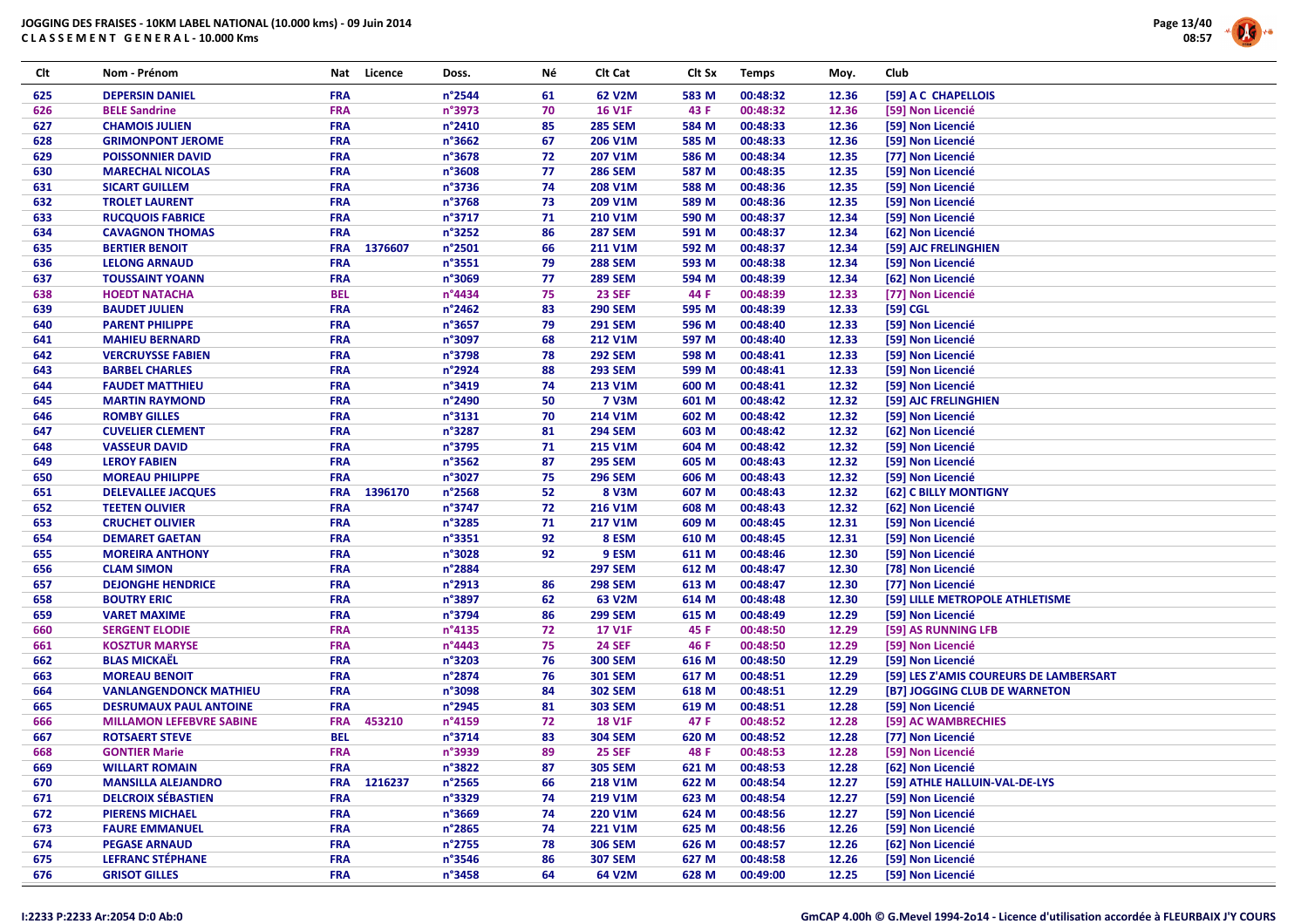

| Clt | Nom - Prénom                                       | Nat                      | Licence | Doss.           | Νé       | Clt Cat        | Clt Sx | <b>Temps</b>         | Moy.           | Club                                            |
|-----|----------------------------------------------------|--------------------------|---------|-----------------|----------|----------------|--------|----------------------|----------------|-------------------------------------------------|
| 677 | <b>PHULPIN LUDOVIC</b>                             | <b>FRA</b>               |         | n°2908          | 08       | 3 V4M          | 629 M  | 00:49:01             | 12.24          | [59] Non Licencié                               |
| 678 | <b>RICHART ERIC</b>                                | <b>FRA</b>               |         | n°2514          | 64       | 65 V2M         | 630 M  | 00:49:02             | 12.24          | [59] LFB                                        |
| 679 | <b>FLORENTIN DIDIER</b>                            | <b>FRA</b>               |         | n°3425          | 59       | 66 V2M         | 631 M  | 00:49:02             | 12.24          | [59] Non Licencié                               |
| 680 | <b>LEVERT ROMARIC</b>                              | <b>FRA</b>               |         | n°3102          | 86       | <b>308 SEM</b> | 632 M  | 00:49:02             | 12.24          | [59] Non Licencié                               |
| 681 | <b>LAIDEZ STEPHANE</b>                             | <b>FRA</b>               |         | n°3518          | 72       | <b>222 V1M</b> | 633 M  | 00:49:03             | 12.24          | [59] Non Licencié                               |
| 682 | <b>ROKIA REMI</b>                                  | <b>FRA</b>               |         | n°2444          | 91       | <b>309 SEM</b> | 634 M  | 00:49:03             | 12.23          | [59] UNITED BISCUITS INDUSTRIES DELACRE         |
| 683 | <b>GRIMBELLE LAURENT</b>                           | <b>FRA</b>               |         | n°2443          | 76       | <b>310 SEM</b> | 635 M  | 00:49:03             | 12.23          | [59] UNITED BISCUITS INDUSTRIES DELACRE         |
| 684 | <b>NOLLET ANTOINE</b>                              | <b>FRA</b>               |         | n°3645          | 78       | <b>311 SEM</b> | 636 M  | 00:49:04             | 12.23          | [80] Non Licencié                               |
| 685 | <b>BOUQUILLON GERARD</b>                           | <b>FRA</b>               |         | n°2882          | 60       | 67 V2M         | 637 M  | 00:49:04             | 12.23          | [59] Non Licencié                               |
| 686 | <b>DEMAREY LAURENT</b>                             | <b>FRA</b>               |         | n°3083          | 73       | 223 V1M        | 638 M  | 00:49:04             | 12.23          | [59] Non Licencié                               |
| 687 | <b>GARITTE FRANÇOIS</b>                            | <b>FRA</b>               |         | n°3437          | 75       | <b>312 SEM</b> | 639 M  | 00:49:05             | 12.23          | [59] Non Licencié                               |
| 688 | <b>DOURLENS BENJAMIN</b>                           | <b>FRA</b>               |         | n°3112          | 89       | <b>313 SEM</b> | 640 M  | 00:49:07             | 12.22          | [62] Non Licencié                               |
| 689 | <b>VANDOMME CHRISTOPHE</b>                         | <b>FRA</b>               |         | n°3787          | 79       | <b>314 SEM</b> | 641 M  | 00:49:07             | 12.22          | [59] Non Licencié                               |
| 690 | <b>RIBEIRO FERNANDO</b>                            | <b>FRA</b>               |         | n°3697          | 72       | 224 V1M        | 642 M  | 00:49:08             | 12.21          | [59] Non Licencié                               |
| 691 | <b>CODRON BERNARD</b>                              | <b>FRA</b>               |         | n°2860          | 58       | 68 V2M         | 643 M  | 00:49:10             | 12.21          | [59] Non Licencié                               |
| 692 | <b>BAILLY ALBAN</b>                                | <b>FRA</b>               |         | n°3175          | 74       | 225 V1M        | 644 M  | 00:49:10             | 12.21          | [59] Non Licencié                               |
| 693 | <b>MARECHAL CHRISTIAN</b>                          | <b>FRA</b>               |         | n°3607          | 58       | 69 V2M         | 645 M  | 00:49:10             | 12.21          | [59] Non Licencié                               |
| 694 | <b>TOINEL FABRICE</b>                              | <b>FRA</b>               |         | n°2384          | 75       | <b>315 SEM</b> | 646 M  | 00:49:10             | 12.20          | [59] Non Licencié                               |
| 695 | <b>BERNARD MAXENCE</b>                             | <b>FRA</b>               |         | n°2708          | 86       | <b>316 SEM</b> | 647 M  | 00:49:14             | 12.19          | [59] Non Licencié                               |
|     |                                                    | <b>FRA</b>               | 171984  | n°4249          | 87       |                | 49 F   |                      | 12.19          |                                                 |
| 696 | <b>LECOMPTE EMILIE</b>                             |                          |         | n°2896          |          | <b>26 SEF</b>  |        | 00:49:14<br>00:49:15 |                | [59] VILLENEUVE D ASCQ FRETIN ATHLE             |
| 697 | <b>LEBAS NICOLAS</b><br><b>LARTISIEN GUILLAUME</b> | <b>FRA</b><br><b>FRA</b> |         |                 | 80<br>73 | <b>317 SEM</b> | 648 M  | 00:49:16             | 12.18<br>12.18 | [59] Non Licencié<br>[59] RONCHIN ATHLETIC CLUB |
| 698 | <b>DEMARET MARC</b>                                |                          | 1164739 | n°2675          |          | 226 V1M        | 649 M  |                      |                |                                                 |
| 699 |                                                    | <b>FRA</b>               |         | n°3006          | 64       | <b>70 V2M</b>  | 650 M  | 00:49:16             | 12.18          | [59] Non Licencié                               |
| 700 | <b>D'AMORE LAURENT</b>                             | <b>FRA</b>               |         | n°3848          | 82       | <b>318 SEM</b> | 651 M  | 00:49:18             | 12.17          | <b>Non Licencié</b>                             |
| 701 | <b>DELECOURT VALENTIN</b>                          | <b>FRA</b>               |         | n°3335          | 89       | <b>319 SEM</b> | 652 M  | 00:49:18             | 12.17          | [59] Non Licencié                               |
| 702 | <b>VANDECASTEELE PATRICE</b>                       | <b>FRA</b>               |         | n°3144          | 53       | 9 V3M          | 653 M  | 00:49:19             | 12.17          | [59] USCUD                                      |
| 703 | <b>TOPCZENSKI MAXIME</b>                           | <b>FRA</b>               |         | n°3118          | 76       | <b>320 SEM</b> | 654 M  | 00:49:20             | 12.16          | [59] Non Licencié                               |
| 704 | <b>FACON SEVERINE</b>                              | <b>FRA</b>               | 1448719 | n°3970          | 75       | <b>27 SEF</b>  | 50 F   | 00:49:21             | 12.16          | [59] US MARQUETTE                               |
| 705 | <b>DELANNOY FRANCOIS</b>                           | <b>FRA</b>               |         | n°3867          | 68       | <b>227 V1M</b> | 655 M  | 00:49:22             | 12.16          | [59] Non Licencié                               |
| 706 | <b>FOURCROY JEAN-LOUP</b>                          | <b>FRA</b>               |         | n°3431          | 76       | <b>321 SEM</b> | 656 M  | 00:49:23             | 12.15          | [59] Non Licencié                               |
| 707 | <b>PACAUX CHRISTOPHE</b>                           | <b>FRA</b>               |         | n°2961          | 98       | 10 CAM         | 657 M  | 00:49:23             | 12.15          | [59] Non Licencié                               |
| 708 | <b>DEVOS CHRISTOPHE</b>                            | <b>FRA</b>               |         | n°3369          | 66       | 228 V1M        | 658 M  | 00:49:24             | 12.15          | [59] Non Licencié                               |
| 709 | <b>MOROSINI ELISE</b>                              | <b>FRA</b>               |         | n°4490          | 86       | <b>28 SEF</b>  | 51 F   | 00:49:24             | 12.15          | [59] Non Licencié                               |
| 710 | <b>VERMEULEN BENJAMIN</b>                          | <b>FRA</b>               |         | n°3803          | 87       | <b>322 SEM</b> | 659 M  | 00:49:25             | 12.14          | [59] Non Licencié                               |
| 711 | <b>LEFEBVRE PIERRE</b>                             | <b>FRA</b>               |         | n°3542          | 82       | <b>323 SEM</b> | 660 M  | 00:49:25             | 12.14          | [59] Non Licencié                               |
| 712 | <b>MORTEIRO NICOLAS</b>                            | <b>FRA</b>               |         | n°3639          | 82       | <b>324 SEM</b> | 661 M  | 00:49:25             | 12.14          | [59] Non Licencié                               |
| 713 | <b>HEIREMAN BERNARD</b>                            | <b>FRA</b>               |         | n°3479          | 56       | <b>71 V2M</b>  | 662 M  | 00:49:26             | 12.14          | [59] Non Licencié                               |
| 714 | <b>DESAINTFUSCIEN ELISE</b>                        | <b>FRA</b>               | 1637540 | n°4188          | 70       | <b>19 V1F</b>  | 52 F   | 00:49:28             | 12.13          | [59] CLLL ARMENTIERES                           |
| 715 | <b>DEJONGHE AURELIE</b>                            | <b>FRA</b>               |         | n°3979          | 84       | <b>29 SEF</b>  | 53 F   | 00:49:28             | 12.13          | [77] Non Licencié                               |
| 716 | <b>LECOURT JEAN FRANCOIS</b>                       | <b>FRA</b>               |         | n°3018          | 63       | <b>72 V2M</b>  | 663 M  | 00:49:28             | 12.13          | [59] Non Licencié                               |
| 717 | <b>LETAILLEUR CHRISTIAN</b>                        | <b>FRA</b>               |         | n°3571          | 61       | <b>73 V2M</b>  | 664 M  | 00:49:28             | 12.13          | [59] Non Licencié                               |
| 718 | <b>VERMEIRSCH DOMINIQUE</b>                        | <b>FRA</b>               |         | n°3802          | 75       | <b>325 SEM</b> | 665 M  | 00:49:29             | 12.13          | [59] Non Licencié                               |
| 719 | <b>GILLOT KARINE</b>                               | <b>FRA</b>               |         | $n^{\circ}4416$ | 74       | 20 V1F         | 54 F   | 00:49:30             | 12.12          | [59] Non Licencié                               |
| 720 | <b>LEMOINE SÉBASTIEN</b>                           | <b>FRA</b>               |         | n°3554          | 79       | <b>326 SEM</b> | 666 M  | 00:49:30             | 12.12          | [59] Non Licencié                               |
| 721 | <b>GHEZALI STEPHANE</b>                            | <b>FRA</b>               |         | n°3888          | 65       | 229 V1M        | 667 M  | 00:49:30             | 12.12          | [77] Non Licencié                               |
| 722 | <b>BONDU NATHALIE</b>                              | <b>FRA</b>               |         | n°3993          | 71       | <b>21 V1F</b>  | 55 F   | 00:49:31             | 12.12          | [59] Non Licencié                               |
| 723 | <b>DONNEZ LUC</b>                                  | <b>FRA</b>               |         | n°3382          | 62       | <b>74 V2M</b>  | 668 M  | 00:49:32             | 12.12          | [59] Non Licencié                               |
| 724 | <b>GELDHOF DOMINIQUE</b>                           | <b>FRA</b>               |         | n°3443          | 70       | 230 V1M        | 669 M  | 00:49:33             | 12.11          | [59] Non Licencié                               |
| 725 | <b>CARDOEN JEAN LUC</b>                            | <b>FRA</b>               |         | n°3840          | 65       | 231 V1M        | 670 M  | 00:49:34             | 12.11          | [59] Non Licencié                               |
| 726 | <b>POUPAERT STEVEN</b>                             | <b>FRA</b>               |         | n°3846          | 89       | <b>327 SEM</b> | 671 M  | 00:49:36             | 12.10          | [59] Non Licencié                               |
| 727 | <b>EL KOUKHO FARID</b>                             | <b>FRA</b>               |         | $n^{\circ}3412$ | 82       | <b>328 SEM</b> | 672 M  | 00:49:36             | 12.10          | [59] Non Licencié                               |
| 728 | <b>RENARD VALENTIN</b>                             | <b>FRA</b>               |         | n°3695          | 93       | <b>10 ESM</b>  | 673 M  | 00:49:36             | 12.10          | [59] Non Licencié                               |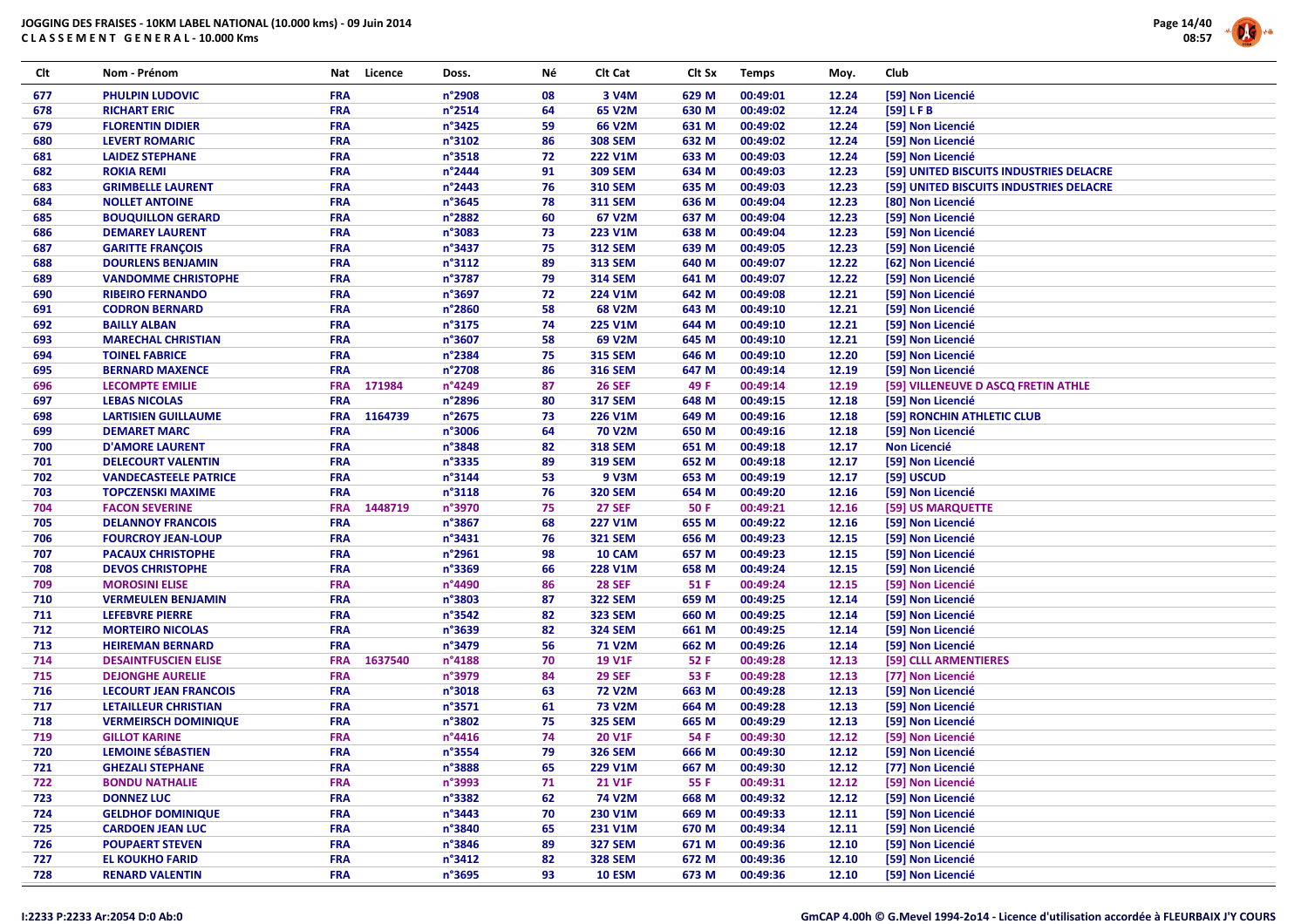

| Clt | Nom - Prénom                     | Nat        | Licence | Doss.  | Νé | Clt Cat        | Clt Sx | <b>Temps</b> | Moy.  | Club                                |
|-----|----------------------------------|------------|---------|--------|----|----------------|--------|--------------|-------|-------------------------------------|
| 729 | <b>CASTELEYN DAVID</b>           | <b>FRA</b> |         | n°2605 | 78 | <b>329 SEM</b> | 674 M  | 00:49:38     | 12.09 | [59] JOGGING DES FRAISES-VERLINGHEM |
| 730 | <b>HERNANDEZ MATHIEU</b>         | <b>FRA</b> |         | n°3486 | 86 | <b>330 SEM</b> | 675 M  | 00:49:38     | 12.09 | [59] Non Licencié                   |
| 731 | <b>BRIDOUX LAETITIA</b>          | <b>FRA</b> | 1441995 | n°4099 | 75 | <b>30 SEF</b>  | 56 F   | 00:49:39     | 12.09 | [62] AS CULTURELLE ARC INTERNATIONA |
| 732 | <b>CANIVEZ GREGORY</b>           | <b>FRA</b> |         | n°3240 | 72 | 232 V1M        | 676 M  | 00:49:39     | 12.09 | [59] Non Licencié                   |
| 733 | <b>DUPUIS STÉPHANIE</b>          | <b>FRA</b> | 1580887 | n°4210 | 78 | <b>31 SEF</b>  | 57 F   | 00:49:39     | 12.09 | [59] LILLE UC                       |
| 734 | <b>MALLART SEBASTIEN</b>         | FRA        |         | n°3850 | 75 | <b>331 SEM</b> | 677 M  | 00:49:40     | 12.08 | [59] Non Licencié                   |
| 735 | <b>BEAGUE APPOLINE</b>           | <b>FRA</b> | 1026296 | n°4183 | 90 | <b>32 SEF</b>  | 58 F   | 00:49:42     | 12.08 | [59] AC WAMBRECHIES                 |
| 736 | <b>LAVAL GUILLAUME</b>           | FRA        |         | n°3077 | 73 | 233 V1M        | 678 M  | 00:49:42     | 12.08 | [59] Non Licencié                   |
| 737 | <b>LESAGE PASCAL</b>             | FRA        |         | n°3139 | 54 | <b>10 V3M</b>  | 679 M  | 00:49:42     | 12.07 | [59] Non Licencié                   |
| 738 | <b>STAERCK RICHARD</b>           | FRA        |         | n°2764 | 70 | 234 V1M        | 680 M  | 00:49:43     | 12.07 | [59] Non Licencié                   |
| 739 | <b>DUPIRE LAURENT</b>            | <b>FRA</b> |         | n°3400 | 69 | 235 V1M        | 681 M  | 00:49:43     | 12.07 | [59] Non Licencié                   |
| 740 | <b>DUJARDIN VINCENT</b>          | FRA        |         | n°2876 | 82 | <b>332 SEM</b> | 682 M  | 00:49:44     | 12.07 | [59] Non Licencié                   |
| 741 | <b>LESPILETTE YANNICK</b>        | FRA        |         | n°3021 | 69 | 236 V1M        | 683 M  | 00:49:44     | 12.07 | [59] Non Licencié                   |
| 742 | <b>DEVIGNE BENOIT</b>            | <b>FRA</b> |         | n°3367 | 84 | <b>333 SEM</b> | 684 M  | 00:49:45     | 12.06 | [59] Non Licencié                   |
| 743 | <b>CEUGNIET PHILIPPE</b>         | <b>FRA</b> | 1594496 | n°2648 | 62 | <b>75 V2M</b>  | 685 M  | 00:49:46     | 12.06 | [59] OSM LOMME ATHLETISME           |
| 744 | <b>PETITPREZ JEAN-FRANCOIS</b>   | <b>FRA</b> | 1103799 | n°2599 | 58 | <b>76 V2M</b>  | 686 M  | 00:49:46     | 12.06 | [59] JOGGING AVENTURE RONCQUOISE    |
| 745 | <b>LAMBLOTTE ANTOINE</b>         | <b>FRA</b> |         | n°2859 | 83 | <b>334 SEM</b> | 687 M  | 00:49:47     | 12.05 | [59] Non Licencié                   |
| 746 | <b>LECLERCQ SYLVAIN</b>          | <b>FRA</b> |         | n°3536 | 69 | 237 V1M        | 688 M  | 00:49:48     | 12.05 | [59] Non Licencié                   |
| 747 | <b>SCHWARTZ FREDERIC</b>         | FRA        |         | n°3141 | 68 | 238 V1M        | 689 M  | 00:49:48     | 12.05 | [59] Non Licencié                   |
| 748 | <b>BOURDON LUDOVIC</b>           | <b>FRA</b> |         | n°3226 | 79 | <b>335 SEM</b> | 690 M  | 00:49:49     | 12.05 | [59] Non Licencié                   |
| 749 | <b>GRILL ALEX</b>                | <b>FRA</b> |         | n°3454 | 95 | 9 JUM          | 691 M  | 00:49:50     | 12.04 | [59] Non Licencié                   |
| 750 | <b>EMPIS BRUNO</b>               | <b>FRA</b> |         | n°3116 | 61 | <b>77 V2M</b>  | 692 M  | 00:49:51     | 12.04 | [59] Non Licencié                   |
| 751 | <b>CARON DOMINIQUE</b>           | FRA        |         | n°3242 | 62 | <b>78 V2M</b>  | 693 M  | 00:49:51     | 12.04 | [62] Non Licencié                   |
| 752 | <b>LEROY OLIVIER</b>             | FRA        |         | n°3563 | 75 | <b>336 SEM</b> | 694 M  | 00:49:52     | 12.04 | [59] Non Licencié                   |
| 753 | <b>DARTOIS ANTOINE</b>           | <b>FRA</b> |         | n°3294 | 86 | <b>337 SEM</b> | 695 M  | 00:49:52     | 12.03 | [59] Non Licencié                   |
| 754 | <b>DABOUY BAPTISTE</b>           | <b>FRA</b> |         | n°3290 | 75 | <b>338 SEM</b> | 696 M  | 00:49:52     | 12.03 | [59] Non Licencié                   |
| 755 | <b>BAK ANTOINE</b>               | FRA        |         | n°2601 | 93 | <b>11 ESM</b>  | 697 M  | 00:49:53     | 12.03 | [59] JOGGING DES FRAISES-VERLINGHEM |
| 756 | <b>TANNEGUY PATRICK</b>          | <b>FRA</b> |         | n°3088 | 74 | 239 V1M        | 698 M  | 00:49:53     | 12.03 | <b>Non Licencié</b>                 |
| 757 | <b>DUPONT DOMINIQUE</b>          | FRA        |         | n°3403 | 61 | <b>79 V2M</b>  | 699 M  | 00:49:53     | 12.03 | [59] Non Licencié                   |
| 758 | <b>DRUVENT PHILIPPE</b>          | <b>FRA</b> |         | n°2912 | 66 | 240 V1M        | 700 M  | 00:49:54     | 12.03 | [77] Non Licencié                   |
| 759 | <b>DEPERSIN CATHERINE</b>        | <b>FRA</b> |         | n°4149 | 58 | <b>5 V2F</b>   | 59 F   | 00:49:54     | 12.02 | [59] AC CHAPELOIS                   |
| 760 | <b>CHAUD PASCAL</b>              | <b>FRA</b> | 1601283 | n°2588 | 66 | 241 V1M        | 701 M  | 00:49:54     | 12.02 | [59] HAUBOURDIN LOOS WATTIGNIES ATH |
| 761 | <b>GAYMAY JACQUES</b>            | <b>FRA</b> | 171093  | n°2581 | 55 | 80 V2M         | 702 M  | 00:49:54     | 12.02 | [59] COURIR ENSEMBLE SNCF           |
| 762 | <b>ROBERT STEPHANE</b>           | FRA        |         | n°2401 | 73 | 242 V1M        | 703 M  | 00:49:55     | 12.02 | [59] Non Licencié                   |
| 763 | <b>DUHAMEL JÉRÉMIE</b>           | FRA        |         | n°3396 | 77 | <b>339 SEM</b> | 704 M  | 00:49:55     | 12.02 | [59] Non Licencié                   |
| 764 | <b>DELECOLLE MICKAEL</b>         | <b>FRA</b> |         | n°2834 | 77 | <b>340 SEM</b> | 705 M  | 00:49:56     | 12.02 | [59] Non Licencié                   |
| 765 | <b>GUILLAIN BRUNO</b>            | <b>FRA</b> | 1367971 | n°3899 | 71 | 243 V1M        | 706 M  | 00:49:56     | 12.02 | [59] OSM LOMME ATHLETISME           |
| 766 | <b>JEAN MAXIME</b>               | FRA        |         | n°3499 | 85 | <b>341 SEM</b> | 707 M  | 00:49:56     | 12.02 | [59] Non Licencié                   |
| 767 | <b>CORMERAIS LUC</b>             | <b>FRA</b> |         | n°3273 | 71 | 244 V1M        | 708 M  | 00:49:57     | 12.01 | [59] Non Licencié                   |
| 768 | <b>DUCAMP JEAN-MICHEL</b>        | <b>FRA</b> | 1000042 | n°2589 | 65 | 245 V1M        | 709 M  | 00:49:57     | 12.01 | [59] HAUBOURDIN LOOS WATTIGNIES ATH |
| 769 | <b>CHABLE NICOLAS</b>            | FRA        |         | n°3514 | 80 | <b>342 SEM</b> | 710 M  | 00:49:58     | 12.01 | [59] Non Licencié                   |
| 770 | <b>DESURMONT GERALDINE</b>       | FRA        |         | n°4375 | 86 | <b>33 SEF</b>  | 60 F   | 00:49:59     | 12.01 | [59] Non Licencié                   |
| 771 | <b>DELAUX STEPHANE</b>           | <b>FRA</b> |         | n°3324 | 68 | 246 V1M        | 711 M  | 00:49:59     | 12.01 | [62] Non Licencié                   |
| 772 | <b>ROBERT GWENAEL</b>            | <b>FRA</b> |         | n°3705 | 81 | <b>343 SEM</b> | 712 M  | 00:49:59     | 12.00 | [59] Non Licencié                   |
| 773 | <b>COLIN BERNARD</b>             | <b>FRA</b> | 619975  | n°2663 | 48 | <b>11 V3M</b>  | 713 M  | 00:49:59     | 12.00 | [59] PLANETE RUNNING                |
| 774 | <b>VANDENBURIE PAUL-EMMANUEL</b> | <b>FRA</b> |         | n°3784 | 80 | <b>344 SEM</b> | 714 M  | 00:50:03     | 11.99 | [92] Non Licencié                   |
| 775 | <b>LEGRAND CEDRIC</b>            | <b>FRA</b> |         | n°3547 | 78 | <b>345 SEM</b> | 715 M  | 00:50:03     | 11.99 | [62] Non Licencié                   |
| 776 | <b>LEONARD MATHIEU</b>           | <b>FRA</b> |         | n°3558 | 80 | <b>346 SEM</b> | 716 M  | 00:50:04     | 11.99 | [59] Non Licencié                   |
| 777 | <b>LAHRAOUI FARID</b>            | <b>MAR</b> |         | n°3517 | 80 | <b>347 SEM</b> | 717 M  | 00:50:04     | 11.99 | [59] Non Licencié                   |
| 778 | <b>LESTOQUOI CHRISTOPHE</b>      | <b>FRA</b> |         | n°3569 | 69 | 247 V1M        | 718 M  | 00:50:05     | 11.98 | [59] Non Licencié                   |
| 779 | <b>CARTON STEPHANE</b>           | <b>FRA</b> |         | n°3245 | 71 | 248 V1M        | 719 M  | 00:50:06     | 11.98 | [62] Non Licencié                   |
| 780 | <b>RICHARD LOIC</b>              | <b>FRA</b> |         | n°2795 | 95 | <b>10 JUM</b>  | 720 M  | 00:50:06     | 11.98 | [59] Non Licencié                   |
|     |                                  |            |         |        |    |                |        |              |       |                                     |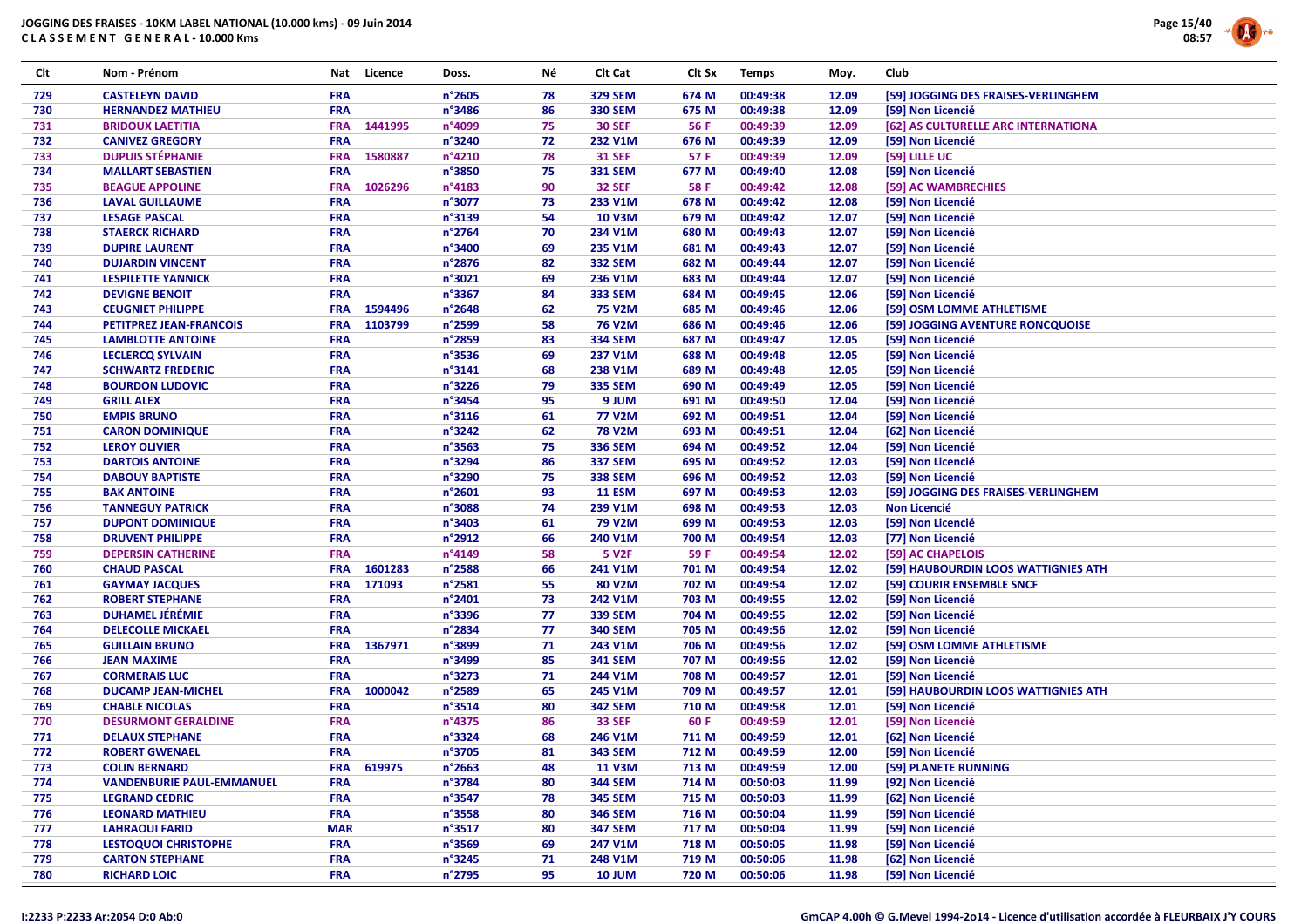

| Clt        | Nom - Prénom                  | Nat        | Licence     | Doss.                     | Νé | Clt Cat           | Clt Sx | <b>Temps</b> | Moy.  | Club                                                              |
|------------|-------------------------------|------------|-------------|---------------------------|----|-------------------|--------|--------------|-------|-------------------------------------------------------------------|
| 781        | <b>DEVIGNE BRUNO</b>          | <b>FRA</b> |             | n°3898                    | 65 | 249 V1M           | 721 M  | 00:50:07     | 11.97 | [62] LILLE METROPOLE ATHLETISME                                   |
| 782        | <b>DEBUF DAVID</b>            | <b>FRA</b> |             | n°2919                    | 70 | 250 V1M           | 722 M  | 00:50:08     | 11.97 | [59] Non Licencié                                                 |
| 783        | <b>BEAUDET CHRISTOPHE</b>     | <b>FRA</b> | 1448870     | $n^{\circ}$ 2412          | 68 | 251 V1M           | 723 M  | 00:50:09     | 11.97 | [59] OSM LOMME ATHLETISME                                         |
| 784        | <b>PENNEQUIN PASCAL</b>       | <b>FRA</b> |             | n°3666                    | 60 | 81 V2M            | 724 M  | 00:50:09     | 11.97 | [59] Non Licencié                                                 |
| 785        | <b>WACHE SOLENE</b>           | <b>FRA</b> |             | n°3997                    | 89 | <b>34 SEF</b>     | 61 F   | 00:50:10     | 11.96 | [59] Non Licencié                                                 |
| 786        | <b>PARIS JOHAN</b>            | <b>FRA</b> |             | n°2854                    | 85 | <b>348 SEM</b>    | 725 M  | 00:50:11     | 11.96 | [59] Non Licencié                                                 |
| 787        | <b>BOULANGER PHILIPPE</b>     | <b>FRA</b> |             | n°3222                    | 64 | 82 V2M            | 726 M  | 00:50:11     | 11.96 | [59] Non Licencié                                                 |
| 788        | <b>YON FRANCOIS</b>           | <b>FRA</b> |             | n°3826                    | 84 | <b>349 SEM</b>    | 727 M  | 00:50:13     | 11.95 | [59] Non Licencié                                                 |
| 789        | <b>DESTAILLEUR VINCENT</b>    | <b>FRA</b> |             | n°3366                    | 73 | 252 V1M           | 728 M  | 00:50:13     | 11.95 | [59] Non Licencié                                                 |
| 790        | <b>QLF MOREAU MICHELE</b>     | <b>FRA</b> | 406340      | n°4006                    | 52 | 2 V3F             | 62 F   | 00:50:14     | 11.95 | [59] ENTENTE LITTORAL ATHLETISME NO                               |
| 791        | <b>CATTEAU SAMUEL</b>         | <b>FRA</b> |             | n°2915                    | 89 | <b>350 SEM</b>    | 729 M  | 00:50:15     | 11.94 | [59] Non Licencié                                                 |
| 792        | <b>ANTOINE LAETITIA</b>       | <b>FRA</b> |             | n°4271                    | 67 | <b>22 V1F</b>     | 63 F   | 00:50:16     | 11.94 | [59] Non Licencié                                                 |
| 793        | <b>VEIT STEPHANE</b>          | <b>FRA</b> |             | n°2398                    | 64 | 83 V2M            | 730 M  | 00:50:16     | 11.94 | [59] Non Licencié                                                 |
| 794        | <b>OUANGO SYLVAIN</b>         | <b>FRA</b> |             | n°3654                    | 74 | 253 V1M           | 731 M  | 00:50:16     | 11.94 | [59] Non Licencié                                                 |
| 795        | <b>CARNEZ VIRGINIE</b>        | <b>FRA</b> |             | n°4317                    | 74 | <b>23 V1F</b>     | 64 F   | 00:50:17     | 11.94 | [59] Non Licencié                                                 |
| 796        | <b>VERVOORT THOMAS</b>        | <b>FRA</b> |             | n°3811                    | 80 | <b>351 SEM</b>    | 732 M  | 00:50:17     | 11.94 | [59] Non Licencié                                                 |
| 797        | <b>VANHABOST CHRISTIAN</b>    | <b>FRA</b> |             | n°3790                    | 61 | 84 V2M            | 733 M  | 00:50:17     | 11.94 | [59] Non Licencié                                                 |
| 798        | <b>DESIMPELAERE GUILLAUME</b> | <b>FRA</b> | 1242566     | n°2563                    | 72 | 254 V1M           | 734 M  | 00:50:17     | 11.93 |                                                                   |
| 799        | <b>BASSEVILLE JEAN LUC</b>    | <b>FRA</b> |             | n°2880                    | 55 | 85 V2M            | 735 M  | 00:50:18     | 11.93 | [59] ATHLE HALLUIN-VAL-DE-LYS<br>[59] COURSES ET PASSION ST ANDRE |
|            | <b>VENDEVILLE PHILIPPE</b>    | <b>FRA</b> |             | n°3833                    | 73 | 255 V1M           | 736 M  | 00:50:18     | 11.93 | [62] Non Licencié                                                 |
| 800<br>801 | <b>HONORE ALEXIS</b>          | <b>FRA</b> |             | n°3493                    | 80 | <b>352 SEM</b>    | 737 M  | 00:50:20     | 11.92 | [59] Non Licencié                                                 |
| 802        | <b>DANJOU RAPHAEL</b>         | <b>FRA</b> |             | n°2847                    | 71 | 256 V1M           | 738 M  | 00:50:21     | 11.92 | [59] Non Licencié                                                 |
| 803        | <b>HOURIEZ SAMUEL</b>         | <b>FRA</b> |             | n°2701                    | 86 | <b>353 SEM</b>    | 739 M  | 00:50:22     | 11.92 | [59] VALENCIENNES Triathlon                                       |
|            |                               | <b>FRA</b> |             | n°2602                    | 58 | 86 V2M            |        | 00:50:22     |       | [59] JOGGING DES FRAISES-VERLINGHEM                               |
| 804        | <b>BAK JEAN FRANÇOIS</b>      | <b>FRA</b> |             |                           | 74 |                   | 740 M  |              | 11.91 |                                                                   |
| 805        | <b>NOYELLE GONZAGUE</b>       |            |             | $n^{\circ}3646$<br>n°2652 |    | 257 V1M           | 741 M  | 00:50:23     | 11.91 | [59] Non Licencié                                                 |
| 806        | <b>DUPONT OLIVIER</b>         | <b>FRA</b> | 1291473     |                           | 75 | <b>354 SEM</b>    | 742 M  | 00:50:24     | 11.91 | [59] OSM LOMME ATHLETISME                                         |
| 807        | <b>LELIEVRE LAURENT</b>       | <b>FRA</b> | 1465101     | $n^{\circ}$ 2636          | 62 | 87 V2M            | 743 M  | 00:50:24     | 11.90 | [59] LILLE METROPOLE ATHLETISME                                   |
| 808        | <b>ARTOIS ARNAUD</b>          | <b>FRA</b> |             | n°2833                    | 74 | 258 V1M           | 744 M  | 00:50:25     | 11.90 | [59] Non Licencié                                                 |
| 809        | <b>DUJARDIN JEAN PIERRE</b>   | <b>FRA</b> |             | n°2999                    | 49 | <b>12 V3M</b>     | 745 M  | 00:50:25     | 11.90 | [59] Non Licencié                                                 |
| 810        | <b>WAMBRE BAPTISTE</b>        | <b>FRA</b> |             | n°3868                    | 85 | <b>355 SEM</b>    | 746 M  | 00:50:25     | 11.90 | [59] Non Licencié                                                 |
| 811        | <b>PAIN VIRGINIE</b>          | <b>FRA</b> |             | n°4263                    | 78 | <b>35 SEF</b>     | 65 F   | 00:50:25     | 11.90 | [14] Non Licencié                                                 |
| 812        | <b>DORCHIES JULIEN</b>        | <b>FRA</b> |             | n°3385                    | 80 | <b>356 SEM</b>    | 747 M  | 00:50:26     | 11.90 | [59] Non Licencié                                                 |
| 813        | <b>PILLE YVON</b>             | <b>FRA</b> |             | n°3670                    | 54 | <b>13 V3M</b>     | 748 M  | 00:50:26     | 11.90 | [59] Non Licencié                                                 |
| 814        | <b>DELECOURT GUILLAUME</b>    | <b>FRA</b> |             | n°3334                    | 70 | 259 V1M           | 749 M  | 00:50:26     | 11.90 | [59] Non Licencié                                                 |
| 815        | <b>PLUQUET JUSTINE</b>        | <b>FRA</b> |             | n°4516                    | 83 | <b>36 SEF</b>     | 66 F   | 00:50:27     | 11.89 | [59] Non Licencié                                                 |
| 816        | <b>BERQUEZ JOEL</b>           | <b>FRA</b> |             | n°2386                    | 62 | 88 V2M            | 750 M  | 00:50:28     | 11.89 | [59] Non Licencié                                                 |
| 817        | <b>DEFAUT FREDERIC</b>        | <b>FRA</b> |             | n°2468                    | 74 | 260 V1M           | 751 M  | 00:50:28     | 11.89 | [59] THALES                                                       |
| 818        | <b>LAPAILLE CEDRIC</b>        | <b>FRA</b> |             | n°3104                    | 74 | 261 V1M           | 752 M  | 00:50:31     | 11.88 | [59] ASSO DU RAVENSBERG                                           |
| 819        | <b>DEGAUQUIER GEORGES</b>     | <b>FRA</b> |             | n°2726                    | 86 | <b>357 SEM</b>    | 753 M  | 00:50:33     | 11.87 | [59] Non Licencié                                                 |
| 820        | <b>GIRAULT THOMAS</b>         | <b>FRA</b> |             | n°2952                    | 74 | 262 V1M           | 754 M  | 00:50:34     | 11.87 | [59] Non Licencié                                                 |
| 821        | <b>PATUREL LOIC</b>           | <b>FRA</b> |             | n°2914                    | 82 | <b>358 SEM</b>    | 755 M  | 00:50:34     | 11.87 | [59] Non Licencié                                                 |
| 822        | <b>LEROND OLIVIER</b>         | <b>FRA</b> |             | n°2937                    | 76 | <b>359 SEM</b>    | 756 M  | 00:50:35     | 11.86 | [59] Non Licencié                                                 |
| 823        | <b>HOUTPUT DENIS</b>          | <b>FRA</b> |             | n°3103                    | 71 | 263 V1M           | 757 M  | 00:50:37     | 11.86 | [59] Non Licencié                                                 |
| 824        | <b>DELEBARRE MICHEL</b>       | <b>FRA</b> |             | n°3331                    | 51 | 14 V3M            | 758 M  | 00:50:38     | 11.85 | [59] Non Licencié                                                 |
| 825        | <b>CRETON MARC</b>            | <b>FRA</b> |             | n°3282                    | 83 | <b>360 SEM</b>    | 759 M  | 00:50:38     | 11.85 | [62] Non Licencié                                                 |
| 826        | <b>CRETON GUILLAUME</b>       | <b>FRA</b> |             | n°3281                    | 81 | <b>361 SEM</b>    | 760 M  | 00:50:38     | 11.85 | [59] Non Licencié                                                 |
| 827        | <b>GUILLOT THIERRY</b>        | <b>FRA</b> |             | $n^{\circ}2612$           | 69 | 264 V1M           | 761 M  | 00:50:39     | 11.85 | [59] JOGGING DES FRAISES-VERLINGHEM                               |
| 828        | <b>JOLY PAUL</b>              | <b>FRA</b> |             | n°3505                    | 96 | <b>11 JUM</b>     | 762 M  | 00:50:40     | 11.85 | [59] Non Licencié                                                 |
| 829        | <b>HAVET CHRISTOPHE</b>       | <b>FRA</b> |             | n°2441                    | 66 | 265 V1M           | 763 M  | 00:50:40     | 11.84 | [62] UNITED BISCUITS INDUSTRIES DELACRE                           |
| 830        | <b>MONTEUUIS CORINNE</b>      | <b>FRA</b> |             | n°4062                    | 60 | 6 V <sub>2F</sub> | 67 F   | 00:50:40     | 11.84 | [59] ALUMINIUM DUNKERQUE                                          |
| 831        | LEPERCQ CHRISTOPHE            | <b>FRA</b> |             | n°2749                    | 68 | 266 V1M           | 764 M  | 00:50:42     | 11.84 | [59] Non Licencié                                                 |
| 832        | <b>HAVET BERTRAND</b>         |            | FRA 1413934 | n°2644                    | 69 | 267 V1M           | 765 M  | 00:50:42     | 11.84 | [62] OLYMPIQUE AIRE-SUR-LA-LYS                                    |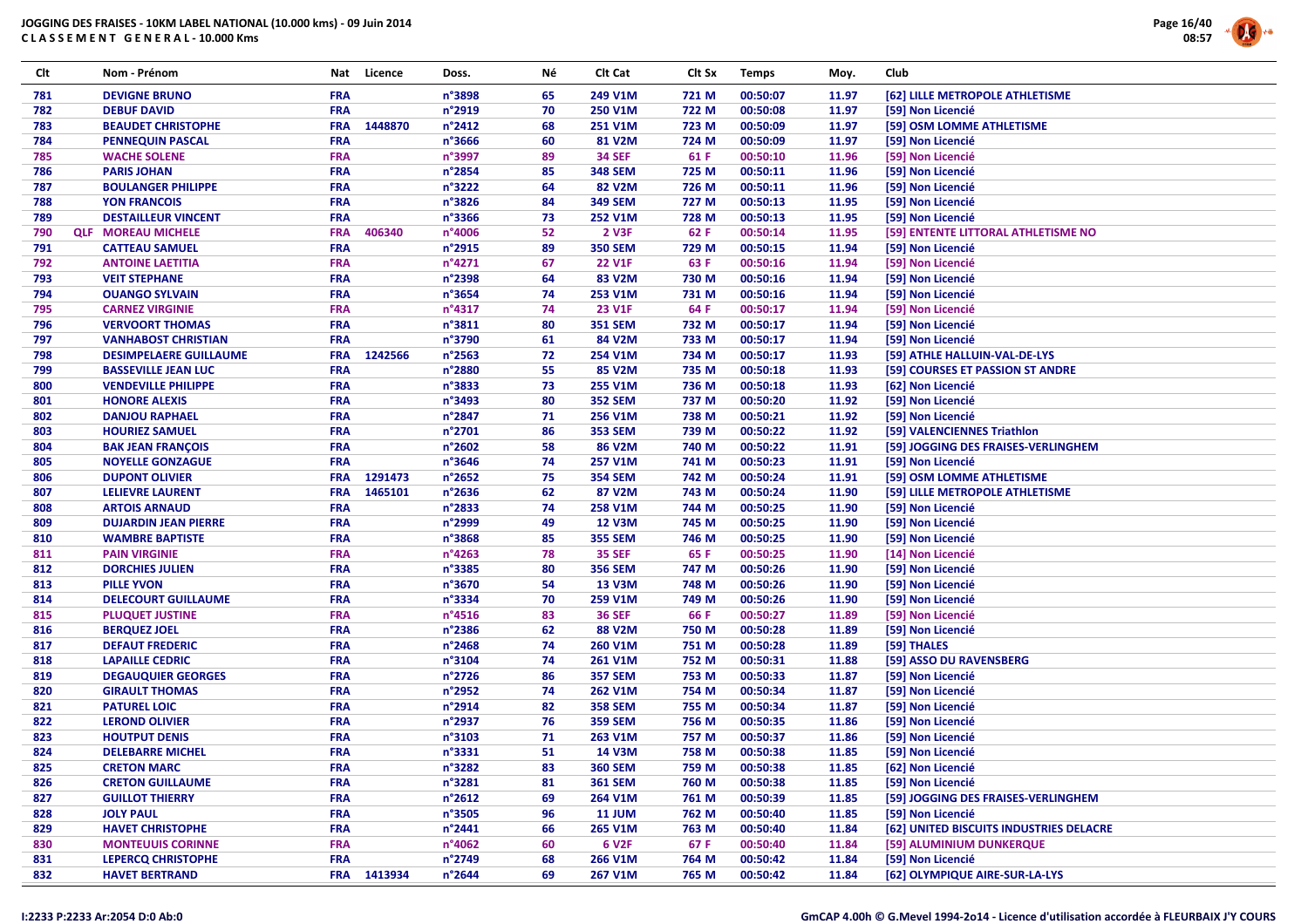

| Clt        | Nom - Prénom                                     | Nat        | Licence | Doss.            | Νé       | Clt Cat                   | Clt Sx         | <b>Temps</b>         | Moy.           | <b>Club</b>                            |
|------------|--------------------------------------------------|------------|---------|------------------|----------|---------------------------|----------------|----------------------|----------------|----------------------------------------|
| 833        | <b>JOLY RENAUD</b>                               | <b>FRA</b> |         | n°3506           | 81       | <b>362 SEM</b>            | 766 M          | 00:50:42             | 11.84          | [59] Non Licencié                      |
| 834        | <b>MAJCHRZAK ROMAIN</b>                          | <b>FRA</b> |         | n°3596           | 85       | <b>363 SEM</b>            | 767 M          | 00:50:43             | 11.83          | [59] Non Licencié                      |
| 835        | <b>DEIANA SALVATORE</b>                          | <b>FRA</b> |         | n°2397           | 56       | 89 V2M                    | 768 M          | 00:50:44             | 11.83          | [59] Non Licencié                      |
| 836        | <b>LACHEVRE FRANCOIS</b>                         | <b>FRA</b> |         | n°3515           | 78       | <b>364 SEM</b>            | 769 M          | 00:50:45             | 11.83          | [59] Non Licencié                      |
| 837        | <b>VABOXEL EMMA</b>                              | <b>FRA</b> |         | n°4119           | 98       | 1 CAF                     | 68 F           | 00:50:45             | 11.82          | [59] Non Licencié                      |
| 838        | <b>VANBOXEL SOPHIE</b>                           | <b>FRA</b> | 1393219 | n°4120           | 70       | 24 V1F                    | 69 F           | 00:50:47             | 11.82          | [59] HAUBOURDIN LOOS WATTIGNIES ATH    |
| 839        | <b>DAUCHEZ DAVID</b>                             | <b>FRA</b> |         | n°3296           | 67       | 268 V1M                   | 770 M          | 00:50:47             | 11.82          | [59] Non Licencié                      |
| 840        | <b>LESAGE SEBASTIEN</b>                          | <b>FRA</b> |         | n°2933           | 71       | 269 V1M                   | 771 M          | 00:50:48             | 11.81          | [59] Non Licencié                      |
| 841        | <b>WESTELYNCK FREDERIC</b>                       | <b>FRA</b> |         | n°2769           | 65       | 270 V1M                   | 772 M          | 00:50:48             | 11.81          | [59] Non Licencié                      |
| 842        | <b>RINGOT GUILLAUME</b>                          | <b>FRA</b> |         | n°3703           | 73       | 271 V1M                   | 773 M          | 00:50:48             | 11.81          | [59] Non Licencié                      |
| 843        | <b>GHEYSENS VALERIE</b>                          | <b>FRA</b> |         | n°4411           | 81       | <b>37 SEF</b>             | 70 F           | 00:50:49             | 11.81          | [59] Non Licencié                      |
| 844        | <b>AKLIL SÉLIM</b>                               | <b>FRA</b> |         | n°3166           | 90       | <b>365 SEM</b>            | 774 M          | 00:50:49             | 11.81          | [59] Non Licencié                      |
| 845        | <b>DUROYON NICOLAS</b>                           | <b>FRA</b> |         | n°3407           | 77       | <b>366 SEM</b>            | 775 M          | 00:50:49             | 11.81          | [59] Non Licencié                      |
| 846        | <b>CITERNE THEO</b>                              | <b>FRA</b> |         | n°2810           | 97       | 11 CAM                    | 776 M          | 00:50:50             | 11.81          | [59] Non Licencié                      |
| 847        | <b>GROSJEAN HERVE</b>                            | <b>FRA</b> |         | n°3153           | 64       | 90 V2M                    | 777 M          | 00:50:52             | 11.80          | [59] Non Licencié                      |
| 848        | <b>DERIBREU GUILLAUME</b>                        | <b>FRA</b> |         | n°3359           | 74       | 272 V1M                   | 778 M          | 00:50:52             | 11.80          | [59] Non Licencié                      |
| 849        | <b>VERBEKE ALBAN</b>                             | <b>FRA</b> |         | n°3796           | 86       | <b>367 SEM</b>            | 779 M          | 00:50:52             | 11.80          | [59] Non Licencié                      |
| 850        | <b>ROUSSEAU MATHIEU</b>                          | <b>FRA</b> |         | n°3080           | 81       | <b>368 SEM</b>            | 780 M          | 00:50:53             | 11.79          | [59] Non Licencié                      |
| 851        | <b>DELCLOY NICOLAS</b>                           | <b>FRA</b> |         | n°2820           | 65       | 273 V1M                   | 781 M          | 00:50:53             | 11.79          | [59] FOULEES SAINGHINOISES             |
| 852        | <b>PATRICE DURAND</b>                            | <b>FRA</b> |         | n°3661           | 70       | 274 V1M                   | 782 M          | 00:50:57             | 11.78          | [59] Non Licencié                      |
| 853        | <b>COTTREAU JEAN-DANIEL</b>                      | <b>FRA</b> |         | n°2716           | 54       | <b>15 V3M</b>             | 783 M          | 00:50:58             | 11.77          | [59] Non Licencié                      |
| 854        | <b>DELAPLACE CORINNE</b>                         | <b>FRA</b> |         | n°4350           | 81       | <b>38 SEF</b>             | 71 F           | 00:50:58             | 11.77          | [77] Non Licencié                      |
|            |                                                  | <b>FRA</b> |         | n°3043           | 64       | 91 V2M                    | 784 M          | 00:50:59             | 11.77          | [59] Non Licencié                      |
| 855        | <b>LEKEUX PHILIPPE</b>                           | <b>FRA</b> |         | n°3404           |          |                           |                | 00:50:59             |                |                                        |
| 856        | <b>DURANTE PATRICK</b>                           | <b>FRA</b> |         | n°3557           | 75<br>68 | <b>369 SEM</b><br>275 V1M | 785 M<br>786 M |                      | 11.77          | [59] Non Licencié                      |
| 857        | <b>LENGRAND MARC</b>                             | <b>FRA</b> |         | n°4122           | 76       | <b>39 SEF</b>             | 72 F           | 00:51:00<br>00:51:00 | 11.77<br>11.77 | [59] Non Licencié                      |
| 858<br>859 | <b>AUDOUIT LAURENCE</b><br><b>FAGOO AMELIE</b>   | <b>FRA</b> |         | n°4109           | 94       | 1 ESF                     | 73 F           | 00:51:00             | 11.77          | [59] BECK-CRESPEL<br>[59] Non Licencié |
|            | <b>FOUCAUT ANTOINE</b>                           | <b>FRA</b> |         | n°2660           | 78       |                           | 787 M          |                      |                |                                        |
| 860        |                                                  | <b>FRA</b> | T183940 | n°2981           | 70       | <b>370 SEM</b>            |                | 00:51:01<br>00:51:01 | 11.76          | [62] PASS'RUNNING                      |
| 861        | <b>MAGRAS ROMAIN</b>                             | <b>FRA</b> |         | n°2817           | 70       | 276 V1M                   | 788 M          |                      | 11.76          | [59] Non Licencié                      |
| 862        | <b>MALLONG SIMON PIERRE</b>                      |            |         | n°2543           | 55       | 277 V1M                   | 789 M<br>790 M | 00:51:02             | 11.76<br>11.76 | [59] Non Licencié                      |
| 863        | <b>BOCQUET BRUNO</b>                             | <b>FRA</b> |         |                  |          | 92 V2M                    |                | 00:51:02             |                | [59] A C CHAPELLOIS                    |
| 864        | <b>ANTOINE BENOIT</b>                            | <b>FRA</b> |         | n°3168           | 62       | 93 V2M                    | 791 M          | 00:51:03             | 11.76          | [59] Non Licencié                      |
| 865        | <b>CITERNE CHRISTOPHE</b>                        | <b>FRA</b> |         | n°2811           | 63       | 94 V2M                    | 792 M          | 00:51:03             | 11.75          | [59] Non Licencié                      |
| 866        | <b>SNAET SIMON</b>                               | <b>FRA</b> |         | n°2996<br>n°4087 | 76<br>82 | <b>371 SEM</b>            | 793 M          | 00:51:03             | 11.75          | [59] Non Licencié                      |
| 867        | <b>ROUSSEAU ANNE</b>                             | <b>FRA</b> |         |                  |          | <b>40 SEF</b>             | 74 F           | 00:51:04             | 11.75          | [59] THALES                            |
| 868        | <b>THOMAS CORINE</b>                             | <b>FRA</b> |         | n°4561           | 71       | <b>25 V1F</b>             | 75 F           | 00:51:04             | 11.75          | [59] Non Licencié                      |
| 869        | <b>BONNEEL ANDRE</b><br><b>MACGREGOR CHANTAL</b> | <b>FRA</b> |         | n°2875<br>n°2696 | 68       | 278 V1M<br><b>7 V2F</b>   | 794 M          | 00:51:04             | 11.75          | [59] Non Licencié                      |
| 870        |                                                  | <b>FRA</b> | 1317762 |                  | 57<br>64 |                           | 76 F<br>795 M  | 00:51:05             | 11.75          | [59] US MARQUETTE                      |
| 871        | <b>LITTERI JOSEPH</b>                            | <b>FRA</b> |         | n°3580<br>n°3750 | 76       | 95 V2M                    |                | 00:51:05             | 11.75          | [89] Non Licencié                      |
| 872        | <b>THEAUD DAVID</b>                              | <b>FRA</b> |         |                  |          | <b>372 SEM</b>            | 796 M          | 00:51:05             | 11.75          | [59] Non Licencié                      |
| 873        | <b>COUPELLE LOIC</b>                             | <b>FRA</b> |         | n°3874           | 82       | <b>373 SEM</b>            | 797 M          | 00:51:05             | 11.75          | [62] Non Licencié                      |
| 874        | <b>DACOSTA VALERIE</b>                           | <b>FRA</b> |         | n°4339           | 70       | 26 V1F                    | 77 F           | 00:51:06             | 11.74          | [59] Non Licencié                      |
| 875        | <b>DOURLENS PASCAL</b>                           | <b>FRA</b> |         | n°2982           | 61       | 96 V2M                    | 798 M          | 00:51:07             | 11.74          | [59] Non Licencié                      |
| 876        | <b>CARRU SYLVIE</b>                              | <b>FRA</b> |         | n°4012           | 66       | <b>27 V1F</b>             | 78 F           | 00:51:07             | 11.74          | [62] Non Licencié                      |
| 877        | <b>BOUTE NICOLAS</b>                             | <b>FRA</b> |         | n°3229           | 75       | <b>374 SEM</b>            | 799 M          | 00:51:07             | 11.74          | [62] Non Licencié                      |
| 878        | <b>GUEST THOMAS</b>                              | <b>FRA</b> |         | n°3461           | 77       | <b>375 SEM</b>            | 800 M          | 00:51:08             | 11.74          | [59] Non Licencié                      |
| 879        | <b>LALAU MICHEL</b>                              | <b>FRA</b> |         | n°2506           | 50       | <b>16 V3M</b>             | 801 M          | 00:51:08             | 11.74          | [59] PHALEMMPIN AC                     |
| 880        | <b>DOUTRELONG FREDERIC</b>                       | <b>FRA</b> |         | n°2843           | 76       | <b>376 SEM</b>            | 802 M          | 00:51:09             | 11.73          | [59] Non Licencié                      |
| 881        | <b>PARENT DENIS</b>                              | <b>FRA</b> |         | n°2863           | 74       | 279 V1M                   | 803 M          | 00:51:09             | 11.73          | [59] Non Licencié                      |
| 882        | <b>VANOORENBERGHE THOMAS</b>                     | <b>FRA</b> |         | n°3791           | 73       | 280 V1M                   | 804 M          | 00:51:10             | 11.73          | [59] Non Licencié                      |
| 883        | <b>CAPOEN ALAIN</b>                              | <b>FRA</b> | T187532 | n°2415           | 64       | 97 V2M                    | 805 M          | 00:51:10             | 11.73          | [59] PASS'RUNNING                      |
| 884        | <b>ROLLION PATRICK</b>                           | <b>FRA</b> |         | n°3711           | 53       | <b>17 V3M</b>             | 806 M          | 00:51:11             | 11.72          | [59] Non Licencié                      |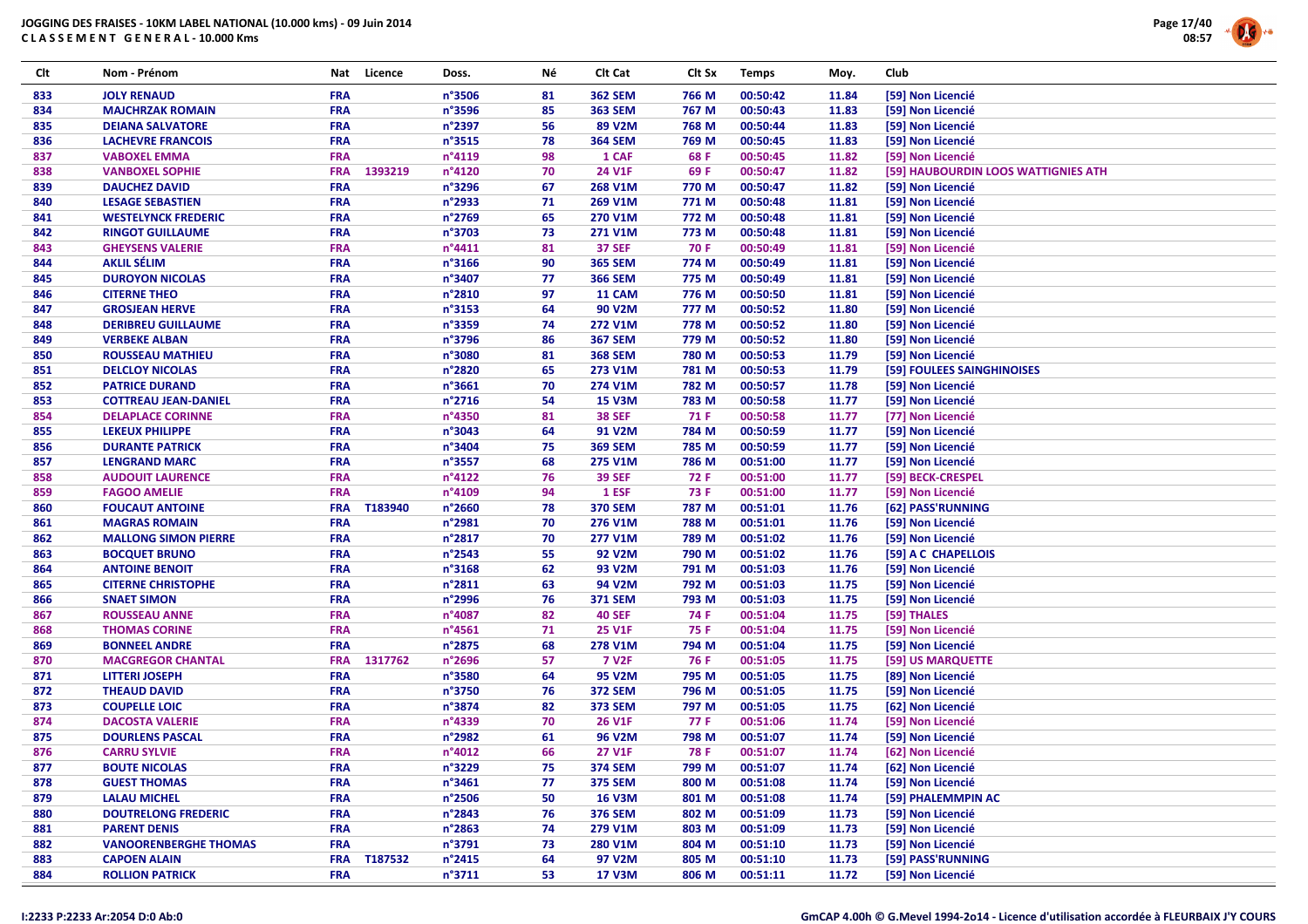

| Clt | Nom - Prénom                   | Nat        | Licence | Doss.  | Νé | Clt Cat           | Clt Sx | <b>Temps</b> | Moy.  | Club                                    |
|-----|--------------------------------|------------|---------|--------|----|-------------------|--------|--------------|-------|-----------------------------------------|
| 885 | <b>CAMBLIN BERNADETTE</b>      | <b>FRA</b> |         | n°4131 | 51 | 3 V3F             | 79 F   | 00:51:11     | 11.72 | [59] Non Licencié                       |
| 886 | <b>MOREL Alize</b>             | <b>FRA</b> |         | n°4005 | 85 | <b>41 SEF</b>     | 80 F   | 00:51:11     | 11.72 | [59] OSM LOMME ATHLETISME               |
| 887 | <b>VERRIEZ MANUEL</b>          | <b>FRA</b> |         | n°3806 | 82 | <b>377 SEM</b>    | 807 M  | 00:51:12     | 11.72 | [59] Non Licencié                       |
| 888 | <b>PERU ESTELLE</b>            | <b>FRA</b> |         | n°4506 | 77 | <b>42 SEF</b>     | 81 F   | 00:51:12     | 11.72 | [59] Non Licencié                       |
| 889 | <b>DILLIES RODOLPHE</b>        | <b>FRA</b> |         | n°2421 | 71 | 281 V1M           | 808 M  | 00:51:14     | 11.71 | [59] PASS'RUNNING                       |
| 890 | <b>DAVY BENOIT</b>             | <b>FRA</b> | 1184497 | n°2778 | 75 | <b>378 SEM</b>    | 809 M  | 00:51:16     | 11.71 | [59] SI LESAFFRE                        |
| 891 | <b>LEDOUX SÉBASTIEN</b>        | <b>FRA</b> |         | n°3538 | 73 | 282 V1M           | 810 M  | 00:51:17     | 11.70 | [59] Non Licencié                       |
| 892 | <b>PEYRODIE FRANCOIS</b>       | <b>FRA</b> |         | n°2930 | 65 | 283 V1M           | 811 M  | 00:51:17     | 11.70 | [59] Non Licencié                       |
| 893 | <b>BARTIER EMILIE</b>          | <b>FRA</b> |         | n°4280 | 81 | <b>43 SEF</b>     | 82 F   | 00:51:18     | 11.70 | [59] Non Licencié                       |
| 894 | SOUCHET CHRISTOPHE             | <b>FRA</b> |         | n°2839 | 70 | 284 V1M           | 812 M  | 00:51:18     | 11.70 | [59] Non Licencié                       |
| 895 | <b>BERNARD SIMON</b>           | <b>FRA</b> |         | n°3192 | 98 | 12 CAM            | 813 M  | 00:51:19     | 11.69 | [59] Non Licencié                       |
| 896 | <b>HAZEBROUCQ EMMANUEL</b>     | <b>FRA</b> |         | n°3478 | 68 | 285 V1M           | 814 M  | 00:51:19     | 11.69 | [59] Non Licencié                       |
| 897 | <b>VANCAUWENBERGHE JOANN</b>   | <b>FRA</b> |         | n°3776 | 88 | <b>379 SEM</b>    | 815 M  | 00:51:20     | 11.69 | [59] Non Licencié                       |
| 898 | <b>MONFOURNY STEPHANE</b>      | <b>FRA</b> |         | n°3143 | 75 | <b>380 SEM</b>    | 816 M  | 00:51:21     | 11.69 | [59] Non Licencié                       |
| 899 | <b>GELLENS EMMANUEL</b>        | <b>FRA</b> |         | n°3856 | 72 | 286 V1M           | 817 M  | 00:51:22     | 11.68 | [59] Non Licencié                       |
| 900 | <b>CHANCEAU Delphine</b>       | <b>FRA</b> |         | n°3960 | 80 | <b>44 SEF</b>     | 83 F   | 00:51:22     | 11.68 | [59] Non Licencié                       |
| 901 | <b>VANLAECKE GILLES</b>        | <b>FRA</b> |         | n°2766 | 57 | <b>98 V2M</b>     | 818 M  | 00:51:22     | 11.68 | [59] Non Licencié                       |
| 902 | <b>DELANNOY FABRICE</b>        | <b>FRA</b> |         | n°3318 | 75 | <b>381 SEM</b>    | 819 M  | 00:51:25     | 11.67 | Non Licencié                            |
| 903 | <b>TOMCZAK FREDERIC</b>        | <b>FRA</b> | 1561780 | n°2657 | 65 | 287 V1M           | 820 M  | 00:51:26     | 11.67 | [59] OSM LOMME ATHLETISME               |
| 904 | <b>BORIE ERIC</b>              | <b>FRA</b> |         | n°2892 | 69 | 288 V1M           | 821 M  | 00:51:27     | 11.66 | [59] Non Licencié                       |
| 905 | <b>DUPLOUY DENIS</b>           | <b>FRA</b> |         | n°2447 | 68 | 289 V1M           | 822 M  | 00:51:27     | 11.66 | [59] UNITED BISCUITS INDUSTRIES DELACRE |
| 906 | <b>DEWAMES WILLY</b>           | <b>FRA</b> |         | n°3010 | 74 | 290 V1M           | 823 M  | 00:51:28     | 11.66 | [59] Non Licencié                       |
| 907 | <b>LANGOWSKI LUDOVIC</b>       | <b>FRA</b> |         | n°2519 | 68 | 291 V1M           | 824 M  | 00:51:29     | 11.65 | [59] LFB                                |
| 908 | <b>VERSLYPE LUDOVIC</b>        | <b>BEL</b> |         | n°3808 | 85 | <b>382 SEM</b>    | 825 M  | 00:51:30     | 11.65 | [77] Non Licencié                       |
| 909 | <b>BONNART RODOLPHE</b>        | <b>FRA</b> |         | n°2932 | 77 | <b>383 SEM</b>    | 826 M  | 00:51:31     | 11.65 | [59] Non Licencié                       |
| 910 | <b>LEFEBURE FREDERIC</b>       | <b>FRA</b> |         | n°2458 | 66 | 292 V1M           | 827 M  | 00:51:31     | 11.65 | [59] CGL                                |
| 911 | <b>BAX EDITH</b>               | <b>FRA</b> | 278507  | n°4175 | 65 | <b>28 V1F</b>     | 84 F   | 00:51:32     | 11.65 | [59] CS IBM NORD NORMANDIE              |
| 912 | <b>CARTON NICOLAS</b>          | <b>FRA</b> |         | n°3244 | 81 | <b>384 SEM</b>    | 828 M  | 00:51:32     | 11.65 | [59] Non Licencié                       |
| 913 | <b>DERAED CORINNE</b>          | <b>FRA</b> | 1086842 | n°4158 | 64 | 8 V <sub>2F</sub> | 85 F   | 00:51:33     | 11.64 | [59] AC WAMBRECHIES                     |
| 914 | <b>CHATELAIN JEREMY</b>        | <b>FRA</b> |         | n°3257 | 90 | <b>385 SEM</b>    | 829 M  | 00:51:34     | 11.64 | [59] Non Licencié                       |
| 915 | <b>RIQUET ALAIN JEROME</b>     | <b>FRA</b> |         | n°3068 | 73 | 293 V1M           | 830 M  | 00:51:36     | 11.63 | [59] Non Licencié                       |
| 916 | <b>SALOME Sylvie</b>           | <b>FRA</b> |         | n°3983 | 66 | 29 V1F            | 86 F   | 00:51:36     | 11.63 | [59] Non Licencié                       |
| 917 | <b>BOUCHEZ FRÉDÉRIC</b>        | <b>FRA</b> |         | n°3220 | 85 | <b>386 SEM</b>    | 831 M  | 00:51:36     | 11.63 | [59] Non Licencié                       |
| 918 | <b>LEGLEYE JEAN CHRISTOPHE</b> | <b>FRA</b> |         | n°3893 | 67 | 294 V1M           | 832 M  | 00:51:36     | 11.63 | [59] Non Licencié                       |
| 919 | <b>DESCAMPS THOMAS</b>         | <b>FRA</b> |         | n°3008 | 74 | 295 V1M           | 833 M  | 00:51:37     | 11.63 | [59] Non Licencié                       |
| 920 | <b>VANDEVYVERE TIM</b>         | <b>BEL</b> |         | n°3786 | 84 | <b>387 SEM</b>    | 834 M  | 00:51:37     | 11.63 | [77] Non Licencié                       |
| 921 | <b>THERY LOIC</b>              | <b>FRA</b> |         | n°3751 | 84 | <b>388 SEM</b>    | 835 M  | 00:51:38     | 11.62 | [59] Non Licencié                       |
| 922 | <b>CITERNE YVES-VINCENT</b>    | <b>FRA</b> | 1509426 | n°2628 | 71 | 296 V1M           | 836 M  | 00:51:39     | 11.62 | [59] LILLE METROPOLE ATHLETISME         |
| 923 | <b>GIBORY YANN</b>             | <b>FRA</b> |         | n°3448 | 81 | <b>389 SEM</b>    | 837 M  | 00:51:40     | 11.61 | [59] Non Licencié                       |
| 924 | <b>BOUTIN HUGUES</b>           | <b>FRA</b> |         | n°3231 | 69 | 297 V1M           | 838 M  | 00:51:40     | 11.61 | [59] Non Licencié                       |
| 925 | <b>ATSAMNIA MOHAMED</b>        | <b>FRA</b> | 197638  | n°2772 | 70 | 298 V1M           | 839 M  | 00:51:41     | 11.61 | [59] AC WAMBRECHIES                     |
| 926 | <b>LENGLIN NICOLAS</b>         | <b>FRA</b> |         | n°3020 | 77 | <b>390 SEM</b>    | 840 M  | 00:51:41     | 11.61 | [59] Non Licencié                       |
| 927 | <b>ANDRO EMILIE</b>            | <b>FRA</b> |         | n°4269 | 81 | <b>45 SEF</b>     | 87 F   | 00:51:41     | 11.61 | [59] Non Licencié                       |
| 928 | <b>BOUNAIB KARIM</b>           | <b>FRA</b> |         | n°3225 | 75 | <b>391 SEM</b>    | 841 M  | 00:51:44     | 11.60 | [59] Non Licencié                       |
| 929 | <b>DELOFFRE FRANCK</b>         | <b>FRA</b> |         | n°3086 | 62 | 99 V2M            | 842 M  | 00:51:44     | 11.60 | [59] Non Licencié                       |
| 930 | <b>RIGAUX PHILIPPE</b>         | <b>FRA</b> |         | n°3702 | 73 | 299 V1M           | 843 M  | 00:51:45     | 11.60 | [59] Non Licencié                       |
| 931 | <b>BOUCQ ROMAIN</b>            | <b>FRA</b> |         | n°3089 | 76 | <b>392 SEM</b>    | 844 M  | 00:51:46     | 11.59 | [59] Non Licencié                       |
| 932 | <b>VANDERHAEGHE CLEMENT</b>    | <b>FRA</b> |         | n°1882 | 89 | <b>393 SEM</b>    | 845 M  | 00:51:47     | 11.59 | [59] Non Licencié                       |
| 933 | <b>CAMUS PHILIPPE</b>          | <b>FRA</b> |         | n°3120 | 66 | 300 V1M           | 846 M  | 00:51:48     | 11.59 | [59] Non Licencié                       |
| 934 | <b>RYBINSKI REGIS</b>          | <b>FRA</b> |         | n°3844 | 62 | 100 V2M           | 847 M  | 00:51:48     | 11.58 | [59] Non Licencié                       |
| 935 | <b>ABABSI AMAR</b>             | <b>FRA</b> |         | n°2804 | 64 | 101 V2M           | 848 M  | 00:51:49     | 11.58 | [59] RUN SANTE                          |
| 936 | <b>MANTEL PASCAL</b>           | <b>FRA</b> |         | n°3602 | 67 | 301 V1M           | 849 M  | 00:51:49     | 11.58 | [62] Non Licencié                       |
|     |                                |            |         |        |    |                   |        |              |       |                                         |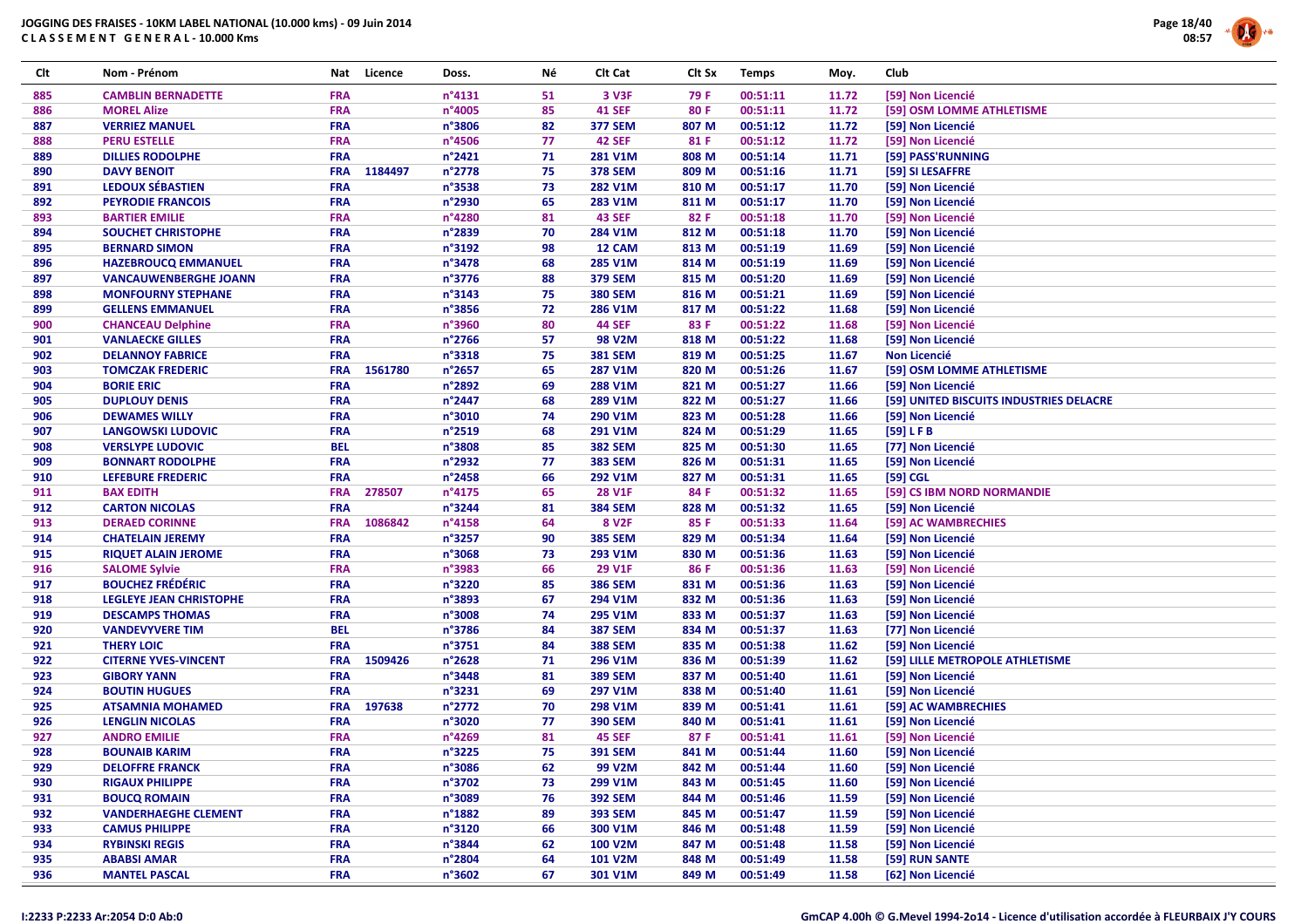

| Clt | Nom - Prénom                       | Nat        | Licence | Doss.            | Νé | Clt Cat        | Clt Sx | <b>Temps</b> | Moy.  | Club                             |
|-----|------------------------------------|------------|---------|------------------|----|----------------|--------|--------------|-------|----------------------------------|
| 937 | <b>LEBRUN LAURENT</b>              | <b>FRA</b> |         | n°3085           | 70 | 302 V1M        | 850 M  | 00:51:51     | 11.57 | [59] Non Licencié                |
| 938 | <b>BUICHE ARNAUD</b>               | <b>FRA</b> |         | n°2518           | 70 | 303 V1M        | 851 M  | 00:51:52     | 11.57 | [59] LFB                         |
| 939 | <b>BONNAY Delphine</b>             | <b>FRA</b> |         | n°3920           | 73 | 30 V1F         | 88 F   | 00:51:52     | 11.57 | [59] Non Licencié                |
| 940 | <b>MALLENGIER OLIVIER</b>          | <b>FRA</b> |         | n°3023           | 68 | 304 V1M        | 852 M  | 00:51:52     | 11.57 | [59] Non Licencié                |
| 941 | <b>CAPELLE CHRISTELLE</b>          | <b>FRA</b> | 1376216 | n°4098           | 68 | 31 V1F         | 89F    | 00:51:53     | 11.57 | [59] JOGGING AVENTURE RONCQUOISE |
| 942 | <b>BOEYAERT MARIE MONIQUE</b>      | <b>FRA</b> |         | n°4167           |    | <b>9 V2F</b>   | 90 F   | 00:51:53     | 11.56 | [59] Non Licencié                |
| 943 | <b>DEMARTIN DIDIER</b>             | <b>FRA</b> |         | n°3078           | 58 | 102 V2M        | 853 M  | 00:51:54     | 11.56 | [59] VISTEON                     |
| 944 | <b>FOSSAERT EMMANUEL</b>           | <b>FRA</b> |         | n°3429           | 72 | 305 V1M        | 854 M  | 00:51:56     | 11.56 | [59] Non Licencié                |
| 945 | <b>DESREUMAUX MICHEL</b>           | <b>FRA</b> |         | n°2794           | 57 | 103 V2M        | 855 M  | 00:51:56     | 11.55 | [59] QUESNOY POUR TOUS LES TEMPS |
| 946 | <b>RAPIOR STÉPHANE</b>             | <b>FRA</b> |         | n°3689           | 71 | 306 V1M        | 856 M  | 00:51:57     | 11.55 | [62] Non Licencié                |
| 947 | <b>MICCOLI ERIC</b>                | <b>FRA</b> |         | n°2992           | 67 | 307 V1M        | 857 M  | 00:51:58     | 11.55 | [59] Non Licencié                |
| 948 | <b>TOULEMONDE FLORENCE</b>         | <b>FRA</b> |         | n°4564           | 74 | 32 V1F         | 91 F   | 00:51:58     | 11.55 | [59] Non Licencié                |
| 949 | <b>RAMART MICHEL</b>               | <b>FRA</b> |         | n°2547           | 56 | 104 V2M        | 858 M  | 00:52:00     | 11.54 | [59] THALES                      |
| 950 | LEFEBVRE PHILIPPE                  | <b>FRA</b> |         | n°2821           | 54 | <b>18 V3M</b>  | 859 M  | 00:52:00     | 11.54 | [59] FOULEES SAINGHINOISES       |
| 951 | <b>BOUEZ PASCAL</b>                | <b>FRA</b> |         | n°3876           | 73 | 308 V1M        | 860 M  | 00:52:01     | 11.54 | [59] Non Licencié                |
| 952 | <b>LEPERS ÉRIC</b>                 | <b>FRA</b> |         | n°3559           | 73 | 309 V1M        | 861 M  | 00:52:01     | 11.54 | [59] Non Licencié                |
| 953 | <b>DESCRYVE JEROME</b>             | <b>FRA</b> |         | n°3869           | 72 | 310 V1M        | 862 M  | 00:52:02     | 11.53 | [59] Non Licencié                |
| 954 | <b>LAVISSE GUILLAUME</b>           | <b>FRA</b> |         | n°3526           | 75 | <b>394 SEM</b> | 863 M  | 00:52:03     | 11.53 | [59] Non Licencié                |
| 955 | <b>WAXIN VERONIQUE</b>             | <b>FRA</b> |         | n°4039           | 70 | 33 V1F         | 92 F   | 00:52:03     | 11.53 | [59] Non Licencié                |
| 956 | <b>LAVAL ALAIN</b>                 | <b>FRA</b> |         | n°2495           | 65 | 311 V1M        | 864 M  | 00:52:03     | 11.53 | [59] BECK CRESPEL                |
| 957 | <b>LALLEMAN FRANÇOIS</b>           | <b>FRA</b> |         | n°3519           | 82 | <b>395 SEM</b> | 865 M  | 00:52:03     | 11.53 | [59] Non Licencié                |
| 958 | <b>MORTREUX JEAN PAUL</b>          | <b>FRA</b> |         | n°2822           | 54 | <b>19 V3M</b>  | 866 M  | 00:52:04     | 11.52 | [59] FOULEES SAINGHINOISES       |
| 959 | <b>IOVLEFF SERGE</b>               | <b>FRA</b> |         | n°3496           | 63 | <b>105 V2M</b> | 867 M  | 00:52:05     | 11.52 | [59] Non Licencié                |
| 960 | <b>TONDER CORINNE</b>              | <b>FRA</b> |         | n°4036           | 65 | 34 V1F         | 93 F   | 00:52:05     | 11.52 | [59] Non Licencié                |
| 961 | <b>DELLAY MATTHIEU</b>             | <b>FRA</b> |         | n°3343           | 87 | <b>396 SEM</b> | 868 M  | 00:52:08     | 11.51 | [59] Non Licencié                |
| 962 | <b>WIDOGUE FLORENCE</b>            | <b>FRA</b> |         | n°4595           | 83 | <b>46 SEF</b>  | 94 F   | 00:52:08     | 11.51 | [59] Non Licencié                |
| 963 | <b>CELIA PATRICK</b>               | <b>FRA</b> |         | n°3255           | 65 | 312 V1M        | 869 M  | 00:52:08     | 11.51 | [59] Non Licencié                |
| 964 | <b>CHALON ALOISE</b>               | <b>FRA</b> |         | $n^{\circ}4117$  | 96 | 1 JUF          | 95 F   | 00:52:09     | 11.51 | [59] Non Licencié                |
| 965 | <b>VAN DEN DRIESSCHE Christine</b> | <b>FRA</b> |         | n°3961           | 98 | 2 CAF          | 96 F   | 00:52:10     | 11.51 | [59] Non Licencié                |
| 966 | <b>BERCHE BENOIT</b>               | <b>FRA</b> |         | n°1855           | 72 | 313 V1M        | 870 M  | 00:52:10     | 11.50 | [59] Non Licencié                |
| 967 | <b>REGNIEZ ALEXANDRE</b>           | <b>FRA</b> |         | n°3692           | 78 | <b>397 SEM</b> | 871 M  | 00:52:11     | 11.50 | [62] Non Licencié                |
| 968 | <b>DELEMOTTE MAX PAUL</b>          | <b>FRA</b> |         | n°3337           | 95 | <b>12 JUM</b>  | 872 M  | 00:52:12     | 11.50 | [59] Non Licencié                |
| 969 | <b>MRUGALSKI CHANTAL</b>           | <b>FRA</b> | 1177466 | n°4539           | 64 | <b>10 V2F</b>  | 97 F   | 00:52:12     | 11.50 | [62] RC ARRAS                    |
| 970 | <b>BOURDON XAVIER</b>              | <b>FRA</b> |         | n°3227           | 83 | <b>398 SEM</b> | 873 M  | 00:52:14     | 11.49 | [59] Non Licencié                |
| 971 | <b>DELHAYE VALÉRIE</b>             | <b>FRA</b> |         | n°4359           | 69 | 35 V1F         | 98 F   | 00:52:15     | 11.49 | [59] Non Licencié                |
| 972 | <b>LEMPEREUR LAETITIA</b>          | <b>FRA</b> |         | n°4067           | 66 | 36 V1F         | 99 F   | 00:52:15     | 11.49 | [59] Non Licencié                |
| 973 | <b>ROUSSEL PHILIPPE</b>            | <b>FRA</b> | 518192  | n°2806           | 57 | 106 V2M        | 874 M  | 00:52:16     | 11.48 | [59] CS IBM NORD NORMANDIE       |
| 974 | <b>MAHEUX SEBASTIEN</b>            | <b>FRA</b> |         | n°3594           | 74 | 314 V1M        | 875 M  | 00:52:16     | 11.48 | [59] Non Licencié                |
| 975 | <b>MON VICHETTRA</b>               | <b>FRA</b> |         | n°3632           | 76 | <b>399 SEM</b> | 876 M  | 00:52:16     | 11.48 | [59] Non Licencié                |
| 976 | <b>COCKEDEY PHILIPPE</b>           | <b>FRA</b> |         | n°3267           | 55 | 107 V2M        | 877 M  | 00:52:17     | 11.48 | [59] Non Licencié                |
| 977 | <b>HAPPE PASCAL</b>                | <b>FRA</b> |         | n°3472           | 68 | 315 V1M        | 878 M  | 00:52:17     | 11.48 | [59] Non Licencié                |
| 978 | <b>DELMARE CLEMENT</b>             | <b>FRA</b> |         | n°3878           | 91 | <b>400 SEM</b> | 879 M  | 00:52:19     | 11.47 | [59] Non Licencié                |
| 979 | <b>BONA ERIC</b>                   | <b>FRA</b> |         | n°3210           | 60 | <b>108 V2M</b> | 880 M  | 00:52:20     | 11.47 | [59] Non Licencié                |
| 980 | <b>LEMPIERRE DOMINIQUE</b>         | <b>FRA</b> |         | n°2510           | 62 | 109 V2M        | 881 M  | 00:52:21     | 11.46 | [59] PGI                         |
| 981 | <b>PORCHET BRUNO</b>               | <b>FRA</b> |         | n°3681           | 53 | <b>20 V3M</b>  | 882 M  | 00:52:22     | 11.46 | [62] Non Licencié                |
| 982 | <b>ROBIN OCÉANE</b>                | <b>FRA</b> |         | $n^{\circ}$ 4531 | 87 | <b>47 SEF</b>  | 100 F  | 00:52:22     | 11.46 | [59] Non Licencié                |
| 983 | <b>JOURNAUX MARC</b>               | <b>FRA</b> |         | n°3508           | 67 | 316 V1M        | 883 M  | 00:52:24     | 11.45 | [59] Non Licencié                |
| 984 | <b>LEBLOND CHRISTELLE</b>          | <b>FRA</b> |         | n°3941           | 75 | <b>48 SEF</b>  | 101 F  | 00:52:25     | 11.45 | [59] Non Licencié                |
| 985 | <b>VANCTEENKISTE DAVID</b>         | <b>FRA</b> |         | n°2936           | 76 | <b>401 SEM</b> | 884 M  | 00:52:25     | 11.45 | <b>Non Licencié</b>              |
| 986 | <b>MAULOUBIER Marie Eve</b>        | <b>FRA</b> |         | n°3913           | 76 | <b>49 SEF</b>  | 102 F  | 00:52:25     | 11.45 | [59] Non Licencié                |
| 987 | <b>MARTEEL JULIEN</b>              | <b>FRA</b> |         | $n^{\circ}3611$  | 82 | <b>402 SEM</b> | 885 M  | 00:52:26     | 11.44 | [59] Non Licencié                |
| 988 | <b>MASSON SANDRYNE</b>             | <b>FRA</b> |         | n°4070           | 68 | 37 V1F         | 103 F  | 00:52:26     | 11.44 | $[59]$ CGL                       |
|     |                                    |            |         |                  |    |                |        |              |       |                                  |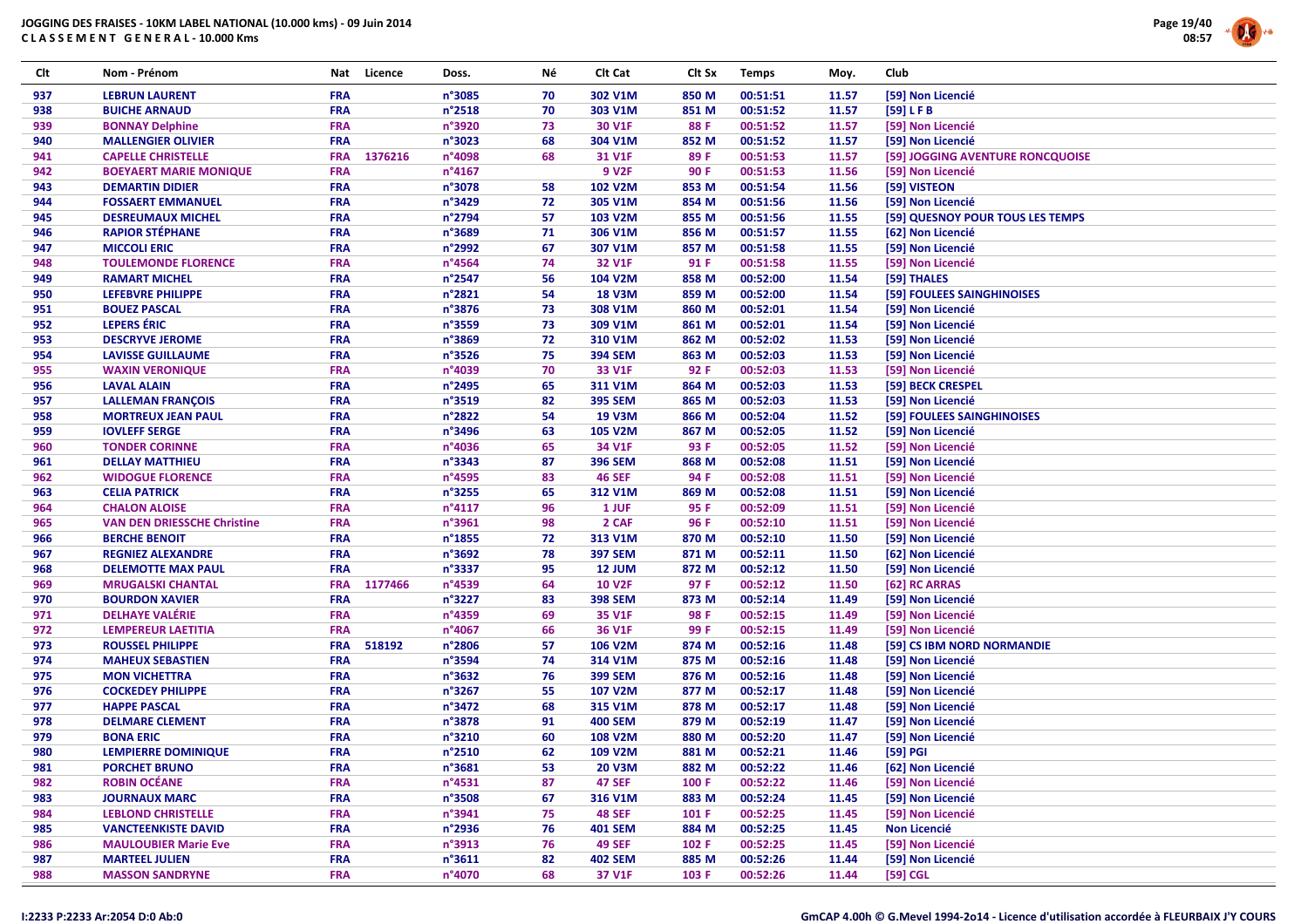

| Clt  | Nom - Prénom                  | Nat        | Licence | Doss.           | Νé | Clt Cat        | Clt Sx | <b>Temps</b> | Moy.  | Club                                |
|------|-------------------------------|------------|---------|-----------------|----|----------------|--------|--------------|-------|-------------------------------------|
| 989  | <b>BAVIERE EMMANUEL</b>       | <b>FRA</b> |         | n°3182          | 67 | 317 V1M        | 886 M  | 00:52:27     | 11.44 | [59] Non Licencié                   |
| 990  | <b>DERVYN OLIVIER</b>         | <b>FRA</b> |         | n°2608          | 67 | 318 V1M        | 887 M  | 00:52:31     | 11.43 | [59] JOGGING DES FRAISES-VERLINGHEM |
| 991  | <b>VAILLANT PATRICE</b>       | <b>FRA</b> |         | n°3771          | 64 | <b>110 V2M</b> | 888 M  | 00:52:32     | 11.42 | [62] Non Licencié                   |
| 992  | <b>DELAHAYE FABRICE</b>       | <b>FRA</b> |         | n°3316          | 72 | 319 V1M        | 889 M  | 00:52:32     | 11.42 | [59] Non Licencié                   |
| 993  | <b>MBAMBA JUSTE</b>           | <b>FRA</b> |         | n°3619          | 83 | <b>403 SEM</b> | 890 M  | 00:52:33     | 11.42 | [59] Non Licencié                   |
| 994  | <b>GUILBERT CHRISTOPHE</b>    | <b>FRA</b> |         | n°3464          | 81 | <b>404 SEM</b> | 891 M  | 00:52:34     | 11.42 | [59] Non Licencié                   |
| 995  | <b>DEBOSQUE MATTHIEU</b>      | <b>FRA</b> |         | n°3305          | 74 | 320 V1M        | 892 M  | 00:52:34     | 11.42 | [59] Non Licencié                   |
| 996  | <b>VERON Marine</b>           | <b>FRA</b> |         | n°3911          | 89 | <b>50 SEF</b>  | 104 F  | 00:52:36     | 11.41 | [59] Non Licencié                   |
| 997  | DE FREITAS ANTONIO            | <b>FRA</b> | 1465766 | n°2984          | 71 | 321 V1M        | 893 M  | 00:52:36     | 11.41 | [59] LILLE METROPOLE ATHLETISME     |
| 998  | <b>DESROUSSEAUX Melanie</b>   | <b>FRA</b> |         | n°3957          | 76 | <b>51 SEF</b>  | 105 F  | 00:52:37     | 11.41 | [59] Non Licencié                   |
| 999  | <b>WYNDAELE MARC</b>          | <b>FRA</b> |         | n°3132          | 41 | 4 V4M          | 894 M  | 00:52:37     | 11.40 | [59] Non Licencié                   |
| 1000 | <b>HARDEMAN JEAN-MICHEL</b>   | <b>FRA</b> |         | n°3473          | 63 | <b>111 V2M</b> | 895 M  | 00:52:37     | 11.40 | [59] Non Licencié                   |
| 1001 | <b>CLENET SYLVIE</b>          | <b>FRA</b> | 1375575 | $n^{\circ}4216$ | 67 | 38 V1F         | 106 F  | 00:52:38     | 11.40 | [59] OSM LOMME ATHLETISME           |
| 1002 | <b>GOUBE PASCAL</b>           | <b>FRA</b> |         | n°3070          | 51 | <b>21 V3M</b>  | 896 M  | 00:52:39     | 11.40 | [59] Non Licencié                   |
| 1003 | <b>HUS MARIE ODILE</b>        | <b>FRA</b> |         | n°4196          | 90 | <b>52 SEF</b>  | 107 F  | 00:52:40     | 11.40 | [59] JOGGING DES FRAISES-VERLINGHEM |
| 1004 | <b>BEYAERT PHILIPPE</b>       | <b>FRA</b> |         | n°2409          | 66 | 322 V1M        | 897 M  | 00:52:40     | 11.39 | [59] Non Licencié                   |
| 1005 | LELIEUX SÉVERINE              | <b>FRA</b> |         | n°4458          | 76 | <b>53 SEF</b>  | 108 F  | 00:52:41     | 11.39 | [62] Non Licencié                   |
| 1006 | <b>DHAISWE DAVID</b>          | <b>FRA</b> |         | n°2801          | 64 | <b>112 V2M</b> | 898 M  | 00:52:42     | 11.39 | [59] RUN SANTE                      |
| 1007 | <b>TRÉMENT TYPHAINE</b>       | <b>FRA</b> |         | n°4570          | 83 | <b>54 SEF</b>  | 109 F  | 00:52:42     | 11.39 | [76] Non Licencié                   |
| 1008 | <b>BACQUEVILLE CHRISTOPHE</b> | <b>FRA</b> |         | n°2403          | 77 | <b>405 SEM</b> | 899 M  | 00:52:42     | 11.39 | [59] Non Licencié                   |
| 1009 | <b>HOCHEDEZ SIMON</b>         | <b>FRA</b> |         | n°3492          | 83 | <b>406 SEM</b> | 900 M  | 00:52:44     | 11.38 | [59] Non Licencié                   |
| 1010 | <b>MARTIN BLAISE</b>          | <b>FRA</b> |         | n°3613          | 63 | 113 V2M        | 901 M  | 00:52:44     | 11.38 | [59] Non Licencié                   |
| 1011 | <b>WASSELIN FREDERIC</b>      | <b>FRA</b> |         | n°2849          | 76 | <b>407 SEM</b> | 902 M  | 00:52:45     | 11.38 | [59] Non Licencié                   |
| 1012 | <b>LEVEQUE ODILE</b>          | <b>FRA</b> |         | n°4469          | 79 | <b>55 SEF</b>  | 110 F  | 00:52:45     | 11.38 | [59] Non Licencié                   |
| 1013 | <b>CLEMENT ELS</b>            | <b>FRA</b> |         | n°4156          | 69 | 39 V1F         | 111 F  | 00:52:46     | 11.37 | [59] Non Licencié                   |
| 1014 | <b>QLF LAVIE BRIGITTE</b>     | <b>FRA</b> | 200681  | n°4007          | 51 | <b>4 V3F</b>   | 112 F  | 00:52:47     | 11.37 | [59] ENTENTE LITTORAL ATHLETISME NO |
| 1015 | <b>RAYMONDI PHILIPPE</b>      | <b>FRA</b> |         | n°3691          | 65 | 323 V1M        | 903 M  | 00:52:47     | 11.37 | [92] Non Licencié                   |
| 1016 | <b>GHESTEM VIRGINIE</b>       | <b>FRA</b> |         | $n^{\circ}4114$ | 76 | <b>56 SEF</b>  | 113 F  | 00:52:47     | 11.37 | [59] COURIR A COMINES               |
| 1017 | <b>GUFFROY THIERRY</b>        | <b>FRA</b> |         | n°3910          |    | <b>408 SEM</b> | 904 M  | 00:52:47     | 11.37 | [59] Non Licencié                   |
| 1018 | <b>BOUTANTIN REGIS</b>        | <b>FRA</b> |         | n°3677          | 61 | 114 V2M        | 905 M  | 00:52:48     | 11.36 | [59] Non Licencié                   |
| 1019 | <b>MONTEUUIS DOMINIQUE</b>    | <b>FRA</b> |         | n°2452          | 58 | 115 V2M        | 906 M  | 00:52:49     | 11.36 | [59] ALUMINIUM DUNKERQUE            |
| 1020 | <b>BERNARD FRANCK</b>         | <b>FRA</b> |         | n°3191          | 71 | 324 V1M        | 907 M  | 00:52:49     | 11.36 | [59] Non Licencié                   |
| 1021 | <b>MANCHE HELENE</b>          | <b>FRA</b> | 1303994 | n°3943          | 94 | 2 ESF          | 114 F  | 00:52:49     | 11.36 | [59] OSM LOMME ATHLETISME           |
| 1022 | <b>DORESSE NICOLAS</b>        | <b>FRA</b> |         | n°3386          | 97 | 13 CAM         | 908 M  | 00:52:49     | 11.36 | [59] Non Licencié                   |
| 1023 | <b>MOREL DELPHINE</b>         | <b>FRA</b> | 954520  | n°3945          | 80 | <b>57 SEF</b>  | 115 F  | 00:52:50     | 11.36 | [59] OSM LOMME ATHLETISME           |
| 1024 | <b>LEPORQ BENOIT</b>          | <b>FRA</b> |         | n°3560          | 74 | 325 V1M        | 909 M  | 00:52:50     | 11.36 | [59] Non Licencié                   |
| 1025 | <b>VANDENBUSSCHE JEREMY</b>   | <b>FRA</b> |         | n°2765          | 87 | <b>409 SEM</b> | 910 M  | 00:52:50     | 11.36 | [59] Non Licencié                   |
| 1026 | <b>DUSART DOMINIQUE</b>       | <b>FRA</b> |         | n°3408          | 63 | 116 V2M        | 911 M  | 00:52:51     | 11.35 | [59] Non Licencié                   |
| 1027 | <b>RICHARD STEPHANE</b>       | <b>FRA</b> | 1116126 | n°2677          | 63 | 117 V2M        | 912 M  | 00:52:51     | 11.35 | [59] RONCHIN ATHLETIC CLUB          |
| 1028 | <b>PLANQUELLE MAGALI</b>      | <b>FRA</b> |         | n°4094          | 74 | 40 V1F         | 116 F  | 00:52:52     | 11.35 | [62] Non Licencié                   |
| 1029 | <b>BACQUET VERONIQUE</b>      | <b>FRA</b> |         | n°4274          | 69 | 41 V1F         | 117 F  | 00:52:53     | 11.35 | [59] Non Licencié                   |
| 1030 | <b>LEBOUTEILLER CÉDRIC</b>    | <b>FRA</b> |         | n°3530          | 77 | <b>410 SEM</b> | 913 M  | 00:52:53     | 11.35 | [59] Non Licencié                   |
| 1031 | <b>DUCHATEAU Sylvie</b>       | <b>FRA</b> |         | n°2395          | 65 | 42 V1F         | 118 F  | 00:52:54     | 11.34 | [59] LILLE METROPOLE ATHLETISME     |
| 1032 | <b>CALLENS THIERRY</b>        | <b>FRA</b> |         | n°2499          | 64 | 118 V2M        | 914 M  | 00:52:54     | 11.34 | [59] BECK-CRESPEL                   |
| 1033 | <b>MOREL KARINE</b>           | <b>FRA</b> |         | n°4251          | 73 | 43 V1F         | 119 F  | 00:52:55     | 11.34 | [59] Villeneuve d'Ascq Triathlon    |
| 1034 | <b>BENNACEUR SARAH</b>        | <b>FRA</b> |         | n°4286          | 81 | <b>58 SEF</b>  | 120 F  | 00:52:56     | 11.34 | [59] Non Licencié                   |
| 1035 | <b>LEBOUTEILLER ALEXIS</b>    | <b>FRA</b> |         | n°3529          | 81 | <b>411 SEM</b> | 915 M  | 00:52:56     | 11.34 | [59] Non Licencié                   |
| 1036 | <b>MATON CHRISTOPHE</b>       | <b>FRA</b> |         | n°3617          | 66 | 326 V1M        | 916 M  | 00:52:57     | 11.33 | [59] Non Licencié                   |
| 1037 | <b>GHIENNE ALICE</b>          | <b>FRA</b> |         | $n^{\circ}4412$ | 92 | 3 ESF          | 121 F  | 00:52:58     | 11.33 | [59] Non Licencié                   |
| 1038 | <b>PLIZGA OLIVIER</b>         | <b>FRA</b> |         | n°3675          | 66 | 327 V1M        | 917 M  | 00:52:58     | 11.33 | [59] Non Licencié                   |
| 1039 | <b>DOOM JONATHAN</b>          | <b>FRA</b> |         | n°3384          | 88 | <b>412 SEM</b> | 918 M  | 00:53:00     | 11.32 | [59] Non Licencié                   |
| 1040 | <b>JADOUX ANTOINE</b>         | <b>FRA</b> |         | n°3497          | 81 | <b>413 SEM</b> | 919 M  | 00:53:01     | 11.32 | [59] Non Licencié                   |
|      |                               |            |         |                 |    |                |        |              |       |                                     |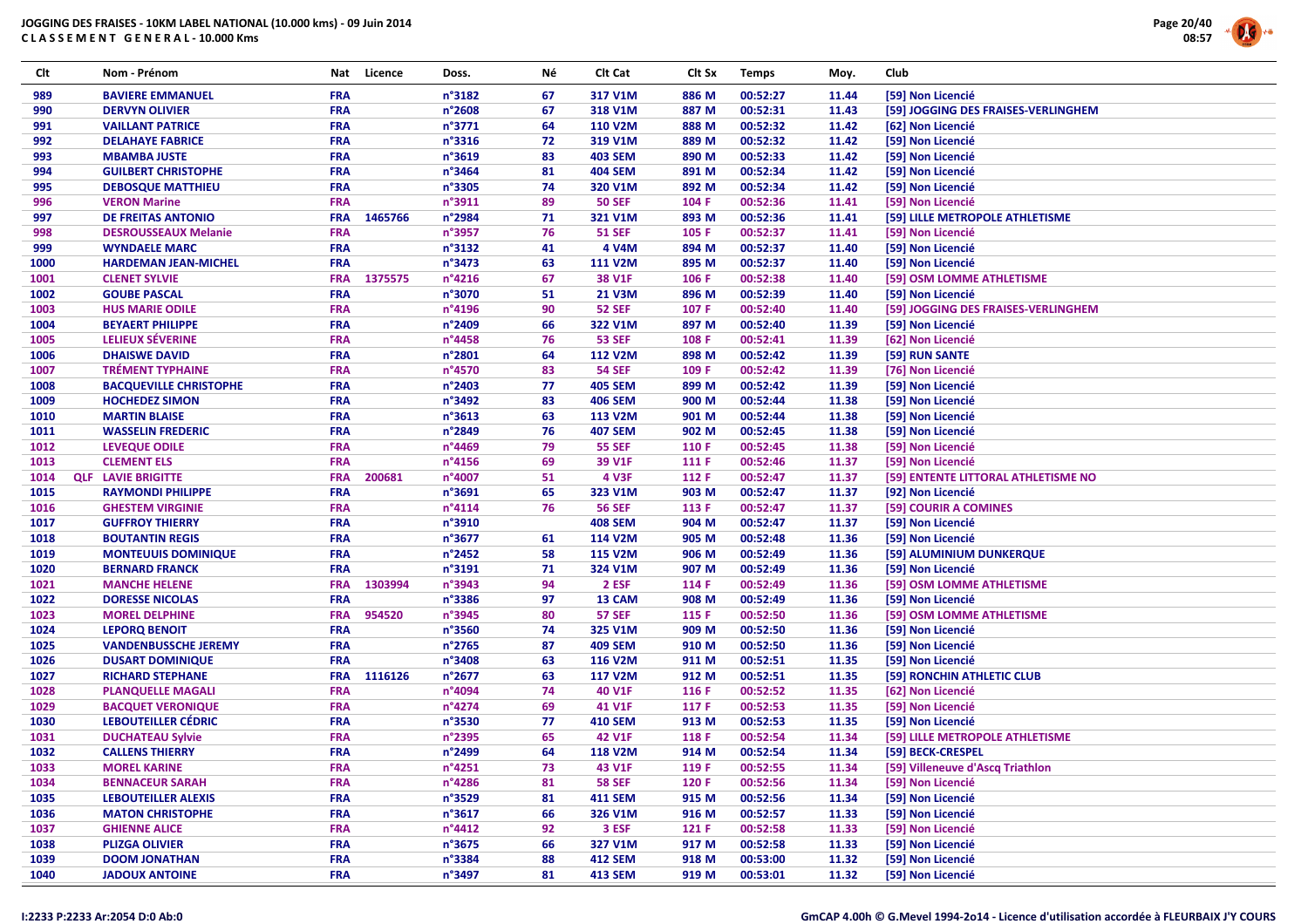

| Clt  | Nom - Prénom                  | Nat        | Licence | Doss.            | Νé | Clt Cat        | Clt Sx | <b>Temps</b> | Moy.  | Club                                |
|------|-------------------------------|------------|---------|------------------|----|----------------|--------|--------------|-------|-------------------------------------|
| 1041 | <b>RIFFLARD MICKAEL</b>       | <b>FRA</b> |         | n°2492           | 76 | <b>414 SEM</b> | 920 M  | 00:53:02     | 11.32 | [59] CALH JOGGING                   |
| 1042 | <b>FREYTEL JÉRÔME</b>         | <b>FRA</b> |         | n°3434           | 72 | 328 V1M        | 921 M  | 00:53:02     | 11.31 | [59] Non Licencié                   |
| 1043 | <b>BURGHGRAVE ALAIN</b>       | <b>FRA</b> |         | n°3237           | 73 | 329 V1M        | 922 M  | 00:53:03     | 11.31 | [59] Non Licencié                   |
| 1044 | <b>LELEU PATRICK</b>          | <b>FRA</b> |         | n°3019           | 61 | 119 V2M        | 923 M  | 00:53:03     | 11.31 | [59] Non Licencié                   |
| 1045 | <b>BOONE FRANK</b>            | <b>BEL</b> |         | n°3213           | 54 | <b>22 V3M</b>  | 924 M  | 00:53:04     | 11.31 | [89] Non Licencié                   |
| 1046 | <b>CREPIN PHILIPPE</b>        | <b>FRA</b> |         | n°3005           | 58 | <b>120 V2M</b> | 925 M  | 00:53:04     | 11.31 | [59] Non Licencié                   |
| 1047 | <b>BLONDEEL LIONEL</b>        | <b>FRA</b> |         | n°3205           | 74 | 330 V1M        | 926 M  | 00:53:05     | 11.30 | [59] Non Licencié                   |
| 1048 | <b>LOTE MICKAEL</b>           | FRA        |         | n°3586           | 77 | <b>415 SEM</b> | 927 M  | 00:53:06     | 11.30 | [59] Non Licencié                   |
| 1049 | <b>LORSIN BLANDINE</b>        | <b>FRA</b> |         | n°4261           | 69 | 44 V1F         | 122 F  | 00:53:06     | 11.30 | [59] Non Licencié                   |
| 1050 | <b>BAILLIEUL Sandrine</b>     | <b>FRA</b> |         | n°3959           |    | <b>59 SEF</b>  | 123 F  | 00:53:07     | 11.30 | [59] Non Licencié                   |
| 1051 | <b>DESREUMAUX BRUNO</b>       | FRA        |         | n°3042           | 58 | <b>121 V2M</b> | 928 M  | 00:53:09     | 11.29 | [59] Non Licencié                   |
| 1052 | <b>HOUSSIN MATHIAS</b>        | <b>FRA</b> |         | n°2743           | 58 | <b>122 V2M</b> | 929 M  | 00:53:10     | 11.29 | [59] Non Licencié                   |
| 1053 | <b>LOUCHEUR PHILIPPE</b>      | <b>FRA</b> |         | n°3589           | 51 | <b>23 V3M</b>  | 930 M  | 00:53:11     | 11.28 | [59] Non Licencié                   |
| 1054 | <b>RICHET VALÉRIE</b>         | FRA        |         | n°4529           | 68 | 45 V1F         | 124 F  | 00:53:11     | 11.28 | [59] Non Licencié                   |
| 1055 | <b>PATOUT FREDERIC</b>        | <b>FRA</b> |         | n°2402           | 65 | 331 V1M        | 931 M  | 00:53:11     | 11.28 | [59] Non Licencié                   |
| 1056 | <b>GAUDIN RÉMI</b>            | <b>FRA</b> |         | n°2611           | 83 | <b>416 SEM</b> | 932 M  | 00:53:12     | 11.28 | [59] JOGGING DES FRAISES-VERLINGHEM |
| 1057 | <b>CHIARENZA CATALDO</b>      | <b>ITA</b> |         | n°3260           | 64 | 123 V2M        | 933 M  | 00:53:12     | 11.28 | [59] Non Licencié                   |
| 1058 | <b>DELORY LOIC</b>            | <b>FRA</b> |         | n°3346           | 97 | 14 CAM         | 934 M  | 00:53:12     | 11.28 | [59] Non Licencié                   |
| 1059 | <b>COUSIN NICOLAS</b>         | <b>FRA</b> |         | n°3277           | 81 | <b>417 SEM</b> | 935 M  | 00:53:13     | 11.28 | [59] Non Licencié                   |
| 1060 | <b>SAUVAGE NICOLAS</b>        | <b>FRA</b> |         | n°3729           | 81 | <b>418 SEM</b> | 936 M  | 00:53:15     | 11.27 | [59] Non Licencié                   |
| 1061 | <b>DAIX EMMANUEL</b>          | FRA        |         | n°3152           | 76 | <b>419 SEM</b> | 937 M  | 00:53:17     | 11.26 | [59] Non Licencié                   |
| 1062 | <b>NEUVILLE GHISLAINE</b>     | FRA        |         | n°4493           | 69 | 46 V1F         | 125 F  | 00:53:18     | 11.26 | [59] Non Licencié                   |
|      |                               | <b>FRA</b> |         | n°3219           | 59 | 124 V2M        | 938 M  | 00:53:19     | 11.26 | [59] Non Licencié                   |
| 1063 | <b>BOUCHE CHRISTOPHE</b>      |            |         | n°2993           |    |                |        |              |       |                                     |
| 1064 | <b>BAYART JEAN PIERRE</b>     | <b>FRA</b> |         |                  | 55 | <b>125 V2M</b> | 939 M  | 00:53:20     | 11.25 | [59] Non Licencié                   |
| 1065 | <b>LEGENT CAROLE</b>          | <b>FRA</b> | 1283365 | n°4235           | 73 | 47 V1F         | 126 F  | 00:53:21     | 11.25 | [80] RUNNING CLUB DE CORBIE         |
| 1066 | <b>BELVAL REMY</b>            | <b>FRA</b> |         | n°2916           | 81 | <b>420 SEM</b> | 940 M  | 00:53:21     | 11.25 | [59] Non Licencié                   |
| 1067 | <b>DEMARQUILLY FRANCOIS</b>   | <b>FRA</b> |         | n°2928           | 71 | 332 V1M        | 941 M  | 00:53:22     | 11.25 | [59] Non Licencié                   |
| 1068 | <b>BERKATI STEVE</b>          | FRA        |         | n°2603           | 73 | 333 V1M        | 942 M  | 00:53:22     | 11.24 | [59] JOGGING DES FRAISES-VERLINGHEM |
| 1069 | <b>DEKEIRLE PERRINE</b>       | <b>FRA</b> |         | n°4348           | 86 | <b>60 SEF</b>  | 127 F  | 00:53:24     | 11.24 | [59] Non Licencié                   |
| 1070 | <b>GARNI VINCENT</b>          | <b>FRA</b> |         | n°3438           | 79 | <b>421 SEM</b> | 943 M  | 00:53:25     | 11.24 | [59] Non Licencié                   |
| 1071 | <b>BARON FREDERIC</b>         | <b>FRA</b> |         | n°2404           | 62 | 126 V2M        | 944 M  | 00:53:25     | 11.24 | [59] Non Licencié                   |
| 1072 | <b>DACQUIN MATHIEU</b>        | <b>FRA</b> |         | n°2719           | 89 | <b>422 SEM</b> | 945 M  | 00:53:25     | 11.23 | [59] Non Licencié                   |
| 1073 | <b>DEREUDER DAVID</b>         | FRA        |         | n°3358           | 80 | <b>423 SEM</b> | 946 M  | 00:53:25     | 11.23 | [59] Non Licencié                   |
| 1074 | <b>DESMIS AGATHE</b>          | <b>FRA</b> |         | n°4372           | 97 | 3 CAF          | 128 F  | 00:53:26     | 11.23 | [59] Non Licencié                   |
| 1075 | <b>BEAUVAL SEBASTIEN</b>      | <b>FRA</b> |         | n°3183           | 72 | 334 V1M        | 947 M  | 00:53:26     | 11.23 | [59] Non Licencié                   |
| 1076 | <b>GHESQUIERE MICHAEL</b>     | <b>BEL</b> |         | n°3447           | 83 | <b>424 SEM</b> | 948 M  | 00:53:27     | 11.23 | [77] Non Licencié                   |
| 1077 | <b>ROSSEEL PATRIICE</b>       | <b>FRA</b> |         | n°2828           | 68 | 335 V1M        | 949 M  | 00:53:27     | 11.23 | [77] JOGGING CLUB DE WARNETON       |
| 1078 | <b>ROLIN BENOIT</b>           | <b>FRA</b> |         | n°2400           | 69 | 336 V1M        | 950 M  | 00:53:28     | 11.22 | [59] Non Licencié                   |
| 1079 | <b>COUTURE DOMINIQUE</b>      | FRA        |         | n°3642           | 63 | <b>127 V2M</b> | 951 M  | 00:53:29     | 11.22 | [59] Non Licencié                   |
| 1080 | <b>LECRIGNY JULIETTE</b>      | <b>FRA</b> |         | n°4454           | 78 | <b>61 SEF</b>  | 129 F  | 00:53:30     | 11.22 | [59] Non Licencié                   |
| 1081 | <b>BARDEL PATRICIA</b>        | <b>FRA</b> |         | n°4278           | 74 | <b>48 V1F</b>  | 130 F  | 00:53:31     | 11.21 | [59] Non Licencié                   |
| 1082 | <b>VANHOUTTE AGATHE</b>       | <b>BEL</b> |         | n°4577           | 76 | <b>62 SEF</b>  | 131 F  | 00:53:31     | 11.21 | [77] Non Licencié                   |
| 1083 | <b>CORBEIL JUSTINE</b>        | <b>FRA</b> |         | n°4335           | 88 | <b>63 SEF</b>  | 132 F  | 00:53:32     | 11.21 | [59] Non Licencié                   |
| 1084 | <b>VAAST SIMON</b>            | <b>FRA</b> | 1111978 | n°2808           | 57 | <b>128 V2M</b> | 952 M  | 00:53:32     | 11.21 | [62] CS IBM NORD NORMANDIE          |
| 1085 | <b>DEMAZIERE JEAN-PIERRE</b>  | <b>FRA</b> |         | n°3353           | 52 | <b>24 V3M</b>  | 953 M  | 00:53:33     | 11.21 | [59] Non Licencié                   |
| 1086 | <b>DELECOURT BENEDICTE</b>    | <b>FRA</b> |         | n°4356           | 71 | 49 V1F         | 133 F  | 00:53:33     | 11.20 | [59] Non Licencié                   |
| 1087 | <b>BLEJA COLEIN FABIENNE</b>  | <b>FRA</b> |         | n°4293           | 69 | 50 V1F         | 134 F  | 00:53:34     | 11.20 | [59] Non Licencié                   |
| 1088 | <b>DASSONNEVILLE MATTHIEU</b> | <b>FRA</b> | 1526376 | n°2629           | 80 | <b>425 SEM</b> | 954 M  | 00:53:34     | 11.20 | [59] LILLE METROPOLE ATHLETISME     |
| 1089 | <b>SANTAROSSA SYLVAIN</b>     | <b>FRA</b> |         | n°3726           | 62 | 129 V2M        | 955 M  | 00:53:34     | 11.20 | [59] Non Licencié                   |
| 1090 | <b>RENNUIT Valerie</b>        | <b>FRA</b> |         | n°3946           | 67 | 51 V1F         | 135 F  | 00:53:35     | 11.20 | [59] Non Licencié                   |
| 1091 | <b>DUHAMEL BENOIT</b>         | <b>FRA</b> |         | n°3395           | 75 | <b>426 SEM</b> | 956 M  | 00:53:37     | 11.19 | [59] Non Licencié                   |
| 1092 | <b>THEYS JULIE</b>            | <b>FRA</b> |         | $n^{\circ}$ 4252 | 88 | <b>64 SEF</b>  | 136 F  | 00:53:38     | 11.19 | [59] Villeneuve d'Ascq Triathlon    |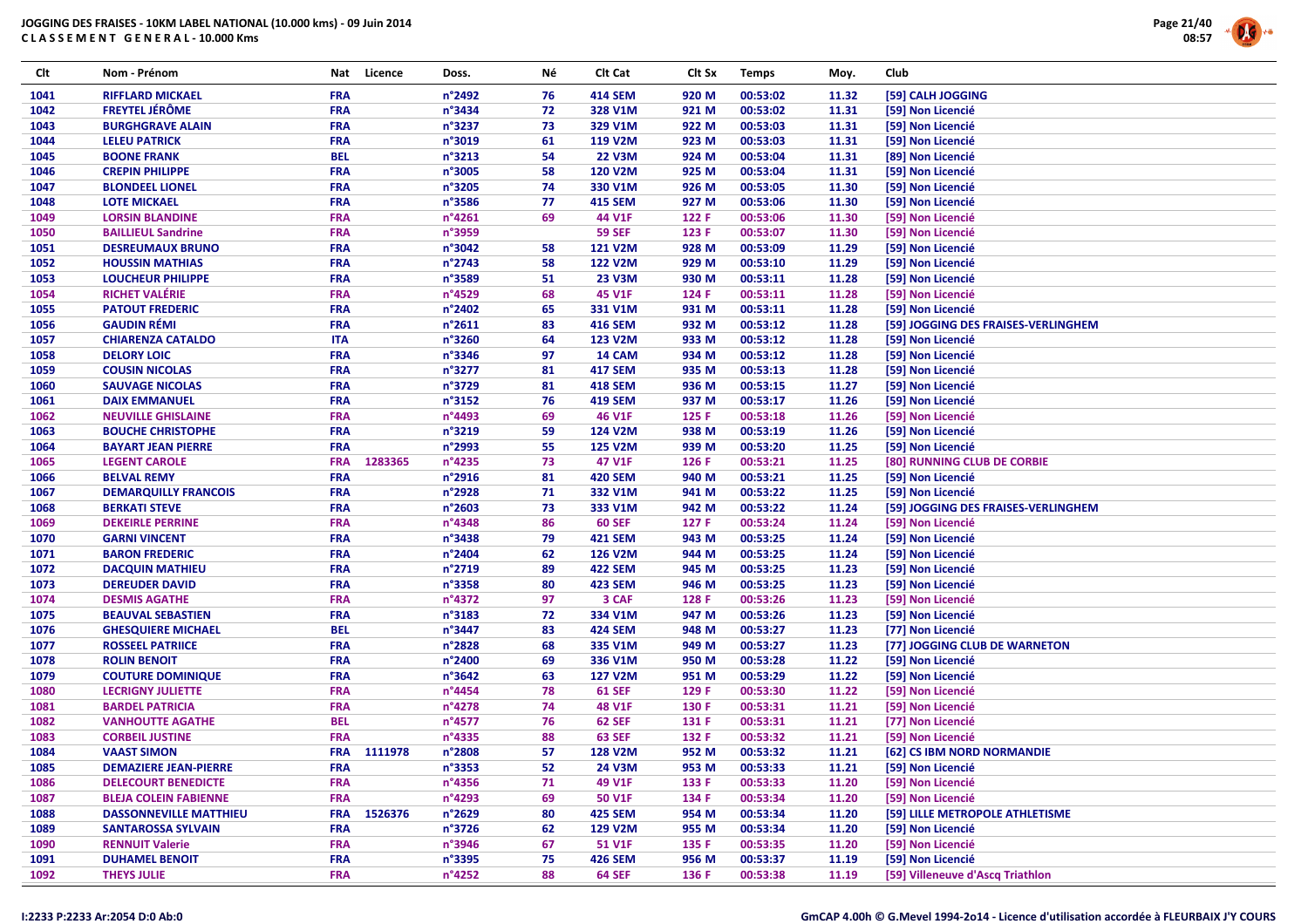

| Clt  | Nom - Prénom                                             | Nat                      | Licence | Doss.            | Νé | Clt Cat        | Clt Sx | <b>Temps</b> | Moy.           | Club     |                                     |
|------|----------------------------------------------------------|--------------------------|---------|------------------|----|----------------|--------|--------------|----------------|----------|-------------------------------------|
| 1093 | <b>DORP AURELIE</b>                                      | <b>FRA</b>               |         | n°4021           | 79 | <b>65 SEF</b>  | 137 F  | 00:53:38     | 11.19          |          | [59] Non Licencié                   |
| 1094 | <b>BAILLIEUL HERVE</b>                                   | <b>FRA</b>               |         | n°2947           | 68 | 337 V1M        | 957 M  | 00:53:41     | 11.18          |          | [59] Non Licencié                   |
| 1095 | <b>VANELLE THOMAS</b>                                    | <b>FRA</b>               |         | $n^{\circ}3111$  | 88 | <b>427 SEM</b> | 958 M  | 00:53:42     | 11.18          |          | [62] Non Licencié                   |
| 1096 | <b>GELOEN Sophie</b>                                     | <b>FRA</b>               |         | n°3948           | 73 | 52 V1F         | 138 F  | 00:53:42     | 11.18          |          | [59] Non Licencié                   |
| 1097 | <b>BOUCHE JACKIE</b>                                     | <b>FRA</b>               | 1086975 | $n^{\circ}$ 2478 | 46 | <b>25 V3M</b>  | 959 M  | 00:53:43     | 11.17          |          | [59] JOGGING AVENTURE RONCQUOISE    |
| 1098 | <b>ROBIN JACQUES</b>                                     | <b>FRA</b>               |         | n°3706           | 58 | 130 V2M        | 960 M  | 00:53:45     | 11.17          |          | [25] Non Licencié                   |
| 1099 | <b>LORIDAN BRUNO</b>                                     | <b>FRA</b>               | 1559305 | n°2638           | 75 | <b>428 SEM</b> | 961 M  | 00:53:45     | 11.16          |          | [59] LILLE METROPOLE ATHLETISME     |
| 1100 | <b>BERTAUT JULIE</b>                                     | <b>FRA</b>               |         | n°4288           | 83 | <b>66 SEF</b>  | 139 F  | 00:53:46     | 11.16          |          | [59] Non Licencié                   |
| 1101 | LEROUGE VALÉRIE                                          | <b>FRA</b>               |         | n°4198           | 67 | 53 V1F         | 140 F  | 00:53:47     | 11.16          |          | [59] JOGGING DES FRAISES-VERLINGHEM |
| 1102 | <b>ORAVEC MAE</b>                                        | <b>FRA</b>               |         | $n^{\circ}4111$  | 82 | <b>67 SEF</b>  | 141 F  | 00:53:47     | 11.16          |          | [59] Non Licencié                   |
| 1103 | <b>NIVESSE PIERRE</b>                                    | <b>FRA</b>               |         | n°2457           | 63 | 131 V2M        | 962 M  | 00:53:47     | 11.16          | [59] CGL |                                     |
| 1104 | <b>DHALLUIN BRUNO</b>                                    | <b>FRA</b>               | 218710  | $n^{\circ}$ 2564 | 60 | <b>132 V2M</b> | 963 M  | 00:53:47     | 11.16          |          | [59] ATHLE HALLUIN-VAL-DE-LYS       |
| 1105 | <b>TROLET VANESSA</b>                                    | <b>FRA</b>               | 1390835 | n°4248           | 78 | <b>68 SEF</b>  | 142 F  | 00:53:48     | 11.16          |          | [59] US MARQUETTE                   |
| 1106 | <b>JOLLANT BARTHÉLÉMY</b>                                | <b>FRA</b>               |         | $n^{\circ}3503$  | 88 | <b>429 SEM</b> | 964 M  | 00:53:50     | 11.15          |          | [59] Non Licencié                   |
| 1107 | <b>COSTENOBLE KEVIN</b>                                  | <b>FRA</b>               |         | n°3092           | 94 | 12 ESM         | 965 M  | 00:53:51     | 11.14          |          | [59] Non Licencié                   |
| 1108 | <b>BLAISE ALEXANDRE</b>                                  | <b>FRA</b>               |         | n°3202           | 87 | <b>430 SEM</b> | 966 M  | 00:53:51     | 11.14          |          | [59] Non Licencié                   |
| 1109 | <b>KUJON DEBORAH</b>                                     | <b>FRA</b>               | 1645001 | n°4244           | 89 | <b>69 SEF</b>  | 143 F  | 00:53:51     | 11.14          |          | [59] US MARQUETTE                   |
| 1110 | <b>KLAUS LAURENT</b>                                     | <b>FRA</b>               |         | $n^{\circ}$ 2460 | 73 | 338 V1M        | 967 M  | 00:53:53     | 11.14          | [59] CGL |                                     |
| 1111 | <b>HOUSSIN JACQUES</b>                                   | <b>FRA</b>               |         | $n^{\circ}2614$  | 64 | 133 V2M        | 968 M  | 00:53:53     | 11.14          |          | [59] JOGGING DES FRAISES-VERLINGHEM |
| 1112 | <b>SIMON DE GRANCHAMP DAVID</b>                          | <b>FRA</b>               |         | n°3048           | 75 | <b>431 SEM</b> | 969 M  | 00:53:54     | 11.13          |          | [59] Non Licencié                   |
| 1113 | <b>BERTE FABIEN</b>                                      | <b>FRA</b>               |         | $n^{\circ}$ 2864 | 72 | 339 V1M        | 970 M  | 00:53:56     | 11.13          |          | [59] Non Licencié                   |
| 1114 | <b>LEITE AMELIA</b>                                      | <b>FRA</b>               |         | n°3972           | 69 | 54 V1F         | 144 F  | 00:53:56     | 11.13          |          | [59] Non Licencié                   |
| 1115 | <b>DESAINT XAVIER</b>                                    | <b>FRA</b>               |         | $n^{\circ}$ 2723 | 67 | 340 V1M        | 971 M  | 00:53:56     | 11.12          |          | [59] Non Licencié                   |
| 1116 | <b>HERENT Marie</b>                                      | <b>FRA</b>               |         | n°3998           | 91 | <b>70 SEF</b>  | 145 F  | 00:53:56     | 11.12          |          | [59] OSM LOMME ATHLETISME           |
| 1117 | <b>DUPUY MARION</b>                                      | <b>FRA</b>               |         | n°4258           | 78 | <b>71 SEF</b>  | 146 F  | 00:53:57     | 11.12          |          | [59] Non Licencié                   |
| 1118 | <b>CROGIEZ PASCAL</b>                                    | <b>FRA</b>               | 677221  | n°2577           | 54 | <b>26 V3M</b>  | 972 M  | 00:53:58     | 11.12          |          | [59] COURIR ENSEMBLE SNCF           |
| 1119 | <b>PASTANT PAUL</b>                                      | <b>FRA</b>               | 1117392 | $n^{\circ}$ 2482 | 53 | <b>27 V3M</b>  | 973 M  | 00:53:58     | 11.12          |          | [59] JOGGING AVENTURE RONCQUOISE    |
| 1120 | <b>THEETEN ISABELLE</b>                                  | <b>FRA</b>               | 1466740 | n°4008           | 70 | 55 V1F         | 147 F  | 00:53:59     | 11.12          |          | [59] ENTENTE LITTORAL ATHLETISME NO |
| 1121 | <b>GUILBERT CHARLES</b>                                  | <b>FRA</b>               |         | $n^{\circ}3463$  | 82 | <b>432 SEM</b> | 974 M  | 00:53:59     | 11.12          |          | [59] Non Licencié                   |
| 1122 | <b>QLF MICHEL CHRISTINE</b>                              | <b>FRA</b>               | 1210309 | n°4031           | 54 | <b>5 V3F</b>   | 148 F  | 00:53:59     | 11.12          |          | [59] OSM LOMME ATHLETISME           |
| 1123 | <b>TROUILLET BENOIT</b>                                  | <b>FRA</b>               |         | n°3769           | 75 | <b>433 SEM</b> | 975 M  | 00:54:00     | 11.11          |          | [59] Non Licencié                   |
| 1124 | <b>DECLERCQ ROMAINE</b>                                  | <b>FRA</b>               | 1593259 | n°4237           | 65 | <b>56 V1F</b>  | 149 F  | 00:54:00     | 11.11          |          | [59] US MARQUETTE                   |
| 1125 | <b>TRICHARD ALEXANDRA</b>                                | <b>FRA</b>               | 1639791 | n°4247           | 74 | 57 V1F         | 150 F  | 00:54:00     | 11.11          |          | [59] US MARQUETTE                   |
| 1126 |                                                          | <b>FRA</b>               |         | $n^{\circ}3322$  | 97 | 15 CAM         | 976 M  | 00:54:00     |                |          | [59] Non Licencié                   |
| 1127 | <b>DELAUTRE QUENTIN</b><br><b>LECRIGNY JEAN-FRANCOIS</b> | <b>FRA</b>               |         | n°3537           | 70 | 341 V1M        | 977 M  | 00:54:01     | 11.11<br>11.11 |          |                                     |
| 1128 | <b>AHONOUKOUN THÉO</b>                                   |                          |         | n°3165           | 75 | <b>434 SEM</b> | 978 M  | 00:54:01     |                |          | [59] Non Licencié                   |
|      |                                                          | <b>GER</b>               |         |                  | 71 |                |        |              | 11.11          |          | [59] Non Licencié                   |
| 1129 | <b>MONTEYNE CEDRIC</b><br><b>BOLLAERT RIK</b>            | <b>FRA</b><br><b>FRA</b> |         | n°2997<br>n°3873 |    | 342 V1M        | 979 M  | 00:54:02     | 11.11<br>11.11 |          | [59] Non Licencié                   |
| 1130 |                                                          |                          |         |                  | 87 | <b>435 SEM</b> | 980 M  | 00:54:02     |                |          | [59] Non Licencié                   |
| 1131 | <b>GUELTON JEROME</b><br><b>DIENNE THOMAS</b>            | <b>FRA</b>               |         | $n^{\circ}3460$  | 73 | <b>436 SEM</b> | 981 M  | 00:54:02     | 11.11          |          | [59] Non Licencié                   |
| 1132 |                                                          | <b>FRA</b>               |         | n°2987           |    | 343 V1M        | 982 M  | 00:54:03     | 11.10          |          | [59] Non Licencié                   |
| 1133 | <b>NIBART FABRICE</b>                                    | <b>FRA</b>               |         | n°3029           | 73 | 344 V1M        | 983 M  | 00:54:04     | 11.10          |          | [59] Non Licencié                   |
| 1134 | <b>DUCROQUET GHISLAIN</b>                                | <b>FRA</b>               |         | n°3011           | 59 | 134 V2M        | 984 M  | 00:54:05     | 11.10          |          | [59] Non Licencié                   |
| 1135 | <b>SION THIBAUT</b>                                      | <b>FRA</b>               |         | n°3740           | 74 | 345 V1M        | 985 M  | 00:54:05     | 11.09          |          | [59] Non Licencié                   |
| 1136 | <b>MARCINIAK FRANÇOIS</b>                                | <b>FRA</b>               |         | n°3604           | 52 | <b>28 V3M</b>  | 986 M  | 00:54:07     | 11.09          |          | [62] Non Licencié                   |
| 1137 | <b>MEUNIER ERIC</b>                                      | <b>FRA</b>               |         | n°2995           | 60 | 135 V2M        | 987 M  | 00:54:08     | 11.09          |          | [59] Non Licencié                   |
| 1138 | <b>DUPIRE STÉPHANE</b>                                   | <b>FRA</b>               |         | $n^{\circ}3401$  | 76 | <b>437 SEM</b> | 988 M  | 00:54:08     | 11.09          |          | [59] Non Licencié                   |
| 1139 | <b>CODEVILLE EMILIE</b>                                  | <b>FRA</b>               | 1581142 | n°4236           | 85 | <b>72 SEF</b>  | 151 F  | 00:54:08     | 11.08          |          | [59] US MARQUETTE                   |
| 1140 | <b>SALLIOT SYLVAIN</b>                                   | <b>FRA</b>               | 1634861 | $n^{\circ}$ 2697 | 80 | <b>438 SEM</b> | 989 M  | 00:54:09     | 11.08          |          | [59] US MARQUETTE                   |
| 1141 | <b>PARMENTIER STEEVE</b>                                 | <b>FRA</b>               |         | n°3071           | 79 | <b>439 SEM</b> | 990 M  | 00:54:10     | 11.08          |          | [62] Non Licencié                   |
| 1142 | <b>MARTORIATI ALAIN</b>                                  | <b>FRA</b>               |         | $n^{\circ}3614$  | 75 | <b>440 SEM</b> | 991 M  | 00:54:12     | 11.07          |          | [59] Non Licencié                   |
| 1143 | <b>PIRMANN JEAN PIERRE</b>                               | <b>FRA</b>               |         | n°3672           | 66 | 346 V1M        | 992 M  | 00:54:12     | 11.07          |          | [62] Non Licencié                   |
| 1144 | <b>SALAMA STÉPHANE</b>                                   | <b>FRA</b>               |         | $n^{\circ}3724$  | 75 | <b>441 SEM</b> | 993 M  | 00:54:12     | 11.07          |          | [59] Non Licencié                   |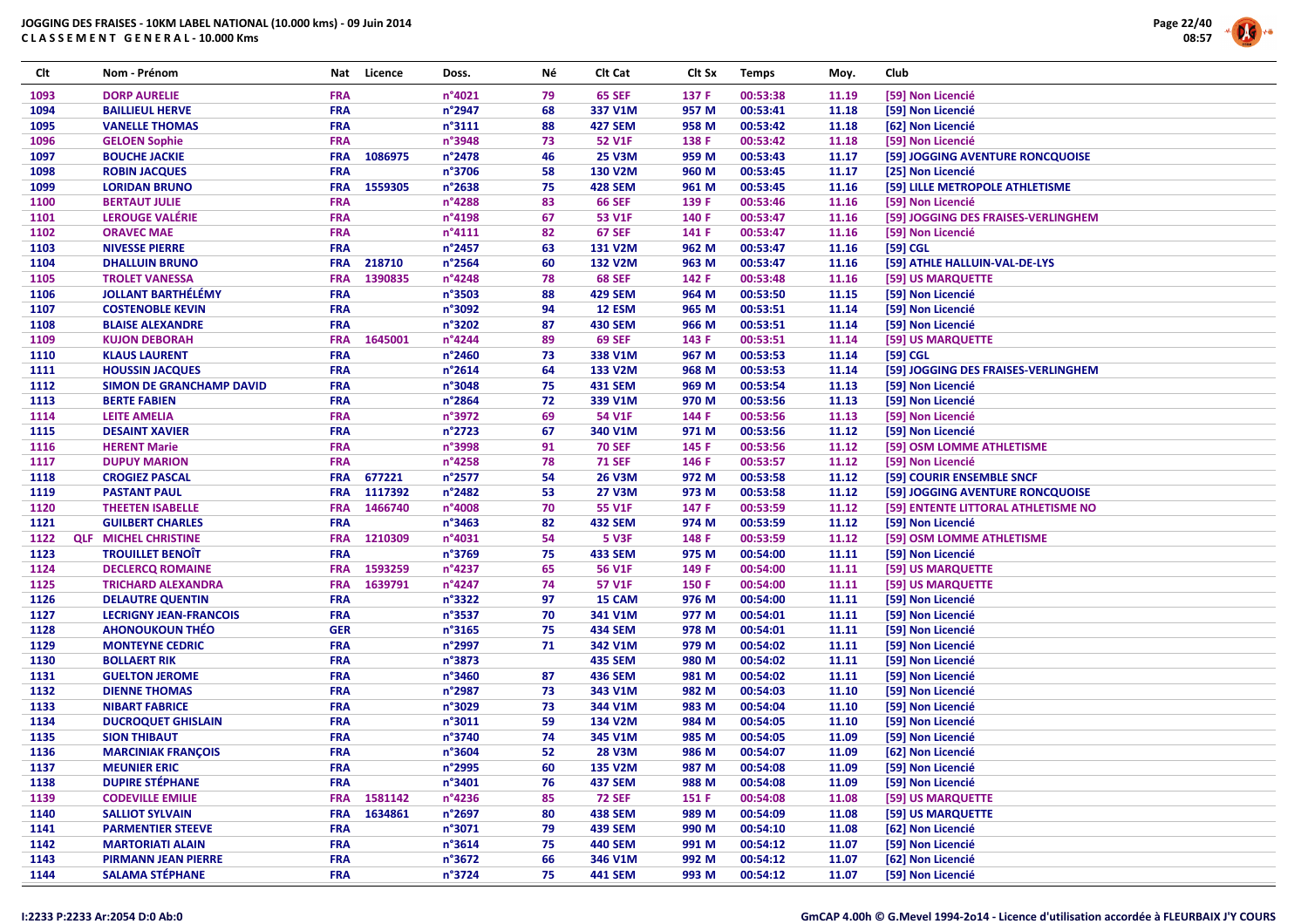

| Clt  | Nom - Prénom                                    | Nat        | Licence | Doss.            | Νé | Clt Cat        | Clt Sx | <b>Temps</b> | Moy.  | Club                            |  |
|------|-------------------------------------------------|------------|---------|------------------|----|----------------|--------|--------------|-------|---------------------------------|--|
| 1145 | <b>SALADIN AYMERIC</b>                          | <b>FRA</b> |         | $n^{\circ}3723$  | 78 | <b>442 SEM</b> | 994 M  | 00:54:15     | 11.06 | [59] Non Licencié               |  |
| 1146 | <b>LESUR STÉPHANE</b>                           | <b>FRA</b> |         | n°3570           | 72 | 347 V1M        | 995 M  | 00:54:16     | 11.06 | [59] Non Licencié               |  |
| 1147 | <b>FRUCHART JEAN MICHEL</b>                     | <b>FRA</b> |         | n°3880           | 65 | 348 V1M        | 996 M  | 00:54:19     | 11.05 | [59] Non Licencié               |  |
| 1148 | <b>CHARLET JOSIANE</b>                          | <b>FRA</b> |         | n°4327           | 60 | <b>11 V2F</b>  | 152 F  | 00:54:19     | 11.05 | [59] Non Licencié               |  |
| 1149 | <b>BEGHIN LOIC</b>                              | <b>FRA</b> |         | n°3186           | 79 | <b>443 SEM</b> | 997 M  | 00:54:20     | 11.05 | [59] Non Licencié               |  |
| 1150 | <b>DANNEELS FAUSTINE</b>                        | <b>FRA</b> |         | $n^{\circ}$ 4342 | 97 | 4 CAF          | 153 F  | 00:54:20     | 11.05 | [59] Non Licencié               |  |
| 1151 | <b>BAROU Perrine</b>                            | <b>FRA</b> |         | n°3965           | 94 | 4 ESF          | 154 F  | 00:54:20     | 11.04 | [59] Non Licencié               |  |
| 1152 | <b>PLATTEAU ALAIN</b>                           | <b>FRA</b> |         | n°2573           | 59 | 136 V2M        | 998 M  | 00:54:21     | 11.04 | [59] Non Licencié               |  |
| 1153 | <b>HANNOTTE CHARLES</b>                         | <b>FRA</b> |         | n°3470           | 70 | 349 V1M        | 999 M  | 00:54:21     | 11.04 | [59] Non Licencié               |  |
| 1154 | <b>DUPONT LEOPOLD</b>                           | <b>FRA</b> |         | n°3859           | 61 | 137 V2M        | 1000 M | 00:54:22     | 11.04 | [59] Non Licencié               |  |
| 1155 | <b>GHESTEM ORLANE</b>                           | <b>FRA</b> |         | n°4047           | 97 | 5 CAF          | 155 F  | 00:54:22     | 11.04 | [59] Non Licencié               |  |
| 1156 | <b>CALOONE VINCENT</b>                          | <b>FRA</b> |         | $n^{\circ}$ 2713 | 87 | <b>444 SEM</b> | 1001 M | 00:54:23     | 11.04 | [59] Non Licencié               |  |
| 1157 | <b>BRANQUART Nathalie</b>                       | <b>FRA</b> |         | n°3916           | 71 | <b>58 V1F</b>  | 156 F  | 00:54:25     | 11.03 | [59] Non Licencié               |  |
| 1158 | <b>SAINTENOY CHRISTELLE</b>                     | <b>FRA</b> |         | n°4543           | 72 | 59 V1F         | 157 F  | 00:54:27     | 11.02 | [59] Non Licencié               |  |
| 1159 | <b>BONAMI CHRISTOPHE</b>                        | <b>FRA</b> |         | n°3047           | 66 | 350 V1M        | 1002 M | 00:54:28     | 11.02 | [59] Non Licencié               |  |
| 1160 | <b>DELAUTRE SEBASTIEN</b>                       | <b>FRA</b> |         | $n^{\circ}$ 3323 | 72 | 351 V1M        | 1003 M | 00:54:28     | 11.02 | [59] Non Licencié               |  |
| 1161 | <b>HAUTIN RÉMY</b>                              | <b>FRA</b> |         | n°3477           | 84 | <b>445 SEM</b> | 1004 M | 00:54:29     | 11.02 | [59] Non Licencié               |  |
| 1162 | <b>VANTROYS THOMAS</b>                          | <b>FRA</b> | 1486554 | $n^{\circ}$ 2658 | 77 | <b>446 SEM</b> | 1005 M | 00:54:30     | 11.01 | [59] OSM LOMME ATHLETISME       |  |
| 1163 | <b>BECQUET ALEXANDRE</b>                        | <b>FRA</b> |         | n°3108           | 73 | 352 V1M        | 1006 M | 00:54:30     | 11.01 | <b>Non Licencié</b>             |  |
| 1164 | <b>DONZE JUSTINE</b>                            | <b>FRA</b> |         | n°4380           | 89 | <b>73 SEF</b>  | 158 F  | 00:54:30     | 11.01 | [62] Non Licencié               |  |
| 1165 | <b>KLAUS CHRISTELLE</b>                         | <b>FRA</b> |         | n°4071           | 73 | 60 V1F         | 159 F  | 00:54:32     | 11.00 | [59] CGL                        |  |
| 1166 | <b>PORCHET NICOLAS</b>                          | <b>FRA</b> |         | $n^{\circ}$ 2757 | 81 | <b>447 SEM</b> | 1007 M | 00:54:33     | 11.00 | [59] Non Licencié               |  |
| 1167 | <b>DENIS ANTHONY</b>                            | <b>FRA</b> |         | n°3355           | 91 | <b>448 SEM</b> | 1008 M | 00:54:33     | 11.00 | [59] Non Licencié               |  |
| 1168 | <b>GHESTEM NATHALIE</b>                         | <b>FRA</b> |         | n°4051           | 68 | 61 V1F         | 160 F  | 00:54:33     | 11.00 | [59] COURIR A COMINES           |  |
| 1169 | <b>GUILBERT CHRISTOPHE</b>                      | <b>FRA</b> |         | n°2951           | 70 | 353 V1M        | 1009 M | 00:54:34     | 11.00 | [59] Non Licencié               |  |
| 1170 | <b>MORTELECQUE PASCAL</b>                       | <b>FRA</b> |         | n°3640           | 60 | 138 V2M        | 1010 M | 00:54:34     | 11.00 | [59] Non Licencié               |  |
| 1171 | <b>DUPONT ANTOINE</b>                           | <b>FRA</b> |         | n°2396           | 81 | <b>449 SEM</b> | 1011 M | 00:54:35     | 10.99 | <b>Non Licencié</b>             |  |
| 1172 | <b>ZIGANTE THIERRY</b>                          | <b>FRA</b> |         | n°3827           | 61 | 139 V2M        | 1012 M | 00:54:36     | 10.99 | [59] Non Licencié               |  |
| 1173 | <b>KOWALSKI JOELLE</b>                          | <b>FRA</b> |         | n°4444           | 71 | 62 V1F         | 161 F  | 00:54:37     | 10.99 | [59] Non Licencié               |  |
| 1174 | <b>MASSON DOMINIQUE</b>                         | <b>FRA</b> |         | n°2852           | 54 | <b>29 V3M</b>  | 1013 M | 00:54:37     | 10.99 | [59] Non Licencié               |  |
| 1175 | <b>BRACQ PASCAL</b>                             | <b>FRA</b> |         | $n^{\circ}2711$  | 67 | 354 V1M        | 1014 M | 00:54:37     | 10.99 | [75] Non Licencié               |  |
| 1176 | <b>CANNESSON PHILIPPE</b>                       | <b>FRA</b> |         | n°3835           | 54 | 30 V3M         | 1015 M | 00:54:38     | 10.98 | [59] Non Licencié               |  |
| 1177 | <b>CUFAY CHARLOTTE</b>                          | <b>FRA</b> |         | n°4338           | 86 | <b>74 SEF</b>  | 162 F  | 00:54:38     | 10.98 | [59] Non Licencié               |  |
| 1178 | <b>GASSE MARIE</b>                              | <b>FRA</b> |         | n°4407           | 60 | <b>12 V2F</b>  | 163 F  | 00:54:41     | 10.97 | [59] Non Licencié               |  |
| 1179 | <b>BERTHE JULIEN</b>                            | <b>FRA</b> |         | n°3195           | 86 | <b>450 SEM</b> | 1016 M | 00:54:41     | 10.97 | [59] Non Licencié               |  |
| 1180 | <b>DEBRABANT VINCENT</b>                        | <b>FRA</b> |         | n°3308           | 73 | 355 V1M        | 1017 M | 00:54:44     | 10.96 | [59] Non Licencié               |  |
| 1181 | <b>MOMONT JEAN PAUL</b>                         | <b>FRA</b> |         | n°3902           | 64 | 140 V2M        | 1018 M | 00:54:44     | 10.96 | [59] Non Licencié               |  |
| 1182 | <b>LATORRE GILLES</b>                           | <b>FRA</b> |         | n°3060           | 64 | 141 V2M        | 1019 M | 00:54:44     | 10.96 | [59] Non Licencié               |  |
| 1183 | <b>TEINIELLE RUDDY</b>                          | <b>FRA</b> |         | n°2975           | 79 | <b>451 SEM</b> | 1020 M | 00:54:45     | 10.96 | [59] Non Licencié               |  |
| 1184 | <b>LABORDE FRANCK</b>                           | <b>FRA</b> |         | $n^{\circ}3513$  | 65 | 356 V1M        | 1021 M | 00:54:45     | 10.96 | [59] Non Licencié               |  |
| 1185 | <b>BOSSUT MATHILDE</b>                          | <b>FRA</b> |         | n°4302           | 97 | 6 CAF          | 164 F  | 00:54:45     | 10.96 | [77] Non Licencié               |  |
| 1186 | <b>LETIERS PIERRE</b>                           | <b>FRA</b> |         | n°2853           | 90 | <b>452 SEM</b> | 1022 M | 00:54:46     | 10.96 | [59] Non Licencié               |  |
| 1187 | <b>LELEU CATHERINE</b>                          | <b>FRA</b> | 1080636 | $n^{\circ}4163$  | 61 | <b>13 V2F</b>  | 165 F  | 00:54:46     | 10.96 | [59] LILLE METROPOLE ATHLETISME |  |
| 1188 | <b>HANQUART SEVERINE</b>                        | <b>FRA</b> |         | $n^{\circ}$ 4428 | 80 | <b>75 SEF</b>  | 166 F  | 00:54:51     | 10.94 | [59] Non Licencié               |  |
|      |                                                 |            |         |                  |    |                |        |              |       |                                 |  |
| 1189 | <b>PINCHON LAURENCE</b><br><b>RICCI MARC</b>    | <b>FRA</b> |         | $n^{\circ}4513$  | 65 | 63 V1F         | 167 F  | 00:54:53     | 10.94 | [59] Non Licencié               |  |
| 1190 |                                                 | <b>FRA</b> | 508500  | n°2582           | 50 | 31 V3M         | 1023 M | 00:54:53     | 10.94 | [62] COURIR ENSEMBLE SNCF       |  |
| 1191 | <b>SUBTS XAVIER</b><br><b>LEQUIEN MICHELINE</b> | <b>FRA</b> |         | n°2935           | 69 | 357 V1M        | 1024 M | 00:54:53     | 10.93 | [59] Non Licencié               |  |
| 1192 |                                                 | <b>FRA</b> |         | n°4029           | 70 | 64 V1F         | 168 F  | 00:54:54     | 10.93 | [59] Non Licencié               |  |
| 1193 | <b>JOLY PASCAL</b>                              | <b>FRA</b> |         | n°3504           | 65 | 358 V1M        | 1025 M | 00:54:55     | 10.93 | [59] Non Licencié               |  |
| 1194 | <b>DESPREZ PIZIER ISABELLE</b>                  | <b>FRA</b> |         | $n^{\circ}$ 4256 | 60 | <b>14 V2F</b>  | 169 F  | 00:54:55     | 10.93 | [62] Non Licencié               |  |
| 1195 | <b>DHAINAUT ALEXANDRINE</b>                     | <b>FRA</b> |         | n°4376           | 81 | <b>76 SEF</b>  | 170 F  | 00:54:57     | 10.92 | [92] Non Licencié               |  |
| 1196 | <b>DEFER GUILLAUME</b>                          | <b>FRA</b> |         | n°2835           | 74 | 359 V1M        | 1026 M | 00:54:58     | 10.92 | [59] Non Licencié               |  |

#### I:2233 P:2233 Ar:2054 D:0 Ab:0

### GmCAP 4.00h © G.Mevel 1994-2o14 - Licence d'utilisation accordée à FLEURBAIX J'Y COURS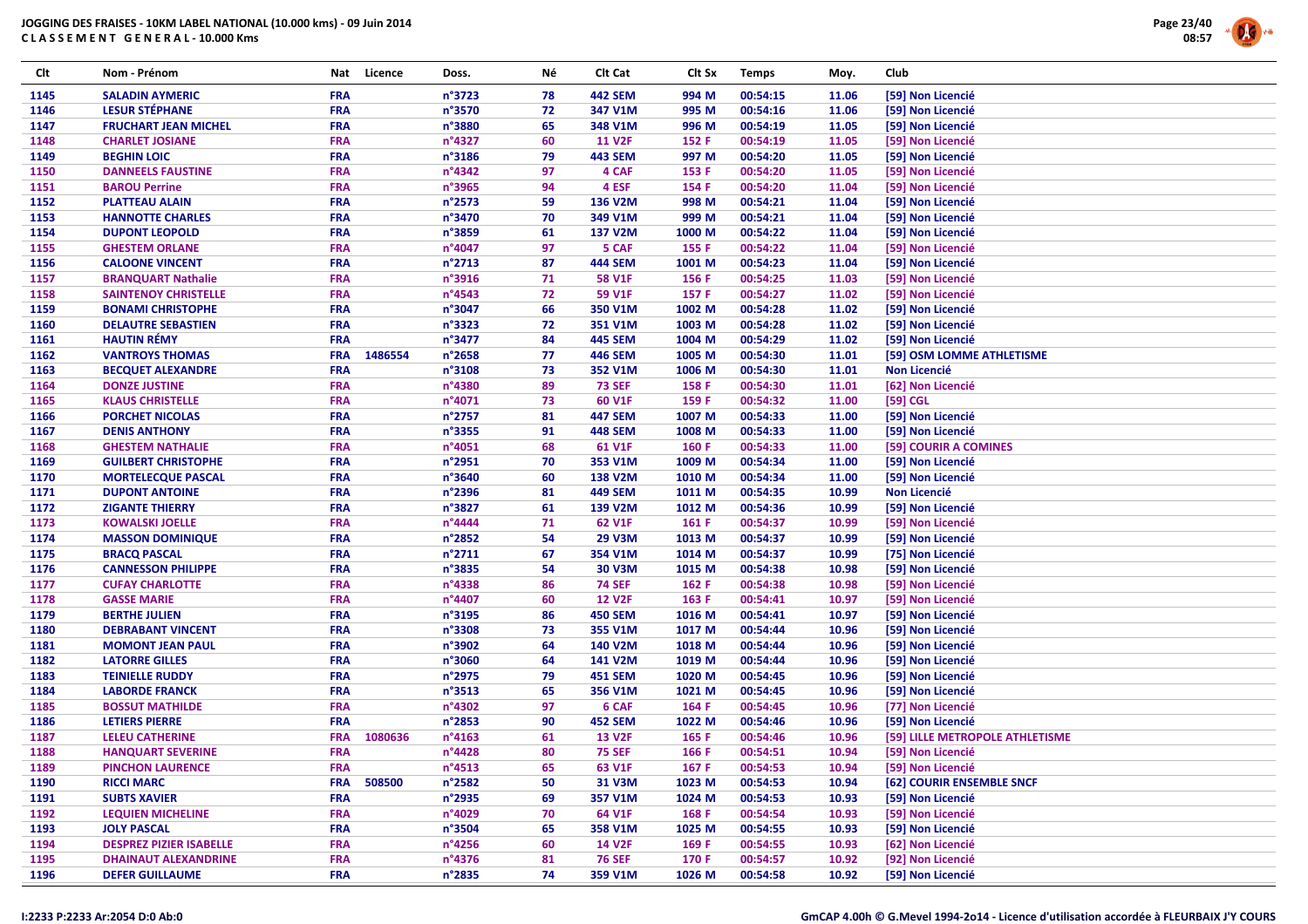

| Clt          | Nom - Prénom                                      | Nat        | Licence     | Doss.                      | Νé       | Clt Cat                        | Clt Sx           | <b>Temps</b>         | Moy.           | Club                                    |
|--------------|---------------------------------------------------|------------|-------------|----------------------------|----------|--------------------------------|------------------|----------------------|----------------|-----------------------------------------|
| 1197         | <b>WILLER MARTIN</b>                              | <b>FRA</b> |             | n°2381                     | 91       | <b>453 SEM</b>                 | 1027 M           | 00:54:58             | 10.92          | [62] Non Licencié                       |
| 1198         | <b>POREZ GUILLAUME</b>                            | <b>FRA</b> | 1095385     | n°2784                     | 91       | <b>454 SEM</b>                 | 1028 M           | 00:54:59             | 10.91          | [59] ATHLETISME CLUB SECLINOIS          |
| 1199         | <b>BOTHOREL AUDE</b>                              | <b>FRA</b> |             | n°4116                     | 80       | <b>77 SEF</b>                  | 171 F            | 00:55:00             | 10.91          | [59] Non Licencié                       |
| 1200         | <b>DEMEULNAERE CATHERINE</b>                      | <b>FRA</b> |             | n°4365                     | 71       | 65 V1F                         | 172 F            | 00:55:00             | 10.91          | [59] Non Licencié                       |
| 1201         | <b>SYSSAU ALAIN</b>                               | <b>FRA</b> |             | n°2494                     | 55       | 142 V2M                        | 1029 M           | 00:55:01             | 10.91          | [59] BECK CRESPEL                       |
| 1202         | <b>BETREMAS ANTOINE</b>                           | <b>FRA</b> |             | n°3199                     | 78       | <b>455 SEM</b>                 | 1030 M           | 00:55:02             | 10.90          | [59] Non Licencié                       |
| 1203         | <b>MASI VERONIQUE</b>                             | <b>FRA</b> |             | n°3615                     | 59       | <b>15 V2F</b>                  | 173 F            | 00:55:02             | 10.90          | [77] Non Licencié                       |
| 1204         | <b>HONORE PAULINE</b>                             | <b>FRA</b> |             | n°4435                     | 81       | <b>78 SEF</b>                  | 174 F            | 00:55:03             | 10.90          | [59] Non Licencié                       |
| 1205         | <b>CHRÉTIEN GUILLAUME</b>                         | <b>FRA</b> |             | n°3263                     | 84       | <b>456 SEM</b>                 | 1031 M           | 00:55:03             | 10.90          | [59] Non Licencié                       |
| 1206         | <b>PERRIER NICOLAS</b>                            | <b>FRA</b> |             | $n^{\circ}$ 1863           | 82       | <b>457 SEM</b>                 | 1032 M           | 00:55:04             | 10.90          | [60] Non Licencié                       |
| 1207         | <b>PELTOT GERALDINE</b>                           | <b>FRA</b> |             | n°4504                     | 73       | 66 V1F                         | 175 F            | 00:55:05             | 10.89          | [59] Non Licencié                       |
| 1208         | PHILIPPE CHRISTOPHE                               | <b>FRA</b> |             | n°3668                     | 73       | 360 V1M                        | 1033 M           | 00:55:05             | 10.89          | [59] Non Licencié                       |
| 1209         | <b>DUBOIS MAXENCE</b>                             | <b>FRA</b> |             | n°3392                     | 98       | 16 CAM                         | 1034 M           | 00:55:05             | 10.89          | [59] Non Licencié                       |
| 1210         | <b>DEREZ MARTINE</b>                              | <b>FRA</b> |             | n°4018                     | 65       | 67 V1F                         | 176 F            | 00:55:05             | 10.89          | [59] Non Licencié                       |
| 1211         | <b>LIEFOOGHE NADINE</b>                           | <b>FRA</b> |             | n°4472                     | 63       | <b>16 V2F</b>                  | 177 F            | 00:55:05             | 10.89          | [59] Non Licencié                       |
| 1212         | <b>LOOS CLAIRE</b>                                | <b>FRA</b> |             | n°4136                     | 88       | <b>79 SEF</b>                  | 178 F            | 00:55:06             | 10.89          | [59] AS RUNNING LFB                     |
| 1213         | <b>DELAIRE DAMIEN</b>                             | <b>FRA</b> |             | n°2607                     | 72       | 361 V1M                        | 1035 M           | 00:55:07             | 10.89          | [59] JOGGING DES FRAISES-VERLINGHEM     |
| 1214         | <b>MANSILLA NATHALIE</b>                          | <b>FRA</b> | 1226980     | n°4186                     | 69       | 68 V1F                         | 179 F            | 00:55:08             | 10.88          | [59] ATHLE HALLUIN-VAL-DE-LYS           |
| 1215         | <b>VANDAMME ANTOINE</b>                           | <b>FRA</b> |             | n°3779                     | 82       | <b>458 SEM</b>                 | 1036 M           | 00:55:08             | 10.88          | [59] Non Licencié                       |
| 1216         | <b>DELORY BRUNO</b>                               | <b>FRA</b> |             | n°3344                     | 62       | 143 V2M                        | 1037 M           | 00:55:08             | 10.88          | [59] Non Licencié                       |
| 1217         | <b>GUICHARD MARIE</b>                             | <b>FRA</b> |             | n°4422                     | 76       | <b>80 SEF</b>                  | 180 F            | 00:55:08             | 10.88          | [59] Non Licencié                       |
| 1218         | <b>DUBOIS ERIC-HENRI</b>                          | <b>FRA</b> |             | n°3391                     | 55       | 144 V2M                        | 1038 M           | 00:55:09             | 10.88          | [59] Non Licencié                       |
| 1219         | <b>PARIS GRÉGORY</b>                              | <b>FRA</b> |             | n°3658                     | 76       | <b>459 SEM</b>                 | 1039 M           | 00:55:10             | 10.88          | [59] Non Licencié                       |
| 1220         | <b>DEBACQ CHRISTOPHE</b>                          | <b>FRA</b> |             | n°2724                     | 75       | <b>460 SEM</b>                 | 1040 M           | 00:55:11             | 10.88          | [59] Non Licencié                       |
| 1221         | <b>FOUTREYN FRÉDÉRIC</b>                          | <b>BEL</b> |             | n°3432                     | 77       | <b>461 SEM</b>                 | 1041 M           | 00:55:12             | 10.87          | [77] Non Licencié                       |
| 1222         | <b>LAVALARD STEEVE</b>                            | <b>FRA</b> |             | n°2537                     | 84       | <b>462 SEM</b>                 | 1042 M           | 00:55:12             | 10.87          | [59] CE TRANSPOLE                       |
| 1223         | <b>POTEAUX YANÈLE</b>                             | <b>FRA</b> |             | n°4519                     | 81       | <b>81 SEF</b>                  | 181 F            | 00:55:13             | 10.87          | [59] Non Licencié                       |
| 1224         | <b>CARRU BRUNO</b>                                | <b>FRA</b> |             | n°3002                     | 64       | 145 V2M                        | 1043 M           | 00:55:13             | 10.87          | [62] Non Licencié                       |
| 1225         | <b>ADER VIRGINIE</b>                              | <b>FRA</b> |             | n°4265                     | 70       | 69 V1F                         | 182 F            | 00:55:14             | 10.87          | [59] Non Licencié                       |
| 1226         | <b>JASKOLSKI LAURIANNE</b>                        | <b>FRA</b> |             | n°4441                     | 73       | <b>70 V1F</b>                  | 183 F            | 00:55:14             | 10.86          | [59] Non Licencié                       |
| 1227         | <b>CAPELLE LAETITIA</b>                           | <b>FRA</b> |             | n°4316                     | 76       | <b>82 SEF</b>                  | 184 F            | 00:55:15             | 10.86          | [59] Non Licencié                       |
| 1228         | <b>LACOURTE JEAN-MARC</b>                         | <b>FRA</b> |             | n°3516                     | 64       | 146 V2M                        | 1044 M           | 00:55:15             | 10.86          | [59] Non Licencié                       |
| 1229         | <b>RICHET CHRISTOPHE</b>                          | <b>FRA</b> |             | n°3699                     | 66       | 362 V1M                        | 1045 M           | 00:55:15             | 10.86          | [59] Non Licencié                       |
| 1230         | <b>DELLA FAZIA GILBERT</b>                        | <b>FRA</b> |             | n°3342                     | 69       | 363 V1M                        | 1046 M           | 00:55:16             | 10.86          | [59] Non Licencié                       |
| 1231         | <b>HERLIN CHRISTOPHE</b>                          | <b>FRA</b> |             | n°3485                     | 57       | 147 V2M                        | 1047 M           | 00:55:16             | 10.86          | [59] Non Licencié                       |
| 1232         |                                                   | <b>FRA</b> |             | n°3449                     | 72       | 364 V1M                        |                  |                      | 10.86          |                                         |
| 1233         | <b>GILLOT NICOLAS</b><br><b>CACHERAT THIERRY</b>  | <b>FRA</b> | T186488     | n°2414                     | 71       | 365 V1M                        | 1048 M<br>1049 M | 00:55:17<br>00:55:17 | 10.85          | [59] Non Licencié<br>[59] PASS'RUNNING  |
| 1234         |                                                   | <b>FRA</b> |             | n°3821                     | 80       | <b>463 SEM</b>                 | 1050 M           | 00:55:18             | 10.85          | <b>Non Licencié</b>                     |
| 1235         | <b>WATINE GONZAGUE</b><br><b>FAUQUENOY XAVIER</b> | <b>FRA</b> |             | n°3012                     | 62       | 148 V2M                        | 1051 M           | 00:55:19             | 10.85          | [59] Non Licencié                       |
| 1236         | <b>GUILMAIN Jocelyne</b>                          | <b>FRA</b> |             | n°3935                     | 69       | <b>71 V1F</b>                  | 185 F            | 00:55:19             | 10.85          | [59] Non Licencié                       |
| 1237         | <b>BIREMBAUT ELODIE</b>                           | <b>FRA</b> | 1644293     | n°4213                     | 76       | <b>83 SEF</b>                  | 186 F            | 00:55:19             | 10.85          | [59] OSM LOMME ATHLETISME               |
| 1238         | <b>TEBAR YANNICK</b>                              | <b>FRA</b> |             | n°4035                     | 68       | <b>72 V1F</b>                  | 187 F            | 00:55:20             | 10.84          | [59] Non Licencié                       |
| 1239         | <b>BERNARD EMMANUEL</b>                           | <b>FRA</b> |             | n°3190                     | 59       | 149 V2M                        | 1052 M           | 00:55:21             | 10.84          |                                         |
| 1240         | <b>DALLONGEVILLE FLORENCE</b>                     | <b>FRA</b> |             | n°3977                     | 68       | <b>73 V1F</b>                  | 188 F            | 00:55:22             | 10.84          | [59] Non Licencié<br>[59] Non Licencié  |
|              |                                                   |            |             |                            |          |                                |                  |                      |                |                                         |
| 1241<br>1242 | <b>DELANNOY LAURENCE</b>                          | <b>FRA</b> | FRA 1560737 | n°4238<br>$n^{\circ}$ 4451 | 64<br>83 | <b>17 V2F</b><br><b>84 SEF</b> | 189 F<br>190 F   | 00:55:22<br>00:55:23 | 10.84<br>10.84 | [59] US MARQUETTE<br>[59] Non Licencié  |
|              | <b>LAUNAY DELPHINE</b>                            |            |             |                            |          |                                |                  |                      |                |                                         |
| 1243         | <b>SAMARCQ GUILLAUME</b>                          | <b>FRA</b> |             | n°2448                     | 71       | 366 V1M                        | 1053 M           | 00:55:23             | 10.83          | [62] UNITED BISCUITS INDUSTRIES DELACRE |
| 1244         | <b>CHEROT LIONEL</b>                              | <b>FRA</b> |             | n°3259                     | 76       | <b>464 SEM</b>                 | 1054 M           | 00:55:25             | 10.83          | [59] Non Licencié                       |
| 1245         | <b>ELOIRE JULIEN</b>                              | <b>FRA</b> |             | $n^{\circ}3413$            | 81       | <b>465 SEM</b>                 | 1055 M           | 00:55:25             | 10.83          | [59] Non Licencié                       |
| 1246         | <b>TRAN VIRGINIE</b>                              | <b>FRA</b> |             | n°4569                     | 88       | <b>85 SEF</b>                  | 191 F            | 00:55:25             | 10.83          | [59] Non Licencié<br>[59] Non Licencié  |
| 1247         | <b>SIX CATHERINE</b>                              | <b>FRA</b> |             | $n^{\circ}$ 4552           | 65       | 74 V1F                         | 192 F            | 00:55:26             | 10.83          |                                         |
| 1248         | <b>ROGE FREDERIC</b>                              | <b>FRA</b> |             | n°2998                     | 66       | 367 V1M                        | 1056 M           | 00:55:28             | 10.82          | [59] Non Licencié                       |

#### I:2233 P:2233 Ar:2054 D:0 Ab:0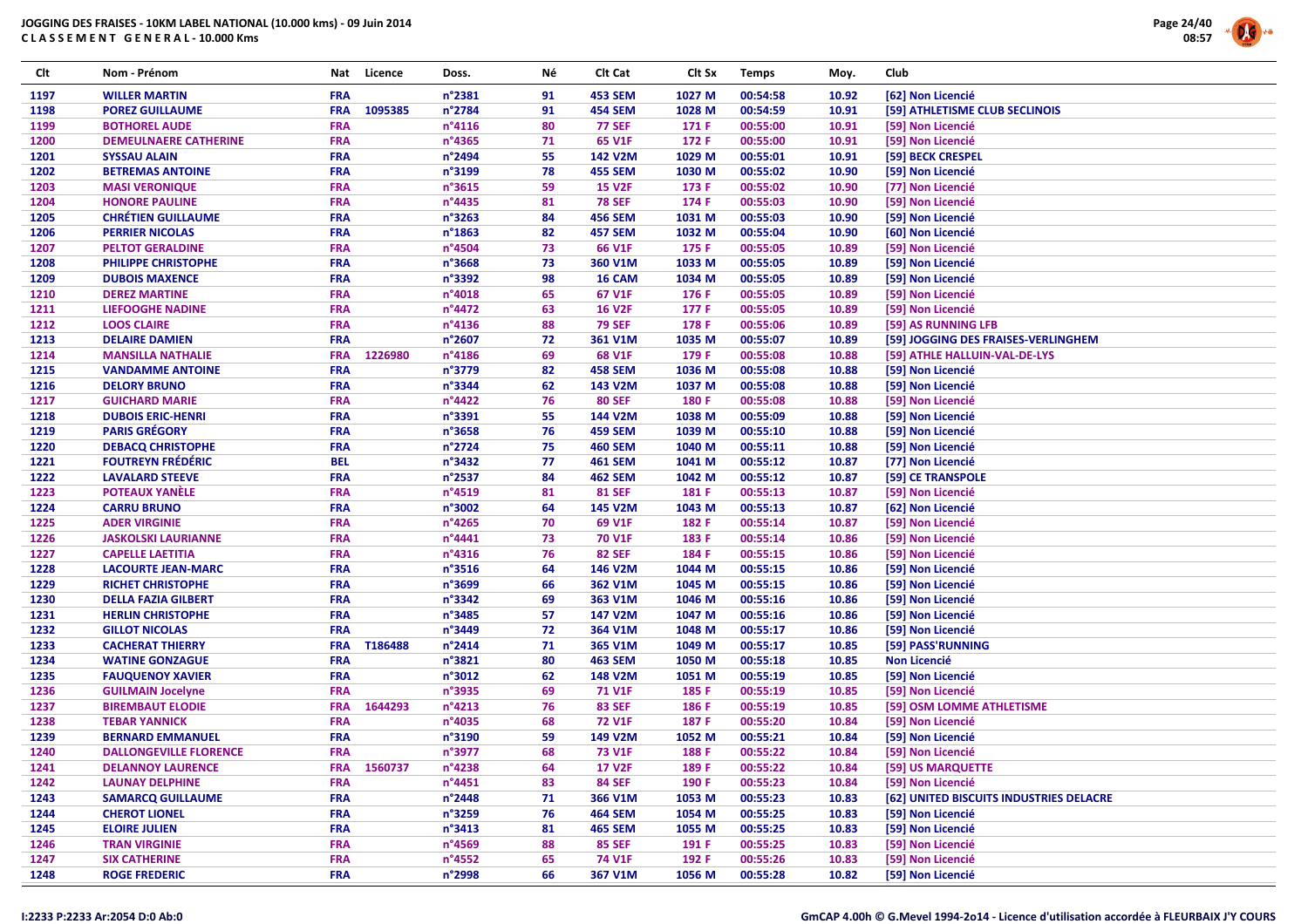

| Clt  | Nom - Prénom                  | Nat        | Licence | Doss.  | Νé | Clt Cat        | Clt Sx | <b>Temps</b> | Moy.  | <b>Club</b>                         |
|------|-------------------------------|------------|---------|--------|----|----------------|--------|--------------|-------|-------------------------------------|
| 1249 | <b>KALAYLI CHARBEL</b>        | <b>FRA</b> |         | n°3509 | 82 | <b>466 SEM</b> | 1057 M | 00:55:28     | 10.82 | [59] Non Licencié                   |
| 1250 | <b>LALOUX JACKY</b>           | <b>FRA</b> |         | n°3520 | 68 | 368 V1M        | 1058 M | 00:55:32     | 10.81 | [62] Non Licencié                   |
| 1251 | <b>JAKOBEK ISABELLE</b>       | <b>FRA</b> |         | n°4078 | 68 | <b>75 V1F</b>  | 193 F  | 00:55:32     | 10.81 | [59] Non Licencié                   |
| 1252 | <b>SAGOT YANNICK</b>          | <b>FRA</b> |         | n°2472 | 64 | <b>150 V2M</b> | 1059 M | 00:55:34     | 10.80 | [59] THALES                         |
| 1253 | <b>BERTHELOOT CLAUDE</b>      | <b>FRA</b> | 709641  | n°2807 | 52 | <b>32 V3M</b>  | 1060 M | 00:55:35     | 10.80 | [59] CS IBM NORD NORMANDIE          |
| 1254 | <b>BIBRE PHILIPPE</b>         | <b>FRA</b> |         | n°2394 | 60 | <b>151 V2M</b> | 1061 M | 00:55:35     | 10.79 | [59] Non Licencié                   |
| 1255 | <b>LEROY BERTRAND</b>         | <b>FRA</b> |         | n°2980 | 66 | 369 V1M        | 1062 M | 00:55:38     | 10.79 | [59] Non Licencié                   |
| 1256 | <b>LEBLAN ALEXANDRE</b>       | <b>FRA</b> |         | n°3528 | 86 | <b>467 SEM</b> | 1063 M | 00:55:39     | 10.78 | [62] Non Licencié                   |
| 1257 | <b>BIGO BARBARA</b>           | <b>FRA</b> |         | n°4291 | 68 | <b>76 V1F</b>  | 194 F  | 00:55:40     | 10.78 | [59] Non Licencié                   |
| 1258 | <b>LHOEST SOPHIE</b>          | <b>FRA</b> |         | n°4470 | 73 | <b>77 V1F</b>  | 195 F  | 00:55:41     | 10.78 | [59] Non Licencié                   |
| 1259 | <b>CAUDRON LUC</b>            | <b>FRA</b> |         | n°3250 | 70 | 370 V1M        | 1064 M | 00:55:41     | 10.78 | [59] Non Licencié                   |
| 1260 | <b>DUPONT CHRISTELLE</b>      | <b>FRA</b> |         | n°4387 | 70 | <b>78 V1F</b>  | 196 F  | 00:55:41     | 10.78 | [62] Non Licencié                   |
| 1261 | <b>DELOFFRE VERONIQUE</b>     | <b>FRA</b> |         | n°4082 | 63 | <b>18 V2F</b>  | 197 F  | 00:55:42     | 10.77 | [59] Non Licencié                   |
| 1262 | <b>LEONARD STEPHANIE</b>      | <b>FRA</b> |         | n°4462 | 80 | <b>86 SEF</b>  | 198 F  | 00:55:42     | 10.77 | [59] Non Licencié                   |
| 1263 | <b>PLASSON MICHEL</b>         | <b>FRA</b> |         | n°3674 | 53 | 33 V3M         | 1065 M | 00:55:43     | 10.77 | [59] Non Licencié                   |
| 1264 | <b>LEYSENS FREDERIC</b>       | <b>FRA</b> | 1571659 | n°2694 | 74 | 371 V1M        | 1066 M | 00:55:43     | 10.77 | [59] US MARQUETTE                   |
| 1265 | <b>POORTEMAN VIVIEN</b>       | <b>FRA</b> |         | n°3053 | 97 | 17 CAM         | 1067 M | 00:55:43     | 10.77 | [59] Non Licencié                   |
| 1266 | <b>JAKHLAL NOURA</b>          | <b>FRA</b> |         | n°4085 | 86 | <b>87 SEF</b>  | 199 F  | 00:55:43     | 10.77 | [59] CGL                            |
| 1267 | <b>POORTEMAN GILLES</b>       | <b>FRA</b> |         | n°3052 | 61 | <b>152 V2M</b> | 1068 M | 00:55:44     | 10.77 | [59] Non Licencié                   |
| 1268 | <b>TRIAIL ERIC</b>            | <b>FRA</b> |         | n°3763 | 64 | 153 V2M        | 1069 M | 00:55:44     | 10.77 | [59] Non Licencié                   |
| 1269 | <b>UBERQUOI LAURENT</b>       | <b>FRA</b> |         | n°2535 | 69 | 372 V1M        | 1070 M | 00:55:45     | 10.77 | [59] COURIR A GRAVELINES            |
| 1270 | <b>BELBAHAR LILLA</b>         | <b>FRA</b> |         | n°4284 | 67 | 79 V1F         | 200 F  | 00:55:45     | 10.76 | [59] Non Licencié                   |
| 1271 | <b>DEGRANDE CHRISTOPHE</b>    | <b>BEL</b> |         | n°3310 | 68 | 373 V1M        | 1071 M | 00:55:45     | 10.76 | [77] Non Licencié                   |
| 1272 | <b>MULLER FABRICE</b>         | <b>FRA</b> |         | n°2533 | 74 | 374 V1M        | 1072 M | 00:55:45     | 10.76 | [59] COURIR A GRAVELINES            |
| 1273 | <b>NIVELET SYLVAIN</b>        | <b>FRA</b> |         | n°2829 | 74 | 375 V1M        | 1073 M | 00:55:46     | 10.76 | [59] Non Licencié                   |
| 1274 | <b>WALSPECK PIERRE</b>        | <b>FRA</b> |         | n°2536 | 39 | <b>5 V4M</b>   | 1074 M | 00:55:46     | 10.76 | [59] COURIR A GRAVELINES            |
| 1275 | <b>LHOMME DANIEL</b>          | <b>FRA</b> |         | n°2532 | 48 | 34 V3M         | 1075 M | 00:55:46     | 10.76 | [59] COURIR A GRAVELINES            |
| 1276 | <b>BEL BAHAR LAURENCE</b>     | <b>FRA</b> |         | n°4283 | 72 | 80 V1F         | 201 F  | 00:55:46     | 10.76 | [59] Non Licencié                   |
| 1277 | <b>CAEYSEELE MATHIEU</b>      | <b>FRA</b> |         | n°3239 | 86 | <b>468 SEM</b> | 1076 M | 00:55:46     | 10.76 | [59] Non Licencié                   |
| 1278 | <b>CHARLET JULIEN</b>         | <b>FRA</b> |         | n°2954 |    | <b>469 SEM</b> | 1077 M | 00:55:47     | 10.76 | [59] Non Licencié                   |
| 1279 | <b>DERVYN SABINE</b>          | <b>FRA</b> |         | n°4194 | 67 | 81 V1F         | 202 F  | 00:55:48     | 10.76 | [59] JOGGING DES FRAISES-VERLINGHEM |
| 1280 | <b>FOUCHER ROLAND</b>         | <b>FRA</b> |         | n°3430 | 52 | <b>35 V3M</b>  | 1078 M | 00:55:49     | 10.75 | [59] Non Licencié                   |
| 1281 | <b>GRUSON AURELIE</b>         | <b>FRA</b> |         | n°4027 | 72 | 82 V1F         | 203 F  | 00:55:49     | 10.75 | [59] Non Licencié                   |
| 1282 | <b>TELLIER MAGALI</b>         | <b>FRA</b> |         | n°4130 | 78 | <b>88 SEF</b>  | 204 F  | 00:55:50     | 10.75 | [59] Non Licencié                   |
| 1283 | <b>BOINET SYLVAIN</b>         | <b>FRA</b> |         | n°3209 | 82 | <b>470 SEM</b> | 1079 M | 00:55:51     | 10.74 | [84] Non Licencié                   |
| 1284 | <b>PECQUEUR NICOLAS</b>       | <b>FRA</b> |         | n°3663 | 74 | 376 V1M        | 1080 M | 00:55:51     | 10.74 | [59] Non Licencié                   |
| 1285 | <b>PONTIER DIDIER</b>         | <b>FRA</b> |         | n°3031 | 71 | 377 V1M        | 1081 M | 00:55:52     | 10.74 | [59] Non Licencié                   |
| 1286 | <b>DEVOS FABRICE</b>          | <b>FRA</b> |         | n°3370 | 69 | 378 V1M        | 1082 M | 00:55:52     | 10.74 | [59] Non Licencié                   |
| 1287 | <b>DELABRE CELINE</b>         | <b>FRA</b> |         | n°4349 | 73 | 83 V1F         | 205 F  | 00:55:53     | 10.74 | [38] Non Licencié                   |
| 1288 | <b>VANCAUWENBERGE LAURENT</b> | <b>FRA</b> |         | n°2798 | 78 | <b>471 SEM</b> | 1083 M | 00:55:53     | 10.74 | [59] RUN SANTE                      |
| 1289 | <b>VERIEZ REMY</b>            | <b>FRA</b> |         | n°3800 | 88 | <b>472 SEM</b> | 1084 M | 00:55:54     | 10.73 | [59] Non Licencié                   |
| 1290 | <b>MARGRAFF DENIS</b>         | <b>FRA</b> |         | n°3610 | 70 | 379 V1M        | 1085 M | 00:55:54     | 10.73 | [62] Non Licencié                   |
| 1291 | <b>DELEPORTE PATRICK</b>      | <b>FRA</b> |         | n°3338 | 56 | 154 V2M        | 1086 M | 00:55:56     | 10.73 | [59] Non Licencié                   |
| 1292 | <b>SENECHAL DELPHINE</b>      | <b>FRA</b> |         | n°4549 | 76 | <b>89 SEF</b>  | 206 F  | 00:55:56     | 10.73 | [59] Non Licencié                   |
| 1293 | <b>DELDYCKE MICHEL</b>        | <b>FRA</b> |         | n°3330 | 58 | <b>155 V2M</b> | 1087 M | 00:55:56     | 10.73 | [59] Non Licencié                   |
| 1294 | <b>DEBAQUE LAURENY</b>        | <b>FRA</b> |         | n°3303 | 70 | 380 V1M        | 1088 M | 00:55:56     | 10.73 | [59] Non Licencié                   |
| 1295 | <b>ROSSEEL JEAN CLAUDE</b>    | <b>FRA</b> |         | n°3837 | 53 | 36 V3M         | 1089 M | 00:55:57     | 10.73 | [59] Non Licencié                   |
| 1296 | <b>DELMARRE XAVIER</b>        | <b>FRA</b> |         | n°2728 | 64 | 156 V2M        | 1090 M | 00:55:59     | 10.72 | [62] Non Licencié                   |
| 1297 | <b>DELOBELLE SEBASTIEN</b>    | <b>FRA</b> |         | n°3065 | 72 | 381 V1M        | 1091 M | 00:56:00     | 10.72 | [59] Non Licencié                   |
| 1298 | <b>TOURBIER LAETITIA</b>      | <b>FRA</b> |         | n°4037 | 80 | <b>90 SEF</b>  | 207 F  | 00:56:00     | 10.72 | [59] Non Licencié                   |
| 1299 | <b>BOTTIN FRANCK</b>          | <b>FRA</b> |         | n°2503 | 63 | <b>157 V2M</b> | 1092 M | 00:56:01     | 10.71 | [59] LILLE UC                       |
| 1300 | <b>WULSTECKE PASCAL</b>       | <b>FRA</b> |         | n°2977 | 61 | <b>158 V2M</b> | 1093 M | 00:56:01     | 10.71 | [59] Non Licencié                   |
|      |                               |            |         |        |    |                |        |              |       |                                     |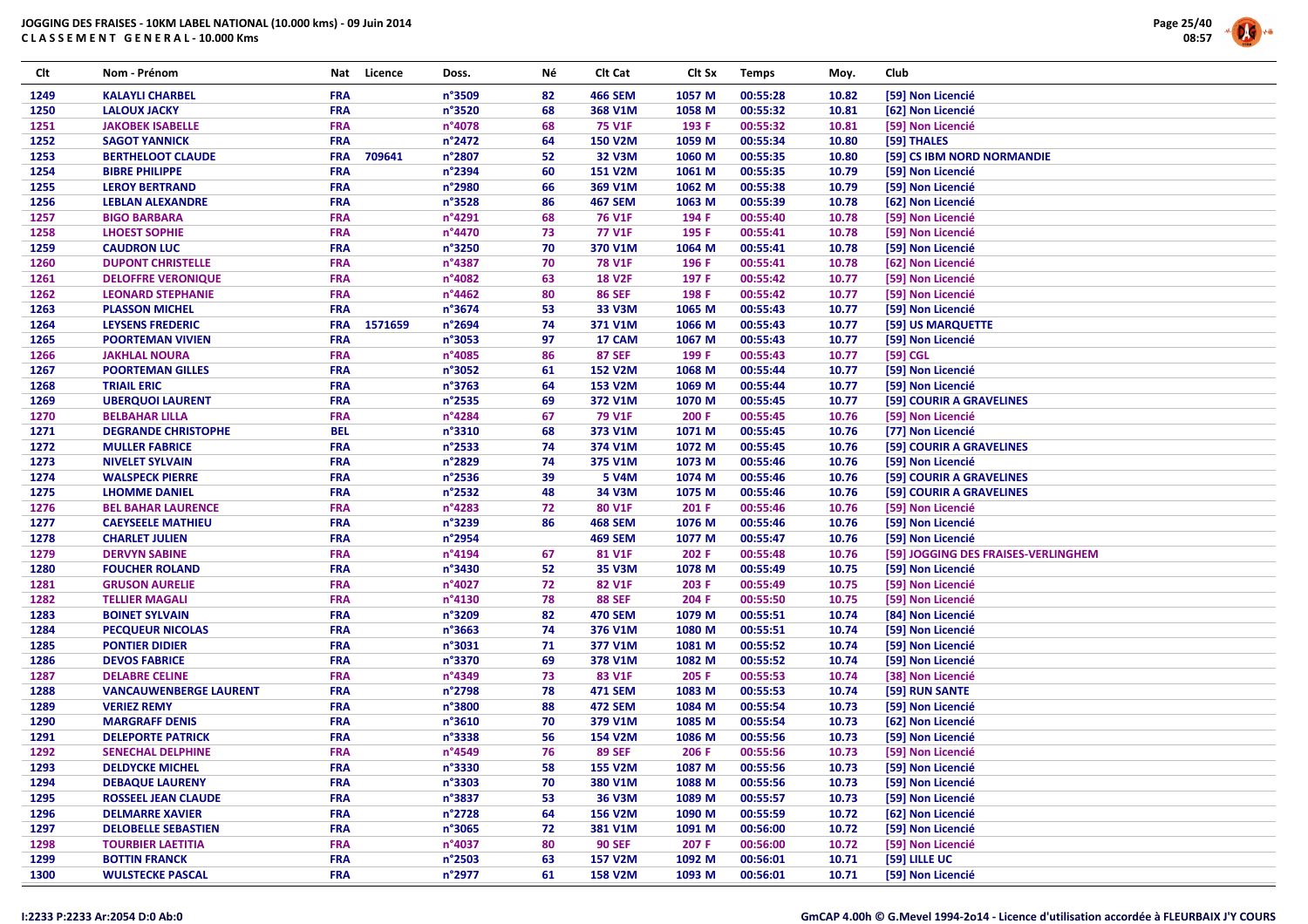

| Clt  | Nom - Prénom                   | Nat                      | Licence | Doss.            | Νé | Clt Cat        | Clt Sx | <b>Temps</b> | Moy.  | Club                                |
|------|--------------------------------|--------------------------|---------|------------------|----|----------------|--------|--------------|-------|-------------------------------------|
| 1301 | <b>WILLEMS BENOIT</b>          | <b>FRA</b>               |         | n°2770           | 83 | <b>473 SEM</b> | 1094 M | 00:56:01     | 10.71 | [59] Non Licencié                   |
| 1302 | <b>THOREZ SYLVAIN</b>          | <b>FRA</b>               |         | n°2885           | 82 | <b>474 SEM</b> | 1095 M | 00:56:02     | 10.71 | [59] Non Licencié                   |
| 1303 | <b>LIPPENS VINCENT</b>         | <b>FRA</b>               |         | n°3579           | 68 | 382 V1M        | 1096 M | 00:56:02     | 10.71 | [59] Non Licencié                   |
| 1304 | <b>TURPIN SYLVAIN</b>          | <b>FRA</b>               |         | n°1864           | 85 | <b>475 SEM</b> | 1097 M | 00:56:03     | 10.71 | [59] Non Licencié                   |
| 1305 | <b>CREVITS JEAN-LUC</b>        | <b>FRA</b>               |         | n°3283           | 62 | 159 V2M        | 1098 M | 00:56:04     | 10.70 | [59] Non Licencié                   |
| 1306 | <b>RAMPELBERG SANDRINE</b>     | <b>FRA</b>               |         | n°4526           | 65 | 84 V1F         | 208 F  | 00:56:05     | 10.70 | [59] Non Licencié                   |
| 1307 | <b>CORBEAU BRUNO</b>           | <b>FRA</b>               |         | n°3004           | 65 | 383 V1M        | 1099 M | 00:56:06     | 10.70 | [59] Non Licencié                   |
| 1308 | <b>VERPLANCKE PHILIPPE</b>     | <b>FRA</b>               |         | n°3805           | 56 | <b>160 V2M</b> | 1100 M | 00:56:06     | 10.70 | [59] Non Licencié                   |
| 1309 | <b>NGUYEN DIEP</b>             | <b>BEL</b>               |         | n°3644           | 80 | <b>476 SEM</b> | 1101 M | 00:56:06     | 10.70 | [12] Non Licencié                   |
| 1310 | <b>LACAZE PHILIPPE</b>         | <b>FRA</b>               |         | n°3017           | 61 | 161 V2M        | 1102 M | 00:56:07     | 10.69 | [59] Non Licencié                   |
| 1311 | <b>GEORGEL SYLVAIN</b>         | <b>FRA</b>               |         | n°3444           | 73 | 384 V1M        | 1103 M | 00:56:07     | 10.69 | [59] Non Licencié                   |
| 1312 | <b>QUESQUE SEVERINE</b>        | <b>FRA</b>               |         | n°4525           | 71 | 85 V1F         | 209 F  | 00:56:07     | 10.69 | [59] Non Licencié                   |
| 1313 | <b>CARTON BERTRAND</b>         | <b>FRA</b>               |         | n°3243           | 72 | 385 V1M        | 1104 M | 00:56:07     | 10.69 | [59] Non Licencié                   |
| 1314 | <b>VERQUIN JEAN PASCAL</b>     | <b>FRA</b>               |         | n°2455           | 67 | 386 V1M        | 1105 M | 00:56:08     | 10.69 | [59] SAS KIABI EUROPE               |
| 1315 | <b>GRATTEPANCHE STÉPHANIE</b>  | <b>FRA</b>               |         | n°4420           | 69 | 86 V1F         | 210 F  | 00:56:10     | 10.68 | [59] Non Licencié                   |
| 1316 | <b>CATTEAU DELPHINE</b>        | <b>FRA</b>               |         | n°4013           | 74 | 87 V1F         | 211 F  | 00:56:10     | 10.68 | [59] Non Licencié                   |
| 1317 | <b>LEFEVRE Emilie</b>          | <b>FRA</b>               |         | n°3933           |    | <b>91 SEF</b>  | 212 F  | 00:56:10     | 10.68 | [59] Non Licencié                   |
|      |                                |                          |         |                  |    |                |        |              |       |                                     |
| 1318 | <b>ROGE JACQUES</b>            | <b>FRA</b><br><b>FRA</b> |         | n°3073<br>n°3254 | 51 | 37 V3M         | 1106 M | 00:56:11     | 10.68 | [62] Non Licencié                   |
| 1319 | <b>CAVAREC ROMAIN</b>          |                          |         |                  | 90 | <b>477 SEM</b> | 1107 M | 00:56:11     | 10.68 | [59] Non Licencié                   |
| 1320 | <b>LAUBEUF ROMAIN</b>          | <b>FRA</b>               |         | n°3525           | 88 | <b>478 SEM</b> | 1108 M | 00:56:12     | 10.68 | [59] Non Licencié                   |
| 1321 | <b>TITECAT NATHALIE</b>        | <b>FRA</b>               |         | n°4201           | 69 | 88 V1F         | 213 F  | 00:56:12     | 10.68 | [59] JOGGING DES FRAISES-VERLINGHEM |
| 1322 | <b>BREFORT-MARTIN ANTOINE</b>  | <b>FRA</b>               |         | n°3001           | 86 | <b>479 SEM</b> | 1109 M | 00:56:13     | 10.68 | [59] Non Licencié                   |
| 1323 | <b>SELOSSE JULIETTE</b>        | <b>FRA</b>               |         | n°4200           | 77 | <b>92 SEF</b>  | 214 F  | 00:56:13     | 10.67 | [59] JOGGING DES FRAISES-VERLINGHEM |
| 1324 | <b>COMPAGNON JEREMY</b>        | <b>FRA</b>               |         | n°3271           | 91 | <b>480 SEM</b> | 1110 M | 00:56:13     | 10.67 | [59] Non Licencié                   |
| 1325 | <b>VINCKIER DAVID</b>          | <b>FRA</b>               |         | n°3816           | 69 | 387 V1M        | 1111 M | 00:56:13     | 10.67 | [59] Non Licencié                   |
| 1326 | <b>ZIEMSKI THIERRY</b>         | <b>FRA</b>               |         | n°2921           | 70 | 388 V1M        | 1112 M | 00:56:14     | 10.67 | [59] Non Licencié                   |
| 1327 | <b>POTTIER SIEGFRIED</b>       | <b>FRA</b>               |         | n°3683           | 80 | <b>481 SEM</b> | 1113 M | 00:56:15     | 10.67 | [59] Non Licencié                   |
| 1328 | <b>WALLET KARINE</b>           | <b>FRA</b>               |         | n°4168           | 70 | 89 V1F         | 215 F  | 00:56:16     | 10.66 | [59] RUN SANTE                      |
| 1329 | <b>PILLOIS CLAUDE</b>          | <b>FRA</b>               |         | n°4510           | 65 | 90 V1F         | 216 F  | 00:56:16     | 10.66 | [59] Non Licencié                   |
| 1330 | <b>TALPE NICOLAS</b>           | <b>BEL</b>               |         | n°3746           | 84 | <b>482 SEM</b> | 1114 M | 00:56:16     | 10.66 | [59] Non Licencié                   |
| 1331 | <b>GUEZENNEC PAULINE</b>       | <b>FRA</b>               |         | n°4103           | 85 | <b>93 SEF</b>  | 217 F  | 00:56:18     | 10.66 | [59] Non Licencié                   |
| 1332 | <b>MOLON BELLINDA</b>          | <b>FRA</b>               |         | n°4255           | 81 | <b>94 SEF</b>  | 218 F  | 00:56:18     | 10.66 | [59] Non Licencié                   |
| 1333 | <b>BAZOGE BAPTISTE</b>         | <b>FRA</b>               |         | n°2972           | 88 | <b>483 SEM</b> | 1115 M | 00:56:18     | 10.66 | [59] Non Licencié                   |
| 1334 | <b>ROVERE OLIVIER</b>          | <b>FRA</b>               |         | n°3117           | 71 | 389 V1M        | 1116 M | 00:56:18     | 10.66 | [59] Non Licencié                   |
| 1335 | <b>VANRENTERGHEM NATHALIE</b>  | <b>FRA</b>               |         | n°4579           | 74 | 91 V1F         | 219 F  | 00:56:19     | 10.66 | [59] Non Licencié                   |
| 1336 | <b>DUMOULIN ROMUALD</b>        | <b>FRA</b>               |         | n°2840           | 86 | <b>484 SEM</b> | 1117 M | 00:56:19     | 10.65 | [59] Non Licencié                   |
| 1337 | <b>DELEDIQUE FABIENNE</b>      | <b>FRA</b>               |         | n°4015           | 67 | 92 V1F         | 220 F  | 00:56:20     | 10.65 | [59] Non Licencié                   |
| 1338 | <b>DILLIES SOPHIE</b>          | <b>FRA</b>               |         | n°4378           | 77 | <b>95 SEF</b>  | 221 F  | 00:56:21     | 10.65 | [59] Non Licencié                   |
| 1339 | <b>CATRY PATRICK</b>           | <b>FRA</b>               |         | n°3247           | 59 | <b>162 V2M</b> | 1118 M | 00:56:22     | 10.65 | [77] Non Licencié                   |
| 1340 | <b>DENGLOS GUILLAUME</b>       | <b>FRA</b>               |         | n°3354           | 87 | <b>485 SEM</b> | 1119 M | 00:56:22     | 10.65 | [59] Non Licencié                   |
| 1341 | <b>DEPUYDT MARIE-GUY</b>       | <b>FRA</b>               | 1537956 | n°3929           | 58 | <b>19 V2F</b>  | 222 F  | 00:56:23     | 10.64 | [59] LILLE METROPOLE ATHLETISME     |
| 1342 | <b>BOURDON ELISE</b>           | <b>FRA</b>               |         | n°4107           | 93 | 5 ESF          | 223 F  | 00:56:24     | 10.64 | [62] BANQUE ACCORD                  |
| 1343 | <b>LEFEBVRE GWENAELLE</b>      | <b>FRA</b>               |         | n°4151           | 74 | 93 V1F         | 224 F  | 00:56:24     | 10.64 | [59] AC CHAPELOIS                   |
| 1344 | <b>BRISAC OLIVIER</b>          | <b>FRA</b>               | 472448  | n°2646           | 67 | 390 V1M        | 1120 M | 00:56:25     | 10.64 | [59] OSM LOMME ATHLETISME           |
| 1345 | <b>VANDAELE CLOTHILDE</b>      | <b>FRA</b>               |         | n°4296           | 84 | <b>96 SEF</b>  | 225 F  | 00:56:26     | 10.63 | [59] Non Licencié                   |
| 1346 | <b>BILLAUT JEROME</b>          | <b>FRA</b>               |         | n°3101           | 81 | <b>486 SEM</b> | 1121 M | 00:56:26     | 10.63 | [59] Non Licencié                   |
| 1347 | <b>CAMPAGNE SANDRA</b>         | <b>FRA</b>               |         | n°4106           | 89 | <b>97 SEF</b>  | 226 F  | 00:56:27     | 10.63 | [59] BANQUE ACCORD                  |
| 1348 | <b>DEMARET CHRISTOPHE</b>      | <b>FRA</b>               |         | n°3350           | 69 | 391 V1M        | 1122 M | 00:56:28     | 10.63 | [62] Non Licencié                   |
| 1349 | <b>MOREL OLIVIER</b>           | <b>FRA</b>               |         | n°3636           | 58 | 163 V2M        | 1123 M | 00:56:29     | 10.62 | [59] Non Licencié                   |
| 1350 | <b>MARTIN VIVEKA</b>           | <b>FRA</b>               |         | n°4482           | 81 | <b>98 SEF</b>  | 227 F  | 00:56:29     | 10.62 | [59] Non Licencié                   |
| 1351 | <b>DELORRAINNE JEAN MICHEL</b> | <b>FRA</b>               |         | n°2950           | 57 | 164 V2M        | 1124 M | 00:56:30     | 10.62 | [62] Non Licencié                   |
| 1352 | <b>CHOQUEL JÉRÔME</b>          | <b>FRA</b>               |         | n°3262           | 88 | <b>487 SEM</b> | 1125 M | 00:56:30     | 10.62 | [59] Non Licencié                   |
|      |                                |                          |         |                  |    |                |        |              |       |                                     |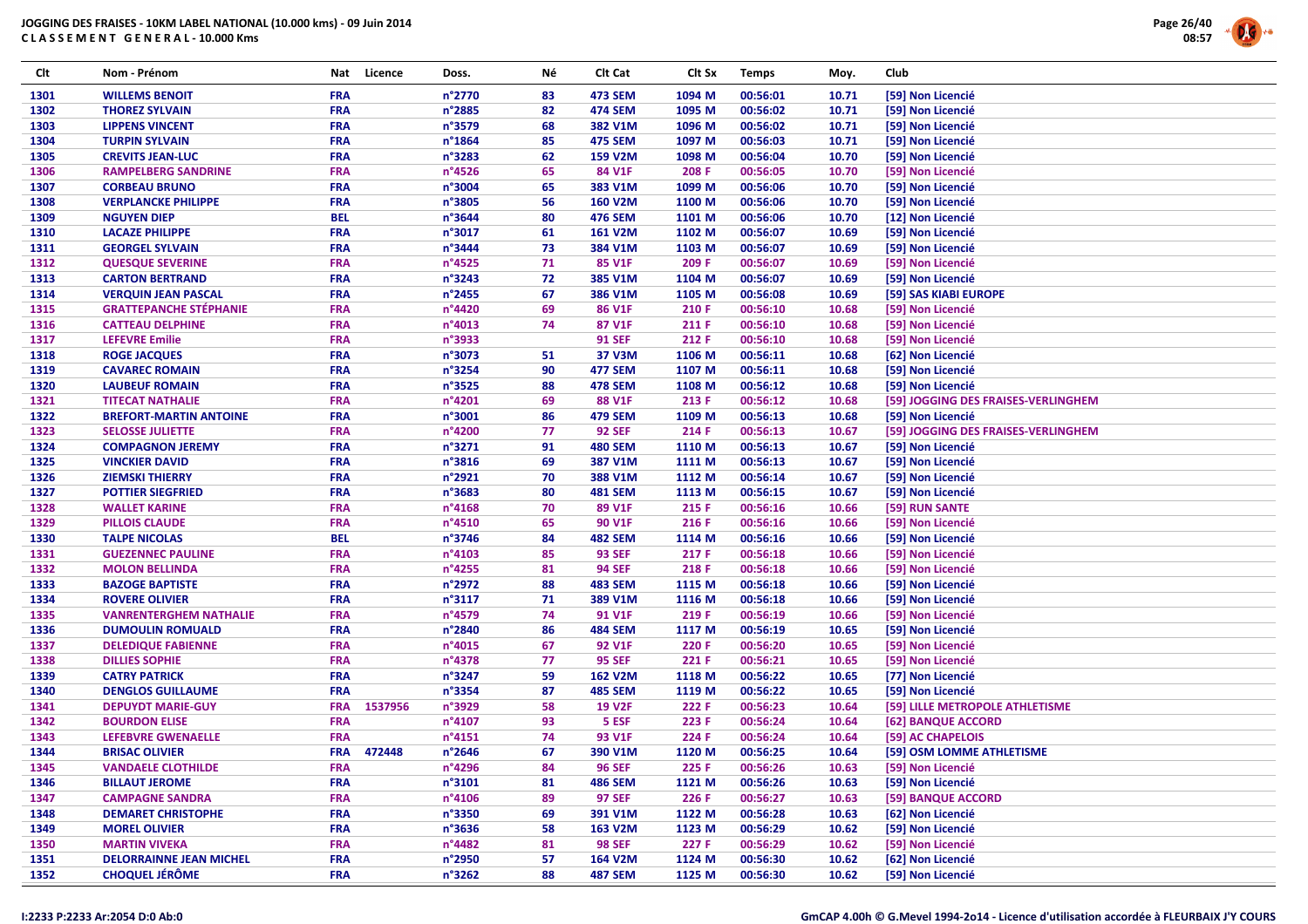

| Clt          | Nom - Prénom                                     | Nat        | Licence | Doss.           | Νé | Clt Cat          | Clt Sx | <b>Temps</b>         | Moy.           | Club                                              |
|--------------|--------------------------------------------------|------------|---------|-----------------|----|------------------|--------|----------------------|----------------|---------------------------------------------------|
| 1353         | <b>DEKERLE SYLVAIN</b>                           | <b>FRA</b> |         | n°2907          | 84 | <b>488 SEM</b>   | 1126 M | 00:56:31             | 10.62          | [59] Non Licencié                                 |
| 1354         | <b>DEVOS JEREMIE</b>                             | <b>FRA</b> |         | n°2910          | 75 | <b>489 SEM</b>   | 1127 M | 00:56:31             | 10.62          | [62] Non Licencié                                 |
| 1355         | <b>AUDEBERT JULIEN</b>                           | <b>FRA</b> |         | n°2909          | 87 | <b>490 SEM</b>   | 1128 M | 00:56:31             | 10.62          | [62] Non Licencié                                 |
| 1356         | <b>DECOTTEGNIE ERIC</b>                          | <b>FRA</b> |         | n°2832          | 66 | 392 V1M          | 1129 M | 00:56:32             | 10.61          | [59] Non Licencié                                 |
| 1357         | <b>CATTEAU PASCAL</b>                            | <b>FRA</b> |         | n°3248          | 63 | 165 V2M          | 1130 M | 00:56:34             | 10.61          | [59] Non Licencié                                 |
| 1358         | <b>HAZE MARIE</b>                                | <b>FRA</b> |         | n°4430          | 76 | <b>99 SEF</b>    | 228 F  | 00:56:34             | 10.61          | [59] Non Licencié                                 |
| 1359         | <b>BOUILLON MATHILDE</b>                         | <b>FRA</b> |         | n°4304          | 81 | <b>100 SEF</b>   | 229 F  | 00:56:34             | 10.61          | [59] Non Licencié                                 |
| 1360         | <b>QEDDAR MOHAMED</b>                            | <b>FRA</b> |         | n°3157          | 75 | <b>491 SEM</b>   | 1131 M | 00:56:34             | 10.61          | [59] Non Licencié                                 |
| 1361         | <b>TIMIZAR MOHAMMED</b>                          | <b>FRA</b> |         | n°3757          | 64 | 166 V2M          | 1132 M | 00:56:34             | 10.61          | [59] Non Licencié                                 |
| 1362         | <b>LOISEL SOPHIE</b>                             | <b>FRA</b> |         | n°4041          | 73 | 94 V1F           | 230 F  | 00:56:35             | 10.61          | [59] Non Licencié                                 |
| 1363         | <b>VANDENBROUCKE Audrey</b>                      | <b>FRA</b> |         | n°4002          |    | <b>101 SEF</b>   | 231 F  | 00:56:35             | 10.61          | [59] OSM LOMME ATHLETISME                         |
| 1364         | <b>GEFFARD CATHERINE</b>                         | <b>FRA</b> | 1497791 | n°3923          | 55 | <b>20 V2F</b>    | 232 F  | 00:56:36             | 10.60          | [59] LILLE METROPOLE ATHLETISME                   |
| 1365         | <b>COURTIN CYPRIEN</b>                           | <b>FRA</b> |         | n°2606          | 87 | <b>492 SEM</b>   | 1133 M | 00:56:37             | 10.60          | [59] JOGGING DES FRAISES-VERLINGHEM               |
| 1366         | <b>MONSOREZ CATHERINE</b>                        | <b>FRA</b> |         | n°4045          | 59 | <b>21 V2F</b>    | 233 F  | 00:56:37             | 10.60          | [59] Non Licencié                                 |
| 1367         | <b>RENARD CHARLOTTE</b>                          | <b>FRA</b> |         | n°4528          | 80 | <b>102 SEF</b>   | 234 F  | 00:56:37             | 10.60          | [59] Non Licencié                                 |
| 1368         | <b>SUTERA GIOVANNI</b>                           | <b>ITA</b> |         | n°3745          | 86 | <b>493 SEM</b>   | 1134 M | 00:56:37             | 10.60          | [75] Non Licencié                                 |
| 1369         | <b>LEMIERE CHRISTELLE</b>                        | <b>FRA</b> |         | n°4059          | 71 | 95 V1F           | 235 F  | 00:56:37             | 10.60          | [59] Non Licencié                                 |
| 1370         | <b>BONNEL PHILIPPE</b>                           | <b>FRA</b> |         | n°3212          | 84 | <b>494 SEM</b>   | 1135 M | 00:56:39             | 10.59          | [59] Non Licencié                                 |
| 1371         | <b>THOUZÉ CÉCILE</b>                             | <b>FRA</b> |         | n°4562          | 77 | <b>103 SEF</b>   | 236 F  | 00:56:40             | 10.59          | [59] Non Licencié                                 |
| 1372         | <b>MOUQUE PATRICIA</b>                           | <b>FRA</b> |         | n°4069          | 77 | <b>104 SEF</b>   | 237 F  | 00:56:40             | 10.59          | [59] CGL                                          |
| 1373         | <b>CARIOU SYBILLE</b>                            | <b>FRA</b> |         | n°4073          | 84 | <b>105 SEF</b>   | 238 F  | 00:56:40             | 10.59          | [59] CGL                                          |
| 1374         | <b>YON DENIS</b>                                 | <b>FRA</b> |         | n°3825          | 49 | <b>38 V3M</b>    | 1136 M | 00:56:41             | 10.59          | [59] Non Licencié                                 |
| 1375         | <b>BUTOR DIDIER</b>                              | <b>FRA</b> |         | n°3238          | 66 | 393 V1M          | 1137 M | 00:56:41             | 10.59          | [59] Non Licencié                                 |
| 1376         | <b>SLOS SANDRA</b>                               | <b>FRA</b> |         | n°4554          | 72 | 96 V1F           | 239 F  | 00:56:42             | 10.58          | [59] Non Licencié                                 |
| 1377         | <b>BOCHU MICHEL</b>                              | <b>FRA</b> |         | n°3206          | 65 | 394 V1M          | 1138 M | 00:56:42             | 10.58          | [62] Non Licencié                                 |
| 1378         | <b>BAILLIEUL MARTIN</b>                          | <b>FRA</b> |         | n°2948          | 96 | 13 JUM           | 1139 M | 00:56:44             | 10.58          | [59] Non Licencié                                 |
| 1379         | <b>DORESSE DOMINIQUE</b>                         | <b>FRA</b> |         | n°2461          | 68 | 395 V1M          | 1140 M | 00:56:45             | 10.57          | [59] CGL                                          |
| 1380         | <b>LAVENNE MURIEL</b>                            | <b>FRA</b> | 1555251 | n°4227          | 73 | 97 V1F           | 240 F  | 00:56:46             | 10.57          |                                                   |
|              |                                                  | <b>FRA</b> |         | n°4290          | 74 | 98 V1F           | 241 F  |                      |                | [59] OSM LOMME ATHLETISME                         |
| 1381<br>1382 | <b>BETREMIEUX LAETITIA</b><br><b>DELBÉ LOUIS</b> | <b>FRA</b> |         | n°3328          | 92 |                  | 1141 M | 00:56:47<br>00:56:48 | 10.57<br>10.57 | [59] Non Licencié                                 |
| 1383         | <b>DEKOONINCK JEAN PAUL</b>                      | <b>FRA</b> | 1062542 | n°2556          | 52 | 13 ESM<br>39 V3M | 1142 M | 00:56:48             | 10.56          | [59] Non Licencié<br>[59] AMICALE DU VAL DE SOMME |
|              |                                                  | <b>FRA</b> |         | n°3990          | 82 | <b>106 SEF</b>   | 242 F  |                      |                |                                                   |
| 1384         | <b>BRION Virginie</b>                            |            |         |                 |    |                  |        | 00:56:49             | 10.56          | [59] Non Licencié                                 |
| 1385         | <b>BESSON ELODIE</b>                             | <b>FRA</b> |         | n°4289          | 82 | <b>107 SEF</b>   | 243 F  | 00:56:49             | 10.56          | [59] Non Licencié                                 |
| 1386         | <b>DAZIN JACQUELINE</b>                          | <b>FRA</b> | 1404835 | n°4100          | 57 | <b>22 V2F</b>    | 244 F  | 00:56:50             | 10.56          | [62] AS CULTURELLE ARC INTERNATIONA               |
| 1387         | <b>PILLOIS CLAUDE</b>                            | <b>FRA</b> |         | n°3671          | 61 | 167 V2M          | 1143 M | 00:56:50             | 10.56          | [59] Non Licencié                                 |
| 1388         | <b>NUYTTEN JACQUELINE</b>                        | <b>FRA</b> |         | n°4076          | 54 | <b>6 V3F</b>     | 245 F  | 00:56:52             | 10.55          | [59] Non Licencié                                 |
| 1389         | <b>LOIC PENNEL</b>                               | <b>FRA</b> |         | n°3583          | 73 | 396 V1M          | 1144 M | 00:56:52             | 10.55          | [59] Non Licencié                                 |
| 1390         | <b>BERROYER CHARLES</b>                          | <b>FRA</b> |         | n°3194          | 72 | 397 V1M          | 1145 M | 00:56:53             | 10.55          | [62] Non Licencié                                 |
| 1391         | <b>SCANDELLA NATHALIE</b>                        | <b>FRA</b> |         | n°4547          | 69 | 99 V1F           | 246 F  | 00:56:54             | 10.55          | [59] Non Licencié                                 |
| 1392         | <b>PLANCON ALAIN</b>                             | <b>FRA</b> | 1479428 | n°2642          | 66 | 398 V1M          | 1146 M | 00:56:55             | 10.54          | [59] LILLE METROPOLE ATHLETISME                   |
| 1393         | <b>LAOUST FRANCK</b>                             | <b>FRA</b> |         | n°3136          | 66 | 399 V1M          | 1147 M | 00:56:55             | 10.54          | [59] Non Licencié                                 |
| 1394         | <b>PETIT MAGALIE</b>                             | <b>FRA</b> |         | n°4507          | 74 | 100 V1F          | 247 F  | 00:56:55             | 10.54          | <b>Non Licencié</b>                               |
| 1395         | <b>BIVILLE ALEXIS</b>                            | <b>FRA</b> |         | n°3201          | 87 | <b>495 SEM</b>   | 1148 M | 00:56:56             | 10.54          | <b>Non Licencié</b>                               |
| 1396         | <b>SNOLARSKI CAROLINE</b>                        | <b>FRA</b> |         | n°3953          |    | <b>108 SEF</b>   | 248 F  | 00:56:57             | 10.54          | [59] Non Licencié                                 |
| 1397         | <b>FORGEOIS ERIC</b>                             | <b>FRA</b> |         | n°3427          | 71 | 400 V1M          | 1149 M | 00:56:57             | 10.54          | [59] Non Licencié                                 |
| 1398         | <b>LECLERCQ PHILIPPE</b>                         | <b>FRA</b> |         | n°2855          | 49 | <b>40 V3M</b>    | 1150 M | 00:56:58             | 10.53          | [59] JOGGING DES FRAISES-VERLINGHEM               |
| 1399         | <b>GUETIERE DOMINIQUE</b>                        | <b>FRA</b> | 1148717 | n°2483          | 48 | 41 V3M           | 1151 M | 00:56:58             | 10.53          | [59] JOGGING AVENTURE RONCQUOISE                  |
| 1400         | <b>KLOO ZSOLT</b>                                | <b>HUN</b> |         | n°3511          | 76 | <b>496 SEM</b>   | 1152 M | 00:57:02             | 10.52          | [59] Non Licencié                                 |
| 1401         | <b>RYCKEBUSCH CHRISTOPHE</b>                     | <b>FRA</b> |         | n°3718          | 73 | 401 V1M          | 1153 M | 00:57:02             | 10.52          | [77] Non Licencié                                 |
| 1402         | <b>GILLE OMBELINE</b>                            | <b>FRA</b> |         | $n^{\circ}4415$ | 96 | 2 JUF            | 249 F  | 00:57:02             | 10.52          | [59] Non Licencié                                 |
| 1403         | <b>SERROUX Stephanie</b>                         | <b>FRA</b> |         | n°3934          | 87 | <b>109 SEF</b>   | 250 F  | 00:57:02             | 10.52          | [59] Non Licencié                                 |
| 1404         | <b>DRIQUE SEBASTIEN</b>                          | <b>FRA</b> |         | n°3828          | 82 | <b>497 SEM</b>   | 1154 M | 00:57:02             | 10.52          | [59] Non Licencié                                 |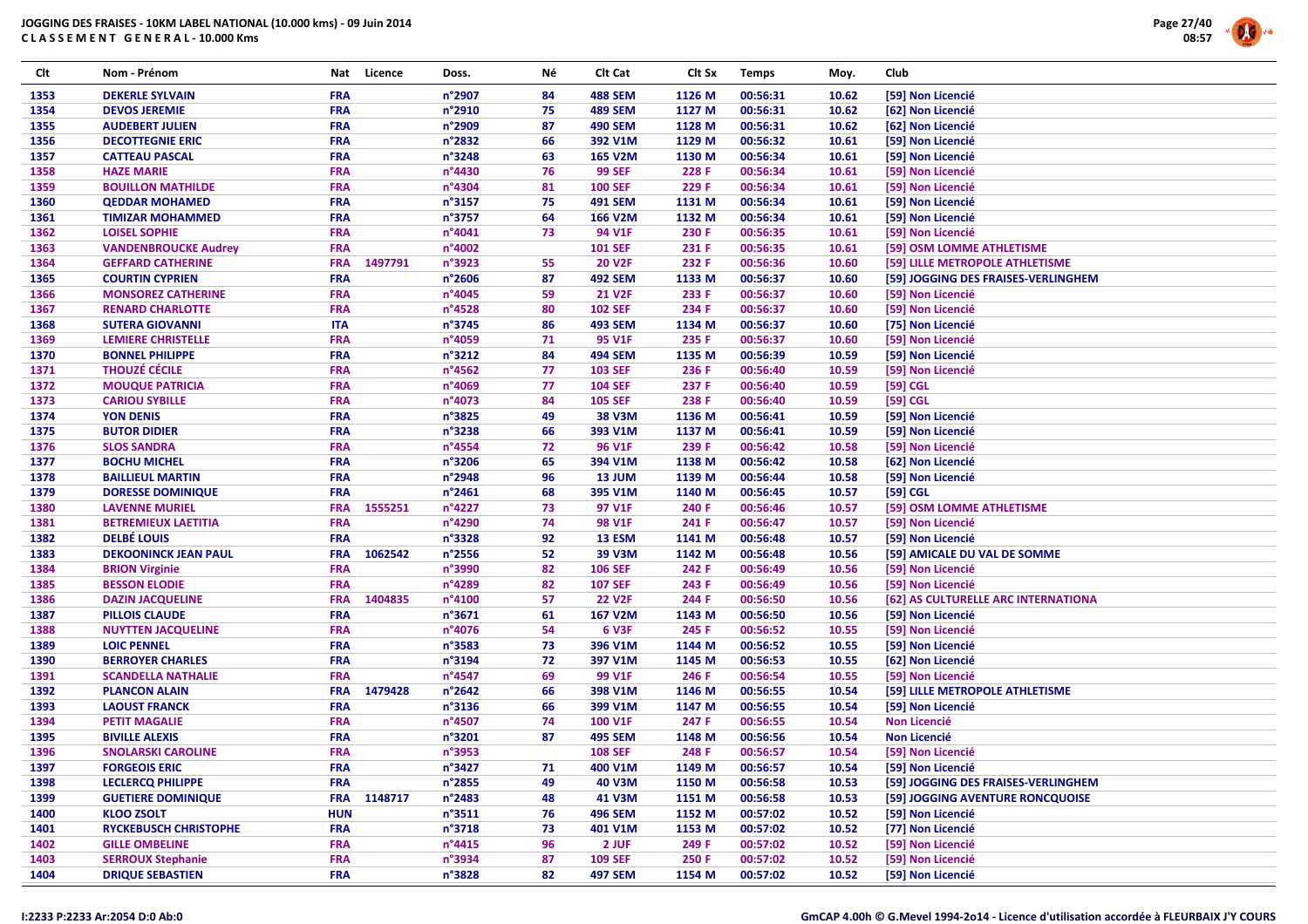

| Clt  | Nom - Prénom                  | Nat        | Licence | Doss.            | Νé | Clt Cat        | Clt Sx | <b>Temps</b> | Moy.  | Club |                                     |
|------|-------------------------------|------------|---------|------------------|----|----------------|--------|--------------|-------|------|-------------------------------------|
| 1405 | <b>GUEBLI SAID</b>            | <b>FRA</b> |         | n°2974           | 73 | 402 V1M        | 1155 M | 00:57:03     | 10.52 |      | [59] Non Licencié                   |
| 1406 | <b>SALIN BENJAMIN</b>         | <b>FRA</b> |         | n°3725           | 83 | <b>498 SEM</b> | 1156 M | 00:57:04     | 10.52 |      | [59] Non Licencié                   |
| 1407 | <b>DERYM STÉPHANIE</b>        | <b>FRA</b> |         | n°4370           | 80 | <b>110 SEF</b> | 251 F  | 00:57:04     | 10.52 |      | [59] Non Licencié                   |
| 1408 | <b>CANON LUCILE</b>           | <b>FRA</b> |         | n°4315           | 83 | <b>111 SEF</b> | 252 F  | 00:57:04     | 10.52 |      | [59] Non Licencié                   |
| 1409 | <b>FLAVIGNY ALAIN</b>         | <b>FRA</b> |         | n°3129           | 62 | 168 V2M        | 1157 M | 00:57:04     | 10.52 |      | [59] Non Licencié                   |
| 1410 | <b>DEVOGHEL BRYAN</b>         | <b>BEL</b> |         | n°3368           | 96 | <b>14 JUM</b>  | 1158 M | 00:57:05     | 10.51 |      | [77] Non Licencié                   |
| 1411 | <b>COSTENOBLE DIDIER</b>      | <b>FRA</b> |         | n°3094           | 67 | 403 V1M        | 1159 M | 00:57:05     | 10.51 |      | [59] Non Licencié                   |
| 1412 | <b>HERENG SEBASTIEN</b>       | <b>FRA</b> |         | n°3484           | 84 | <b>499 SEM</b> | 1160 M | 00:57:06     | 10.51 |      | [62] Non Licencié                   |
| 1413 | <b>DUFLOT ROXANE</b>          | <b>FRA</b> |         | n°4385           | 91 | <b>112 SEF</b> | 253 F  | 00:57:06     | 10.51 |      | [59] Non Licencié                   |
| 1414 | <b>CARON NATHALIE</b>         | <b>FRA</b> |         | n°4319           | 63 | <b>23 V2F</b>  | 254 F  | 00:57:07     | 10.51 |      | [62] Non Licencié                   |
| 1415 | <b>DUSSART MELANIE</b>        | <b>FRA</b> |         | n°4390           | 78 | <b>113 SEF</b> | 255 F  | 00:57:09     | 10.50 |      | [59] Non Licencié                   |
| 1416 | <b>KLISZ MARIE</b>            | <b>FRA</b> |         | $n^{\circ}4134$  | 74 | 101 V1F        | 256 F  | 00:57:09     | 10.50 |      | [59] Non Licencié                   |
| 1417 | <b>DALLE MARIE</b>            | <b>FRA</b> |         | n°4340           | 79 | <b>114 SEF</b> | 257 F  | 00:57:09     | 10.50 |      | [59] Non Licencié                   |
| 1418 | <b>MEURISSE FABIEN</b>        | <b>FRA</b> |         | n°3864           | 68 | 404 V1M        | 1161 M | 00:57:11     | 10.49 |      | [59] Non Licencié                   |
| 1419 | <b>DEBEVE NICOLAS</b>         | <b>FRA</b> |         | n°3304           | 83 | <b>500 SEM</b> | 1162 M | 00:57:11     | 10.49 |      | [62] Non Licencié                   |
| 1420 | <b>VANDIERDONCK PASCALINE</b> | <b>FRA</b> | 1392001 | n°4192           | 73 | 102 V1F        | 258 F  | 00:57:13     | 10.49 |      | [59] JOGGING AVENTURE RONCQUOISE    |
| 1421 | <b>LEMIERE JEREMY</b>         | <b>FRA</b> |         | $n^{\circ}3063$  | 73 | 405 V1M        | 1163 M | 00:57:14     | 10.48 |      | [59] Non Licencié                   |
| 1422 | <b>EUDES FABRICE</b>          | <b>FRA</b> |         | n°3415           | 71 | 406 V1M        | 1164 M | 00:57:15     | 10.48 |      | [59] Non Licencié                   |
| 1423 | <b>LECLERCQ MARC</b>          | <b>FRA</b> |         | n°3535           | 46 | 42 V3M         | 1165 M | 00:57:16     | 10.48 |      | [59] Non Licencié                   |
| 1424 | <b>SCRIMALI SALVATORE</b>     | <b>FRA</b> |         | n°3731           | 72 | 407 V1M        | 1166 M | 00:57:16     | 10.48 |      | [59] Non Licencié                   |
| 1425 | <b>PARIS NICOLAS</b>          | <b>FRA</b> |         | n°3871           | 82 | <b>501 SEM</b> | 1167 M | 00:57:19     | 10.47 |      | [62] Non Licencié                   |
| 1426 | <b>MANGEON DAVID</b>          | <b>FRA</b> |         | n°3024           | 73 | 408 V1M        | 1168 M | 00:57:21     | 10.46 |      | [59] Non Licencié                   |
| 1427 | <b>GRIMONPREZ RUDY</b>        | <b>FRA</b> |         | n°3457           | 82 | <b>502 SEM</b> | 1169 M | 00:57:21     | 10.46 |      | [59] Non Licencié                   |
| 1428 | <b>HOLLEBECQUE FREDERIC</b>   | <b>FRA</b> |         | n°2976           | 71 | 409 V1M        | 1170 M | 00:57:22     | 10.46 |      | [59] Non Licencié                   |
| 1429 | <b>SCHEEMACKER GREGORY</b>    | <b>FRA</b> |         | n°3870           | 76 | <b>503 SEM</b> | 1171 M | 00:57:22     | 10.46 |      | [59] Non Licencié                   |
| 1430 | <b>SANDT GABRIEL</b>          | <b>FRA</b> |         | n°2869           | 65 | 410 V1M        | 1172 M | 00:57:23     | 10.46 |      | [59] Non Licencié                   |
| 1431 | <b>JICQUEL YVON</b>           | <b>FRA</b> |         | n°3090           | 58 | 169 V2M        | 1173 M | 00:57:23     | 10.46 |      | [59] Non Licencié                   |
| 1432 | <b>FAVRE JONATHAN</b>         | <b>FRA</b> |         | n°2389           | 86 | <b>504 SEM</b> | 1174 M | 00:57:23     | 10.46 |      | [59] Non Licencié                   |
| 1433 | <b>ROSE FRANÇOIS</b>          | <b>FRA</b> |         | n°3713           | 69 | 411 V1M        | 1175 M | 00:57:24     | 10.45 |      | [59] Non Licencié                   |
| 1434 | <b>MICHIELS DAVID</b>         | <b>FRA</b> |         | n°3624           | 69 | 412 V1M        | 1176 M | 00:57:24     | 10.45 |      | [59] Non Licencié                   |
| 1435 | <b>DELABRE DIDIER</b>         | <b>FRA</b> |         | n°3315           | 71 | 413 V1M        | 1177 M | 00:57:24     | 10.45 |      | [38] Non Licencié                   |
| 1436 | <b>MAUNOURY THOMAS</b>        | <b>FRA</b> |         | n°3618           | 86 | <b>505 SEM</b> | 1178 M | 00:57:25     | 10.45 |      | [59] Non Licencié                   |
| 1437 | <b>BEVE HUBERT</b>            | <b>FRA</b> |         | n°2545           | 61 | 170 V2M        | 1179 M | 00:57:26     | 10.45 |      | [59] A C CHAPELLOIS                 |
| 1438 | <b>BONNART Charlotte</b>      | <b>FRA</b> |         | n°3964           | 78 | <b>115 SEF</b> | 259 F  | 00:57:26     | 10.45 |      | [59] Non Licencié                   |
| 1439 | <b>DHOINE XAVIER</b>          | <b>FRA</b> |         | n°3379           | 80 | <b>506 SEM</b> | 1180 M | 00:57:27     | 10.45 |      | [59] Non Licencié                   |
| 1440 | <b>POULET ARNAUD</b>          | <b>FRA</b> |         | n°3684           | 72 | 414 V1M        | 1181 M | 00:57:27     | 10.45 |      | [59] Non Licencié                   |
| 1441 | <b>FOLENS ISABELLE</b>        | <b>FRA</b> |         | n°4396           | 70 | 103 V1F        | 260 F  | 00:57:28     | 10.44 |      | [59] Non Licencié                   |
| 1442 | <b>VERBEKE SIMON</b>          | <b>FRA</b> |         | n°3797           | 82 | <b>507 SEM</b> | 1182 M | 00:57:28     | 10.44 |      | [59] Non Licencié                   |
| 1443 | <b>POULAIN FREDERIC</b>       | <b>FRA</b> |         | n°2868           | 67 | 415 V1M        | 1183 M | 00:57:28     | 10.44 |      | [59] Non Licencié                   |
| 1444 | <b>BAUDERLIQUE LAURENT</b>    | <b>FRA</b> |         | n°3180           | 82 | <b>508 SEM</b> | 1184 M | 00:57:31     | 10.43 |      | [62] Non Licencié                   |
| 1445 | <b>DUMOULIN EMMANUEL</b>      | <b>FRA</b> |         | n°3039           | 67 | 416 V1M        | 1185 M | 00:57:32     | 10.43 |      | [59] Non Licencié                   |
| 1446 | <b>CHATELAIN CHARLOTTE</b>    | <b>FRA</b> |         | n°4328           | 75 | <b>116 SEF</b> | 261 F  | 00:57:33     | 10.43 |      | [59] Non Licencié                   |
| 1447 | <b>CATOIRE CORINNE</b>        | <b>FRA</b> |         | $n^{\circ}4148$  | 60 | <b>24 V2F</b>  | 262 F  | 00:57:33     | 10.43 |      | [59] AC CHAPELOIS                   |
| 1448 | <b>CHAMOIS REGIS</b>          | <b>FRA</b> |         | n°2994           | 63 | 171 V2M        | 1186 M | 00:57:33     | 10.43 |      | [59] Non Licencié                   |
| 1449 | <b>SERRE YANNICK</b>          | <b>FRA</b> |         | n°3733           | 67 | 417 V1M        | 1187 M | 00:57:35     | 10.42 |      | [59] Non Licencié                   |
| 1450 | <b>RUCQUOIS VALERIE</b>       | <b>FRA</b> |         | $n^{\circ}$ 4541 | 73 | 104 V1F        | 263 F  | 00:57:37     | 10.41 |      | [59] Non Licencié                   |
| 1451 | <b>COUSTENOBLE BERNARD</b>    | <b>FRA</b> |         | n°3279           | 68 | 418 V1M        | 1188 M | 00:57:39     | 10.41 |      | [59] Non Licencié                   |
| 1452 | <b>CAHON FRANCK</b>           | <b>FRA</b> |         | $n^{\circ}$ 2604 | 72 | 419 V1M        | 1189 M | 00:57:40     | 10.41 |      | [59] JOGGING DES FRAISES-VERLINGHEM |
| 1453 | <b>CLEENEWERCK ROMAIN</b>     | <b>FRA</b> |         | n°3264           | 91 | <b>509 SEM</b> | 1190 M | 00:57:41     | 10.40 |      | [59] Non Licencié                   |
| 1454 | <b>DELPLACE ALINE</b>         | <b>FRA</b> |         | n°3999           | 75 | <b>117 SEF</b> | 264 F  | 00:57:42     | 10.40 |      | [62] Non Licencié                   |
| 1455 | <b>BOUQUILLON JEREMY</b>      | <b>FRA</b> |         | n°2862           | 82 | <b>510 SEM</b> | 1191 M | 00:57:42     | 10.40 |      | [59] Non Licencié                   |
| 1456 | <b>HAUTEKIET PATRICE</b>      | <b>FRA</b> |         | n°3476           | 67 | 420 V1M        | 1192 M | 00:57:44     | 10.39 |      | [59] Non Licencié                   |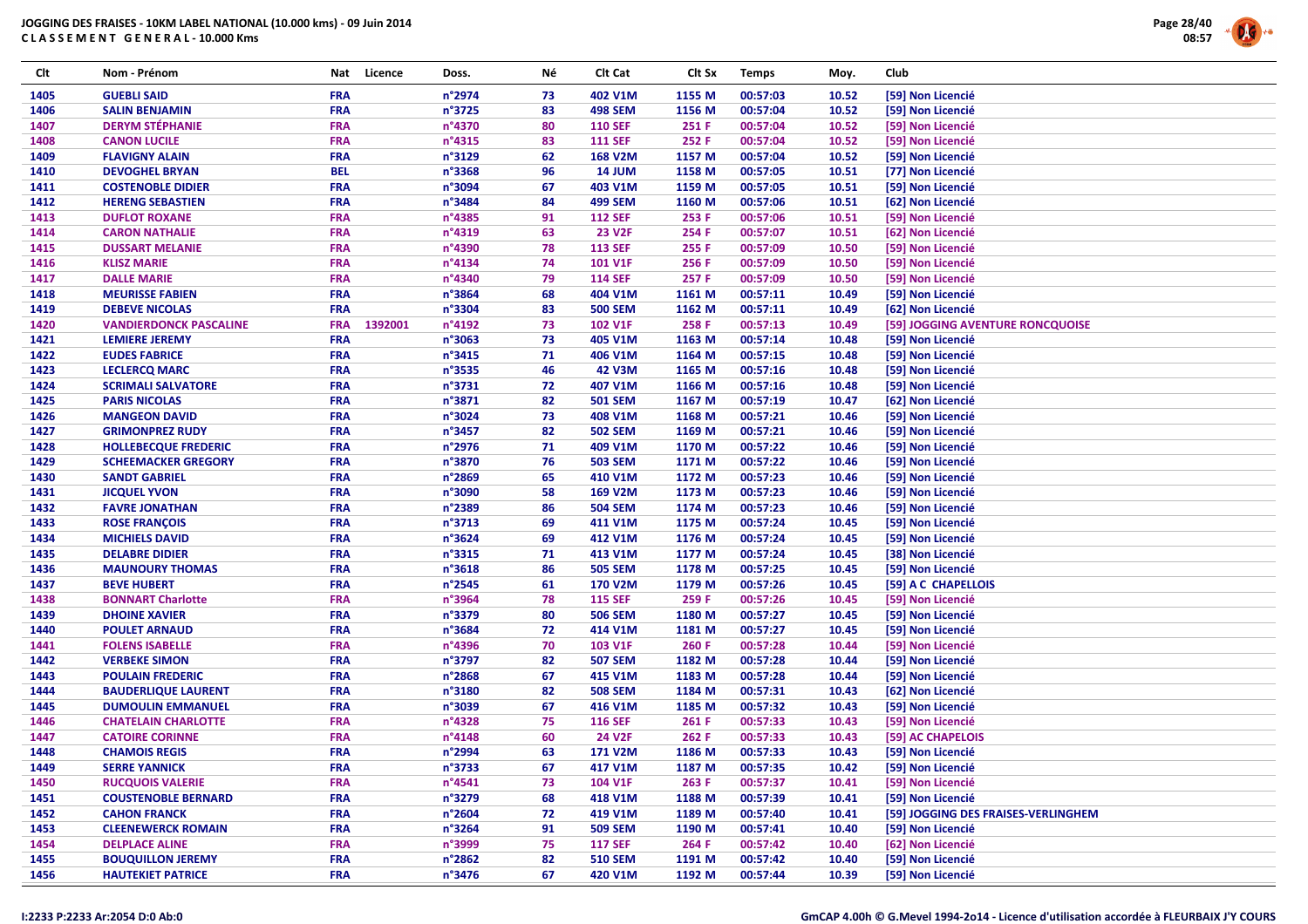

| Clt  | Nom - Prénom                                          | Nat        | Licence     | Doss.            | Νé | Clt Cat        | Clt Sx | <b>Temps</b> | Moy.  | Club                                    |
|------|-------------------------------------------------------|------------|-------------|------------------|----|----------------|--------|--------------|-------|-----------------------------------------|
| 1457 | <b>MARION JEAN MARIE</b>                              | <b>FRA</b> |             | n°2929           | 59 | 172 V2M        | 1193 M | 00:57:44     | 10.39 | [59] Non Licencié                       |
| 1458 | <b>GELLENS MATTHIEU</b>                               | <b>FRA</b> |             | n°3857           | 64 | 173 V2M        | 1194 M | 00:57:45     | 10.39 | [59] Non Licencié                       |
| 1459 | <b>HENNINOT JEAN FRANCOIS</b>                         | <b>FRA</b> |             | n°3016           | 66 | 421 V1M        | 1195 M | 00:57:48     | 10.38 | [62] Non Licencié                       |
| 1460 | <b>RICHARD RÉGIS</b>                                  | <b>FRA</b> |             | n°3698           | 61 | 174 V2M        | 1196 M | 00:57:48     | 10.38 | [62] Non Licencié                       |
| 1461 | <b>DEBACKER NICOLAS</b>                               | <b>FRA</b> |             | n°3300           | 75 | <b>511 SEM</b> | 1197 M | 00:57:52     | 10.37 | [59] Non Licencié                       |
| 1462 | <b>ROBERT PASCAL</b>                                  | <b>FRA</b> |             | n°3099           | 61 | <b>175 V2M</b> | 1198 M | 00:57:52     | 10.37 | [59] Non Licencié                       |
| 1463 | <b>BELPOIS GABRIELE</b>                               | <b>GER</b> |             | n°4285           | 64 | <b>25 V2F</b>  | 265 F  | 00:57:54     | 10.37 | [59] Non Licencié                       |
| 1464 | <b>CATTEAU BERNARD</b>                                | <b>FRA</b> |             | n°2703           | 46 | 43 V3M         | 1199 M | 00:57:54     | 10.36 | [59] Non Licencié                       |
| 1465 | <b>FRANCOIS THOMAS</b>                                | <b>FRA</b> |             | n°3014           | 69 | 422 V1M        | 1200 M | 00:57:55     | 10.36 | [59] Non Licencié                       |
| 1466 | <b>VILCOQ CHRISTIAN</b>                               | <b>FRA</b> | 1030254     | n°2432           | 72 | 423 V1M        | 1201 M | 00:57:56     | 10.36 | [59] VILLENEUVE D ASCQ FRETIN ATHLE     |
| 1467 | <b>ETCHEVERRY EUGÉNIE</b>                             | <b>FRA</b> |             | n°4391           | 80 | <b>118 SEF</b> | 266 F  | 00:57:56     | 10.36 | [59] Non Licencié                       |
| 1468 | <b>VANLAER SANDRINE</b>                               | <b>FRA</b> | 1491048     | $n^{\circ}4110$  | 61 | <b>26 V2F</b>  | 267 F  | 00:57:59     | 10.35 | [59] LILLE METROPOLE ATHLETISME         |
| 1469 | <b>HANICOTTE ROBERT</b>                               | <b>FRA</b> |             | n°3064           | 51 | 44 V3M         | 1202 M | 00:57:59     | 10.35 | [59] Non Licencié                       |
| 1470 | <b>PRUVOST GUY</b>                                    | <b>FRA</b> |             | n°3688           | 47 | 45 V3M         | 1203 M | 00:58:01     | 10.34 | [59] Non Licencié                       |
| 1471 | <b>GARACHE CÉLINE</b>                                 | <b>FRA</b> |             | $n^{\circ}$ 4406 | 85 | <b>119 SEF</b> | 268 F  | 00:58:03     | 10.34 | [59] Non Licencié                       |
| 1472 | <b>BOUCHARD SYLVAIN</b>                               | <b>FRA</b> |             | $n^{\circ}3218$  | 71 | 424 V1M        | 1204 M | 00:58:04     | 10.33 | [59] Non Licencié                       |
| 1473 | <b>FORE CHRISTINE</b>                                 | <b>FRA</b> |             | n°4025           | 59 | <b>27 V2F</b>  | 269 F  | 00:58:04     | 10.33 | [59] Non Licencié                       |
| 1474 | <b>MYLLER ELODIE</b>                                  | <b>FRA</b> |             | n°4491           | 78 | <b>120 SEF</b> | 270 F  | 00:58:06     | 10.33 | [59] Non Licencié                       |
| 1475 | <b>TAILLIEU MARION</b>                                | <b>FRA</b> |             | n°4137           | 89 | <b>121 SEF</b> | 271 F  | 00:58:08     | 10.32 | [59] Non Licencié                       |
| 1476 | <b>NYCZ JULIEN</b>                                    | <b>FRA</b> |             | n°3647           | 81 | <b>512 SEM</b> | 1205 M | 00:58:08     | 10.32 | [62] Non Licencié                       |
| 1477 | <b>FAVIER MELANIE</b>                                 | <b>FRA</b> |             | n°4392           | 79 | <b>122 SEF</b> | 272 F  | 00:58:11     | 10.32 | [59] Non Licencié                       |
| 1478 | <b>VANGHELUWE DIDIER</b>                              | <b>FRA</b> |             | n°2781           | 66 | 425 V1M        | 1206 M | 00:58:11     | 10.31 | [59] Non Licencié                       |
| 1479 |                                                       | <b>FRA</b> |             | n°3489           | 73 | 426 V1M        | 1207 M | 00:58:12     | 10.31 | [62] Non Licencié                       |
|      | <b>HETROIT FREDERIC</b><br><b>BERTELOOT GUERLINDA</b> |            |             |                  |    |                |        |              |       |                                         |
| 1480 |                                                       | <b>FRA</b> | 364442      | n°4233           | 83 | <b>123 SEF</b> | 273 F  | 00:58:13     | 10.31 | [62] RC ARRAS                           |
| 1481 | <b>ROGALSKI JEROME</b>                                | <b>FRA</b> |             | $n^{\circ}$ 2445 | 72 | 427 V1M        | 1208 M | 00:58:17     | 10.30 | [62] UNITED BISCUITS INDUSTRIES DELACRE |
| 1482 | <b>GRUSON SABINE</b>                                  | <b>FRA</b> |             | n°4421           | 74 | 105 V1F        | 274 F  | 00:58:19     | 10.29 | [59] Non Licencié                       |
| 1483 | <b>BLANQUART ANTOINE</b>                              | <b>FRA</b> |             | n°3879           | 72 | 428 V1M        | 1209 M | 00:58:20     | 10.29 | [59] Non Licencié                       |
| 1484 | <b>BERCHON JULIETTE</b>                               | <b>FRA</b> |             | n°4287           | 77 | <b>124 SEF</b> | 275 F  | 00:58:20     | 10.29 | [59] Non Licencié                       |
| 1485 | <b>RIGAUT FRANCOISE</b>                               | <b>FRA</b> | 1492918     | n°3995           | 51 | <b>7 V3F</b>   | 276 F  | 00:58:20     | 10.29 | [59] OSM LOMME ATHLETISME               |
| 1486 | <b>FONTIER ERIC</b>                                   | <b>FRA</b> | 1559288     | n°2632           | 68 | 429 V1M        | 1210 M | 00:58:21     | 10.28 | [59] LILLE METROPOLE ATHLETISME         |
| 1487 | <b>SEDDIK NAIMA</b>                                   | <b>FRA</b> |             | $n^{\circ}$ 4548 | 80 | <b>125 SEF</b> | 277 F  | 00:58:22     | 10.28 | [59] Non Licencié                       |
| 1488 | <b>MASTALERZ MELANIE</b>                              | <b>FRA</b> | T186761     | $n^{\circ}4115$  | 71 | 106 V1F        | 278 F  | 00:58:22     | 10.28 | [59] PASS'RUNNING                       |
| 1489 | <b>DECOSTER PASCAL</b>                                | <b>FRA</b> |             | n°3832           | 65 | 430 V1M        | 1211 M | 00:58:23     | 10.28 | [59] Non Licencié                       |
| 1490 | <b>KOVACIC RODOLPHE</b>                               | <b>FRA</b> |             | $n^{\circ}3158$  | 70 | 431 V1M        | 1212 M | 00:58:23     | 10.28 | [62] Non Licencié                       |
| 1491 | <b>HERBEZ CAMILLE</b>                                 | <b>FRA</b> |             | n°3886           | 60 | 176 V2M        | 1213 M | 00:58:24     | 10.28 | [59] Non Licencié                       |
| 1492 | <b>BEAUVILLAIN CAMILLE</b>                            | <b>FRA</b> |             | n°4282           | 82 | <b>126 SEF</b> | 279 F  | 00:58:24     | 10.28 | [59] Non Licencié                       |
| 1493 | <b>PETITPRE ISABELLE</b>                              | <b>FRA</b> |             | n°4064           | 66 | 107 V1F        | 280 F  | 00:58:24     | 10.27 | [59] AS KIABI                           |
| 1494 | <b>CARON CATHERINE</b>                                | <b>FRA</b> |             | $n^{\circ}4318$  | 59 | <b>28 V2F</b>  | 281 F  | 00:58:25     | 10.27 | [62] Non Licencié                       |
| 1495 | <b>LEFEBVRE Stephanie</b>                             | <b>FRA</b> |             | n°3914           |    | <b>127 SEF</b> | 282 F  | 00:58:27     | 10.27 | [59] Non Licencié                       |
| 1496 | <b>GRILL PASCAL</b>                                   | <b>FRA</b> |             | $n^{\circ}3456$  | 60 | 177 V2M        | 1214 M | 00:58:27     | 10.27 | [59] Non Licencié                       |
| 1497 | <b>LEMPIERE MARCELLE</b>                              | <b>FRA</b> |             | n°4180           | 63 | <b>29 V2F</b>  | 283 F  | 00:58:28     | 10.26 | [59] Non Licencié                       |
| 1498 | <b>DELANNOY YVES</b>                                  | <b>FRA</b> |             | n°3062           | 62 | <b>178 V2M</b> | 1215 M | 00:58:28     | 10.26 | [59] Non Licencié                       |
| 1499 | <b>BAILLEUX BERTRAND</b>                              | <b>FRA</b> |             | $n^{\circ}3174$  | 64 | 179 V2M        | 1216 M | 00:58:28     | 10.26 | [59] Non Licencié                       |
| 1500 | <b>CHILAUD CHRISTIAN</b>                              | <b>FRA</b> |             | n°3261           | 57 | <b>180 V2M</b> | 1217 M | 00:58:29     | 10.26 | [59] Non Licencié                       |
| 1501 | <b>LOTA CATHERINE</b>                                 | <b>FRA</b> |             | n°4477           | 72 | <b>108 V1F</b> | 284 F  | 00:58:29     | 10.26 | [59] Non Licencié                       |
| 1502 | <b>DUFOUR ADRIEN</b>                                  | <b>FRA</b> |             | n°3394           | 81 | <b>513 SEM</b> | 1218 M | 00:58:30     | 10.26 | [59] Non Licencié                       |
| 1503 | <b>QUESNEL MURIELLE</b>                               | <b>FRA</b> |             | n°4074           | 58 | 30 V2F         | 285 F  | 00:58:30     | 10.26 | [59] ACFNPC                             |
| 1504 | <b>DELAWARDE PHILIPPE</b>                             | <b>FRA</b> | 543522      | $n^{\circ}$ 2650 | 60 | <b>181 V2M</b> | 1219 M | 00:58:30     | 10.26 | [59] OSM LOMME ATHLETISME               |
| 1505 | <b>PEZIN FRANCOISE</b>                                | <b>FRA</b> |             | n°4054           | 61 | 31 V2F         | 286 F  | 00:58:31     | 10.25 | [59] UNITED BISCUITS INDUSTRIES DELACRE |
| 1506 | <b>COQUEL DELPHINE</b>                                | <b>FRA</b> |             | $n^{\circ}4178$  | 75 | <b>128 SEF</b> | 287 F  | 00:58:31     | 10.25 | [59] Non Licencié                       |
| 1507 | <b>CHARLE MARIANNE</b>                                | <b>FRA</b> |             | $n^{\circ}$ 4326 | 79 | <b>129 SEF</b> | 288 F  | 00:58:31     | 10.25 | [59] Non Licencié                       |
| 1508 | <b>AUDOUX ROMAIN</b>                                  |            | FRA 1554300 | $n^{\circ}2623$  | 76 | <b>514 SEM</b> | 1220 M | 00:58:32     | 10.25 | [59] LILLE METROPOLE ATHLETISME         |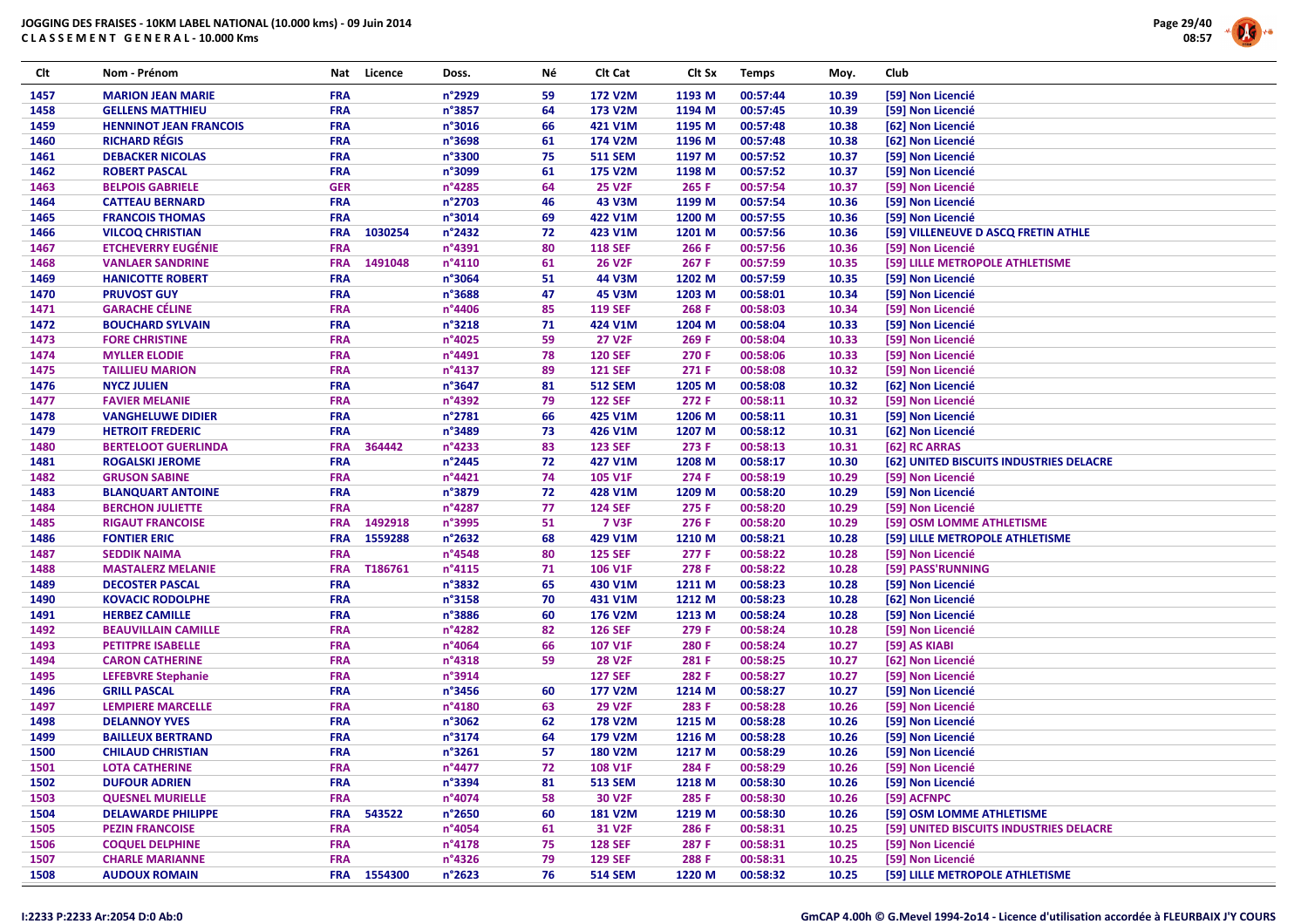

| Clt  | Nom - Prénom                   | Nat        | Licence | Doss.            | Νé | Clt Cat        | Clt Sx | <b>Temps</b> | Moy.  | Club                                |
|------|--------------------------------|------------|---------|------------------|----|----------------|--------|--------------|-------|-------------------------------------|
| 1509 | <b>VILLIER FRANCOIS</b>        | <b>FRA</b> |         | n°3813           | 65 | 432 V1M        | 1221 M | 00:58:33     | 10.25 | [59] Non Licencié                   |
| 1510 | <b>PERONI ESTELLE</b>          | <b>FRA</b> |         | n°4505           | 87 | <b>130 SEF</b> | 289 F  | 00:58:33     | 10.25 | [59] Non Licencié                   |
| 1511 | <b>FOURNIER MARIE</b>          | <b>FRA</b> |         | n°4402           | 87 | <b>131 SEF</b> | 290 F  | 00:58:35     | 10.24 | [59] Non Licencié                   |
| 1512 | <b>GELLENS QUENTIN</b>         | <b>FRA</b> |         | n°1859           | 90 | <b>515 SEM</b> | 1222 M | 00:58:35     | 10.24 | [59] Non Licencié                   |
| 1513 | <b>POLLET Gaelle</b>           | <b>FRA</b> |         | n°3926           | 64 | 32 V2F         | 291 F  | 00:58:36     | 10.24 | [59] Non Licencié                   |
| 1514 | <b>RODRIGUÈS MICHEL</b>        | <b>FRA</b> |         | n°3708           | 55 | <b>182 V2M</b> | 1223 M | 00:58:38     | 10.24 | [59] Non Licencié                   |
| 1515 | <b>LEURENT CHRISTINE</b>       | <b>FRA</b> |         | $n^{\circ}$ 4468 | 68 | 109 V1F        | 292 F  | 00:58:40     | 10.23 | [59] Non Licencié                   |
| 1516 | <b>BAERT SONIA</b>             | <b>FRA</b> |         | n°4146           | 73 | <b>110 V1F</b> | 293 F  | 00:58:42     | 10.22 | [59] CE TRANSPOLE SECTION JOGGING   |
| 1517 | <b>ROUSERE ALICE</b>           | <b>FRA</b> |         | n°3975           | 80 | <b>132 SEF</b> | 294 F  | 00:58:42     | 10.22 | [59] Non Licencié                   |
| 1518 | <b>ROPERT MARION</b>           | <b>FRA</b> |         | n°4534           | 86 | <b>133 SEF</b> | 295 F  | 00:58:43     | 10.22 | [59] Non Licencié                   |
| 1519 | <b>BILLAUT JOEL</b>            | <b>FRA</b> |         | n°3148           | 84 | <b>516 SEM</b> | 1224 M | 00:58:44     | 10.22 | [75] Non Licencié                   |
| 1520 | <b>DERENSY AUDREY</b>          | <b>FRA</b> |         | n°4368           | 75 | <b>134 SEF</b> | 296 F  | 00:58:45     | 10.22 | [62] Non Licencié                   |
| 1521 | <b>SIRBU FRANCOIS</b>          | <b>FRA</b> |         | n°2762           | 73 | 433 V1M        | 1225 M | 00:58:45     | 10.21 | [59] Non Licencié                   |
| 1522 | <b>BUTOR MARIE-LAURE</b>       | <b>FRA</b> |         | n°4313           | 68 | <b>111 V1F</b> | 297 F  | 00:58:46     | 10.21 | [59] Non Licencié                   |
| 1523 | <b>ETIEVANT ANTOINE</b>        | <b>FRA</b> |         | n°3414           | 87 | <b>517 SEM</b> | 1226 M | 00:58:46     | 10.21 | [59] Non Licencié                   |
| 1524 | <b>THUET PATRICE</b>           | <b>FRA</b> |         | n°3755           | 60 | 183 V2M        | 1227 M | 00:58:46     | 10.21 | [59] Non Licencié                   |
| 1525 | <b>BERNARD CHRISTOPHE</b>      | <b>FRA</b> |         | n°3188           | 71 | 434 V1M        | 1228 M | 00:58:49     | 10.20 | [59] Non Licencié                   |
| 1526 | <b>CUVELIER MICHEL</b>         | <b>FRA</b> |         | n°3288           | 50 | 46 V3M         | 1229 M | 00:58:50     | 10.20 | [59] Non Licencié                   |
| 1527 | <b>PONSEEL MONIQUE</b>         | <b>FRA</b> |         | n°4517           | 62 | 33 V2F         | 298 F  | 00:58:51     | 10.20 | [59] Non Licencié                   |
| 1528 | <b>GAINETDINOFF HÉLÈNE</b>     | <b>FRA</b> |         | n°4404           | 75 | <b>135 SEF</b> | 299 F  | 00:58:51     | 10.20 | [62] Non Licencié                   |
| 1529 | <b>SAVOYE DAVID</b>            | <b>FRA</b> |         | n°2955           | 70 | 435 V1M        | 1230 M | 00:58:52     | 10.19 | [59] Non Licencié                   |
| 1530 | <b>VANDERMEIRSSCHE VINCENT</b> | <b>FRA</b> |         | n°3785           | 69 | 436 V1M        | 1231 M | 00:58:55     | 10.19 | [59] Non Licencié                   |
| 1531 | <b>NAYE MICHEL</b>             | <b>FRA</b> | 976444  | n°2779           | 57 | 184 V2M        | 1232 M | 00:58:56     | 10.18 | [59] SI LESAFFRE                    |
| 1532 | <b>HOLUIGUE VALÉRIE</b>        | <b>FRA</b> |         | n°4260           | 66 | <b>112 V1F</b> | 300 F  | 00:58:56     | 10.18 | [59] Non Licencié                   |
| 1533 | <b>CUCINOTTA DOMINIQUE</b>     | <b>FRA</b> |         | n°3286           | 64 | <b>185 V2M</b> | 1233 M | 00:58:58     | 10.18 | [59] Non Licencié                   |
| 1534 | <b>GALET ANNE</b>              | <b>FRA</b> | 1591316 | $n^{\circ}$ 4223 | 62 | 34 V2F         | 301 F  | 00:58:58     | 10.18 | [59] OSM LOMME ATHLETISME           |
| 1535 | <b>AFRAS MALIK</b>             | <b>FRA</b> |         | n°2904           |    | <b>518 SEM</b> | 1234 M | 00:58:58     | 10.18 | <b>Non Licencié</b>                 |
| 1536 | <b>HENNERON SEVERINE</b>       | <b>FRA</b> | 1517283 | n°4157           | 77 | <b>136 SEF</b> | 302 F  | 00:58:59     | 10.17 | [59] AC WAMBRECHIES                 |
| 1537 | <b>NIERICHLO PEGGY</b>         | <b>FRA</b> |         | n°4495           | 86 | <b>137 SEF</b> | 303 F  | 00:59:00     | 10.17 | [59] Non Licencié                   |
| 1538 | <b>DIROSSO GAETAN</b>          | <b>FRA</b> |         | n°3380           | 58 | <b>186 V2M</b> | 1235 M | 00:59:00     | 10.17 | [62] Non Licencié                   |
| 1539 | <b>TERRIER HELENE</b>          | <b>FRA</b> | 1509428 | n°4208           | 77 | <b>138 SEF</b> | 304 F  | 00:59:00     | 10.17 | [59] LILLE METROPOLE ATHLETISME     |
| 1540 | <b>CAVAREC PATRICE</b>         | <b>FRA</b> |         | $n^{\circ}3253$  | 61 | <b>187 V2M</b> | 1236 M | 00:59:01     | 10.17 | [59] Non Licencié                   |
| 1541 | <b>MOREL STÉPHANIE</b>         | <b>FRA</b> |         | n°4489           | 73 | <b>113 V1F</b> | 305 F  | 00:59:02     | 10.16 | [59] Non Licencié                   |
| 1542 | <b>NEUVILLE GUY</b>            | <b>FRA</b> |         | $n^{\circ}3643$  | 65 | 437 V1M        | 1237 M | 00:59:03     | 10.16 | [59] Non Licencié                   |
| 1543 | <b>LEMAITRE PATRICK</b>        | <b>FRA</b> |         | n°3552           | 71 | 438 V1M        | 1238 M | 00:59:04     | 10.16 | [62] Non Licencié                   |
| 1544 | <b>CHOPIN FRANCOIS</b>         | <b>FRA</b> |         | n°3119           | 64 | <b>188 V2M</b> | 1239 M | 00:59:04     | 10.16 | [59] Non Licencié                   |
| 1545 | <b>FONTAINE JEAN-MICHEL</b>    | <b>FRA</b> | 117878  | n°2479           | 60 | 189 V2M        | 1240 M | 00:59:06     | 10.15 | [59] JOGGING AVENTURE RONCQUOISE    |
| 1546 | <b>BEVE MARIE CHRISTINE</b>    | <b>FRA</b> |         | n°4147           | 63 | 35 V2F         | 306 F  | 00:59:06     | 10.15 | [59] AC CHAPELLOIS                  |
| 1547 | <b>LECLERCQ JEAN CLAUDE</b>    | <b>FRA</b> |         | n°3059           | 68 | 439 V1M        | 1241 M | 00:59:06     | 10.15 | [59] Non Licencié                   |
| 1548 | <b>VERVLOEDT PEGGY</b>         | <b>FRA</b> |         | n°4585           | 78 | <b>139 SEF</b> | 307 F  | 00:59:08     | 10.15 | [59] Non Licencié                   |
| 1549 | <b>ORAN CLAUDE</b>             | <b>FRA</b> |         | n°3652           | 62 | 190 V2M        | 1242 M | 00:59:08     | 10.15 | [59] Non Licencié                   |
| 1550 | <b>OLIVIER PLOUY AMANDINE</b>  | <b>FRA</b> |         | n°4102           | 78 | <b>140 SEF</b> | 308 F  | 00:59:09     | 10.14 | [59] Non Licencié                   |
| 1551 | <b>SARRAZIN CÉCILE</b>         | <b>FRA</b> |         | $n^{\circ}$ 4544 | 82 | <b>141 SEF</b> | 309 F  | 00:59:11     | 10.14 | [59] Non Licencié                   |
| 1552 | <b>PLATEL SOPHIE</b>           | <b>FRA</b> |         | $n^{\circ}$ 4514 | 86 | <b>142 SEF</b> | 310 F  | 00:59:13     | 10.13 | [59] Non Licencié                   |
| 1553 | <b>HARDY LOUIS MARIE</b>       | <b>FRA</b> |         | n°2986           | 55 | 191 V2M        | 1243 M | 00:59:13     | 10.13 | [59] Non Licencié                   |
| 1554 | <b>BONNEL SOPHIE</b>           | <b>FRA</b> |         | n°4300           | 76 | <b>143 SEF</b> | 311 F  | 00:59:14     | 10.13 | [59] Non Licencié                   |
| 1555 | <b>LESUR VIRGINIE</b>          | <b>FRA</b> |         | $n^{\circ}$ 4465 | 72 | 114 V1F        | 312 F  | 00:59:15     | 10.13 | [59] Non Licencié                   |
| 1556 | <b>VANCOILLIE Valerie</b>      | <b>FRA</b> |         | n°3958           | 87 | <b>144 SEF</b> | 313 F  | 00:59:17     | 10.12 | [59] Non Licencié                   |
| 1557 | <b>BOSSERELLE CHRISTINE</b>    | <b>FRA</b> |         | $n^{\circ}4193$  | 66 | <b>115 V1F</b> | 314 F  | 00:59:17     | 10.12 | [59] JOGGING DES FRAISES-VERLINGHEM |
| 1558 | <b>BONNET RENALD</b>           | <b>FRA</b> |         | n°3113           | 77 | <b>519 SEM</b> | 1244 M | 00:59:17     | 10.12 | [59] Non Licencié                   |
| 1559 | <b>DELCOURT PERRINE</b>        | <b>FRA</b> |         | n°3907           | 82 | <b>145 SEF</b> | 315 F  | 00:59:18     | 10.12 | [59] Non Licencié                   |
| 1560 | <b>DELCOURT JUJU</b>           | <b>FRA</b> |         | n°3906           | 57 | 36 V2F         | 316 F  | 00:59:18     | 10.12 | [59] Non Licencié                   |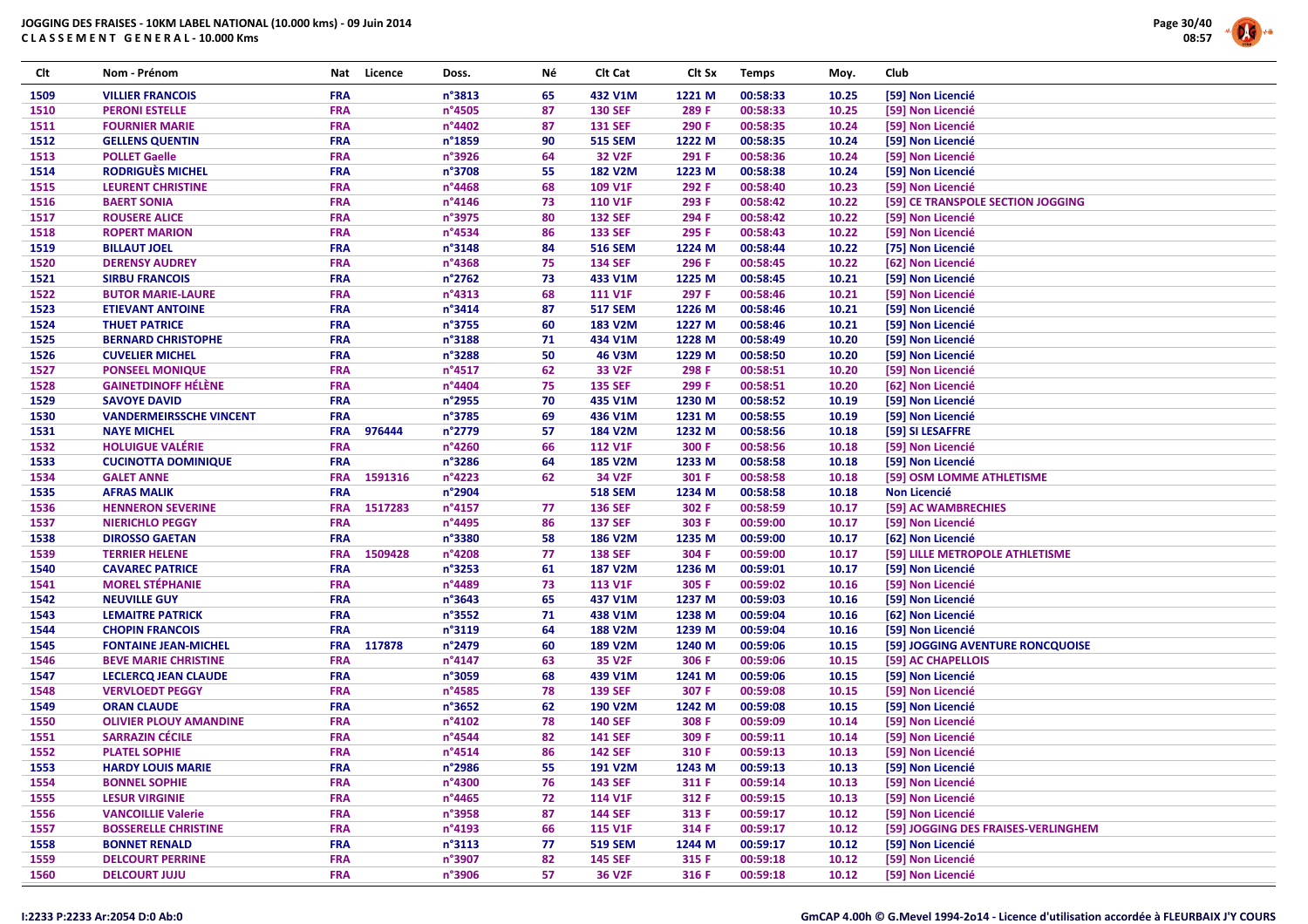

| Clt  | Nom - Prénom                    | Nat                      | Licence | Doss.            | Νé       | Clt Cat                          | Clt Sx         | <b>Temps</b>         | Moy.           | Club                                |
|------|---------------------------------|--------------------------|---------|------------------|----------|----------------------------------|----------------|----------------------|----------------|-------------------------------------|
| 1561 | <b>ROUSERE CHRISTELLE</b>       | <b>FRA</b>               |         | n°4040           | 72       | 116 V1F                          | 317 F          | 00:59:18             | 10.12          | [59] Non Licencié                   |
| 1562 | <b>MARCHESINI DELPHINE</b>      | <b>FRA</b>               |         | n°4127           | 77       | <b>146 SEF</b>                   | 318 F          | 00:59:18             | 10.12          | [59] Non Licencié                   |
| 1563 | <b>VIGNERON FRANCK</b>          | <b>FRA</b>               |         | n°3128           | 68       | 440 V1M                          | 1245 M         | 00:59:20             | 10.11          | [59] AS KIABI                       |
| 1564 | <b>SIMOES CATHY</b>             | <b>FRA</b>               |         | n°4058           | 76       | <b>147 SEF</b>                   | 319 F          | 00:59:21             | 10.11          | [59] Non Licencié                   |
| 1565 | <b>LEMAHIEU CHRISTINE</b>       | <b>FRA</b>               |         | n°4112           | 65       | <b>117 V1F</b>                   | 320 F          | 00:59:21             | 10.11          | [59] Non Licencié                   |
| 1566 | <b>RONVEL PIERRE</b>            | <b>FRA</b>               |         | $n^{\circ}3712$  | 74       | 441 V1M                          | 1246 M         | 00:59:22             | 10.11          | [59] Non Licencié                   |
| 1567 | <b>STEEN MELANIE</b>            | <b>FRA</b>               | 1441997 | n°4155           | 74       | <b>118 V1F</b>                   | 321 F          | 00:59:22             | 10.11          | [62] AS CULTURELLE ARC INTERNATIONA |
| 1568 | <b>HEDOIRE ALEXANDRE</b>        | <b>FRA</b>               |         | n°2476           | 90       | <b>520 SEM</b>                   | 1247 M         | 00:59:22             | 10.11          | [62] Non Licencié                   |
| 1569 | <b>HEDOIRE GERARD</b>           | <b>FRA</b>               | 437748  | n°2475           | 63       | 192 V2M                          | 1248 M         | 00:59:22             | 10.11          | [62] CLLL ARMENTIERES               |
| 1570 | <b>ACHIBA AHMED</b>             | <b>FRA</b>               |         | n°2704           | 62       | 193 V2M                          | 1249 M         | 00:59:22             | 10.11          | [59] Non Licencié                   |
| 1571 | <b>LENNE MARINE</b>             | <b>FRA</b>               |         | $n^{\circ}4461$  | 87       | <b>148 SEF</b>                   | 322 F          | 00:59:23             | 10.10          | [62] Non Licencié                   |
| 1572 | <b>POLEROWICZ YANN</b>          | <b>FRA</b>               |         | n°3156           | 71       | 442 V1M                          | 1250 M         | 00:59:24             | 10.10          | [59] Non Licencié                   |
| 1573 | <b>PALOMINO VANESSA</b>         | <b>FRA</b>               |         | n°4500           | 81       | <b>149 SEF</b>                   | 323 F          | 00:59:25             | 10.10          | [59] Non Licencié                   |
| 1574 | <b>PICARD ANNICK</b>            | <b>FRA</b>               |         | n°4508           | 61       | 37 V2F                           | 324 F          | 00:59:26             | 10.10          | [59] Non Licencié                   |
| 1575 | <b>LAGACHE PAULINE</b>          | <b>FRA</b>               |         | n°4447           | 89       | <b>150 SEF</b>                   | 325 F          | 00:59:26             | 10.10          | [59] Non Licencié                   |
| 1576 | <b>TITTELEIN FRANCOIS</b>       | <b>FRA</b>               |         | n°3759           | 73       | 443 V1M                          | 1251 M         | 00:59:26             | 10.10          | [59] Non Licencié                   |
| 1577 | <b>HUYGHE HELENE</b>            | <b>FRA</b>               |         | n°4438           | 81       | <b>151 SEF</b>                   | 326 F          | 00:59:27             | 10.09          | [59] Non Licencié                   |
| 1578 | <b>SAHRAOUI NADIA</b>           | <b>FRA</b>               |         | n°4003           | 73       | 119 V1F                          | 327 F          | 00:59:28             | 10.09          | [59] Non Licencié                   |
| 1579 | <b>WARTELLE ADRIEN</b>          | <b>FRA</b>               |         | n°3820           | 88       | <b>521 SEM</b>                   | 1252 M         | 00:59:29             | 10.09          | [59] Non Licencié                   |
| 1580 | <b>BONNARD EMMANUEL</b>         | <b>FRA</b>               |         | $n^{\circ}3211$  | 79       | <b>522 SEM</b>                   | 1253 M         | 00:59:29             | 10.09          | [59] Non Licencié                   |
| 1581 | <b>RASSALLE Patricia</b>        | <b>FRA</b>               |         | n°3912           | 67       | <b>120 V1F</b>                   | 328 F          | 00:59:30             | 10.09          | [77] Non Licencié                   |
| 1582 | <b>VANCAUWENBERGE DEBORAH</b>   | <b>FRA</b>               |         | n°4171           | 79       | <b>152 SEF</b>                   | 329 F          | 00:59:30             | 10.08          | [59] RUN SANTE                      |
| 1583 | <b>DOOLAEGHE JULIEN</b>         | <b>FRA</b>               |         | n°3383           | 79       | <b>523 SEM</b>                   | 1254 M         | 00:59:31             | 10.08          | [75] Non Licencié                   |
| 1584 | <b>VOLCKAERT STEPHANE</b>       | <b>FRA</b>               |         | n°3075           | 67       | 444 V1M                          | 1255 M         | 00:59:32             | 10.08          | [59] ACFNPC                         |
| 1585 | <b>DEQUERER Mathilde</b>        | <b>FRA</b>               |         | n°3940           | 95       | 3 JUF                            | 330 F          | 00:59:33             | 10.08          | [62] Non Licencié                   |
| 1586 | <b>CHOTEAU CECILIA</b>          | <b>FRA</b>               |         | n°4061           | 76       | <b>153 SEF</b>                   | 331 F          | 00:59:33             | 10.08          | [59] PACCAP FOURNES EN WEPPES       |
| 1587 | <b>MAZEREEUW VINCENT</b>        | <b>FRA</b>               |         | n°3079           | 76       | <b>524 SEM</b>                   | 1256 M         | 00:59:33             | 10.08          | [59] Non Licencié                   |
|      | <b>POTENCIER PIERRE</b>         |                          |         | n°3682           |          |                                  |                |                      |                | [59] Non Licencié                   |
| 1588 |                                 | <b>FRA</b>               |         |                  | 85       | <b>525 SEM</b>                   | 1257 M         | 00:59:35             | 10.07          |                                     |
| 1589 | <b>BAR ELODIE</b>               | <b>FRA</b>               |         | n°4276<br>n°3937 | 80       | <b>154 SEF</b>                   | 332 F          | 00:59:35<br>00:59:37 | 10.07          | [59] Non Licencié                   |
| 1590 | <b>MATTON EMILIE</b>            | <b>FRA</b><br><b>FRA</b> |         |                  | 89<br>71 | <b>155 SEF</b><br><b>121 V1F</b> | 333 F<br>334 F |                      | 10.06<br>10.06 | [59] Non Licencié                   |
| 1591 | <b>VERSCHUEREN VIRGINIE</b>     |                          |         | n°4068           |          |                                  |                | 00:59:41             |                | [59] Non Licencié                   |
| 1592 | <b>DERVAUX FONTAINE OLYMPE</b>  | <b>FRA</b>               |         | n°4369           | 87       | <b>156 SEF</b>                   | 335 F          | 00:59:41             | 10.05          | [59] Non Licencié                   |
| 1593 | <b>PLANCKE DANIEL</b>           | <b>FRA</b>               |         | n°3673           | 65       | 445 V1M                          | 1258 M         | 00:59:42             | 10.05          | [59] Non Licencié                   |
| 1594 | <b>FORGUE MATHILDE</b>          | <b>FRA</b><br><b>FRA</b> |         | n°4400           | 87       | <b>157 SEF</b>                   | 336 F          | 00:59:42             | 10.05          | [59] Non Licencié                   |
| 1595 | <b>CAUDRON EVE</b>              |                          |         | n°4323           | 73       | <b>122 V1F</b>                   | 337 F          | 00:59:47             | 10.04          | [59] Non Licencié                   |
| 1596 | <b>BOULET VIRGINIE</b>          | <b>FRA</b>               |         | $n^{\circ}4011$  | 68       | 123 V1F                          | 338 F          | 00:59:49             | 10.03          | [59] Non Licencié                   |
| 1597 | <b>DUBRAY FLORENT</b>           | <b>FRA</b><br><b>FRA</b> |         | n°2610<br>n°3072 | 64       | 194 V2M                          | 1259 M         | 00:59:50             | 10.03          | [59] JOGGING DES FRAISES-VERLINGHEM |
| 1598 | <b>LACHEVRE MIKAEL</b>          |                          |         | n°3944           | 81       | <b>526 SEM</b>                   | 1260 M         | 00:59:53             | 10.02          | [62] Non Licencié                   |
| 1599 | <b>LANDY Carole</b>             | <b>FRA</b>               |         |                  | 67       | 124 V1F                          | 339 F          | 00:59:53             | 10.02          | [59] Non Licencié                   |
| 1600 | <b>LEURENT DELPHINE</b>         | <b>FRA</b>               |         | n°4199           | 64       | <b>38 V2F</b>                    | 340 F          | 00:59:54             | 10.02          | [59] JOGGING DES FRAISES-VERLINGHEM |
| 1601 | <b>VANDERMEIRSSCHE ISABELLE</b> | <b>FRA</b>               |         | n°4574           | 70       | <b>125 V1F</b>                   | 341 F          | 00:59:55             | 10.02          | [59] Non Licencié                   |
| 1602 | <b>FLAMENT CHRISTOPHE</b>       | <b>FRA</b>               |         | n°2899           | 80       | <b>527 SEM</b>                   | 1261 M         | 00:59:56             | 10.01          | [59] Non Licencié                   |
| 1603 | <b>SAUTY MELISSA</b>            | <b>FRA</b>               |         | $n^{\circ}$ 4545 | 85       | <b>158 SEF</b>                   | 342 F          | 01:00:00             | 10.00          | [59] Non Licencié                   |
| 1604 | <b>MARCHAND HERVE</b>           | <b>FRA</b>               |         | n°3122           | 68       | 446 V1M                          | 1262 M         | 01:00:00             | 10.00          | [59] AS KIABI                       |
| 1605 | <b>FORGEOIS ELODIE</b>          | <b>FRA</b>               |         | n°4399           | 72       | 126 V1F                          | 343 F          | 01:00:00             | 10.00          | [59] Non Licencié                   |
| 1606 | <b>BERTAUX JEAN LUC</b>         | <b>FRA</b>               |         | n°2830           | 65       | 447 V1M                          | 1263 M         | 01:00:01             | 10.00          | [59] Non Licencié                   |
| 1607 | <b>BOUCHEZ FREDERIC</b>         | <b>FRA</b>               |         | n°2818           | 65       | 448 V1M                          | 1264 M         | 01:00:02             | 10.00          | [59] Non Licencié                   |
| 1608 | <b>LICTEVOUT SOPHIE</b>         | <b>FRA</b>               |         | $n^{\circ}4471$  | 74       | 127 V1F                          | 344 F          | 01:00:03             | 9.99           | [59] Non Licencié                   |
| 1609 | <b>DRIQUE FREDERIC</b>          | <b>FRA</b>               |         | n°3830           | 66       | 449 V1M                          | 1265 M         | 01:00:04             | 9.99           | [59] Non Licencié                   |
| 1610 | <b>ANTON-AMBACH SOPHIE</b>      | <b>FRA</b>               |         | n°4272           | 66       | <b>128 V1F</b>                   | 345 F          | 01:00:05             | 9.99           | [67] Non Licencié                   |
| 1611 | <b>DESTAILLEUR PEGGY</b>        | <b>FRA</b>               |         | n°4019           | 73       | 129 V1F                          | 346 F          | 01:00:06             | 9.99           | [59] Non Licencié                   |
| 1612 | <b>BULTEEL Dominique</b>        | <b>FRA</b>               |         | n°3962           | 63       | 39 V2F                           | 347 F          | 01:00:06             | 9.99           | [59] Non Licencié                   |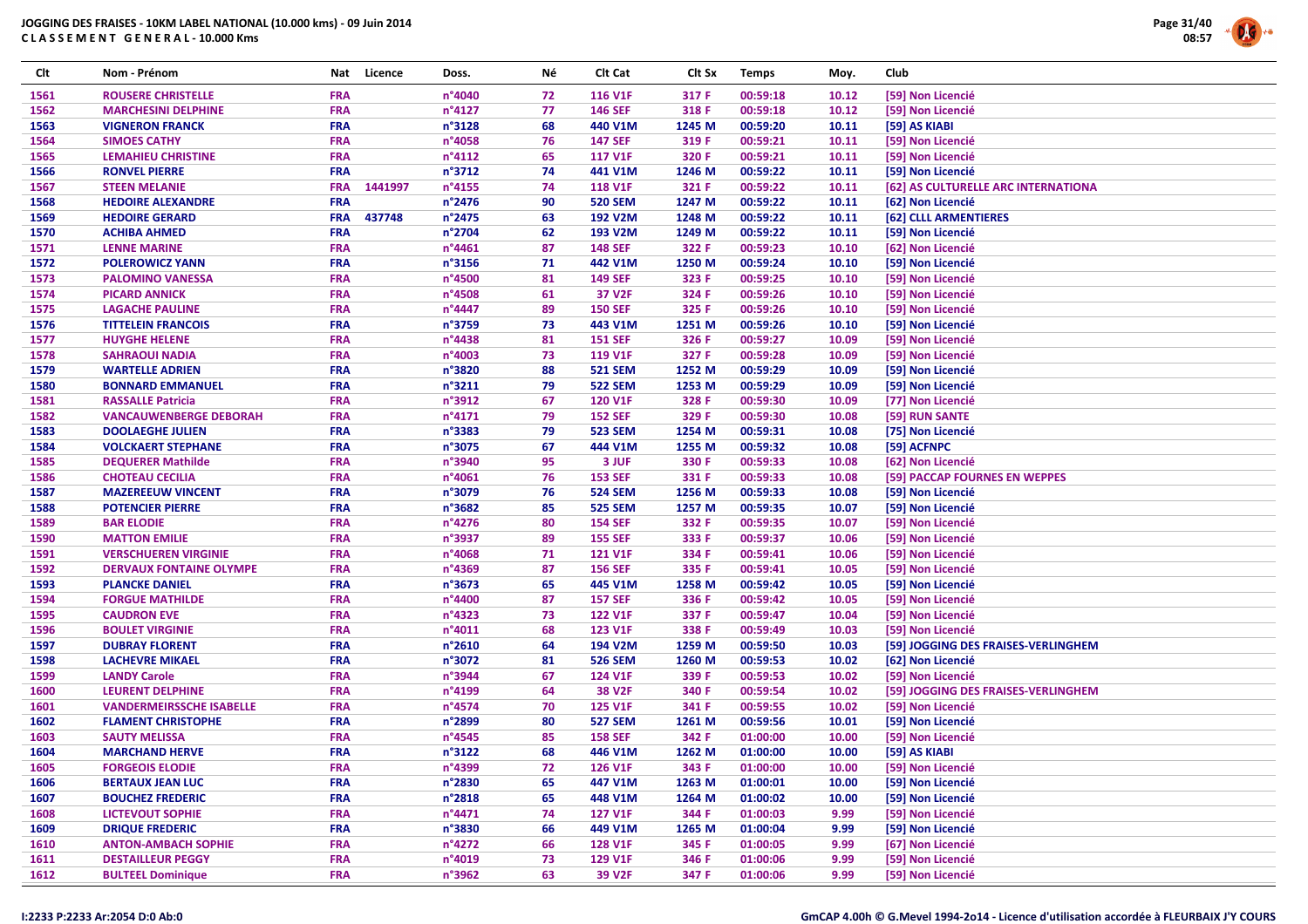

| Clt  | Nom - Prénom                   | Nat        | Licence     | Doss.            | Νé | Clt Cat        | Clt Sx | <b>Temps</b> | Moy. | Club                                    |
|------|--------------------------------|------------|-------------|------------------|----|----------------|--------|--------------|------|-----------------------------------------|
| 1613 | <b>COVEMAEKER CHRISTIAN</b>    | <b>FRA</b> |             | $n^{\circ}2717$  | 66 | 450 V1M        | 1266 M | 01:00:08     | 9.98 | [59] Non Licencié                       |
| 1614 | <b>CLOUET Sabine</b>           | <b>FRA</b> |             | n°3918           | 74 | 130 V1F        | 348 F  | 01:00:10     | 9.97 | [59] Non Licencié                       |
| 1615 | <b>PESCHLER CORINNE</b>        | <b>FRA</b> |             | n°4032           | 73 | <b>131 V1F</b> | 349 F  | 01:00:11     | 9.97 | [59] Non Licencié                       |
| 1616 | <b>CHOTEAU HUGO</b>            | <b>FRA</b> |             | n°3066           | 76 | <b>528 SEM</b> | 1267 M | 01:00:11     | 9.97 | [59] PACCAP FOURNES EN WEPPES           |
| 1617 | <b>THIERY PAULINE</b>          | <b>FRA</b> |             | n°3908           | 78 | <b>159 SEF</b> | 350 F  | 01:00:11     | 9.97 | [59] Non Licencié                       |
| 1618 | <b>FARDEL LYDIE</b>            | <b>FRA</b> |             | $n^{\circ}4023$  | 67 | 132 V1F        | 351 F  | 01:00:13     | 9.96 | [62] FOOTING CLUB DE BOURS              |
| 1619 | <b>DELANNOY Elodie</b>         | <b>FRA</b> |             | n°3974           | 89 | <b>160 SEF</b> | 352 F  | 01:00:15     | 9.96 | [59] Non Licencié                       |
| 1620 | <b>BAARIR ASMA</b>             | <b>FRA</b> |             | n°4273           | 91 | <b>161 SEF</b> | 353 F  | 01:00:16     | 9.96 | [59] Non Licencié                       |
| 1621 | <b>TEIXEIRA LAETITIA</b>       | <b>FRA</b> |             | n°4075           | 80 | <b>162 SEF</b> | 354 F  | 01:00:18     | 9.95 | [59] Non Licencié                       |
| 1622 | <b>MOENECLAEY REGIS</b>        | <b>FRA</b> |             | $n^{\circ}3628$  | 46 | 47 V3M         | 1268 M | 01:00:20     | 9.95 | [59] Non Licencié                       |
| 1623 | <b>TERRIER CELESTINE</b>       | <b>FRA</b> |             | n°4123           | 86 | <b>163 SEF</b> | 355 F  | 01:00:20     | 9.95 | [59] Non Licencié                       |
| 1624 | <b>ANDRÉ KARINE</b>            | <b>FRA</b> |             | n°4268           | 72 | 133 V1F        | 356 F  | 01:00:21     | 9.94 | [59] Non Licencié                       |
| 1625 | SIMON DE GRANCHAMP CHRISTOPHE  | <b>FRA</b> |             | n°3738           | 77 | <b>529 SEM</b> | 1269 M | 01:00:21     | 9.94 | [59] Non Licencié                       |
| 1626 | <b>SAVAGE AURÉLIE</b>          | <b>FRA</b> |             | n°4546           | 77 | <b>164 SEF</b> | 357 F  | 01:00:21     | 9.94 | [59] Non Licencié                       |
| 1627 | <b>LALOUX CHRISTELLE</b>       | <b>FRA</b> |             | n°4450           | 71 | 134 V1F        | 358 F  | 01:00:22     | 9.94 | [62] Non Licencié                       |
| 1628 | <b>DURIEUX MAILYS</b>          | <b>FRA</b> |             | n°4389           | 87 | <b>165 SEF</b> | 359 F  | 01:00:22     | 9.94 | [59] Non Licencié                       |
| 1629 | <b>MATTON PASCALE</b>          | <b>FRA</b> |             | n°3938           | 62 | 40 V2F         | 360 F  | 01:00:23     | 9.94 | [62] Non Licencié                       |
| 1630 | <b>BIGORGNE SÉBASTIEN</b>      | <b>FRA</b> |             | n°3200           | 83 | <b>530 SEM</b> | 1270 M | 01:00:23     | 9.94 | [59] Non Licencié                       |
| 1631 | <b>BLONDEAU DOROTHEE</b>       | <b>FRA</b> |             | n°3987           | 75 | <b>166 SEF</b> | 361 F  | 01:00:24     | 9.94 | [59] Non Licencié                       |
| 1632 | <b>RAOUTIA CHEMOURI</b>        | <b>FRA</b> |             | $n^{\circ}$ 4527 | 66 | 135 V1F        | 362 F  | 01:00:28     | 9.92 | [59] Non Licencié                       |
| 1633 | <b>BAYART THIERRY</b>          | <b>FRA</b> |             | n°2454           | 63 | 195 V2M        | 1271 M | 01:00:32     | 9.91 | [59] ALUMINIUM DUNKERQUE                |
| 1634 | <b>CHARLOT PATRICK</b>         | <b>FRA</b> | 247170      | $n^{\circ}$ 2576 | 57 | 196 V2M        | 1272 M | 01:00:33     | 9.91 | [59] COURIR ENSEMBLE SNCF               |
| 1635 | <b>MACKER GUILHEM</b>          | <b>FRA</b> |             | n°3590           | 74 | 451 V1M        | 1273 M | 01:00:38     | 9.90 | [59] Non Licencié                       |
| 1636 | <b>ROUSSEL HÉLÈNE</b>          | <b>FRA</b> |             | n°4540           | 91 | <b>167 SEF</b> | 363 F  | 01:00:38     | 9.90 | [59] Non Licencié                       |
| 1637 | <b>POTEL ERIC</b>              | <b>FRA</b> |             | n°3109           | 70 | 452 V1M        | 1274 M | 01:00:38     | 9.90 | [59] Non Licencié                       |
| 1638 | <b>LAMBILLIOTTE DAVID</b>      | <b>FRA</b> |             | n°3110           | 71 | 453 V1M        | 1275 M | 01:00:39     | 9.90 | <b>Non Licencié</b>                     |
| 1639 | <b>BOUSSEKEY SEVERINE</b>      | <b>FRA</b> |             | n°4307           | 71 | 136 V1F        | 364 F  | 01:00:39     | 9.89 | [59] Non Licencié                       |
| 1640 | <b>OSTROWSKI JÉRÔME</b>        | <b>FRA</b> |             | n°3653           | 78 | <b>531 SEM</b> | 1276 M | 01:00:43     | 9.88 | [59] Non Licencié                       |
| 1641 | <b>MORON ANTOINE</b>           | <b>FRA</b> |             | n°3637           | 79 | <b>532 SEM</b> | 1277 M | 01:00:43     | 9.88 | [59] Non Licencié                       |
| 1642 | <b>BREDA CLAIRE</b>            | <b>FRA</b> |             | n°4053           | 68 | 137 V1F        | 365 F  | 01:00:44     | 9.88 | [59] UNITED BISCUITS INDUSTRIES DELACRE |
| 1643 | <b>BOUQUENIAUX ANNE SOPHIE</b> | <b>FRA</b> |             | n°4052           | 68 | 138 V1F        | 366 F  | 01:00:44     | 9.88 | [59] UNITED BISCUITS INDUSTRIES DELACRE |
| 1644 | <b>DHEDIN JOHNNY</b>           | <b>FRA</b> |             | n°3377           | 75 | <b>533 SEM</b> | 1278 M | 01:00:44     | 9.88 | [59] Non Licencié                       |
| 1645 | <b>CHOUKROUN AGATHE</b>        | <b>FRA</b> |             | n°4331           | 81 | <b>168 SEF</b> | 367 F  | 01:00:45     | 9.88 | [59] Non Licencié                       |
| 1646 | <b>BRICE HERVE</b>             | <b>FRA</b> |             | $n^{\circ}$ 3233 | 72 | 454 V1M        | 1279 M | 01:00:45     | 9.88 | [59] Non Licencié                       |
| 1647 | <b>LEFEBVRE MAXIME</b>         | <b>FRA</b> |             | n°3877           | 92 | <b>14 ESM</b>  | 1280 M | 01:00:47     | 9.87 | [59] Non Licencié                       |
| 1648 | <b>DUTHOIT ALDRIC</b>          | <b>FRA</b> |             | $n^{\circ}3411$  | 90 | <b>534 SEM</b> | 1281 M | 01:00:47     | 9.87 | [59] Non Licencié                       |
| 1649 | <b>SCHMITT SYLVIE</b>          | <b>FRA</b> |             | n°4042           | 78 | <b>169 SEF</b> | 368 F  | 01:00:47     | 9.87 | [59] Non Licencié                       |
| 1650 | <b>CATTIN SABRINA</b>          | <b>FRA</b> |             | n°4322           | 75 | <b>170 SEF</b> | 369 F  | 01:00:48     | 9.87 | [59] Non Licencié                       |
| 1651 | <b>DELESPIERRE ALBANE</b>      | <b>FRA</b> | 1361096     | n°4097           | 69 | 139 V1F        | 370 F  | 01:00:49     | 9.87 | [59] JOGGING AVENTURE RONCQUOISE        |
| 1652 | <b>DELOFFRE LUCIE</b>          | <b>FRA</b> |             | $n^{\circ}4162$  | 92 | 6 ESF          | 371 F  | 01:00:50     | 9.86 | [59] Non Licencié                       |
| 1653 | <b>DELOFFRE CAMILLE</b>        | <b>FRA</b> |             | n°4081           | 90 | <b>171 SEF</b> | 372 F  | 01:00:51     | 9.86 | [59] Non Licencié                       |
| 1654 | <b>FIEVET BRUNO</b>            | <b>FRA</b> |             | n°2856           | 53 | 48 V3M         | 1282 M | 01:00:51     | 9.86 | [59] JOGGING DES FRAISES-VERLINGHEM     |
| 1655 | <b>SPRIET BERNARD</b>          | <b>FRA</b> |             | n°2886           | 57 | 197 V2M        | 1283 M | 01:00:51     | 9.86 | [59] Non Licencié                       |
| 1656 | <b>BRAME ELODIE</b>            | <b>FRA</b> |             | n°4309           | 88 | <b>172 SEF</b> | 373 F  | 01:00:52     | 9.86 | [59] Non Licencié                       |
| 1657 | <b>DECKMYN CEDRIC</b>          | <b>FRA</b> |             | n°3095           | 75 | <b>535 SEM</b> | 1284 M | 01:00:54     | 9.85 | [62] Non Licencié                       |
| 1658 | <b>HEDOIRE ODILE</b>           | <b>FRA</b> |             | n°4091           | 64 | 41 V2F         | 374 F  | 01:00:54     | 9.85 | [62] SIL ATHLE SANTE LOISIRS LENS AGGLO |
| 1659 | <b>NIVLET ELENA CAMELIA</b>    | <b>FRA</b> |             | n°4497           | 80 | <b>173 SEF</b> | 375 F  | 01:00:55     | 9.85 | [59] Non Licencié                       |
| 1660 | <b>CARRE BERENGERE</b>         | <b>FRA</b> |             | $n^{\circ}4177$  | 79 | <b>174 SEF</b> | 376 F  | 01:00:56     | 9.85 | [62] Non Licencié                       |
| 1661 | <b>WALLART DELPHINE</b>        | <b>FRA</b> |             | n°4592           | 74 | 140 V1F        | 377 F  | 01:00:56     | 9.85 | [62] Non Licencié                       |
| 1662 | <b>VERQUIN SABINE</b>          | <b>FRA</b> |             | $n^{\circ}4101$  | 68 | 141 V1F        | 378 F  | 01:00:57     | 9.85 | [59] Non Licencié                       |
| 1663 | <b>HALLUIN PATRICK</b>         | <b>FRA</b> |             | n°3469           | 52 | 49 V3M         | 1285 M | 01:00:58     | 9.84 | [59] Non Licencié                       |
| 1664 | <b>LEMILLE VIRGINIE</b>        |            | FRA 1459536 | $n^{\circ}4152$  | 76 | <b>175 SEF</b> | 379 F  | 01:01:04     | 9.83 | [59] AC CHAPELOIS                       |

#### I:2233 P:2233 Ar:2054 D:0 Ab:0

## GmCAP 4.00h © G.Mevel 1994-2o14 - Licence d'utilisation accordée à FLEURBAIX J'Y COURS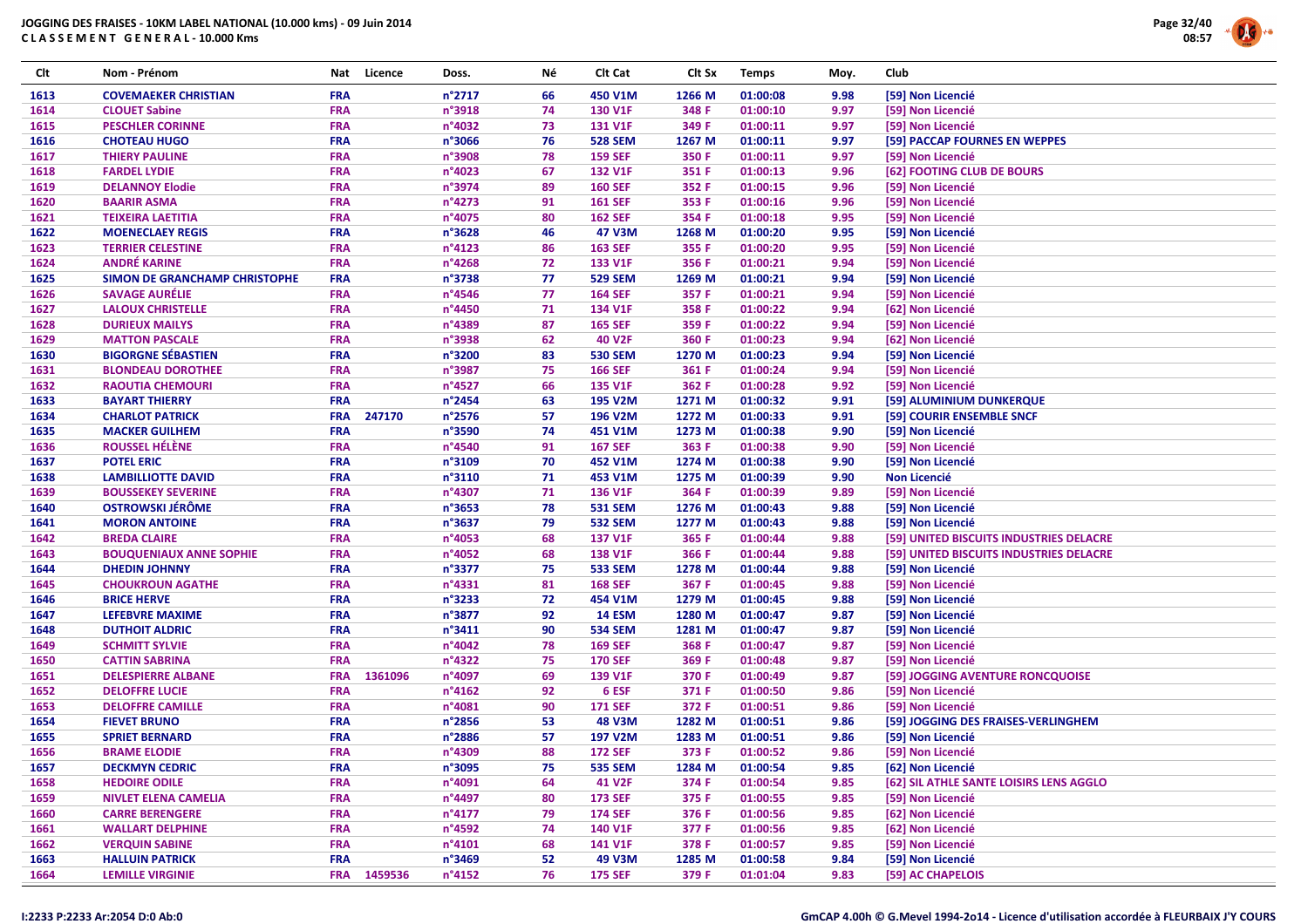

| Clt  | Nom - Prénom                | Nat        | Licence | Doss.            | Νé | Clt Cat        | Clt Sx | <b>Temps</b> | Moy. | Club                           |
|------|-----------------------------|------------|---------|------------------|----|----------------|--------|--------------|------|--------------------------------|
| 1665 | <b>FINDINIER ELISE</b>      | <b>FRA</b> | 917715  | n°4211           | 84 | <b>176 SEF</b> | 380 F  | 01:01:04     | 9.83 | [62] OLYMPIQUE AIRE-SUR-LA-LYS |
| 1666 | <b>GRANDEMANGE CAMILLE</b>  | <b>FRA</b> |         | n°4419           | 88 | <b>177 SEF</b> | 381 F  | 01:01:05     | 9.83 | [59] Non Licencié              |
| 1667 | <b>DANNEELS CHRYSTELLE</b>  | <b>FRA</b> |         | n°4341           | 68 | <b>142 V1F</b> | 382 F  | 01:01:05     | 9.82 | [59] Non Licencié              |
| 1668 | <b>BOSACKI BORIS</b>        | <b>FRA</b> |         | n°3214           | 73 | 455 V1M        | 1286 M | 01:01:06     | 9.82 | [59] Non Licencié              |
| 1669 | <b>HAMDI JOELLE</b>         | <b>FRA</b> |         | n°4426           | 71 | 143 V1F        | 383 F  | 01:01:08     | 9.82 | [59] Non Licencié              |
| 1670 | <b>MORIVAL Magali</b>       | <b>FRA</b> |         | n°3966           | 74 | 144 V1F        | 384 F  | 01:01:09     | 9.81 | [59] Non Licencié              |
| 1671 | <b>MORIVAL Cyndi</b>        | <b>FRA</b> |         | n°3968           | 87 | <b>178 SEF</b> | 385 F  | 01:01:09     | 9.81 | [59] Non Licencié              |
| 1672 | <b>DESCAMPS VALERIE</b>     | <b>FRA</b> |         | n°4371           | 69 | 145 V1F        | 386 F  | 01:01:13     | 9.80 | [59] Non Licencié              |
| 1673 | <b>GUICHARD ARNAUD</b>      | <b>FRA</b> |         | $n^{\circ}3462$  | 72 | 456 V1M        | 1287 M | 01:01:14     | 9.80 | [59] Non Licencié              |
| 1674 | <b>MORELLE Helene</b>       | <b>FRA</b> |         | n°3915           | 84 | <b>179 SEF</b> | 387 F  | 01:01:17     | 9.79 | [92] Non Licencié              |
| 1675 | <b>DESMIS ISABELLE</b>      | <b>FRA</b> |         | n°4373           | 70 | 146 V1F        | 388 F  | 01:01:18     | 9.79 | [59] Non Licencié              |
| 1676 | <b>CEUGNIET VALERIE</b>     | <b>FRA</b> | 1570056 | n°4215           | 68 | 147 V1F        | 389 F  | 01:01:18     | 9.79 | [59] OSM LOMME ATHLETISME      |
| 1677 | <b>CHRETIEN DELPHINE</b>    | <b>FRA</b> |         | n°4332           | 87 | <b>180 SEF</b> | 390 F  | 01:01:19     | 9.79 | [59] Non Licencié              |
| 1678 | <b>HEUCLIN MATHILDE</b>     | <b>FRA</b> |         | n°4433           | 83 | <b>181 SEF</b> | 391 F  | 01:01:19     | 9.79 | [59] Non Licencié              |
| 1679 | <b>TILLIEU SOPHIE</b>       | <b>FRA</b> |         | n°3986           |    | <b>182 SEF</b> | 392 F  | 01:01:20     | 9.78 | [59] Non Licencié              |
| 1680 | <b>PETITPRE CYRIELLE</b>    | <b>FRA</b> |         | n°4065           | 95 | 4 JUF          | 393 F  | 01:01:21     | 9.78 | [59] AS KIABI                  |
| 1681 | <b>BLAECKE BÉRENGÈRE</b>    | <b>FRA</b> |         | n°4292           | 87 | <b>183 SEF</b> | 394 F  | 01:01:23     | 9.78 | [59] Non Licencié              |
| 1682 | <b>GILBERT LAETITIA</b>     | <b>FRA</b> |         | n°4413           | 77 | <b>184 SEF</b> | 395 F  | 01:01:23     | 9.78 | [59] Non Licencié              |
| 1683 | <b>LEMOINE MARIE</b>        | <b>FRA</b> |         | n°4459           | 82 | <b>185 SEF</b> | 396 F  | 01:01:24     | 9.77 | [59] Non Licencié              |
| 1684 | <b>COESENS CINDY</b>        | <b>FRA</b> |         | n°4334           | 81 | <b>186 SEF</b> | 397 F  | 01:01:24     | 9.77 | [59] Non Licencié              |
| 1685 | <b>DUQUESNE LOUIS</b>       | <b>FRA</b> |         | n°3829           | 85 | <b>536 SEM</b> | 1288 M | 01:01:25     | 9.77 | <b>Non Licencié</b>            |
| 1686 | <b>DELAUTEL ANGELIQUE</b>   | <b>FRA</b> |         | n°4354           | 77 | <b>187 SEF</b> | 398 F  | 01:01:28     | 9.76 | [60] Non Licencié              |
| 1687 | <b>MERCIER ISABELLE</b>     | <b>FRA</b> |         | n°4485           | 71 | 148 V1F        | 399 F  | 01:01:29     | 9.76 | [59] Non Licencié              |
| 1688 | <b>RONDA ANAÏS</b>          | <b>FRA</b> |         | n°4533           | 84 | <b>188 SEF</b> | 400 F  | 01:01:31     | 9.75 | [59] Non Licencié              |
| 1689 | <b>DELPORTE STÉPHANIE</b>   | <b>FRA</b> |         | n°4363           | 79 | <b>189 SEF</b> | 401 F  | 01:01:33     | 9.75 | [59] Non Licencié              |
| 1690 | <b>MONESTIÉ DIANE</b>       | <b>FRA</b> |         | n°4488           | 77 | <b>190 SEF</b> | 402 F  | 01:01:35     | 9.74 | [59] Non Licencié              |
| 1691 | <b>BOUCHABOUN CAROLINE</b>  | <b>FRA</b> |         | n°4133           | 78 | <b>191 SEF</b> | 403 F  | 01:01:35     | 9.74 | [59] Non Licencié              |
| 1692 | <b>BREEMERSCH ARNAUD</b>    | <b>FRA</b> |         | n°3232           | 96 | 15 JUM         | 1289 M | 01:01:40     | 9.73 | [59] Non Licencié              |
| 1693 | <b>BLAS PEGGY</b>           | <b>FRA</b> | 1546051 | n°4232           | 77 | <b>192 SEF</b> | 404 F  | 01:01:41     | 9.73 | [59] PHALEMPIN AC              |
| 1694 | <b>LEURENT VIRGINIE</b>     | <b>FRA</b> |         | n°4060           | 79 | <b>193 SEF</b> | 405 F  | 01:01:42     | 9.73 | [59] Non Licencié              |
| 1695 | <b>SAUTY JEREMY</b>         | <b>FRA</b> |         | n°3728           | 89 | <b>537 SEM</b> | 1290 M | 01:01:43     | 9.72 | [59] Non Licencié              |
| 1696 | <b>LORIDAN CAROLINE</b>     | <b>FRA</b> |         | n°4142           | 80 | <b>194 SEF</b> | 406 F  | 01:01:44     | 9.72 | [59] COURIR A GRAVELINES       |
| 1697 | <b>UBERQUOI BARBARA</b>     | <b>FRA</b> |         | n°4144           | 96 | 5 JUF          | 407 F  | 01:01:44     | 9.72 | [59] COURIR A GRAVELINES       |
| 1698 | <b>RYBINSKI Celine</b>      | <b>FRA</b> |         | n°3928           | 71 | 149 V1F        | 408 F  | 01:01:48     | 9.71 | [59] Non Licencié              |
| 1699 | <b>SIMONET RENAUD</b>       | <b>FRA</b> |         | n°3739           | 76 | <b>538 SEM</b> | 1291 M | 01:01:48     | 9.71 | [59] Non Licencié              |
| 1700 | <b>DELAVEAU CLAUDE</b>      | <b>FRA</b> |         | n°3327           | 79 | <b>539 SEM</b> | 1292 M | 01:01:50     | 9.70 | [59] Non Licencié              |
| 1701 | <b>DELATTRE VALERIE</b>     | <b>FRA</b> |         | n°4353           | 77 | <b>195 SEF</b> | 409 F  | 01:01:51     | 9.70 | [59] Non Licencié              |
| 1702 | <b>RABAEY YANNICK</b>       | <b>FRA</b> |         | n°3045           | 74 | 457 V1M        | 1293 M | 01:01:53     | 9.70 | [59] Non Licencié              |
| 1703 | <b>BARISEAU HÉLÈNE</b>      | <b>FRA</b> |         | n°4279           | 77 | <b>196 SEF</b> | 410 F  | 01:01:54     | 9.69 | <b>Non Licencié</b>            |
| 1704 | <b>BONNAVE FLORENCE</b>     | <b>BEL</b> |         | n°4299           | 90 | <b>197 SEF</b> | 411 F  | 01:01:55     | 9.69 | [89] Non Licencié              |
| 1705 | <b>DUFOSSE NICOLAS</b>      | <b>FRA</b> |         | n°3140           | 89 | <b>540 SEM</b> | 1294 M | 01:01:55     | 9.69 | [59] Non Licencié              |
| 1706 | <b>LAURENT MARINE</b>       | <b>FRA</b> |         | n°4452           | 91 | <b>198 SEF</b> | 412 F  | 01:01:56     | 9.69 | [59] Non Licencié              |
| 1707 | <b>MARTEEL CHRISTINE</b>    | <b>FRA</b> |         | n°4481           | 60 | <b>42 V2F</b>  | 413 F  | 01:02:00     | 9.68 | [59] Non Licencié              |
| 1708 | <b>FIEVET LAURENCE</b>      | <b>FRA</b> |         | n°4394           | 81 | <b>199 SEF</b> | 414 F  | 01:02:00     | 9.68 | [59] Non Licencié              |
| 1709 | <b>SCHIESTE LAURENT</b>     | <b>FRA</b> |         | n°3730           | 77 | <b>541 SEM</b> | 1295 M | 01:02:01     | 9.68 | [59] Non Licencié              |
| 1710 | <b>BUISINE MICHAELLE</b>    | <b>FRA</b> |         | n°4312           | 71 | <b>150 V1F</b> | 415 F  | 01:02:01     | 9.68 | [59] Non Licencié              |
| 1711 | <b>QUENTIN JESSICA</b>      | <b>FRA</b> |         | n°4524           | 79 | <b>200 SEF</b> | 416 F  | 01:02:02     | 9.67 | [59] Non Licencié              |
| 1712 | <b>LAIGLE MIREILLE</b>      | <b>FRA</b> |         | n°4028           | 53 | <b>8 V3F</b>   | 417 F  | 01:02:02     | 9.67 | [62] FOOTING CLUB DE BOURS     |
| 1713 | <b>MONTAGNE AURELIEN</b>    | <b>FRA</b> |         | n°3025           | 78 | <b>542 SEM</b> | 1296 M | 01:02:02     | 9.67 | [62] Non Licencié              |
| 1714 | <b>GAUTHEROT SÉBASTIEN</b>  | <b>FRA</b> |         | n°3440           | 81 | <b>543 SEM</b> | 1297 M | 01:02:03     | 9.67 | [59] Non Licencié              |
| 1715 | LETERTRE-GIBERT PAULE       | <b>FRA</b> |         | $n^{\circ}$ 4466 | 87 | <b>201 SEF</b> | 418 F  | 01:02:06     | 9.66 | [63] Non Licencié              |
| 1716 | <b>TAILLEU MARIE MARTHE</b> | <b>FRA</b> |         | n°3967           | 76 | <b>202 SEF</b> | 419 F  | 01:02:06     | 9.66 | [59] Non Licencié              |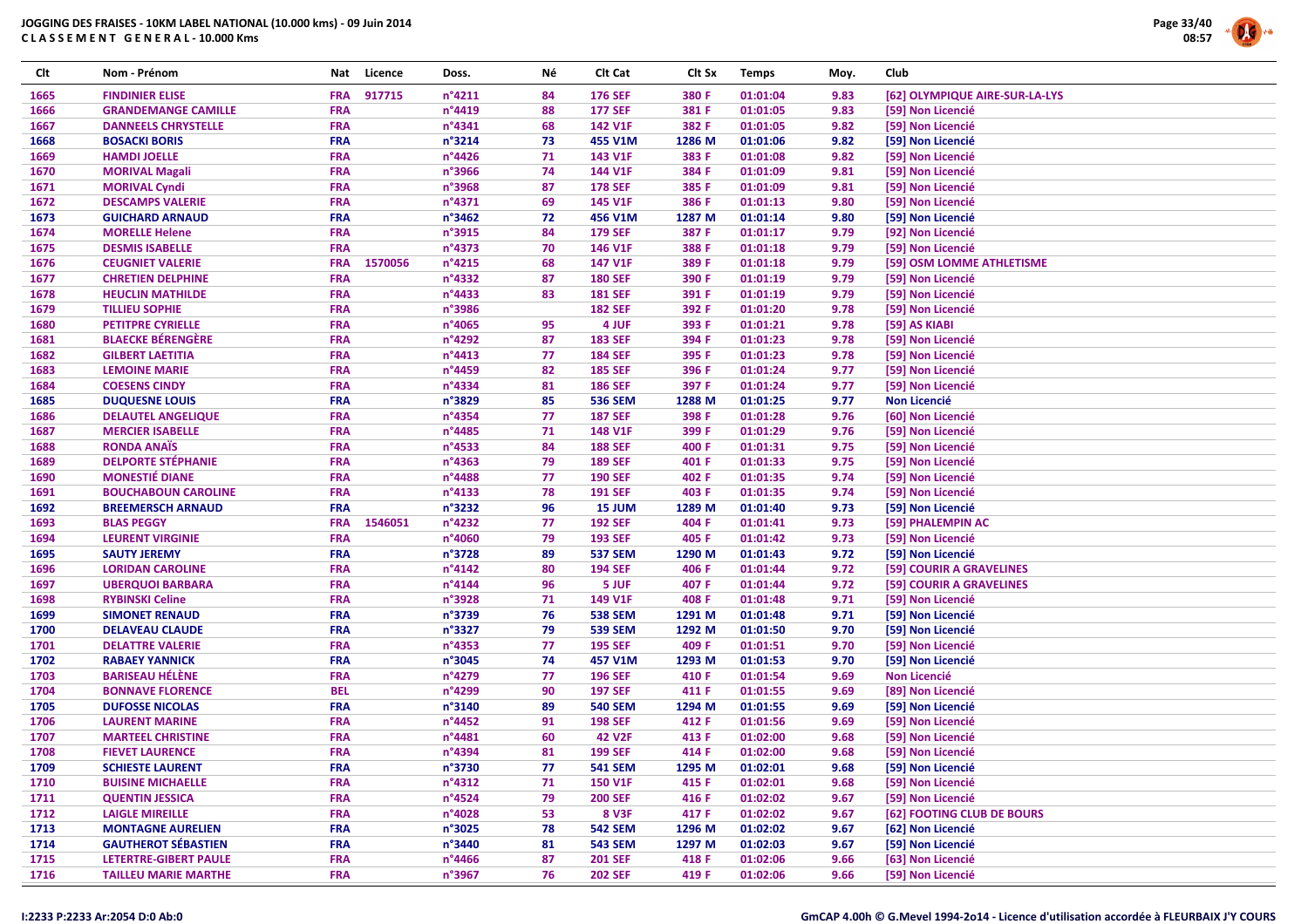

| Clt  | Nom - Prénom                  | Nat        | Licence | Doss.           | Νé | Clt Cat        | Clt Sx | <b>Temps</b> | Moy. | Club                                 |
|------|-------------------------------|------------|---------|-----------------|----|----------------|--------|--------------|------|--------------------------------------|
| 1717 | <b>PICAVET LAURIE</b>         | <b>FRA</b> |         | n°4063          | 83 | <b>203 SEF</b> | 420 F  | 01:02:07     | 9.66 | [59] AS KIABI                        |
| 1718 | <b>LECLERC RICHARD</b>        | <b>FRA</b> |         | n°3531          | 71 | 458 V1M        | 1298 M | 01:02:07     | 9.66 | [62] Non Licencié                    |
| 1719 | <b>VERCROYSE Sonia</b>        | <b>FRA</b> |         | n°4000          | 78 | <b>204 SEF</b> | 421 F  | 01:02:09     | 9.65 | [59] OSM LOMME ATHLETISME            |
| 1720 | <b>POUPARD Geraldine</b>      | <b>FRA</b> |         | n°4001          | 73 | <b>151 V1F</b> | 422 F  | 01:02:10     | 9.65 | [59] Non Licencié                    |
| 1721 | <b>JICQUEL PAULINE</b>        | <b>FRA</b> |         | n°4090          | 88 | <b>205 SEF</b> | 423 F  | 01:02:13     | 9.65 | [59] Non Licencié                    |
| 1722 | <b>BONNET EVELYNE</b>         | <b>FRA</b> |         | n°4301          | 80 | <b>206 SEF</b> | 424 F  | 01:02:13     | 9.65 | [59] Non Licencié                    |
| 1723 | <b>THUET ANNE-SYLVIE</b>      | <b>FRA</b> |         | n°4563          | 88 | <b>207 SEF</b> | 425 F  | 01:02:14     | 9.64 | [59] Non Licencié                    |
| 1724 | <b>SALOME ELISABETH</b>       | <b>FRA</b> | 1233472 | n°4184          | 67 | <b>152 V1F</b> | 426 F  | 01:02:21     | 9.62 | [62] AS CULTURELLE ARC INTERNATIONAL |
| 1725 | <b>DELPOUVE SYLVAIN</b>       | <b>FRA</b> |         | n°2844          | 80 | <b>544 SEM</b> | 1299 M | 01:02:23     | 9.62 | [59] Non Licencié                    |
| 1726 | <b>MARTRA ALEXANDRE</b>       | <b>FRA</b> |         | n°2838          | 81 | <b>545 SEM</b> | 1300 M | 01:02:24     | 9.62 | [59] Non Licencié                    |
| 1727 | <b>WARTEL WILLY</b>           | <b>FRA</b> |         | n°2842          | 79 | <b>546 SEM</b> | 1301 M | 01:02:24     | 9.62 | [59] Non Licencié                    |
| 1728 | <b>MEUNIER JONATHAN</b>       | <b>FRA</b> |         | n°2799          | 93 | 15 ESM         | 1302 M | 01:02:25     | 9.62 | [59] RUN SANTE                       |
| 1729 | <b>PELCZAR CHRISTÈLE</b>      | <b>FRA</b> |         | n°4503          | 71 | 153 V1F        | 427 F  | 01:02:29     | 9.60 | [59] Non Licencié                    |
| 1730 | <b>LION CATHERINE</b>         | <b>FRA</b> |         | n°4473          | 60 | <b>43 V2F</b>  | 428 F  | 01:02:30     | 9.60 | [59] Non Licencié                    |
| 1731 | <b>CRUZ Veronique</b>         | <b>FRA</b> |         | n°3921          | 64 | 44 V2F         | 429 F  | 01:02:30     | 9.60 | [59] Non Licencié                    |
| 1732 | <b>POLITO CATHERINE</b>       | <b>FRA</b> | 1111043 | n°4250          | 68 | 154 V1F        | 430 F  | 01:02:30     | 9.60 | [59] VILLENEUVE D ASCQ FRETIN ATHLE  |
| 1733 | <b>MIRE SANDRINE</b>          | <b>FRA</b> |         | n°4487          | 79 | <b>208 SEF</b> | 431 F  | 01:02:32     | 9.60 | [59] Non Licencié                    |
| 1734 | <b>KAPUT REYNALD</b>          | <b>FRA</b> |         | n°3145          | 71 | 459 V1M        | 1303 M | 01:02:33     | 9.59 | [62] Non Licencié                    |
| 1735 | <b>HAENTJENS JACQUES</b>      | <b>FRA</b> |         | n°3468          | 59 | 198 V2M        | 1304 M | 01:02:34     | 9.59 | <b>Non Licencié</b>                  |
| 1736 | <b>SCHERPEREEL OLIVIER</b>    | <b>FRA</b> |         | n°3033          | 72 | 460 V1M        | 1305 M | 01:02:36     | 9.59 | [59] Non Licencié                    |
| 1737 | <b>DURIOS NICOLAS</b>         | <b>FRA</b> |         | n°3406          | 80 | <b>547 SEM</b> | 1306 M | 01:02:39     | 9.58 | [59] Non Licencié                    |
| 1738 | <b>VANEENOO MARINE</b>        | <b>FRA</b> |         | n°4170          | 97 | 7 CAF          | 432 F  | 01:02:39     | 9.58 | [59] RUN SANTE                       |
| 1739 | <b>VOISIN DELPHINE</b>        | <b>FRA</b> |         | n°4588          | 77 | <b>209 SEF</b> | 433 F  | 01:02:40     | 9.58 | [59] Non Licencié                    |
|      |                               | <b>FRA</b> |         |                 |    |                |        |              |      |                                      |
| 1740 | <b>DERACHE CHRISTOPHE</b>     |            |         | n°3126          | 65 | 461 V1M        | 1307 M | 01:02:42     | 9.57 | [59] LES ATREBATES DE VERLINGHEM     |
| 1741 | <b>MUGOT FLORENCE</b>         | <b>FRA</b> | 1393732 | n°4187          | 64 | <b>45 V2F</b>  | 434 F  | 01:02:43     | 9.57 | [92] CLAMART COURSES SUR ROUTE 92    |
| 1742 | <b>DELPLACE NATHALIE</b>      | <b>FRA</b> |         | n°4362          | 65 | <b>155 V1F</b> | 435 F  | 01:02:43     | 9.57 | [59] Non Licencié                    |
| 1743 | <b>DUTHILLY Isabelle</b>      | <b>FRA</b> |         | n°3951          | 66 | <b>156 V1F</b> | 436 F  | 01:02:43     | 9.57 | [59] Non Licencié                    |
| 1744 | <b>PACAUX Nathalie</b>        | <b>FRA</b> |         | n°3956          | 67 | <b>157 V1F</b> | 437 F  | 01:02:44     | 9.57 | [59] Non Licencié                    |
| 1745 | <b>BERTIN CHRISTOPHE</b>      | <b>FRA</b> |         | n°3197          | 70 | 462 V1M        | 1308 M | 01:02:47     | 9.56 | [62] Non Licencié                    |
| 1746 | <b>ZANETTI AUDE</b>           | <b>FRA</b> |         | n°4600          | 80 | <b>210 SEF</b> | 438 F  | 01:02:49     | 9.55 | [59] Non Licencié                    |
| 1747 | <b>DEVAUX ERIC</b>            | <b>FRA</b> |         | n°2609          | 64 | 199 V2M        | 1309 M | 01:02:50     | 9.55 | [59] JOGGING DES FRAISES-VERLINGHEM  |
| 1748 | <b>SIDROT VIRGINIE</b>        | <b>FRA</b> |         | n°4550          | 75 | <b>211 SEF</b> | 439 F  | 01:02:51     | 9.55 | [59] Non Licencié                    |
| 1749 | <b>VANDAELE BAPTISTE</b>      | <b>FRA</b> |         | n°3778          | 81 | <b>548 SEM</b> | 1310 M | 01:02:52     | 9.55 | [59] Non Licencié                    |
| 1750 | <b>VERHAEGHE Delphine</b>     | <b>FRA</b> |         | n°3947          | 68 | <b>158 V1F</b> | 440 F  | 01:02:52     | 9.54 | [59] Non Licencié                    |
| 1751 | <b>PROUVOST BEATRICE</b>      | <b>FRA</b> |         | n°4084          | 59 | <b>46 V2F</b>  | 441 F  | 01:02:52     | 9.54 | [59] Non Licencié                    |
| 1752 | <b>DEVOS FRANCOIS</b>         | <b>FRA</b> |         | n°3371          | 78 | <b>549 SEM</b> | 1311 M | 01:02:54     | 9.54 | [59] Non Licencié                    |
| 1753 | <b>VANDENBROUCKE STÉPHANE</b> | <b>FRA</b> |         | n°3783          | 69 | 463 V1M        | 1312 M | 01:02:55     | 9.54 | [59] Non Licencié                    |
| 1754 | <b>BATAILLE NATHALIE</b>      | <b>FRA</b> |         | n°4080          | 64 | 47 V2F         | 442 F  | 01:02:56     | 9.54 | [62] Non Licencié                    |
| 1755 | <b>GHEYSENS MARIE</b>         | <b>FRA</b> |         | n°4410          | 67 | <b>159 V1F</b> | 443 F  | 01:02:57     | 9.53 | [59] Non Licencié                    |
| 1756 | <b>COCQUEEL LOMIC</b>         | <b>FRA</b> |         | n°3268          | 75 | <b>550 SEM</b> | 1313 M | 01:02:57     | 9.53 | [62] Non Licencié                    |
| 1757 | <b>DRIQUE RICHARD</b>         | <b>FRA</b> |         | n°3839          | 97 | 18 CAM         | 1314 M | 01:02:58     | 9.53 | [59] Non Licencié                    |
| 1758 | <b>GOURLET PASCALINE</b>      | <b>FRA</b> |         | n°4418          | 66 | <b>160 V1F</b> | 444 F  | 01:02:59     | 9.53 | [59] Non Licencié                    |
| 1759 | <b>LEULIER DIDIER</b>         | <b>FRA</b> |         | n°3575          | 69 | 464 V1M        | 1315 M | 01:03:00     | 9.53 | [59] Non Licencié                    |
| 1760 | <b>SAMAIN FRANCIS</b>         | <b>FRA</b> |         | n°2872          | 66 | 465 V1M        | 1316 M | 01:03:00     | 9.52 | [59] Non Licencié                    |
| 1761 | <b>BLONDEEL FINET LEA</b>     | <b>FRA</b> |         | n°4294          | 97 | 8 CAF          | 445 F  | 01:03:05     | 9.51 | [59] Non Licencié                    |
| 1762 | <b>VANCOILLIE SABINE</b>      | <b>FRA</b> |         | n°4038          | 69 | <b>161 V1F</b> | 446 F  | 01:03:06     | 9.51 | [59] Non Licencié                    |
| 1763 | <b>DALMAYRAC CECILIA</b>      | <b>FRA</b> |         | n°4072          | 76 | <b>212 SEF</b> | 447 F  | 01:03:06     | 9.51 | [59] CGL                             |
| 1764 | <b>LEFEBVRE CHRISTIAN</b>     | <b>FRA</b> |         | n°3540          | 53 | <b>50 V3M</b>  | 1317 M | 01:03:07     | 9.51 | [59] Non Licencié                    |
| 1765 | <b>ROYER GREGORY</b>          | <b>FRA</b> |         | $n^{\circ}3716$ | 76 | <b>551 SEM</b> | 1318 M | 01:03:10     | 9.50 | [59] Non Licencié                    |
| 1766 | <b>DELAPLACE Alexandra</b>    | <b>FRA</b> |         | n°3955          | 72 | <b>162 V1F</b> | 448 F  | 01:03:10     | 9.50 | [62] Non Licencié                    |
| 1767 | <b>MESTDAGH ARNAUD</b>        | <b>FRA</b> | 1210311 | n°2654          | 61 | 200 V2M        | 1319 M | 01:03:11     | 9.50 | [59] OSM LOMME ATHLETISME            |
| 1768 | <b>BOCQUET NATHALIE</b>       | <b>FRA</b> |         | n°4295          | 71 | 163 V1F        | 449 F  | 01:03:11     | 9.50 | [59] Non Licencié                    |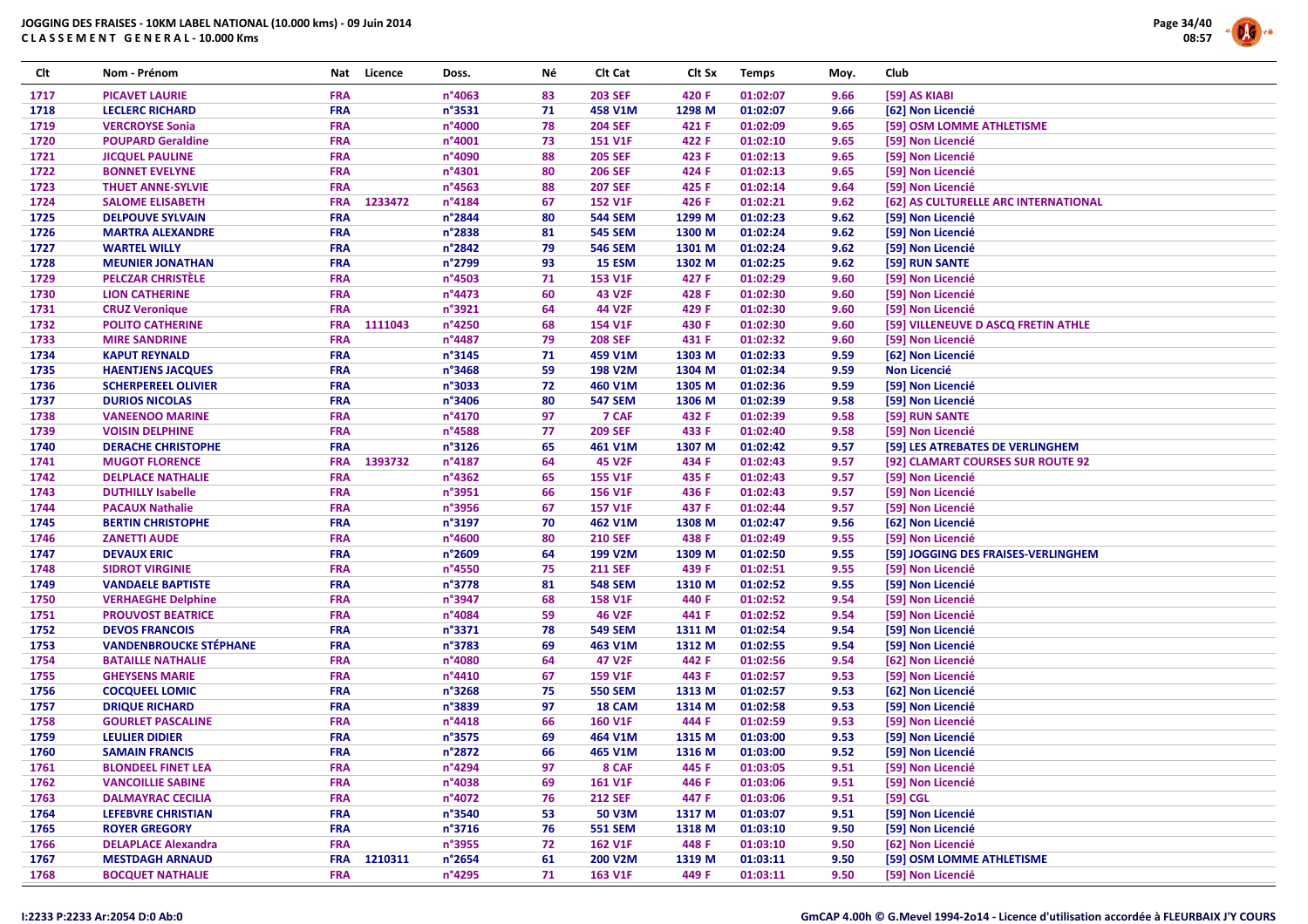

| Clt  | Nom - Prénom                | Nat        | Licence | Doss.            | Νé | Clt Cat        | Clt Sx | <b>Temps</b> | Moy. | Club                                |
|------|-----------------------------|------------|---------|------------------|----|----------------|--------|--------------|------|-------------------------------------|
| 1769 | <b>HANNOIR HÉLÈNE</b>       | <b>FRA</b> |         | n°4427           | 75 | <b>213 SEF</b> | 450 F  | 01:03:11     | 9.50 | [59] Non Licencié                   |
| 1770 | <b>CORNETTE CHRISTELLE</b>  | <b>FRA</b> |         | n°4336           | 80 | <b>214 SEF</b> | 451 F  | 01:03:11     | 9.50 | [59] Non Licencié                   |
| 1771 | <b>DELEMOTTE JACQUES</b>    | <b>FRA</b> |         | n°3336           | 69 | 466 V1M        | 1320 M | 01:03:13     | 9.49 | [59] Non Licencié                   |
| 1772 | LEFEBVRE LUCILE             | <b>FRA</b> |         | n°4197           | 61 | <b>48 V2F</b>  | 452 F  | 01:03:13     | 9.49 | [59] JOGGING DES FRAISES-VERLINGHEM |
| 1773 | <b>GAUTIER GAELLE</b>       | <b>FRA</b> |         | n°4043           | 77 | <b>215 SEF</b> | 453 F  | 01:03:13     | 9.49 | [59] Non Licencié                   |
| 1774 | <b>BRIEZ Evy</b>            | <b>FRA</b> |         | n°3927           | 81 | <b>216 SEF</b> | 454 F  | 01:03:14     | 9.49 | [59] Non Licencié                   |
| 1775 | <b>GUERAN SANDRINE</b>      | <b>FRA</b> | 1421630 | n°4206           | 68 | 164 V1F        | 455 F  | 01:03:14     | 9.49 | [59] LILLE METROPOLE ATHLETISME     |
| 1776 | <b>FRANCOIS LAETITIA</b>    | <b>FRA</b> |         | n°4403           | 75 | <b>217 SEF</b> | 456 F  | 01:03:15     | 9.49 | [59] Non Licencié                   |
| 1777 | <b>POTTIER-THOREZ ELISE</b> | <b>FRA</b> |         | n°4520           | 81 | <b>218 SEF</b> | 457 F  | 01:03:19     | 9.48 | [59] Non Licencié                   |
| 1778 | <b>POULET ELIANE</b>        | <b>FRA</b> |         | n°4083           | 54 | <b>9 V3F</b>   | 458 F  | 01:03:20     | 9.48 | [21] Non Licencié                   |
| 1779 | <b>VANDENAMEELE VIVIANE</b> | <b>FRA</b> |         | $n^{\circ}4165$  | 53 | <b>10 V3F</b>  | 459 F  | 01:03:20     | 9.47 | [59] Non Licencié                   |
| 1780 | <b>POUCHELLE BEATRICE</b>   | <b>FRA</b> |         | n°4521           | 66 | 165 V1F        | 460 F  | 01:03:21     | 9.47 | [59] Non Licencié                   |
| 1781 | <b>ALLIENNE LUCIE</b>       | <b>FRA</b> |         | n°4104           | 87 | <b>219 SEF</b> | 461 F  | 01:03:22     | 9.47 | [59] Non Licencié                   |
| 1782 | <b>WANT ADELINE</b>         | <b>FRA</b> |         | n°4044           | 90 | <b>220 SEF</b> | 462 F  | 01:03:22     | 9.47 | [59] Non Licencié                   |
| 1783 | <b>DEFRETIN THIERRY</b>     | <b>FRA</b> | 1346885 | n°2649           | 60 | 201 V2M        | 1321 M | 01:03:24     | 9.47 | [59] OSM LOMME ATHLETISME           |
| 1784 | <b>GOURMAUD STEPHANE</b>    | <b>FRA</b> |         | n°3451           | 72 | 467 V1M        | 1322 M | 01:03:24     | 9.46 | [59] Non Licencié                   |
| 1785 | <b>ROTTELEUR FRANCOIS</b>   | <b>FRA</b> |         | n°2393           | 62 | 202 V2M        | 1323 M | 01:03:25     | 9.46 | [59] Non Licencié                   |
| 1786 | <b>LAMBERT FANNIE</b>       | <b>FRA</b> |         | n°3989           | 84 | <b>221 SEF</b> | 463 F  | 01:03:25     | 9.46 | [59] Non Licencié                   |
| 1787 | <b>MASSAER LAURE</b>        | <b>BEL</b> |         | n°4484           | 84 | <b>222 SEF</b> | 464 F  | 01:03:25     | 9.46 | [59] Non Licencié                   |
|      |                             |            |         |                  |    |                |        |              |      |                                     |
| 1788 | <b>LEROND DELPHINE</b>      | <b>FRA</b> |         | n°3969           | 98 | 9 CAF          | 465 F  | 01:03:27     | 9.46 | [59] Non Licencié                   |
| 1789 | <b>DELESTREZ CRISTIANE</b>  | <b>FRA</b> |         | n°4358           | 73 | <b>166 V1F</b> | 466 F  | 01:03:28     | 9.45 | [59] Non Licencié                   |
| 1790 | <b>VERBEKE SOPHIE</b>       | <b>FRA</b> |         | n°4581           | 81 | <b>223 SEF</b> | 467 F  | 01:03:29     | 9.45 | [59] Non Licencié                   |
| 1791 | <b>DEMARET LYDIE</b>        | <b>FRA</b> |         | n°4364           | 71 | <b>167 V1F</b> | 468 F  | 01:03:29     | 9.45 | [62] Non Licencié                   |
| 1792 | <b>CLAUS PHILIPPE</b>       | <b>FRA</b> |         | n°3003           | 60 | 203 V2M        | 1324 M | 01:03:31     | 9.45 | [59] Non Licencié                   |
| 1793 | <b>COSTENOBLE BRUNO</b>     | <b>FRA</b> |         | n°3093           | 63 | 204 V2M        | 1325 M | 01:03:33     | 9.44 | [59] Non Licencié                   |
| 1794 | <b>FIORINE ALAIN</b>        | <b>FRA</b> |         | n°3134           | 56 | 205 V2M        | 1326 M | 01:03:34     | 9.44 | [62] ASSO CPAM FLANDRES             |
| 1795 | <b>YENGE ASELO MIE</b>      | <b>FRA</b> |         | n°4599           | 77 | <b>224 SEF</b> | 469 F  | 01:03:35     | 9.44 | [59] Non Licencié                   |
| 1796 | <b>DELPLANQUE NADINE</b>    | <b>FRA</b> |         | n°4016           | 47 | <b>11 V3F</b>  | 470 F  | 01:03:35     | 9.44 | [62] FOOTING CLUB DE BOURS          |
| 1797 | <b>GHESTEM CHRISTELLE</b>   | <b>FRA</b> | 1464073 | n°4224           | 68 | 168 V1F        | 471 F  | 01:03:37     | 9.43 | [59] OSM LOMME ATHLETISME           |
| 1798 | <b>DUPUIS Nathalie</b>      | <b>FRA</b> |         | n°3909           | 63 | 49 V2F         | 472 F  | 01:03:38     | 9.43 | [59] Non Licencié                   |
| 1799 | <b>DUFOUR SABINE</b>        | <b>FRA</b> |         | n°3988           | 61 | <b>50 V2F</b>  | 473 F  | 01:03:40     | 9.43 | [59] Non Licencié                   |
| 1800 | <b>BOUCHABOUN NORDINE</b>   | <b>FRA</b> |         | n°3155           | 73 | 468 V1M        | 1327 M | 01:03:41     | 9.42 | [59] Non Licencié                   |
| 1801 | <b>SAEYS VERONIQUE</b>      | <b>FRA</b> |         | n°4542           | 64 | <b>51 V2F</b>  | 474 F  | 01:03:44     | 9.42 | [59] Non Licencié                   |
| 1802 | <b>DHALLUIN CHARLINE</b>    | <b>FRA</b> | 388336  | n°4189           | 87 | <b>225 SEF</b> | 475 F  | 01:03:48     | 9.41 | [75] CS TERNES PARIS OUEST          |
| 1803 | <b>DRUON CHRISTOPHE</b>     | <b>FRA</b> |         | n°3389           | 66 | 469 V1M        | 1328 M | 01:03:48     | 9.41 | [59] Non Licencié                   |
| 1804 | <b>DHAINAUT FRÉDÉRIQUE</b>  | <b>FRA</b> |         | n°4377           | 80 | <b>226 SEF</b> | 476 F  | 01:03:49     | 9.40 | [59] Non Licencié                   |
| 1805 | <b>CARBON VALENTIN</b>      | <b>FRA</b> |         | n°3056           | 88 | <b>552 SEM</b> | 1329 M | 01:03:50     | 9.40 | [60] Non Licencié                   |
| 1806 | <b>HU DOMINIQUE</b>         | <b>FRA</b> |         | n°3084           | 69 | 470 V1M        | 1330 M | 01:03:51     | 9.40 | [59] Non Licencié                   |
| 1807 | <b>TAILLIEU STEPHANE</b>    | <b>FRA</b> |         | n°2934           | 74 | 471 V1M        | 1331 M | 01:03:52     | 9.40 | [59] Non Licencié                   |
| 1808 | <b>BRES CAROLINE</b>        | <b>FRA</b> |         | n°4310           | 74 | 169 V1F        | 477 F  | 01:03:54     | 9.39 | [59] Non Licencié                   |
| 1809 | <b>WYNDELS SEBASTIEN</b>    | <b>FRA</b> |         | n°3824           | 78 | <b>553 SEM</b> | 1332 M | 01:03:57     | 9.38 | [59] Non Licencié                   |
| 1810 | <b>TOURNEMINE DELPHINE</b>  | <b>FRA</b> |         | $n^{\circ}$ 4566 | 77 | <b>227 SEF</b> | 478 F  | 01:04:02     | 9.37 | [59] Non Licencié                   |
| 1811 | <b>CORDONNIER ETIENNE</b>   | <b>FRA</b> |         | n°3130           | 75 | <b>554 SEM</b> | 1333 M | 01:04:02     | 9.37 | [59] Non Licencié                   |
| 1812 | <b>DELEMOTTE ALEXANDRA</b>  | <b>FRA</b> |         | n°4357           | 77 | <b>228 SEF</b> | 479 F  | 01:04:03     | 9.37 | [59] Non Licencié                   |
| 1813 | <b>COURBOT FRANCK</b>       | <b>FRA</b> |         | n°2803           | 64 | 206 V2M        | 1334 M | 01:04:04     | 9.37 | [59] RUN SANTE                      |
| 1814 | <b>DELPORTE SAMANTHA</b>    | <b>FRA</b> |         | n°4017           | 74 | <b>170 V1F</b> | 480 F  | 01:04:04     | 9.37 | [59] Non Licencié                   |
| 1815 | <b>BRUNQUET CHARLOTTE</b>   | <b>FRA</b> |         | n°3766           | 86 | <b>229 SEF</b> | 481 F  | 01:04:06     | 9.36 | [62] Non Licencié                   |
| 1816 | <b>BILLAUD ANNE</b>         | <b>FRA</b> |         | $n^{\circ}4113$  | 77 | <b>230 SEF</b> | 482 F  | 01:04:08     | 9.36 | [59] Non Licencié                   |
| 1817 | <b>BOTTE MELANIE</b>        | <b>FRA</b> |         | n°4303           | 86 | <b>231 SEF</b> | 483 F  | 01:04:08     | 9.36 | [59] Non Licencié                   |
| 1818 | <b>DESTAILLEUR FREDERIC</b> | <b>FRA</b> |         | n°3009           | 65 | 472 V1M        | 1335 M | 01:04:08     | 9.36 | [59] Non Licencié                   |
| 1819 | <b>HOUSIEAUX CELINE</b>     | <b>FRA</b> |         | n°4437           | 81 | <b>232 SEF</b> | 484 F  | 01:04:08     | 9.36 | [59] Non Licencié                   |
| 1820 | <b>LECLERCQ PAULINE</b>     | <b>FRA</b> |         | $n^{\circ}$ 4453 | 93 | 7 ESF          | 485 F  | 01:04:09     | 9.35 | [59] Non Licencié                   |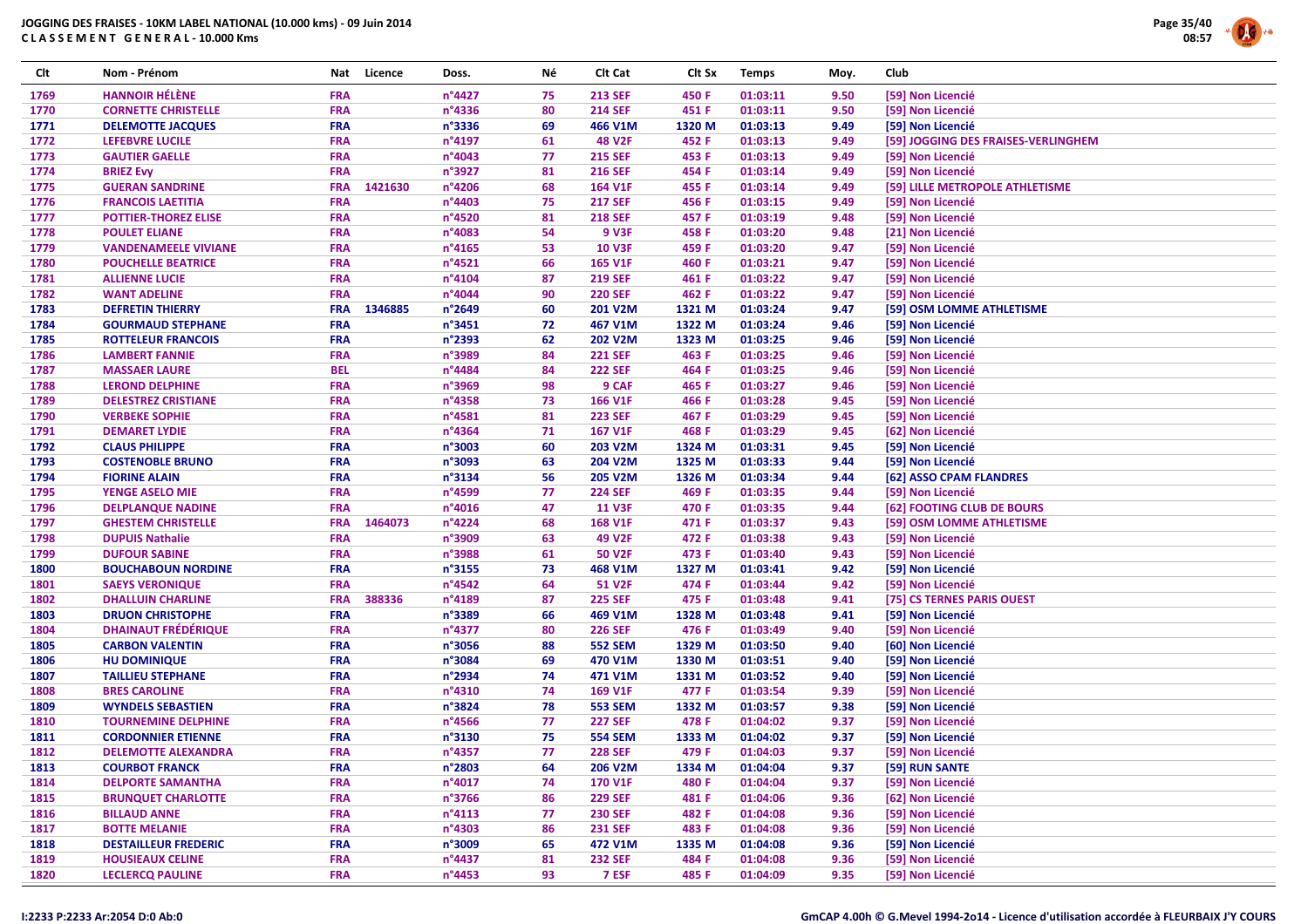

| Clt  | Nom - Prénom                 | Nat        | Licence | Doss.            | Νé | Clt Cat        | Clt Sx | <b>Temps</b> | Moy. | Club |                            |
|------|------------------------------|------------|---------|------------------|----|----------------|--------|--------------|------|------|----------------------------|
| 1821 | <b>FRUCHART ALAIN</b>        | <b>FRA</b> |         | n°2870           | 58 | 207 V2M        | 1336 M | 01:04:10     | 9.35 |      | [59] Non Licencié          |
| 1822 | <b>VIELOSZYNSKI HÉLÈNE</b>   | <b>FRA</b> |         | n°4586           | 85 | <b>233 SEF</b> | 486 F  | 01:04:10     | 9.35 |      | [59] Non Licencié          |
| 1823 | <b>DECLERCK DOROTHEE</b>     | <b>FRA</b> | 324497  | n°4202           | 81 | <b>234 SEF</b> | 487 F  | 01:04:11     | 9.35 |      | [59] LAMBERSART ATHLETISME |
| 1824 | <b>LEMBRE JEAN MARIE</b>     | <b>FRA</b> |         | n°3124           | 51 | <b>51 V3M</b>  | 1337 M | 01:04:12     | 9.35 |      | [59] Non Licencié          |
| 1825 | <b>DENIES AMANDINE</b>       | <b>FRA</b> |         | n°4366           | 79 | <b>235 SEF</b> | 488 F  | 01:04:19     | 9.33 |      | [59] Non Licencié          |
| 1826 | <b>POULAIN Emma</b>          | <b>FRA</b> |         | n°3992           | 97 | <b>10 CAF</b>  | 489 F  | 01:04:24     | 9.32 |      | [59] Non Licencié          |
| 1827 | <b>DOR AURÉLIE</b>           | <b>FRA</b> |         | n°4381           | 87 | <b>236 SEF</b> | 490 F  | 01:04:24     | 9.32 |      | [59] Non Licencié          |
| 1828 | <b>JANKIEWICZ CAROLE</b>     | <b>FRA</b> |         | n°4139           | 72 | <b>171 V1F</b> | 491 F  | 01:04:26     | 9.31 |      | [59] Non Licencié          |
| 1829 | <b>BIDAUT JEAN-MARC</b>      | <b>FRA</b> | 1453043 | n°2809           | 63 | 208 V2M        | 1338 M | 01:04:27     | 9.31 |      | [59] CS IBM NORD NORMANDIE |
| 1830 | <b>COUROUBLE MICHEL</b>      | <b>FRA</b> |         | n°2941           | 62 | 209 V2M        | 1339 M | 01:04:29     | 9.31 |      | [59] Non Licencié          |
| 1831 | <b>VIDAILHET Pauline</b>     | <b>FRA</b> |         | n°3985           | 90 | <b>237 SEF</b> | 492 F  | 01:04:34     | 9.29 |      | [59] Non Licencié          |
| 1832 | <b>VERRAEST Manon</b>        | <b>FRA</b> |         | n°3936           | 91 | <b>238 SEF</b> | 493 F  | 01:04:35     | 9.29 |      | [59] Non Licencié          |
| 1833 | <b>BAUM BERTRAND</b>         | <b>FRA</b> |         | n°3181           | 69 | 473 V1M        | 1340 M | 01:04:38     | 9.28 |      | [59] Non Licencié          |
| 1834 | <b>DELORY CLAIRE</b>         | <b>FRA</b> |         | n°4360           | 64 | <b>52 V2F</b>  | 494 F  | 01:04:38     | 9.28 |      | [59] Non Licencié          |
| 1835 | <b>BONA MARION</b>           | <b>FRA</b> |         | n°4297           | 85 | <b>239 SEF</b> | 495 F  | 01:04:40     | 9.28 |      | [77] Non Licencié          |
| 1836 | <b>WAGER ELISE</b>           | <b>FRA</b> |         | n°4589           | 86 | <b>240 SEF</b> | 496 F  | 01:04:40     | 9.28 |      | [59] Non Licencié          |
| 1837 | <b>MANESSE AURORE</b>        | <b>FRA</b> |         | n°4479           | 79 | <b>241 SEF</b> | 497 F  | 01:04:41     | 9.28 |      | [62] Non Licencié          |
| 1838 | <b>DAVOLEAU SEBASTIEN</b>    | <b>FRA</b> |         | n°3299           | 77 | <b>555 SEM</b> | 1341 M | 01:04:43     | 9.27 |      | [80] Non Licencié          |
| 1839 | <b>FOUCHER AUDE</b>          | <b>FRA</b> |         | n°4401           | 82 | <b>242 SEF</b> | 498 F  | 01:04:43     | 9.27 |      | [59] Non Licencié          |
| 1840 | <b>LALLEMAN ANAIS</b>        | <b>FRA</b> |         | n°4449           | 82 | <b>243 SEF</b> | 499 F  | 01:04:44     | 9.27 |      | [59] Non Licencié          |
| 1841 | <b>MOULE PICHON SANDRINE</b> | <b>FRA</b> |         | n°4239           | 78 | <b>244 SEF</b> | 500 F  | 01:04:44     | 9.27 |      | [59] Non Licencié          |
| 1842 | <b>HAIN MAGALI</b>           | <b>FRA</b> |         | n°4425           | 72 | <b>172 V1F</b> | 501 F  | 01:04:45     | 9.27 |      | [59] Non Licencié          |
| 1843 | <b>MAKUSA ÉMILE</b>          | <b>FRA</b> |         | n°3597           | 74 | 474 V1M        | 1342 M | 01:04:45     | 9.27 |      | [59] Non Licencié          |
| 1844 | <b>RIQUIER FRANCOIS</b>      | <b>FRA</b> |         | n°2793           | 67 | 475 V1M        | 1343 M | 01:04:46     | 9.26 |      | [59] Non Licencié          |
| 1845 | <b>DO THI KIM DA</b>         | <b>FRA</b> |         | n°4379           | 88 | <b>245 SEF</b> | 502 F  | 01:04:48     | 9.26 |      | [59] Non Licencié          |
| 1846 | <b>DUBOIS DOMINIQUE</b>      | <b>FRA</b> |         | n°3390           | 68 | 476 V1M        | 1344 M | 01:04:49     | 9.26 |      | [59] Non Licencié          |
| 1847 | <b>VICQUELIN ANTHONY</b>     | <b>FRA</b> |         | n°3812           | 76 | <b>556 SEM</b> | 1345 M | 01:04:50     | 9.26 |      | [59] Non Licencié          |
| 1848 | <b>DELIVART AGATHE</b>       | <b>FRA</b> | 1545440 | n°4126           | 78 | <b>246 SEF</b> | 503 F  | 01:04:52     | 9.25 |      | [59] LILLE UC              |
| 1849 | <b>DUMETZ BRIGITTE</b>       | <b>FRA</b> |         | n°4022           | 57 | <b>53 V2F</b>  | 504 F  | 01:04:54     | 9.25 |      | [62] FOOTING CLUB DE BOURS |
| 1850 | <b>DESTRÉ MAUD</b>           | <b>FRA</b> |         | n°4374           | 75 | <b>247 SEF</b> | 505 F  | 01:04:54     | 9.25 |      | [59] Non Licencié          |
| 1851 | <b>MEUNIER BAERT JULIE</b>   | <b>FRA</b> | 1261775 | n°4229           | 84 | <b>248 SEF</b> | 506 F  | 01:04:55     | 9.24 |      | [59] OSM LOMME ATHLETISME  |
| 1852 | <b>SWYNGHEDAUW DELPHINE</b>  | <b>FRA</b> |         | n°4559           | 69 | 173 V1F        | 507 F  | 01:04:55     | 9.24 |      | [59] Non Licencié          |
| 1853 | <b>LASSEAUX MARC</b>         | <b>FRA</b> |         | n°3524           | 53 | <b>52 V3M</b>  | 1346 M | 01:04:58     | 9.24 |      | [59] Non Licencié          |
| 1854 | <b>MEERSSEMAN JOEL</b>       | <b>FRA</b> |         | n°3057           | 53 | <b>53 V3M</b>  | 1347 M | 01:05:01     | 9.23 |      | [62] Non Licencié          |
| 1855 | <b>LAISNEY NOLWENN</b>       | <b>FRA</b> |         | n°4448           | 87 | <b>249 SEF</b> | 508 F  | 01:05:02     | 9.23 |      | [59] Non Licencié          |
| 1856 | <b>RICQUEBOURG CAROLINE</b>  | <b>FRA</b> |         | n°4530           | 76 | <b>250 SEF</b> | 509 F  | 01:05:02     | 9.23 |      | [59] Non Licencié          |
| 1857 | <b>WACQUIEZ GUILLAUME</b>    | <b>FRA</b> |         | n°3818           | 82 | <b>557 SEM</b> | 1348 M | 01:05:02     | 9.23 |      | [59] Non Licencié          |
| 1858 | <b>SLEMBROUCK SABRINA</b>    | <b>FRA</b> |         | n°4553           | 80 | <b>251 SEF</b> | 510 F  | 01:05:02     | 9.23 |      | [59] Non Licencié          |
| 1859 | <b>MARTIN HENRI</b>          | <b>FRA</b> |         | n°2970           | 47 | <b>54 V3M</b>  | 1349 M | 01:05:03     | 9.22 |      | [59] Non Licencié          |
| 1860 | <b>GLOAGUEN MARINE</b>       | <b>FRA</b> | 1592110 | n°4225           | 89 | <b>252 SEF</b> | 511 F  | 01:05:04     | 9.22 |      | [59] OSM LOMME ATHLETISME  |
| 1861 | <b>DELECROIX CHANTAL</b>     | <b>FRA</b> |         | n°4150           | 55 | <b>54 V2F</b>  | 512 F  | 01:05:04     | 9.22 |      | [59] AC CHAPELOIS          |
| 1862 | <b>STERCKEMAN DELPHINE</b>   | <b>FRA</b> |         | n°4143           | 75 | <b>253 SEF</b> | 513 F  | 01:05:09     | 9.21 |      | [59] COURIR A GRAVELINES   |
| 1863 | <b>HOUVENAGHEL EMILIE</b>    | <b>FRA</b> |         | n°4141           | 86 | <b>254 SEF</b> | 514 F  | 01:05:09     | 9.21 |      | [59] COURIR A GRAVELINES   |
| 1864 | <b>BIVILLE DELPHINE</b>      | <b>FRA</b> |         | n°4093           | 83 | <b>255 SEF</b> | 515 F  | 01:05:11     | 9.21 |      | [59] Non Licencié          |
| 1865 | <b>DEBAISIEUX FRANCOIS</b>   | <b>FRA</b> |         | n°3853           | 95 | <b>16 JUM</b>  | 1350 M | 01:05:15     | 9.20 |      | [59] Non Licencié          |
| 1866 | <b>DEBAILLEUL ISABELLE</b>   | <b>FRA</b> | 1291474 | n°4218           | 66 | 174 V1F        | 516 F  | 01:05:20     | 9.18 |      | [59] OSM LOMME ATHLETISME  |
| 1867 | <b>DELAUX SYLVIE</b>         | <b>FRA</b> |         | n°4355           | 70 | <b>175 V1F</b> | 517 F  | 01:05:21     | 9.18 |      | [62] Non Licencié          |
| 1868 | <b>LECLERCQ FELIX</b>        | <b>FRA</b> |         | n°2964           | 92 | <b>16 ESM</b>  | 1351 M | 01:05:22     | 9.18 |      | [59] Non Licencié          |
| 1869 | <b>FONTAINE AURELIE</b>      | <b>FRA</b> |         | n°4397           | 80 | <b>256 SEF</b> | 518 F  | 01:05:22     | 9.18 |      | [59] Non Licencié          |
| 1870 | <b>BALAVOINE BERNARD</b>     | <b>FRA</b> |         | $n^{\circ}$ 2411 | 56 | 210 V2M        | 1352 M | 01:05:23     | 9.18 |      | [62] FOOTING CLUB DE BOURS |
| 1871 | <b>SEYNAEVE SERGE</b>        | <b>BEL</b> |         | n°3735           | 60 | 211 V2M        | 1353 M | 01:05:26     | 9.17 |      | Non Licencié               |
| 1872 | <b>HARDY Therese</b>         | <b>FRA</b> |         | n°3949           | 55 | <b>55 V2F</b>  | 519 F  | 01:05:26     | 9.17 |      | [59] Non Licencié          |
|      |                              |            |         |                  |    |                |        |              |      |      |                            |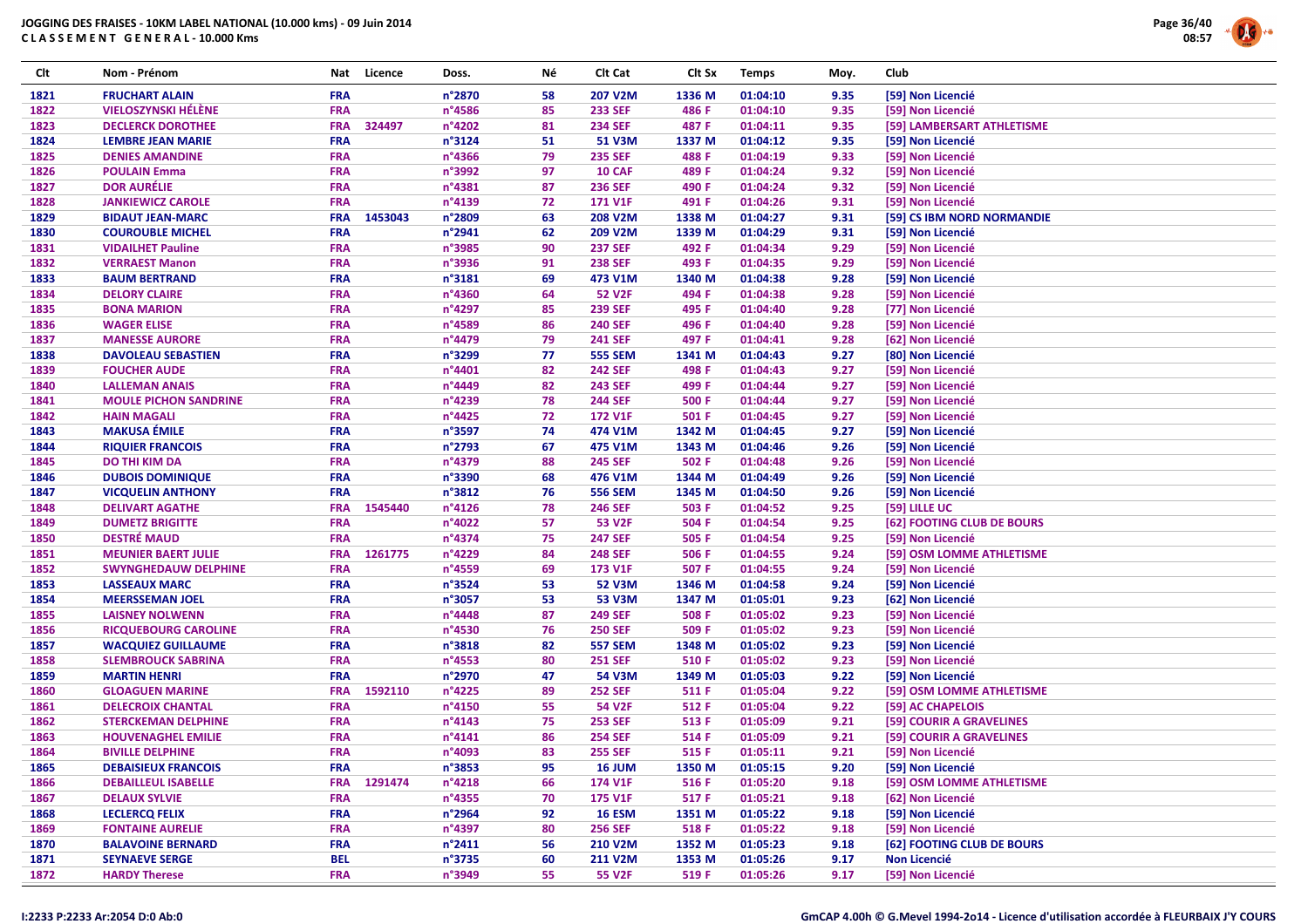

| Clt          | Nom - Prénom                                             | Nat                      | Licence | Doss.                      | Νé       | Clt Cat                         | Clt Sx           | <b>Temps</b>         | Moy.         | Club                                    |
|--------------|----------------------------------------------------------|--------------------------|---------|----------------------------|----------|---------------------------------|------------------|----------------------|--------------|-----------------------------------------|
| 1873         | <b>MACKER STÉPHANIE</b>                                  | <b>FRA</b>               |         | n°4478                     | 75       | <b>257 SEF</b>                  | 520 F            | 01:05:26             | 9.17         | [59] Non Licencié                       |
| 1874         | <b>GEVREY JULIE</b>                                      | <b>FRA</b>               |         | n°4409                     | 81       | <b>258 SEF</b>                  | 521 F            | 01:05:27             | 9.17         | [59] Non Licencié                       |
| 1875         | <b>DOUEZ ELICA</b>                                       | <b>FRA</b>               |         | n°4382                     | 75       | <b>259 SEF</b>                  | 522 F            | 01:05:27             | 9.17         | [59] Non Licencié                       |
| 1876         | <b>LESUEUR CHARLOTTE</b>                                 | <b>FRA</b>               |         | n°4030                     | 84       | <b>260 SEF</b>                  | 523 F            | 01:05:27             | 9.17         | [59] VALMO                              |
| 1877         | <b>VANHELLE CÉCILE</b>                                   | <b>FRA</b>               |         | n°4576                     | 73       | 176 V1F                         | 524 F            | 01:05:27             | 9.17         | [59] Non Licencié                       |
| 1878         | <b>CHEVALIER PAULINE</b>                                 | <b>FRA</b>               |         | n°4086                     | 89       | <b>261 SEF</b>                  | 525 F            | 01:05:28             | 9.17         | [59] THALES                             |
| 1879         | <b>WARME ALEXANDRA</b>                                   | <b>FRA</b>               |         | n°4088                     | 79       | <b>262 SEF</b>                  | 526 F            | 01:05:28             | 9.17         | [59] THALES                             |
| 1880         | <b>JAMBOU ANNE</b>                                       | <b>FRA</b>               |         | n°4440                     | 74       | 177 V1F                         | 527 F            | 01:05:28             | 9.17         | [59] Non Licencié                       |
| 1881         | <b>LHERMITTE MONIQUE</b>                                 | <b>FRA</b>               |         | $n^{\circ}4153$            | 54       | <b>12 V3F</b>                   | 528 F            | 01:05:29             | 9.16         | [59] AC CHAPELOIS                       |
| 1882         | <b>RENAUD CELINE</b>                                     | <b>FRA</b>               | 1373755 | n°4231                     | 83       | <b>263 SEF</b>                  | 529 F            | 01:05:32             | 9.16         | [62] OSM LOMME ATHLETISME               |
| 1883         | <b>VERMEERSCH CÉLINE</b>                                 | <b>FRA</b>               |         | n°4584                     | 83       | <b>264 SEF</b>                  | 530 F            | 01:05:34             | 9.15         | [59] Non Licencié                       |
| 1884         | <b>ROUKIPU YACINTHE</b>                                  | <b>FRA</b>               |         | $n^{\circ}$ 4537           | 73       | 477 V1M                         | 1354 M           | 01:05:37             | 9.15         | [59] Non Licencié                       |
| 1885         | <b>MARIN BENEDICTE</b>                                   | <b>FRA</b>               |         | n°4480                     | 80       | <b>265 SEF</b>                  | 531 F            | 01:05:39             | 9.14         | [59] Non Licencié                       |
| 1886         | <b>DUMEZ RAPHAËLE</b>                                    | <b>FRA</b>               |         | n°4386                     | 83       | <b>266 SEF</b>                  | 532 F            | 01:05:41             | 9.14         | [59] Non Licencié                       |
| 1887         | <b>GUILLIZZONI VALERIE</b>                               | <b>FRA</b>               |         | n°4424                     | 73       | 178 V1F                         | 533 F            | 01:05:41             | 9.14         | [62] Non Licencié                       |
| 1888         | <b>VOETS JUSTINE</b>                                     | <b>FRA</b>               |         | n°4166                     | 88       | <b>267 SEF</b>                  | 534 F            | 01:05:42             | 9.13         | [59] Non Licencié                       |
| 1889         | <b>BEGHIN JOHNNY</b>                                     | <b>FRA</b>               |         | n°3185                     | 88       | <b>558 SEM</b>                  | 1355 M           | 01:05:43             | 9.13         | [59] Non Licencié                       |
| 1890         | <b>HYPOLITE YVES</b>                                     | <b>FRA</b>               |         | n°3495                     | 55       | <b>212 V2M</b>                  | 1356 M           | 01:05:43             | 9.13         | [59] Non Licencié                       |
| 1891         | <b>DUMONT FLORENCE</b>                                   | <b>FRA</b>               | 1294399 | n°4221                     | 62       | <b>56 V2F</b>                   | 535 F            | 01:05:45             | 9.13         | [59] OSM LOMME ATHLETISME               |
| 1892         | <b>BOULINGUIEZ PASCAL</b>                                | <b>FRA</b>               |         | $n^{\circ}3223$            | 69       | 478 V1M                         | 1357 M           | 01:05:48             | 9.12         | [59] Non Licencié                       |
| 1893         | <b>DEMAREY CHRISTINE</b>                                 | <b>FRA</b>               |         | n°4077                     | 73       | 179 V1F                         | 536 F            | 01:05:50             | 9.11         | [59] Non Licencié                       |
| 1894         | <b>BERTHELOOT GENEVIEVE</b>                              | <b>FRA</b>               | 723858  | $n^{\circ}4174$            | 52       | <b>13 V3F</b>                   | 537 F            | 01:05:51             | 9.11         | [59] CS IBM NORD NORMANDIE              |
| 1895         | <b>PICAVET MARIE MICHELLE</b>                            | <b>FRA</b>               |         | n°4033                     | 58       | 57 V2F                          | 538 F            | 01:05:53             | 9.11         | [59] Non Licencié                       |
| 1896         | <b>FONTAINE BERNARD</b>                                  | <b>FRA</b>               |         | $n^{\circ}3013$            | 49       | 55 V3M                          | 1358 M           | 01:05:53             | 9.11         | [59] Non Licencié                       |
| 1897         | <b>BONNART SOPHIE</b>                                    | <b>FRA</b>               |         | n°4079                     | 81       | <b>268 SEF</b>                  | 539 F            | 01:05:53             | 9.11         | [59] Non Licencié                       |
| 1898         |                                                          | <b>FRA</b>               |         | $n^{\circ}3631$            | 77       | <b>559 SEM</b>                  | 1359 M           | 01:05:57             | 9.10         | [62] Non Licencié                       |
| 1899         | <b>MOLLET JEREMY</b><br><b>SIMON NICOLAS</b>             | <b>FRA</b>               |         | n°3737                     | 81       | <b>560 SEM</b>                  | 1360 M           | 01:06:00             | 9.09         | [59] Non Licencié                       |
| 1900         | <b>JOLY CATHERINE</b>                                    | <b>FRA</b>               |         | n°4442                     | 68       | <b>180 V1F</b>                  | 540 F            | 01:06:02             | 9.09         |                                         |
|              |                                                          | <b>FRA</b>               |         |                            | 50       |                                 |                  | 01:06:02             |              | [59] Non Licencié                       |
| 1901<br>1902 | <b>COPPENOLLE MAURICE</b><br><b>ROUBELAT JEAN-CLAUDE</b> | <b>FRA</b>               |         | n°2391<br>n°3715           | 53       | 56 V3M<br>57 V3M                | 1361 M<br>1362 M | 01:06:07             | 9.09<br>9.08 | [62] OA HAZEBROUCK<br>[59] Non Licencié |
| 1903         | <b>DILLIES JULIETTE</b>                                  | <b>FRA</b>               |         | n°4020                     | 73       | <b>181 V1F</b>                  | 541 F            | 01:06:10             | 9.07         | [59] Non Licencié                       |
| 1904         |                                                          | <b>FRA</b>               |         | n°4474                     | 81       | <b>269 SEF</b>                  | 542 F            | 01:06:10             | 9.07         | [59] Non Licencié                       |
| 1905         | <b>LISAMBERT EMILIE</b><br><b>VALLART TIPHAINE</b>       | <b>FRA</b>               |         | n°4572                     | 87       | <b>270 SEF</b>                  | 543 F            | 01:06:11             | 9.07         | [62] Non Licencié                       |
| 1906         |                                                          | <b>FRA</b>               |         | $n^{\circ}$ 4266           | 87       | <b>271 SEF</b>                  | 544 F            | 01:06:13             | 9.06         | [59] Non Licencié                       |
| 1907         | <b>ALLEGRAUD JULIETTE</b><br><b>DAUSSY CLAIRE</b>        | <b>FRA</b>               |         | n°4343                     | 90       | <b>272 SEF</b>                  | 545 F            | 01:06:14             | 9.06         | [59] Non Licencié                       |
| 1908         | <b>SION FLORENCE</b>                                     | <b>FRA</b>               |         | n°4551                     | 81       | <b>273 SEF</b>                  | 546 F            | 01:06:15             | 9.06         |                                         |
| 1909         | <b>SEULIN GÉRARD</b>                                     | <b>FRA</b>               |         | n°3734                     | 55       | 213 V2M                         | 1363 M           | 01:06:18             | 9.05         | [59] Non Licencié<br>[59] Non Licencié  |
| 1910         | <b>VANEECLOO EMMANUELLE</b>                              | <b>FRA</b>               |         | $n^{\circ}$ 4575           | 75       | <b>274 SEF</b>                  | 547 F            | 01:06:18             | 9.05         | [59] Non Licencié                       |
| 1911         | <b>CLAUSE ALEXANDRA</b>                                  | <b>FRA</b>               |         | n°4014                     | 73       | <b>182 V1F</b>                  | 548 F            | 01:06:18             | 9.05         | [59] Non Licencié                       |
| 1912         |                                                          | <b>FRA</b>               |         | $n^{\circ}3721$            | 65       | 479 V1M                         |                  | 01:06:19             | 9.05         | [59] Non Licencié                       |
| 1913         | <b>SAINGIER BRUNO</b><br><b>GELDHOF VIRGINIE</b>         | <b>FRA</b>               |         | n°4408                     | 75       | <b>275 SEF</b>                  | 1364 M<br>549 F  | 01:06:20             | 9.05         |                                         |
| 1914         | <b>CATTEZ ROMAIN</b>                                     | <b>FRA</b>               |         |                            | 85       | <b>561 SEM</b>                  | 1365 M           |                      | 9.03         | [59] Non Licencié                       |
|              |                                                          | <b>FRA</b>               |         | n°2949                     |          |                                 |                  | 01:06:28             |              | [59] Non Licencié                       |
| 1915<br>1916 | <b>DEMANGE BRIGITTE</b><br><b>LECOUTY Lea</b>            | <b>FRA</b>               |         | $n^{\circ}4118$<br>n°3950  | 56<br>86 | <b>58 V2F</b><br><b>276 SEF</b> | 550 F<br>551 F   | 01:06:28<br>01:06:29 | 9.03<br>9.02 | [59] Non Licencié                       |
|              |                                                          |                          |         |                            |          |                                 |                  |                      |              | [59] Non Licencié                       |
| 1917         | <b>CRALMAIN PIERRE YVES</b>                              | <b>FRA</b>               |         | n°3865                     | 68       | 480 V1M                         | 1366 M           | 01:06:31             | 9.02         | [59] Non Licencié                       |
| 1918         | <b>BAUM ANNE</b>                                         | <b>FRA</b>               |         | n°4055                     | 69       | 183 V1F                         | 552 F            | 01:06:31             | 9.02         | [59] UNITED BISCUITS INDUSTRIES DELACRE |
| 1919<br>1920 | <b>HOUPLAIN FLORENCE</b><br><b>THIERY JUDITH</b>         | <b>FRA</b><br><b>FRA</b> |         | $n^{\circ}$ 4436<br>n°4129 | 68<br>68 | 184 V1F<br><b>185 V1F</b>       | 553 F<br>554 F   | 01:06:33<br>01:06:33 | 9.02<br>9.02 | [59] Non Licencié<br>[62] Non Licencié  |
| 1921         | <b>GILLE DOROTHEE</b>                                    | <b>FRA</b>               |         | $n^{\circ}4414$            | 68       | 186 V1F                         | 555 F            | 01:06:33             | 9.02         | [59] Non Licencié                       |
| 1922         | <b>SPIET CAMILLE</b>                                     | <b>FRA</b>               |         | n°3978                     | 91       | <b>277 SEF</b>                  | 556 F            | 01:06:34             | 9.01         | [59] Non Licencié                       |
| 1923         | <b>DERAM CHRISTOPHE</b>                                  | <b>FRA</b>               |         | n°3357                     | 73       | 481 V1M                         | 1367 M           | 01:06:40             | 9.00         | [59] Non Licencié                       |
| 1924         | <b>DUBREU SYLVAIN</b>                                    | <b>FRA</b>               |         | n°2898                     | 98       | 6 V4M                           | 1368 M           | 01:06:43             | 9.00         | [59] Non Licencié                       |
|              |                                                          |                          |         |                            |          |                                 |                  |                      |              |                                         |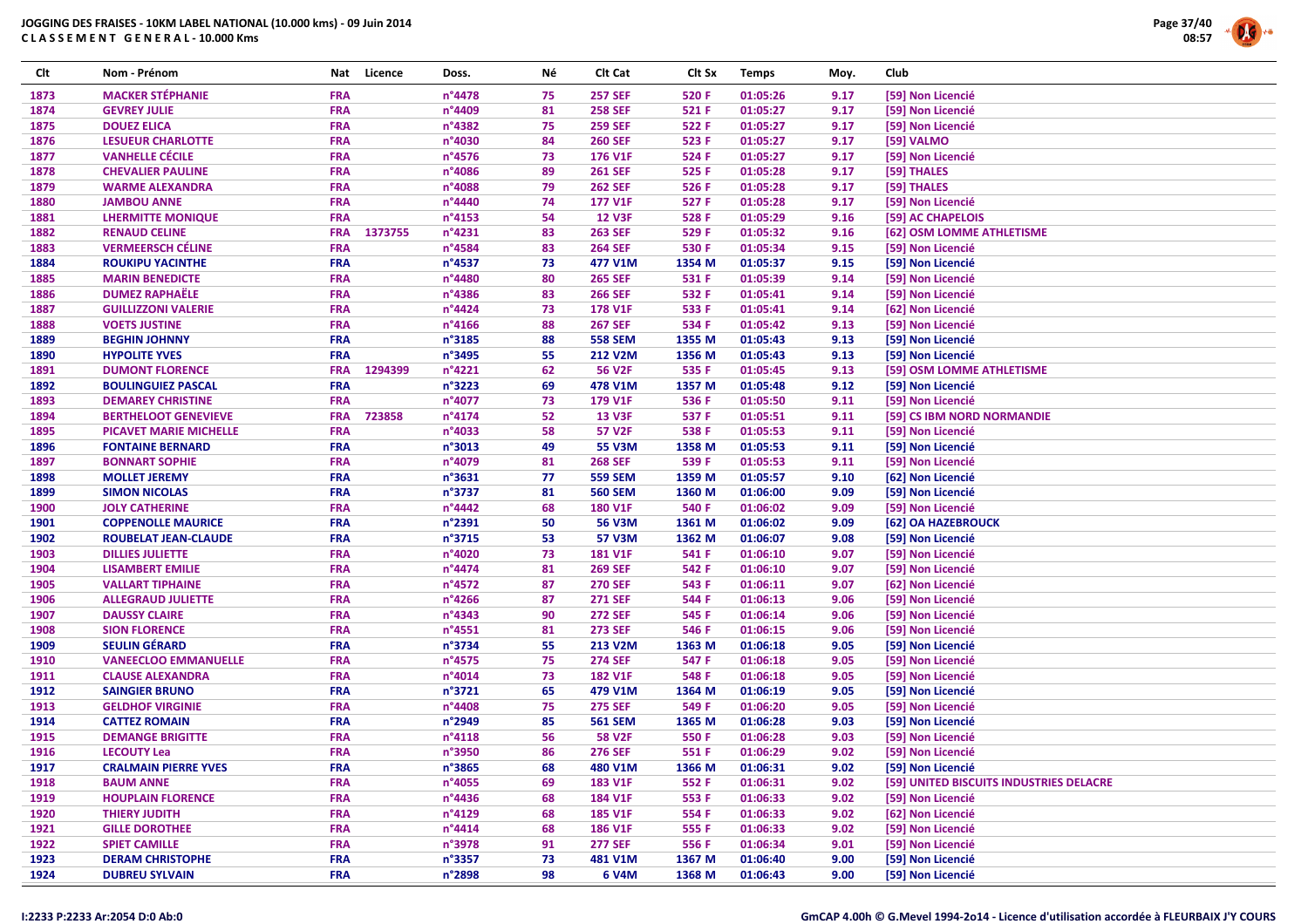

| Clt  | Nom - Prénom                | Nat        | Licence     | Doss.  | Νé | Clt Cat        | Clt Sx | <b>Temps</b> | Moy. | Club                            |
|------|-----------------------------|------------|-------------|--------|----|----------------|--------|--------------|------|---------------------------------|
| 1925 | <b>BERNARD DAVID</b>        | <b>FRA</b> |             | n°3189 | 72 | 482 V1M        | 1369 M | 01:06:44     | 8.99 | [59] Non Licencié               |
| 1926 | <b>BIDAUT ARMELLE</b>       | <b>FRA</b> | 1565715     | n°4176 | 66 | <b>187 V1F</b> | 557 F  | 01:06:45     | 8.99 | [59] CS IBM NORD NORMANDIE      |
| 1927 | <b>LOGLISCI VIRGINIE</b>    | <b>FRA</b> |             | n°4476 | 72 | <b>188 V1F</b> | 558 F  | 01:06:48     | 8.98 | [59] Non Licencié               |
| 1928 | <b>TIBERGHIEN VERONIQUE</b> | <b>FRA</b> |             | n°4048 | 63 | <b>59 V2F</b>  | 559 F  | 01:06:49     | 8.98 | [59] Non Licencié               |
| 1929 | <b>RISBETZ JEAN-NOEL</b>    | <b>FRA</b> |             | n°3704 | 78 | <b>562 SEM</b> | 1370 M | 01:06:55     | 8.97 | [62] Non Licencié               |
| 1930 | <b>INGELREST FABIENNE</b>   | <b>FRA</b> | 1295431     | n°4226 | 54 | <b>14 V3F</b>  | 560 F  | 01:06:56     | 8.97 | [59] OSM LOMME ATHLETISME       |
| 1931 | <b>DESTABELLE MICHEL</b>    | <b>FRA</b> |             | n°3365 | 63 | 214 V2M        | 1371 M | 01:06:56     | 8.96 | [59] Non Licencié               |
| 1932 | <b>VERMEERSCH VINCENT</b>   | <b>FRA</b> |             | n°3801 | 68 | 483 V1M        | 1372 M | 01:06:57     | 8.96 | [59] Non Licencié               |
| 1933 | <b>VAN OUTRYVE Patricia</b> | <b>FRA</b> |             | n°3917 | 65 | 189 V1F        | 561 F  | 01:06:58     | 8.96 | [59] Non Licencié               |
| 1934 | <b>BOUCHERY DOMINIQUE</b>   | <b>FRA</b> | 1289442     | n°2493 | 52 | <b>58 V3M</b>  | 1373 M | 01:06:58     | 8.96 | [59] OSM LOMME ATHLETISME       |
| 1935 | <b>MONNIER DAVID</b>        | <b>FRA</b> |             | n°3634 | 68 | 484 V1M        | 1374 M | 01:06:58     | 8.96 | [59] Non Licencié               |
| 1936 | <b>DUQUENNE CAROLINE</b>    | <b>FRA</b> |             | n°4388 | 75 | <b>278 SEF</b> | 562 F  | 01:07:00     | 8.96 | [59] Non Licencié               |
| 1937 | <b>NICOLAS CATHERINE</b>    | <b>FRA</b> |             | n°4494 | 70 | 190 V1F        | 563 F  | 01:07:00     | 8.96 | [59] Non Licencié               |
| 1938 | <b>NAVELLIER ELODIE</b>     | <b>FRA</b> |             | n°4492 | 77 | <b>279 SEF</b> | 564 F  | 01:07:04     | 8.95 | [62] Non Licencié               |
| 1939 | <b>CATRY CAROLE</b>         | <b>FRA</b> |             | n°4321 | 64 | 60 V2F         | 565 F  | 01:07:04     | 8.95 | [59] Non Licencié               |
| 1940 | <b>NUTTIN ANNE-SOPHIE</b>   | <b>FRA</b> |             | n°4262 | 74 | <b>191 V1F</b> | 566 F  | 01:07:06     | 8.94 | [59] Non Licencié               |
| 1941 | <b>COUSTENOBLE PAUL</b>     | <b>FRA</b> |             | n°3280 | 97 | 19 CAM         | 1375 M | 01:07:09     | 8.94 | [59] Non Licencié               |
| 1942 | <b>VANTEUX SEBASTIEN</b>    | <b>FRA</b> |             | n°2812 | 78 | <b>563 SEM</b> | 1376 M | 01:07:12     | 8.93 | [59] Non Licencié               |
| 1943 | <b>PECQUEUR VIRGINIE</b>    | <b>FRA</b> |             | n°4502 | 77 | <b>280 SEF</b> | 567 F  | 01:07:13     | 8.93 | [59] Non Licencié               |
| 1944 | <b>MELCHERS DAMIEN</b>      | <b>FRA</b> |             | n°3620 | 57 | <b>215 V2M</b> | 1377 M | 01:07:19     | 8.91 | [59] Non Licencié               |
| 1945 | <b>BOTTA EDITH</b>          | <b>FRA</b> |             | n°4089 | 62 | 61 V2F         | 568 F  | 01:07:20     | 8.91 | [59] Non Licencié               |
| 1946 | <b>GILTON CORINNE</b>       | <b>FRA</b> |             | n°4026 | 66 | 192 V1F        | 569 F  | 01:07:20     | 8.91 | [59] Non Licencié               |
| 1947 | <b>KRAFT EVELYNE</b>        | <b>FRA</b> |             | n°4445 | 56 | 62 V2F         | 570 F  | 01:07:22     | 8.91 | [89] Non Licencié               |
| 1948 | <b>HENROT NATHALIE</b>      | <b>FRA</b> |             | n°4431 | 72 | 193 V1F        | 571 F  | 01:07:29     | 8.89 | [59] Non Licencié               |
| 1949 | <b>WALLAERT STEPHANIE</b>   | <b>FRA</b> |             | n°4591 | 71 | 194 V1F        | 572 F  | 01:07:29     | 8.89 | [59] Non Licencié               |
| 1950 | <b>BARROIS REMY</b>         | <b>FRA</b> |             | n°3177 | 97 | 20 CAM         | 1378 M | 01:07:33     | 8.88 | [59] Non Licencié               |
| 1951 | <b>PAILLEUX BRUNO</b>       | <b>FRA</b> |             | n°2887 | 60 | 216 V2M        | 1379 M | 01:07:33     | 8.88 | [59] Non Licencié               |
| 1952 | <b>SOICHOT MARION</b>       | <b>FRA</b> |             | n°4556 | 79 | <b>281 SEF</b> | 573 F  | 01:07:34     | 8.88 | [59] Non Licencié               |
| 1953 | <b>BOULOIS LAURENT</b>      | <b>FRA</b> |             | n°3224 | 71 | 485 V1M        | 1380 M | 01:07:35     | 8.88 | [59] Non Licencié               |
| 1954 | <b>DEFROMONT JEAN LUC</b>   | <b>FRA</b> |             | n°3040 | 57 | 217 V2M        | 1381 M | 01:07:37     | 8.87 | [59] Non Licencié               |
| 1955 | <b>VERDIN CHRISTELLE</b>    | <b>FRA</b> |             | n°4582 | 77 | <b>282 SEF</b> | 574 F  | 01:07:38     | 8.87 | [59] Non Licencié               |
| 1956 | <b>MEDEZ Laurence</b>       | <b>FRA</b> |             | n°3919 | 71 | 195 V1F        | 575 F  | 01:07:43     | 8.86 | [59] Non Licencié               |
| 1957 | <b>PUONS AURORE</b>         | <b>FRA</b> |             | n°4523 | 76 | <b>283 SEF</b> | 576 F  | 01:07:43     | 8.86 | [92] Non Licencié               |
| 1958 | <b>IVART GEROMINE</b>       | <b>FRA</b> |             | n°4439 | 98 | <b>11 CAF</b>  | 577 F  | 01:07:57     | 8.83 | [62] Non Licencié               |
| 1959 | <b>DERNONCOURT NATHALIE</b> | <b>FRA</b> | 1479419     | n°4205 | 66 | 196 V1F        | 578 F  | 01:07:59     | 8.83 | [59] LILLE METROPOLE ATHLETISME |
| 1960 | <b>GUILLON Delphine</b>     | <b>FRA</b> |             | n°3963 | 84 | <b>284 SEF</b> | 579 F  | 01:07:59     | 8.83 | [59] Non Licencié               |
| 1961 | <b>LETIERS CLAIRE</b>       | <b>FRA</b> |             | n°4467 | 97 | 12 CAF         | 580 F  | 01:07:59     | 8.83 | [59] Non Licencié               |
| 1962 | <b>DELAWARDE FABIENNE</b>   | <b>FRA</b> | 1210308     | n°4220 | 60 | 63 V2F         | 581 F  | 01:08:00     | 8.83 | [59] OSM LOMME ATHLETISME       |
| 1963 | <b>BECQUAERT CÉDRIC</b>     | <b>FRA</b> |             | n°3184 | 65 | 486 V1M        | 1382 M | 01:08:11     | 8.80 | [59] Non Licencié               |
| 1964 | <b>BAMPS JULIE</b>          | <b>FRA</b> |             | n°4275 | 74 | 197 V1F        | 582 F  | 01:08:11     | 8.80 | [59] Non Licencié               |
| 1965 | <b>CARPENTIER MATHILDE</b>  | <b>FRA</b> |             | n°4010 | 72 | <b>198 V1F</b> | 583 F  | 01:08:20     | 8.78 | [59] FOULEES SAINGHINOISES      |
| 1966 | <b>DEJONG BENOIT</b>        | <b>FRA</b> |             | n°2727 | 73 | 487 V1M        | 1383 M | 01:08:29     | 8.76 | [59] Non Licencié               |
| 1967 | <b>VEROLLEMAN ALAIN</b>     | <b>FRA</b> | 247178      | n°2439 | 46 | 59 V3M         | 1384 M | 01:08:35     | 8.75 | [59] COURIR ENSEMBLE SNCF       |
| 1968 | <b>DELECOUR PATRICK</b>     | <b>FRA</b> |             | n°3860 | 56 | <b>218 V2M</b> | 1385 M | 01:08:35     | 8.75 | [59] Non Licencié               |
| 1969 | <b>DUBOIS STEPHANIE</b>     | <b>FRA</b> |             | n°4384 | 73 | 199 V1F        | 584 F  | 01:08:37     | 8.75 | [59] Non Licencié               |
| 1970 | <b>LUTTUN VERONIQUE</b>     | <b>FRA</b> |             | n°4049 | 68 | 200 V1F        | 585 F  | 01:08:41     | 8.74 | [59] COURIR AU MONT DES CATS    |
| 1971 | <b>CARTON ISABELLE</b>      | <b>FRA</b> |             | n°4050 | 66 | 201 V1F        | 586 F  | 01:08:41     | 8.74 | [59] COURIR AU MONT DES CATS    |
| 1972 | <b>DELATTRE DAVID</b>       | <b>FRA</b> |             | n°3320 | 72 | 488 V1M        | 1386 M | 01:08:51     | 8.72 | [59] Non Licencié               |
| 1973 | <b>HANQUART OLIVIER</b>     | <b>FRA</b> |             | n°3471 | 76 | <b>564 SEM</b> | 1387 M | 01:08:51     | 8.71 | [59] Non Licencié               |
| 1974 | <b>CHIARENZA LAURENCE</b>   | <b>FRA</b> |             | n°4329 | 69 | 202 V1F        | 587 F  | 01:08:56     | 8.71 | [59] Non Licencié               |
| 1975 | <b>MANIEZ NICOLAS</b>       | <b>FRA</b> |             | n°3601 | 92 | <b>17 ESM</b>  | 1388 M | 01:08:58     | 8.70 | [59] Non Licencié               |
| 1976 | <b>BOULDI NADIA</b>         |            | FRA 1497877 | n°4203 | 77 | <b>285 SEF</b> | 588 F  | 01:08:58     | 8.70 | [59] LILLE METROPOLE ATHLETISME |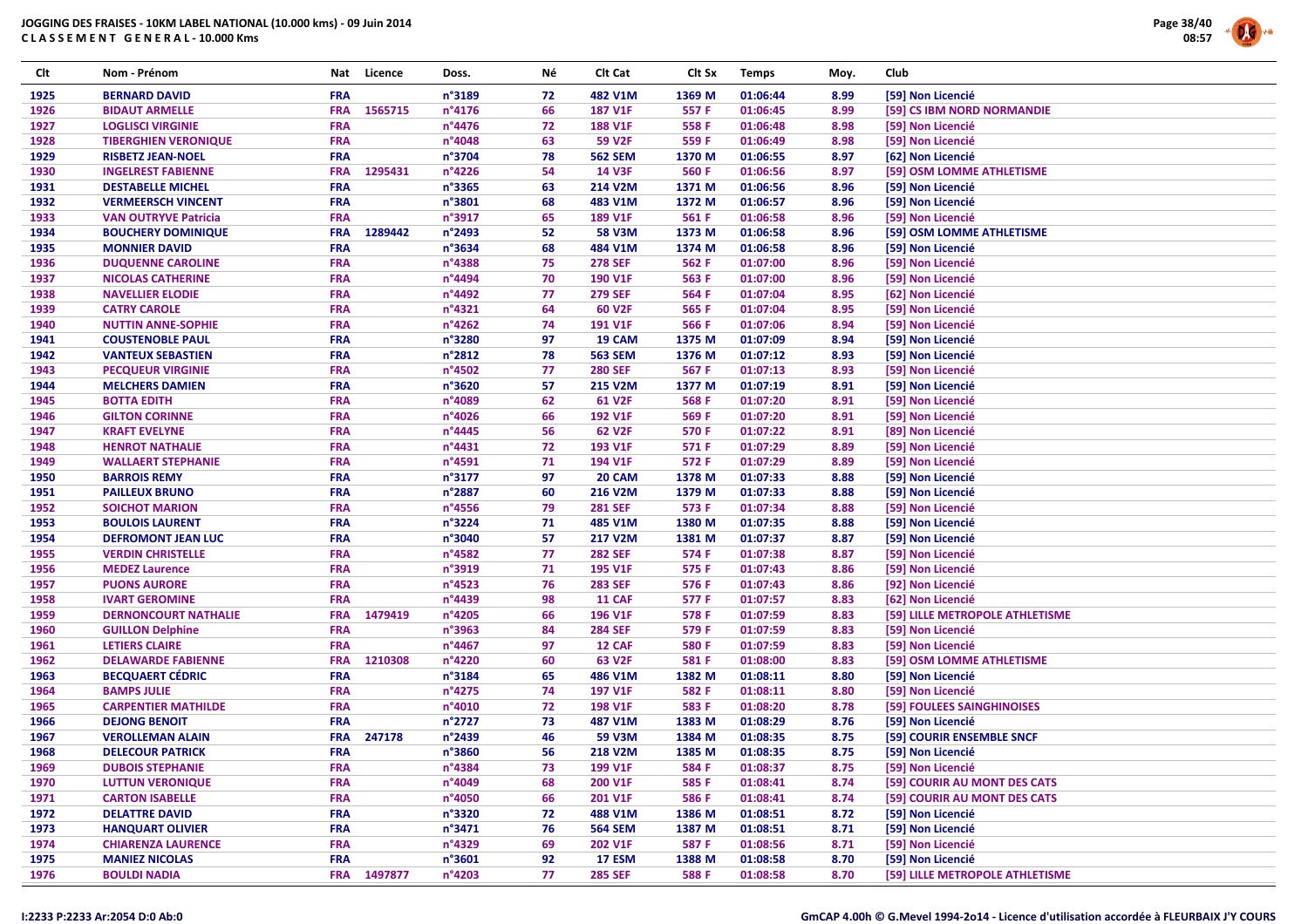

| Clt          | Nom - Prénom                                          | Nat                      | Licence | Doss.                     | Νé       | Clt Cat                          | Clt Sx           | <b>Temps</b>         | Moy.         | Club |                                             |
|--------------|-------------------------------------------------------|--------------------------|---------|---------------------------|----------|----------------------------------|------------------|----------------------|--------------|------|---------------------------------------------|
| 1977         | <b>SUPPER CAMILLE</b>                                 | <b>FRA</b>               |         | n°4558                    | 88       | <b>286 SEF</b>                   | 589 F            | 01:09:06             | 8.68         |      | [59] Non Licencié                           |
| 1978         | <b>THIBAUT PASCALE</b>                                | <b>FRA</b>               |         | n°4560                    | 75       | <b>287 SEF</b>                   | 590 F            | 01:09:08             | 8.68         |      | [59] Non Licencié                           |
| 1979         | <b>WYNDELS KARINE</b>                                 | <b>FRA</b>               |         | n°4598                    | 81       | <b>288 SEF</b>                   | 591 F            | 01:09:12             | 8.67         |      | [59] Non Licencié                           |
| 1980         | <b>LALOUETTE SABINE</b>                               | <b>FRA</b>               |         | $n^{\circ}4172$           | 66       | 203 V1F                          | 592 F            | 01:09:14             | 8.67         |      | [59] RUN SANTE                              |
| 1981         | <b>DELORY MATHILDE</b>                                | <b>FRA</b>               |         | n°4361                    | 93       | 8 ESF                            | 593 F            | 01:09:15             | 8.67         |      | [59] Non Licencié                           |
| 1982         | <b>JULIENNE Marie Agnes</b>                           | <b>FRA</b>               |         | n°3981                    | 54       | <b>15 V3F</b>                    | 594 F            | 01:09:18             | 8.66         |      | [59] Non Licencié                           |
| 1983         | <b>DECLERCQ Nathalie</b>                              | <b>FRA</b>               |         | n°3980                    | 66       | 204 V1F                          | 595 F            | 01:09:18             | 8.66         |      | [59] Non Licencié                           |
| 1984         | <b>DEHOUCK MARIE BERTILLE</b>                         | <b>FRA</b>               |         | n°4347                    | 59       | 64 V2F                           | 596 F            | 01:09:27             | 8.64         |      | <b>Non Licencié</b>                         |
| 1985         | <b>MILLET VANESSA</b>                                 | <b>FRA</b>               |         | n°4486                    | 83       | <b>289 SEF</b>                   | 597 F            | 01:09:27             | 8.64         |      | [59] Non Licencié                           |
| 1986         | <b>MALATIER CLAIRE</b>                                | <b>FRA</b>               | 1419630 | n°4245                    | 78       | <b>290 SEF</b>                   | 598 F            | 01:09:30             | 8.64         |      | [59] US MARQUETTE                           |
| 1987         | <b>BONA NATHALIE</b>                                  | <b>FRA</b>               |         | n°4298                    | 65       | 205 V1F                          | 599 F            | 01:09:31             | 8.63         |      | [59] Non Licencié                           |
| 1988         | <b>TOURTE ADELE</b>                                   | <b>FRA</b>               |         | n°4567                    | 91       | <b>291 SEF</b>                   | 600 F            | 01:09:37             | 8.62         |      | [59] Non Licencié                           |
| 1989         | <b>TOURTE MARIE EVE</b>                               | <b>FRA</b>               |         | n°4568                    | 62       | 65 V2F                           | 601 F            | 01:09:38             | 8.62         |      | [59] Non Licencié                           |
| 1990         | <b>RIGAUT Nathalie</b>                                | <b>FRA</b>               |         | n°3994                    | 64       | <b>66 V2F</b>                    | 602 F            | 01:09:59             | 8.57         |      | [59] Non Licencié                           |
| 1991         | <b>KAPUT KATY</b>                                     | <b>FRA</b>               |         | $n^{\circ}4132$           | 68       | 206 V1F                          | 603 F            | 01:09:59             | 8.57         |      | [62] Non Licencié                           |
| 1992         | <b>BARBOU DES COURIERES ALIX</b>                      | <b>FRA</b>               |         | $n^{\circ}$ 4277          | 89       | <b>292 SEF</b>                   | 604 F            | 01:10:09             | 8.55         |      | [59] Non Licencié                           |
| 1993         | <b>CHEROT Nathalie</b>                                | <b>FRA</b>               |         | n°3952                    | 76       | <b>293 SEF</b>                   | 605 F            | 01:10:12             | 8.55         |      | [59] Non Licencié                           |
| 1994         | <b>WOZNIAK MARION</b>                                 | <b>FRA</b>               |         | n°4597                    | 83       | <b>294 SEF</b>                   | 606 F            | 01:10:17             | 8.54         |      | [59] Non Licencié                           |
| 1995         | <b>ROUIBI HAMIDA</b>                                  | <b>FRA</b>               |         | n°4536                    | 70       | 207 V1F                          | 607 F            | 01:10:17             | 8.54         |      | [59] Non Licencié                           |
| 1996         | <b>NILES NATHALIE</b>                                 | <b>BEL</b>               |         | n°4496                    | 67       | 208 V1F                          | 608 F            | 01:10:17             | 8.54         |      | [77] Non Licencié                           |
| 1997         | <b>LEMONNIER ANNE-CÉLINE</b>                          | <b>FRA</b>               |         | n°4460                    | 84       | <b>295 SEF</b>                   | 609 F            | 01:10:19             | 8.53         |      | [59] Non Licencié                           |
| 1998         | <b>DAVESNE NICOLE</b>                                 | <b>FRA</b>               | 1367270 | $n^{\circ}4217$           | 60       | 67 V2F                           | 610 F            | 01:10:47             | 8.48         |      | [59] OSM LOMME ATHLETISME                   |
| 1999         | <b>DEFER Anne Claude</b>                              | <b>FRA</b>               |         | n°3924                    |          | <b>296 SEF</b>                   | 611 F            | 01:10:49             | 8.47         |      | [59] LILLE METROPOLE ATHLETISME             |
| 2000         | <b>PUMA Amandine</b>                                  | <b>FRA</b>               |         | n°3925                    | 74       | 209 V1F                          | 612 F            | 01:10:50             |              |      |                                             |
|              |                                                       | <b>FRA</b>               |         | n°3172                    | 74       |                                  |                  |                      | 8.47         |      | [59] Non Licencié                           |
| 2001         | <b>BAILLEUL Pierre</b>                                |                          | 1535948 | n°2922                    | 59       | 489 V1M                          | 1389 M           | 01:11:01             | 8.45         |      | [59] Non Licencié                           |
| 2002         | <b>VANDERPERRE DAVID</b>                              | <b>FRA</b>               |         |                           | 87       | 219 V2M                          | 1390 M           | 01:11:02             | 8.45         |      | [59] PLANETE RUNNING                        |
| 2003         | <b>NORMAND SARAH</b>                                  | <b>FRA</b><br><b>FRA</b> | 1435085 | $n^{\circ}4125$<br>n°4306 | 88       | <b>297 SEF</b>                   | 613 F            | 01:11:09             | 8.43         |      | [59] LILLE UC                               |
| 2004         | <b>BOURDON OPHELIE</b>                                | <b>FRA</b>               |         |                           | 59       | <b>298 SEF</b><br><b>220 V2M</b> | 614 F            | 01:11:11             | 8.43         |      | [59] Non Licencié                           |
| 2005<br>2006 | <b>DEBAISIEUX DOMINIQUE</b><br><b>DENIES FLORENCE</b> | <b>FRA</b>               |         | n°3855<br>n°4367          | 76       | <b>299 SEF</b>                   | 1391 M<br>615 F  | 01:11:11<br>01:11:15 | 8.43<br>8.42 |      | [59] Non Licencié<br>[59] Non Licencié      |
| 2007         | <b>PATIN EMMA</b>                                     | <b>FRA</b>               |         | n°4501                    | 89       | <b>300 SEF</b>                   | 616 F            | 01:11:31             | 8.39         |      | [59] Non Licencié                           |
|              |                                                       | <b>FRA</b>               |         |                           | 70       |                                  |                  |                      |              |      |                                             |
| 2008<br>2009 | <b>MASSON ALAIN</b>                                   | <b>FRA</b>               |         | $n^{\circ}2813$<br>n°3133 | 49       | 490 V1M<br>60 V3M                | 1392 M<br>1393 M | 01:11:31<br>01:11:34 | 8.39<br>8.38 |      | [59] Non Licencié                           |
| 2010         | <b>BLONDEL JACQUES</b><br><b>VANDEPUTTE VIOLETTE</b>  | <b>FRA</b>               |         | n°4587                    | 60       | <b>68 V2F</b>                    | 617 F            | 01:11:42             | 8.37         |      | [59] Non Licencié<br>[59] Non Licencié      |
| 2011         |                                                       | <b>FRA</b>               |         | n°4046                    | 75       | <b>301 SEF</b>                   | 618 F            | 01:11:53             | 8.35         |      | [59] Non Licencié                           |
| 2012         | <b>RABAEY GYSLAINE</b>                                | <b>FRA</b>               |         | n°4330                    | 88       | <b>302 SEF</b>                   | 619 F            | 01:11:54             | 8.35         |      |                                             |
| 2013         | <b>CHOQUEL MARIANNE</b><br><b>NOLF DOROTHEE</b>       | <b>FRA</b>               |         | n°4498                    | 82       | <b>303 SEF</b>                   | 620 F            | 01:11:54             | 8.35         |      | [59] Non Licencié<br>[59] Non Licencié      |
| 2014         | <b>LEBON ANNABELLE</b>                                | <b>FRA</b>               |         | n°3904                    | 90       | <b>304 SEF</b>                   | 621 F            | 01:11:55             | 8.34         |      | [59] SI LESAFFRE                            |
| 2015         | <b>MIGNOT Helene</b>                                  | <b>FRA</b>               |         | n°3971                    | 75       | <b>305 SEF</b>                   | 622 F            | 01:11:56             | 8.34         |      | [59] Non Licencié                           |
| 2016         |                                                       | <b>FRA</b>               |         | n°4594                    | 80       | <b>306 SEF</b>                   | 623 F            | 01:12:00             | 8.33         |      | [59] Non Licencié                           |
|              | <b>WASYLIW SANDRINE</b><br><b>PILLE LAURA</b>         | <b>FRA</b>               |         |                           |          |                                  |                  |                      |              |      |                                             |
| 2017<br>2018 | <b>VASSE DELPHINE</b>                                 | <b>FRA</b>               |         | n°4509<br>n°4092          | 82<br>72 | <b>307 SEF</b><br>210 V1F        | 624 F            | 01:12:00<br>01:12:04 | 8.33         |      | [59] Non Licencié<br>[62] TOLATHLON BETHUNE |
| 2019         |                                                       | <b>FRA</b>               |         |                           | 89       | <b>308 SEF</b>                   | 625 F            |                      | 8.33         |      |                                             |
|              | <b>CHABBERT CHARLOTTE</b>                             | <b>FRA</b>               |         | n°4324<br>n°4305          | 77       | <b>309 SEF</b>                   | 626 F<br>627 F   | 01:12:10<br>01:12:37 | 8.31<br>8.26 |      | [59] Non Licencié                           |
| 2020         | <b>BOUNAIB NADIA</b>                                  |                          |         |                           |          |                                  |                  |                      |              |      | [59] Non Licencié                           |
| 2021<br>2022 | <b>DEWILDE DELPHINE</b>                               | <b>FRA</b><br><b>FRA</b> |         | n°4344<br>n°4337          | 74<br>81 | <b>211 V1F</b><br><b>310 SEF</b> | 628 F<br>629 F   | 01:12:37<br>01:12:38 | 8.26         |      | [59] Non Licencié<br>[59] Non Licencié      |
|              | <b>CREPELLE CORALIE</b>                               |                          |         |                           |          |                                  |                  |                      | 8.26         |      |                                             |
| 2023         | <b>LAVOISY CHRISTELLE</b>                             | <b>FRA</b>               |         | n°3903                    | 66       | <b>212 V1F</b>                   | 630 F            | 01:12:44             | 8.25         |      | [59] Non Licencié                           |
| 2024         | <b>ROBYNS NATHALIE</b>                                | <b>FRA</b>               |         | n°3905                    | 73       | <b>213 V1F</b>                   | 631 F            | 01:12:44             | 8.25         |      | [59] Non Licencié                           |
| 2025         | <b>CONRATE VIRGINIE</b>                               | <b>FRA</b>               |         | n°4108                    | 80       | <b>311 SEF</b>                   | 632 F            | 01:12:49             | 8.24         |      | [59] Non Licencié                           |
| 2026         | <b>CHOPIN VIRGINIE</b>                                | <b>FRA</b>               |         | $n^{\circ}4121$           | 75       | <b>312 SEF</b>                   | 633 F            | 01:12:49             | 8.24         |      | [59] Non Licencié                           |
| 2027         | <b>GRAVIER Lucie</b>                                  | <b>FRA</b>               |         | n°3931                    | 80       | <b>313 SEF</b>                   | 634 F            | 01:12:56             | 8.23         |      | [59] Non Licencié                           |
| 2028         | <b>TULAK Celine</b>                                   | <b>FRA</b>               |         | n°3932                    |          | <b>314 SEF</b>                   | 635 F            | 01:13:01             | 8.22         |      | [59] Non Licencié                           |

#### I:2233 P:2233 Ar:2054 D:0 Ab:0

### GmCAP 4.00h © G.Mevel 1994-2o14 - Licence d'utilisation accordée à FLEURBAIX J'Y COURS